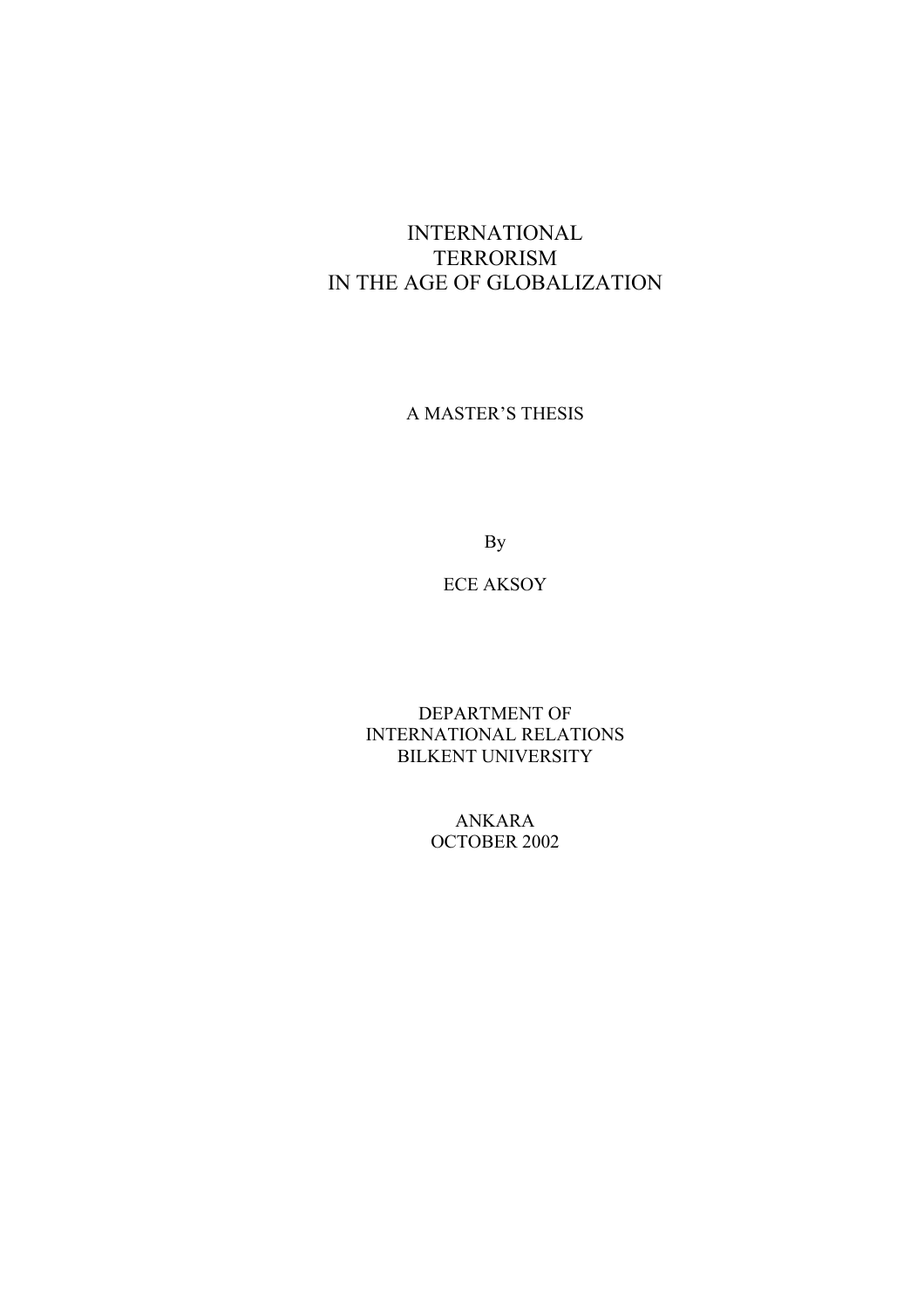## INTERNATIONAL TERRORISM IN THE AGE OF GLOBALIZATION

The Institute of Economics and Social Sciences of Bilkent University

by

# ECE AKSOY

In Partial Fulfilment of the Requirements for the Degree of MASTER OF INTERNATIONAL RELATIONS

in

THE DEPARTMENT OF INTERNATIONAL RELATIONS BİLKENT UNIVERSITY ANKARA

October 2002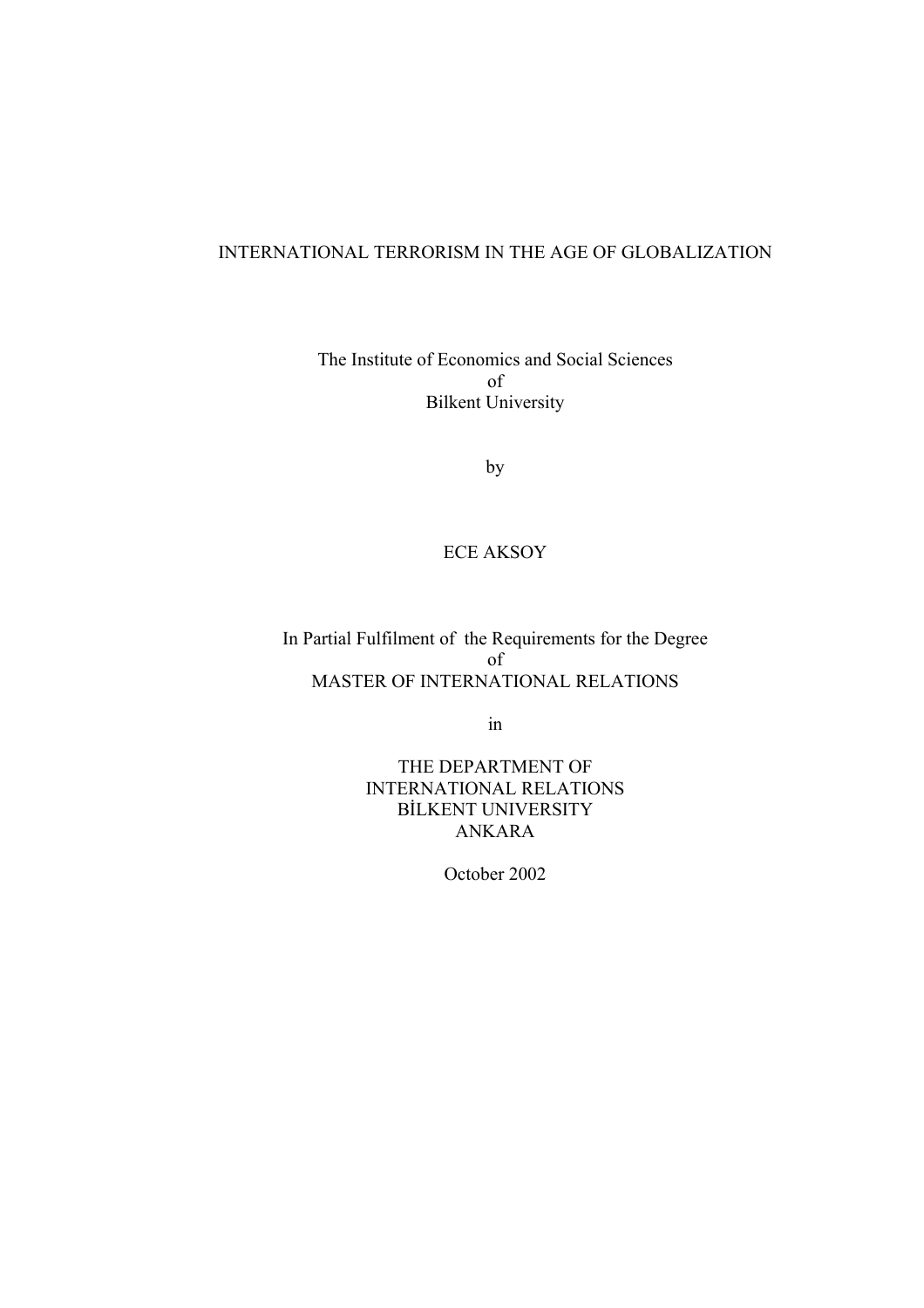I certify that I have read this thesis and have found that it is fully adequate, in scope and in quality, as a thesis for the degree of Master of IR in International Relations.

--------------------------------- Dr. Paul Williams Supervisor

I certify that I have read this thesis and have found that it is fully adequate, in scope and in quality, as a thesis for the degree of Master of IR in International Relations.

--------------------------------- Asst. Prof. Mustafa Kibaroğlu Examining Committee Member

I certify that I have read this thesis and have found that it is fully adequate, in scope and in quality, as a thesis for the degree of Master of IR in International Relations.

 Dr. Aylin Guney Examining Committee Member

Approval of the Institute of Economics and Social Sciences

--------------------------------- Prof. Kürsat Aydogan Director

 $-$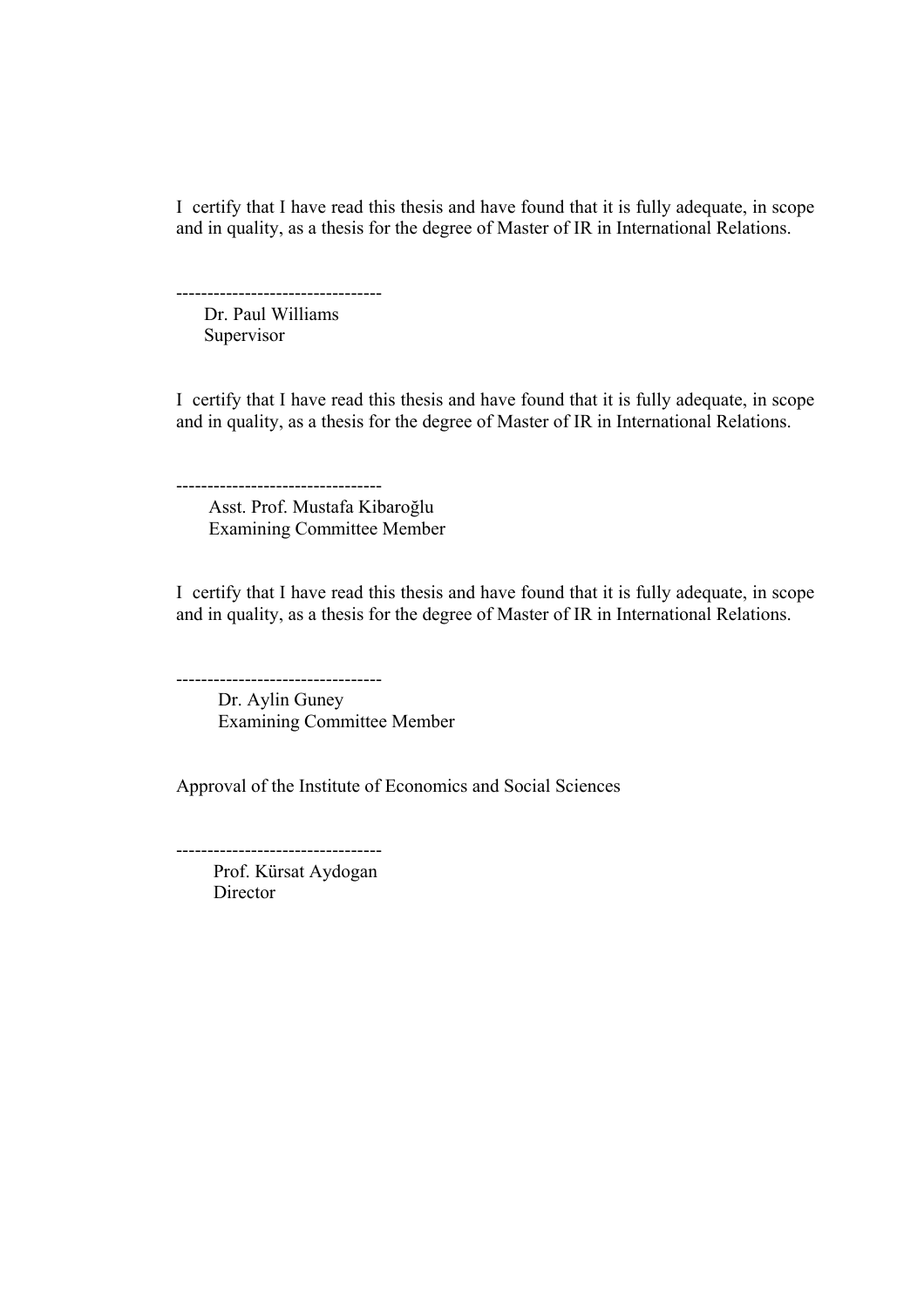## ABSTRACT

# INTERNATIONAL TERRORISM IN THE AGE OF GLOBALIZATION Aksoy, Ece MIR, Department of International Relations Supervisor: Dr. Paul Williams

October 2002

 This thesis analyzes the concept of terrorism in the age of globalization. Terrorism, which has been motivated by ideological, religious and national reasons, has added to its concern issues like inequality, injustice, dissatisfaction and antiglobalist movements, due to development and technology in the world. In order to clarify this shift in the policy, the concepts of terrorism and globalization are first explained as distinct issues. Terrorism has been globalized because of modernization, developments in technology, communication and the ease in transportation. Thus, globalization has started to serve terrorism, while with its positive effects it became helpful in the fight against terrorism. The connection of globalization to terrorism has been explained in this respect. As the previous tools of diplomacy and military measures started to lose their validity, international cooperation and law have emerged as the tool to fight against terrorism. Since terrorism is a phenomenon that cannot be totally abolished, the best way to minimize terrorism is the use of international law, with necessary organizations established to form a cooperation at the international level.

Keywords: Terrorism, Globalization, Cooperation, Law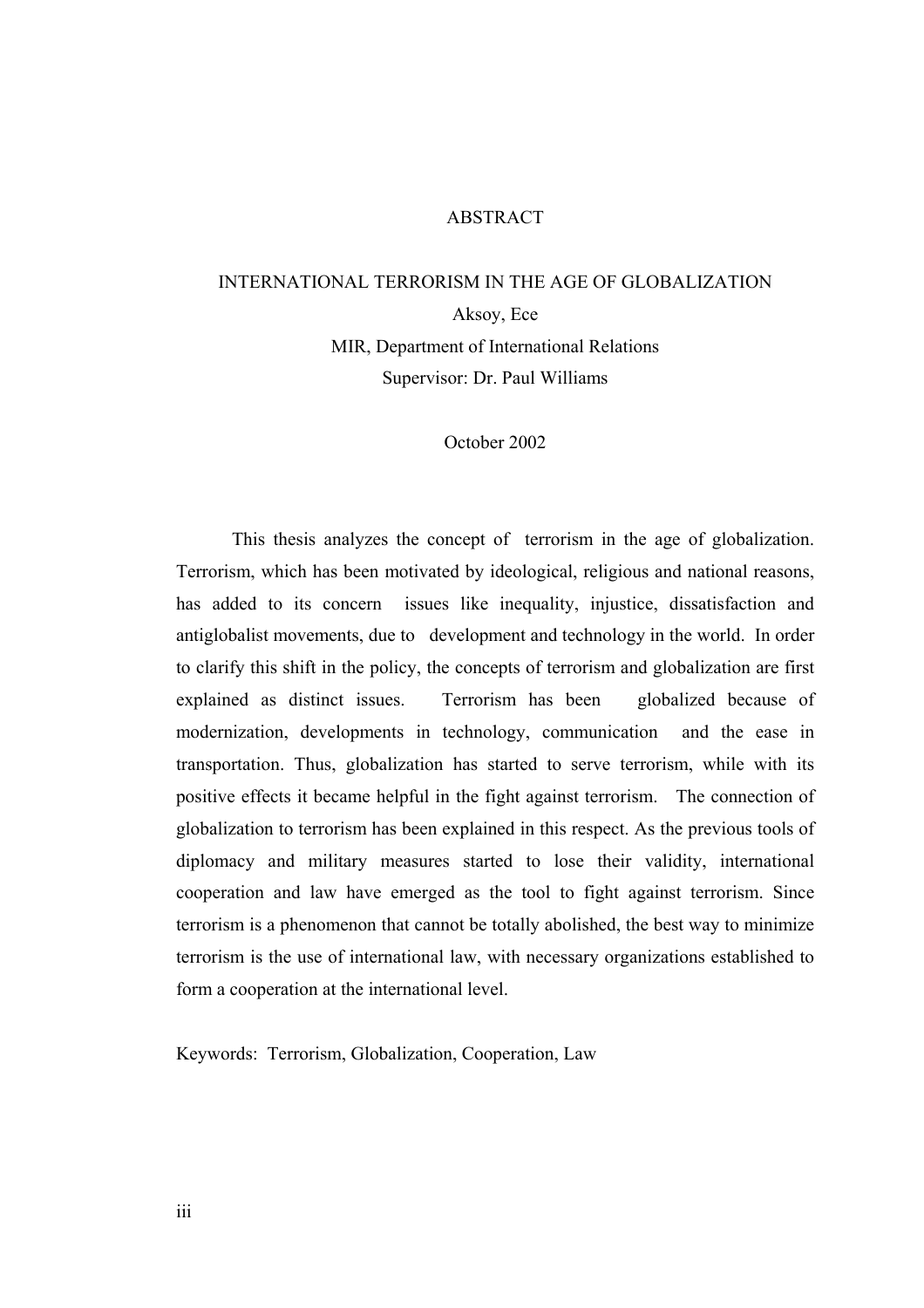### **ÖZET**

# KÜRESELLEŞME ÇAĞINDA ULUSLARARASI TERÖRİZM Aksoy, Ece Master, Uluslararası İlişkiler Bölümü Tez Yöneticisi: Dr. Paul Williams

#### Ekim 2002

 Bu çalışma, uluslararası terörizm olgusunu küreselleşen dünya kapsamında incelenmiştir. Tarihinde ideoloji, din, milliyetçilik gibi birçok sebepten meydana gelmiş olan terör, dünya çapındaki hızlı gelişmeler ve teknoloji nedeniyle eşitsizlik, adaletsizlik, tatminsizlik ve küreselleşme karşıtlığı gibi şekillerle ortaya çıkmaya başlamıştır. Bunun sebebini açıklamak amacıyla, terörizm ve küreselleşme öncelikle iki ayrı tanım olarak ele alınarak tanımlanmıştır. Dünyanın modernleşme, teknoloji ve ulaşımdaki kolaylıklar nedeniyle küçülmesiyle terörün de yaygınlaştığı ve küreselleştiği görülmektedir. Küreselleşme teröre kolaylık sağlamaya başlamış, diğer yandan da olumlu etkileri sayesinde önlenmesi yolunda fayda sağlamıştır. Ortaya çıkan terör-küreselleşme bağlantısı bu kapsamda incelenmiştir. Gelişen ve değişen dünyada, terörle savaş için süregelmiş olan askeri, diplomatik yollar yerine uluslararası birleşim ve hukukun önemi artmıştır. Tamamen ortadan kaldırılması mümkün olmayan terörle savaşın en önemli ayağını uluslararası alanda güçlü bir birlik tarafından hazırlanacak hukuk oluşturmaktadır. Bu çalışmanın amacı, terörizm ve küreselleşmeyi açıklayarak, aralarındaki somut ve kuvvetli bağı göstermek ve terörle savaş için küreselleşmenin de yardımıyla uluslararası bir birliğin kuruluşunun önemini vurgulamaktır.

Anahtar Kelimeler: Terorizm, Kuresellesme, Isbirligi, Hukuk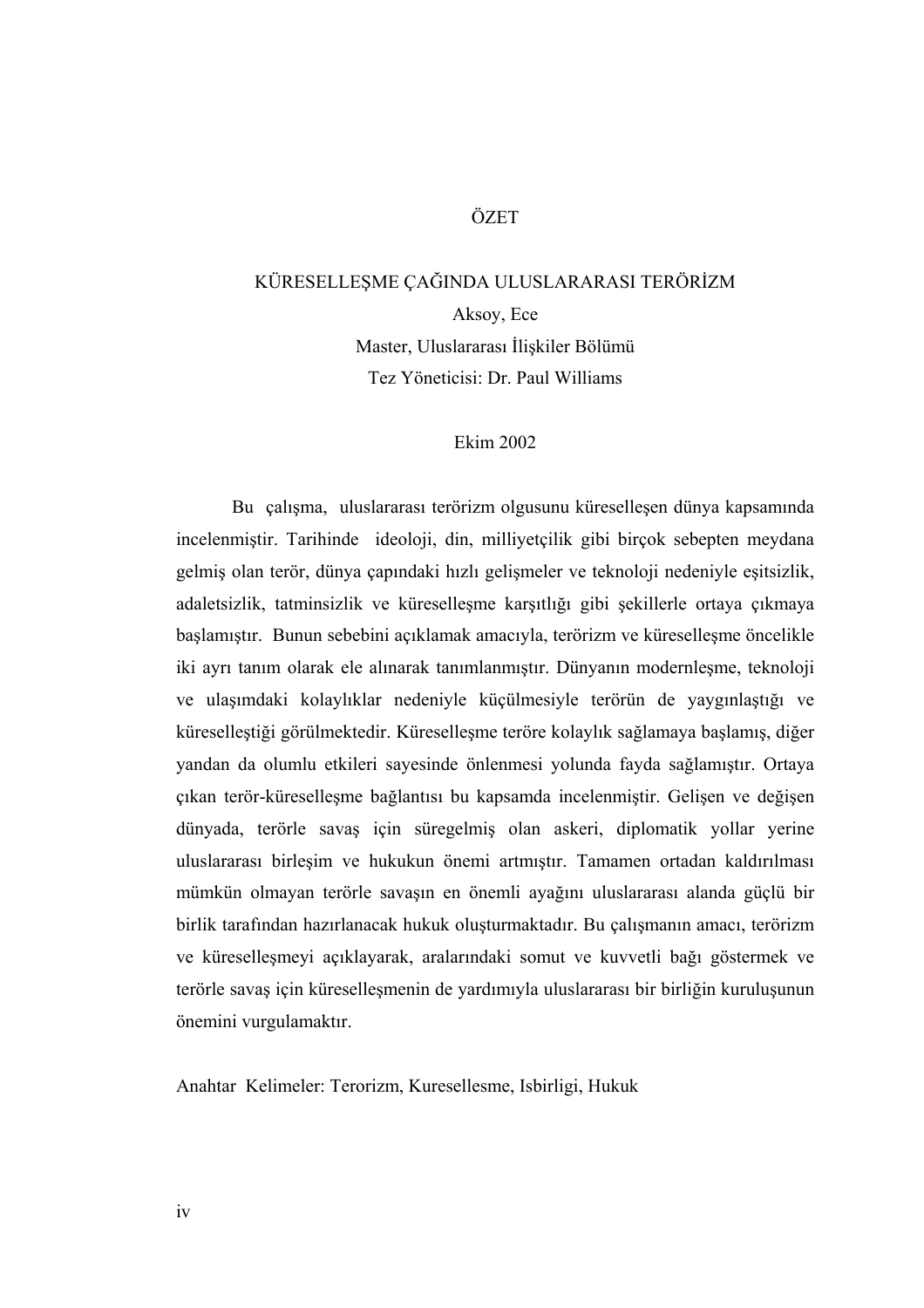# ACKNOWLEDGEMENTS

I would like to thank my Supervisor Dr. Paul Williams for his guidance.

Thanks to my professors and friends in the Department who have contributed to this work with their different perspectives in lectures and daily conversations.

Finally, for their endless support, patience and love I want to thank my parents Ayla-Caner Aksoy, my brother Burcin Aksoy, and two important people Zeynep Gumus and Bora Temur.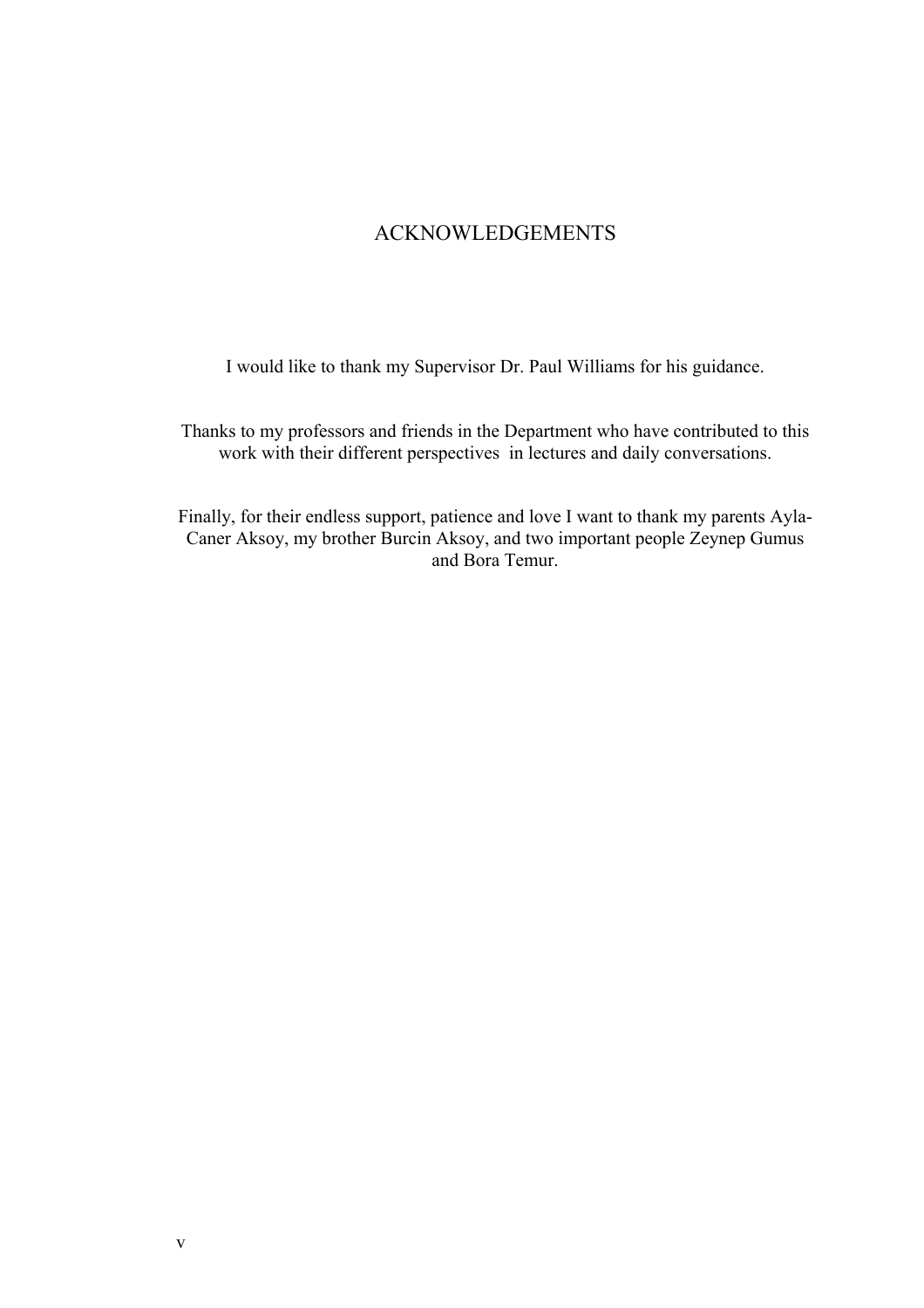# TABLE OF CONTENTS

| CHAPTER II: TERRORISM AND GLOBALIZATION WITHIN THEORIES6 |  |
|----------------------------------------------------------|--|
|                                                          |  |
|                                                          |  |
|                                                          |  |
|                                                          |  |
|                                                          |  |
|                                                          |  |
|                                                          |  |
|                                                          |  |
|                                                          |  |
| CHAPTER IV: LIVING IN A GLOBALIZED WORLD41               |  |
|                                                          |  |
|                                                          |  |
|                                                          |  |
|                                                          |  |
|                                                          |  |
|                                                          |  |
|                                                          |  |
|                                                          |  |
|                                                          |  |
|                                                          |  |
|                                                          |  |
|                                                          |  |
|                                                          |  |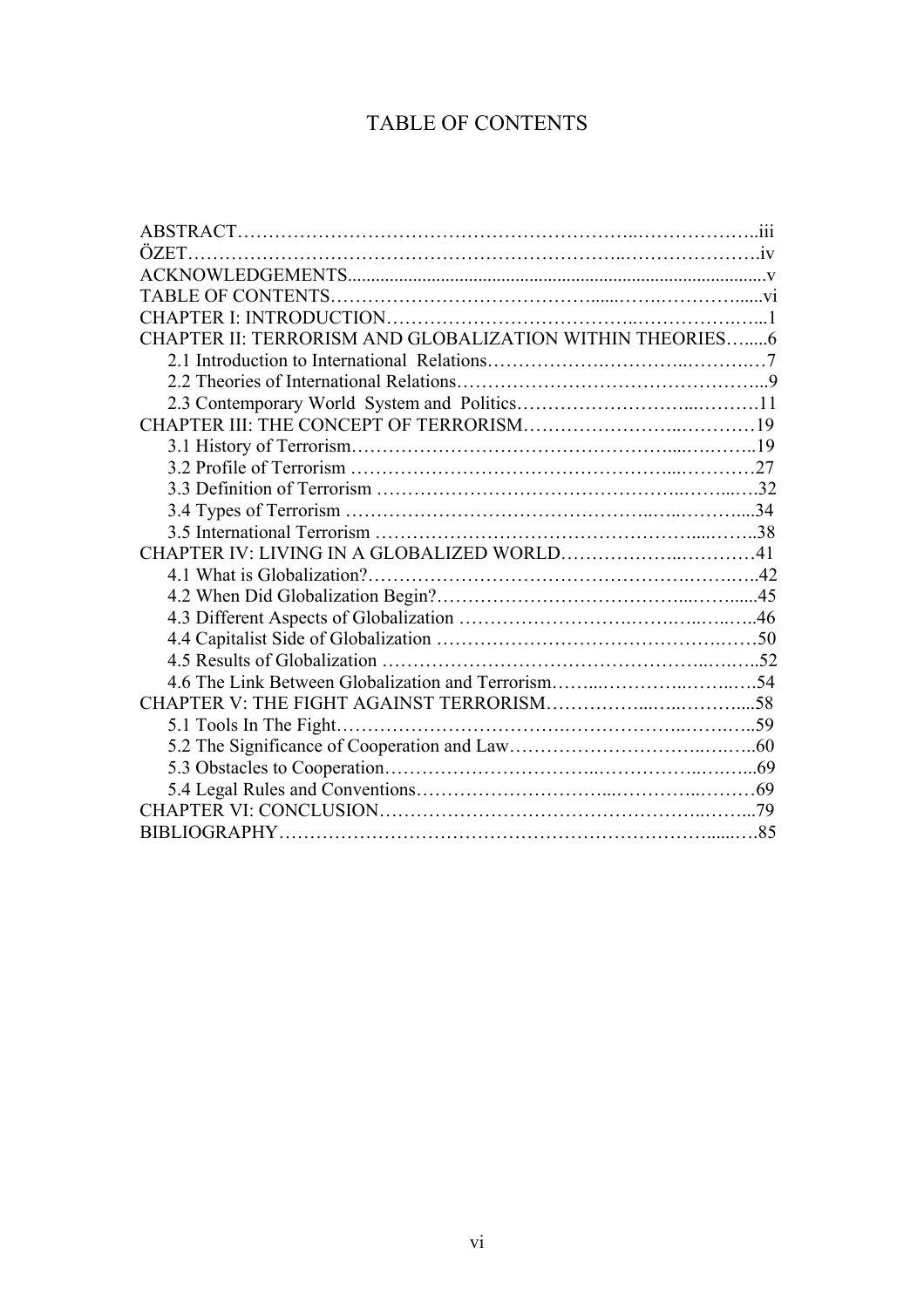## CHAPTER I

### **INTRODUCTION**

September  $11<sup>th</sup>$  has become a significant day in the world history. Even though it might not be because of the casualties it inflicted or its terrifying nature, it has been the first terrorist attack that was witnessed live simultaneously all around the world. As though they were watching a movie, millions of people witnessed the disaster. It was difficult to realize what was happening at first but in a short period of time it became obvious, and the shock turned into anger and hatred. This was a good opportunity to get national and international entities to realize what terrorism really is and unite them in the fight against these terrorists.

Life has changed since that day, not only politically and economically but also emotionally. But people all became aware of the scene they watched on television. For countries that have been living with terrorism, September  $11<sup>th</sup>$  was not a big surprise, because they had been facing such attacks for decades. Mass murder by bombings, killings of intelligentsia, threats and coercion are examples of what they have gone through. On the other hand, secure and domestically peaceful states that had no idea of how terrifying terrorism could be, especially the United States, which was the target of this attack, have been horrified with this act. Although the States seemed like the target, in fact the hidden objective was to hit the symbolic center of the globalized world. With this act, allegedly vulnerable people were struck in their homeland. This was the most important message conveyed by the events of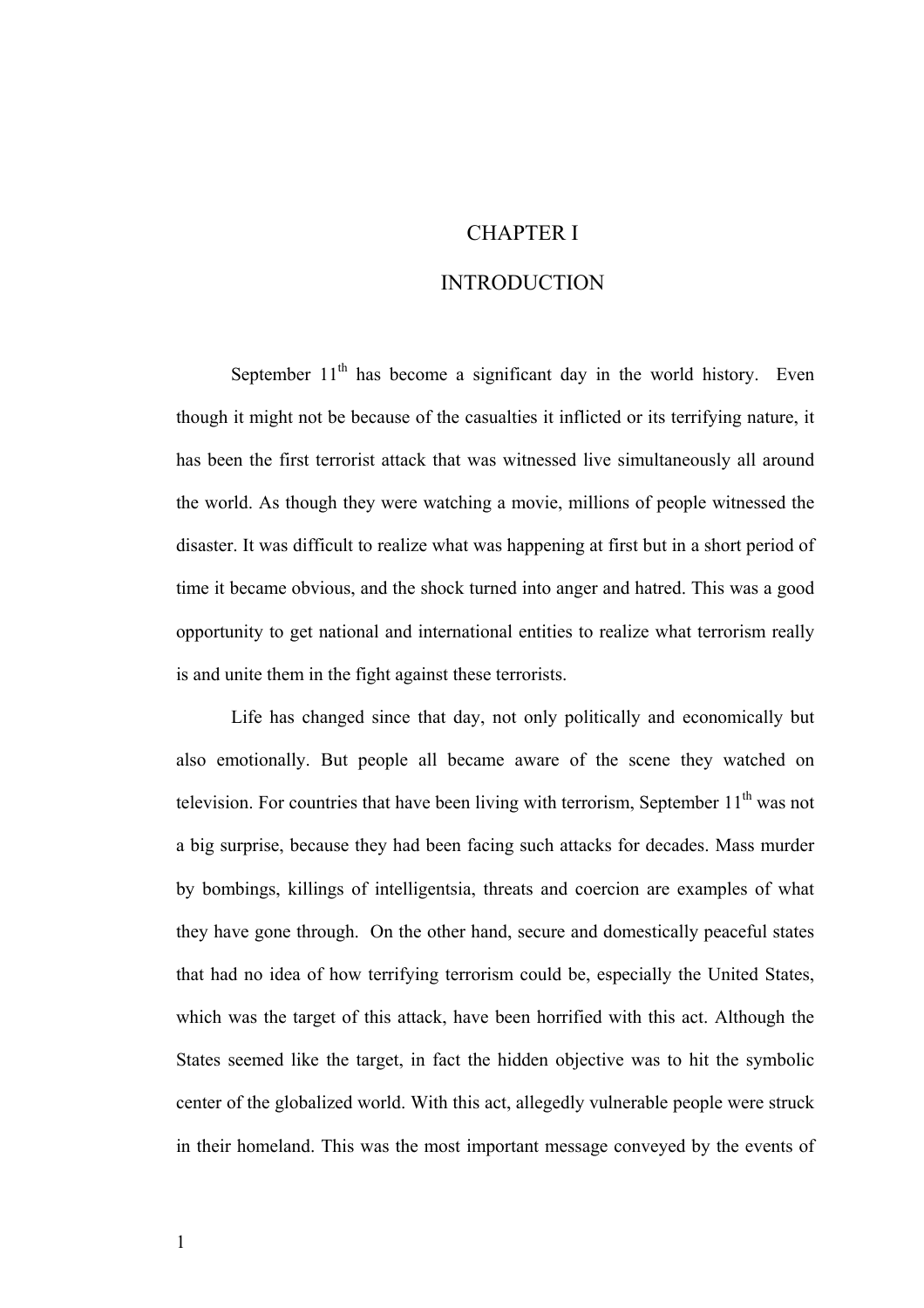September  $11<sup>th</sup>$ . Even the strongest and wealthiest state in this world is not secure. A country might have the most developed and wide spread intelligence services or the best weapon technology but unforeseen attackers can hit any country at any time. This is the advantage of terrorism: It is unpredictable and generally unpreventable.

Terrorism will be the main analytical focus of this thesis, which consists of four chapters and a conclusion. The research herein will pursue answers to such crucial questions as: What is terrorism and what makes terrorism so significant? What is globalization and what is the relationship between terrorism and globalization? Is terrorism a response to globalization trends that are deepening and widening the cultural and economic divide between core and periphery or the "haves" and "have-nots"? What, if anything has changed with the attacks of September  $11<sup>th</sup>$ ? Is it possible to fight against and prevent terrorism? What steps have been taken at the international level in this respect? Can international law help in the fight against terrorism? How can globalization serve to make terrorism less efficient?

These questions will be answered first within the framework of International Relations theories primarily realist, idealist and constructivist approaches. Each theory will be explained in relation to terrorism and globalization, including the introduction of institutions. The individual's role will be emphasized along with that of multinational organizations. Integration had the economic significance of states will be discussed within the context of globalization. The gap between the poor and the rich will be examined in light of the current situation of terrorism. The September  $11<sup>th</sup>$  attacks form the key events connecting the concepts of terrorism and globalization.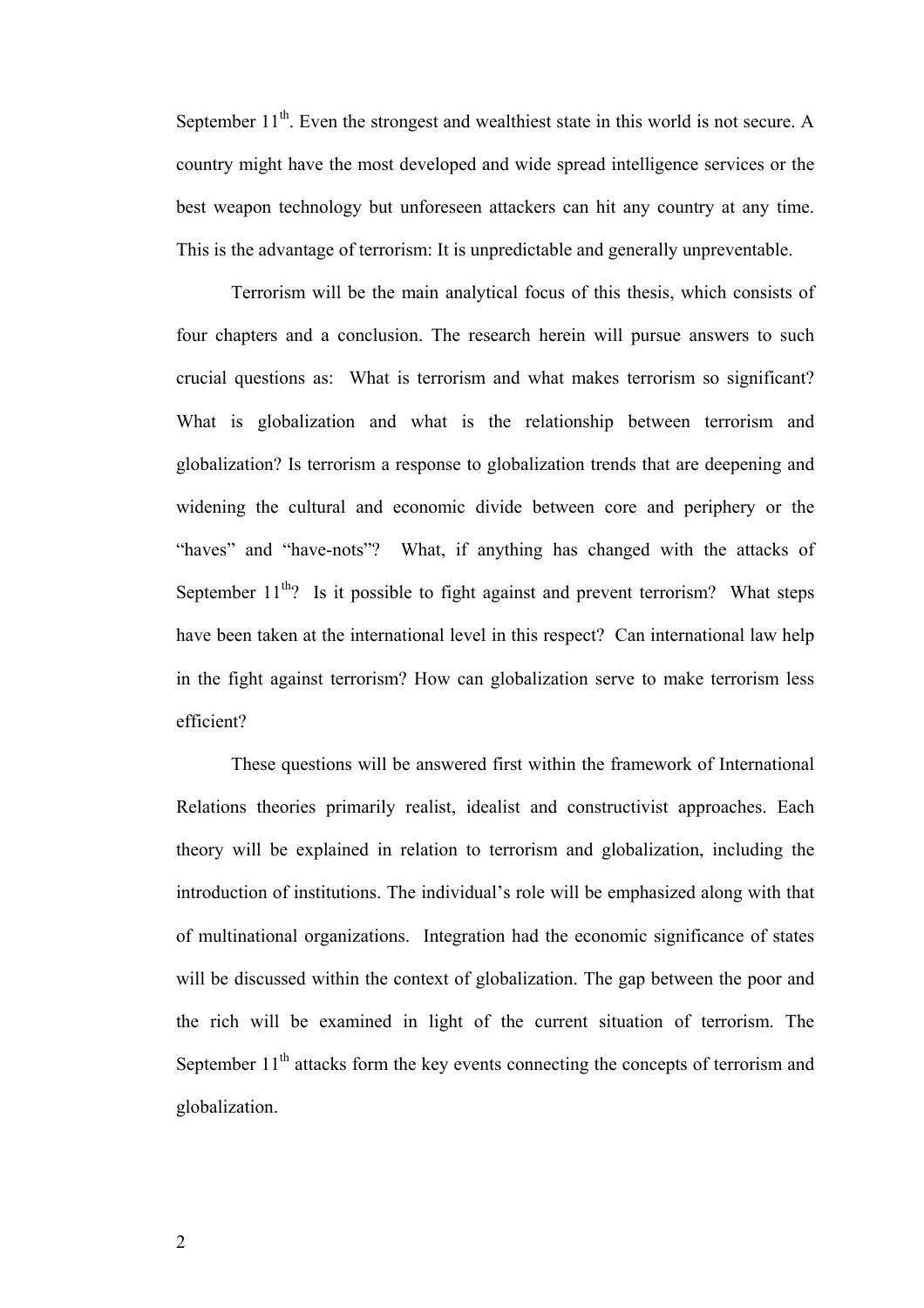The next chapter seeks to answer the question of what terrorism is, starting with its history from the  $1<sup>st</sup>$  century Zealots to the different manifestations occurring in the latter. This era includes incidents of religiously, ideologically, nationally and anarchically motivated acts of terrorism. As current examples, September 11 and Middle East terrorism will be briefly mentioned. Then the profile and social life of the terrorist will be discussed. Modernization and democracy's effects on terrorism will be mentioned in relation to the profile. The following part will discuss the lack of a definition of terrorism and will work on a definition driving from existing explanations. Then the types of terrorism will be enumerated as a prelude to a more specific focus on international and transnational forms of terrorism as exemplars of the relationship of terrorism to globalization.

There will be a difference in the approach used to analyze terrorism and globalization. The reason for this differentiation comes from the untenability of a single definition of terrorism, which reduces terrorism to a biased and simplistic concept. Terrorism is a phenomenon that conceivably has thousands of motivations. The classic expression of ambiguity on this subject is the saying that, one's terrorist is another's freedom fighter, so there is no universal way to define, explain or discuss the problem. The two parties in terrorism are the ones who commit the act and those who are victims of this act. Globalization is the other concern in the primary framework of this paper. There may be globalists or anti-globalists, but both sides agree on certain definitional principles on which they argue and act according to their own perceptions and beliefs. Globalization thus has proponents and supporters, but there are not specific camps. Globalization is not an intended or conscious plan. There is no one person or group who applies global ideas. The people or nations that help its development act in a self-serving process.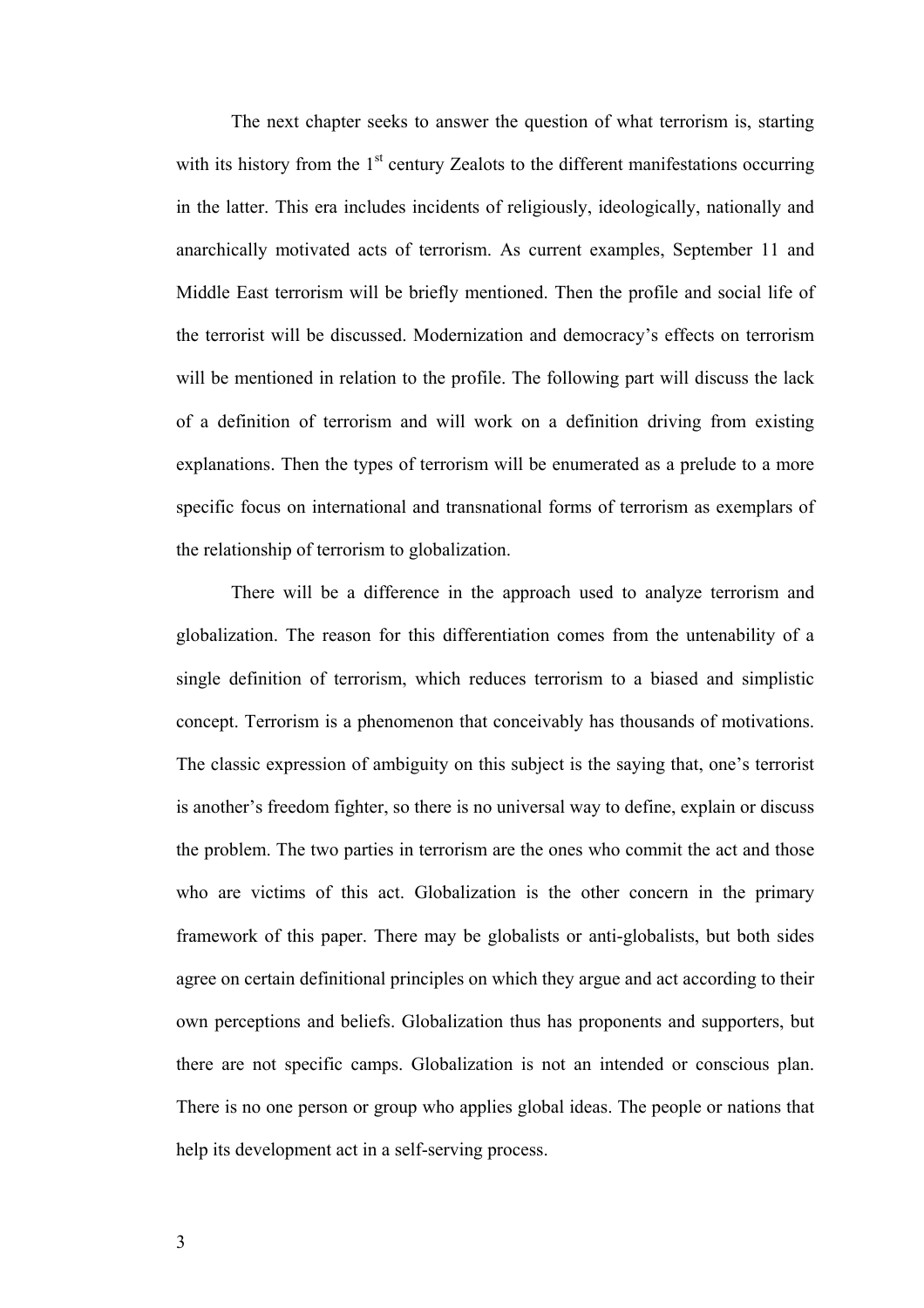The third chapter explaining the phenomenon of globalization will also demonstrate its link to terrorism. It will begin with an explanation of internationalism and the importance of institutions. Emphasizing the significance of technology in the development of internationalization. It will analyze globalization from different angles. In the following part, the question of whether globalization is a process or project will be resolved. Afterwards, economic aspects of globalization will be discussed. Then the consequences of globalization will be explained, including the influence of the spread of capitalist mode of production and its effect on cultural values. There will also be a discussion on whether there is continuity between Cold War and post Cold War motives for terrorism. The final part will treat the relationship between terrorism and globalization with reference to the September  $11<sup>th</sup>$ attack.

Tools to fight terrorism will be emphasized in the following chapter. First, constructivist thought will be used to focus on the role of people and cooperation. Multilateralism and institutions will support this thought. Since there is a lack of cooperation at the international level, the concept of cooperation will be further discussed. A contradicting perspective on the use of force will then be assessed. Then law will be introduced in the framework of developing modes of cooperation. After some explanation of law's role, the use of force and crime will be explained in legal terms. Internationalization of crime, terrorism and the work made for the fight against terrorism will be emphasized citing relevant articles of the Charter of the United Nations and resolutions. Finally, the September  $11<sup>th</sup>$  attack will be mentioned to indicate the ultimate need for international cooperation and formation of an international legal response.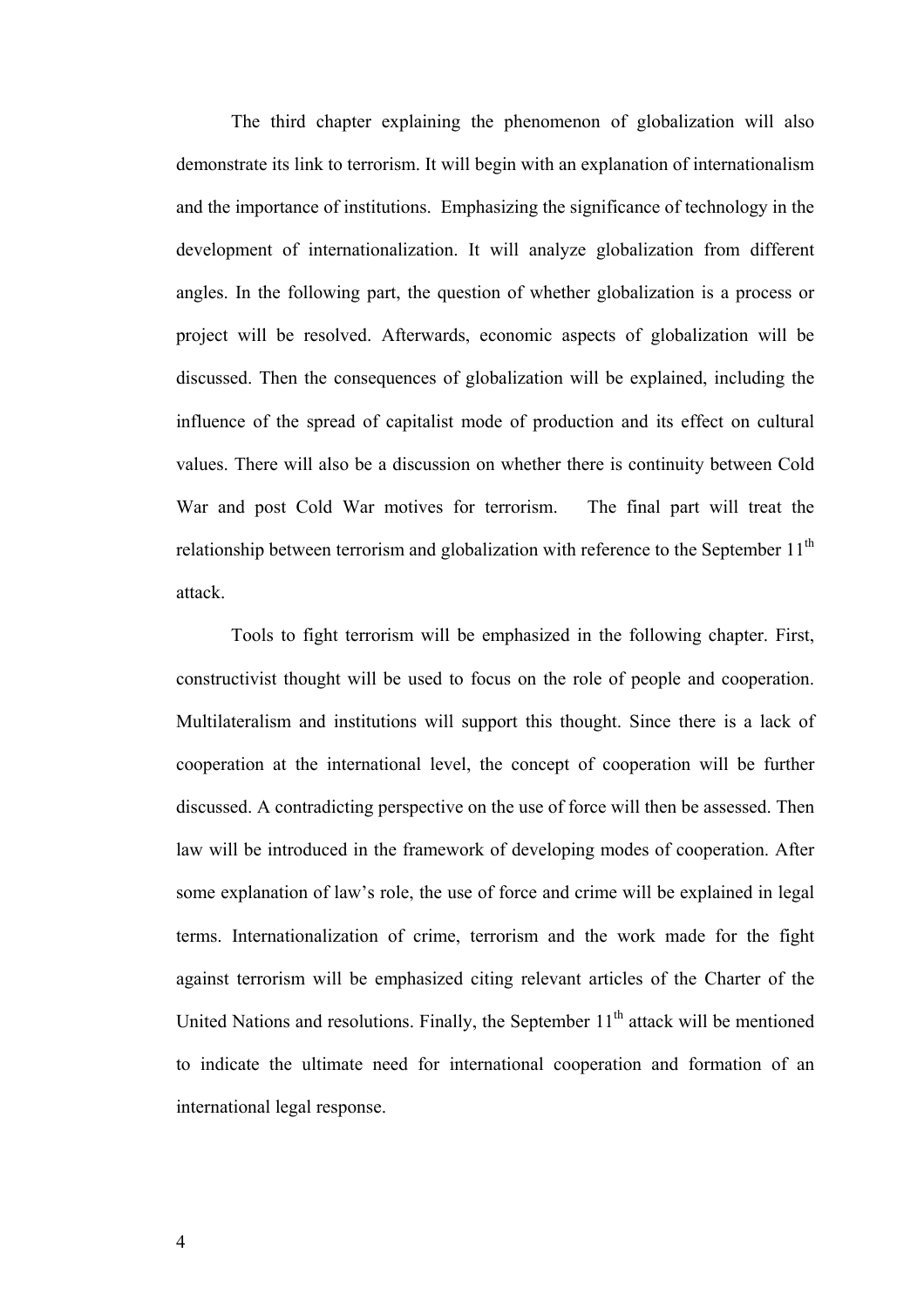The conclusion will summarize the findings of thesis. Based on the previous chapters, the positive correlation of terrorism and globalization will be highlighted. With regard to globalization movements and its inevitable technological corollaries, since terrorism cannot be fully eliminated, the best way to fight against terrorism is cooperation at the international level with legal steps taken quickly and carefully.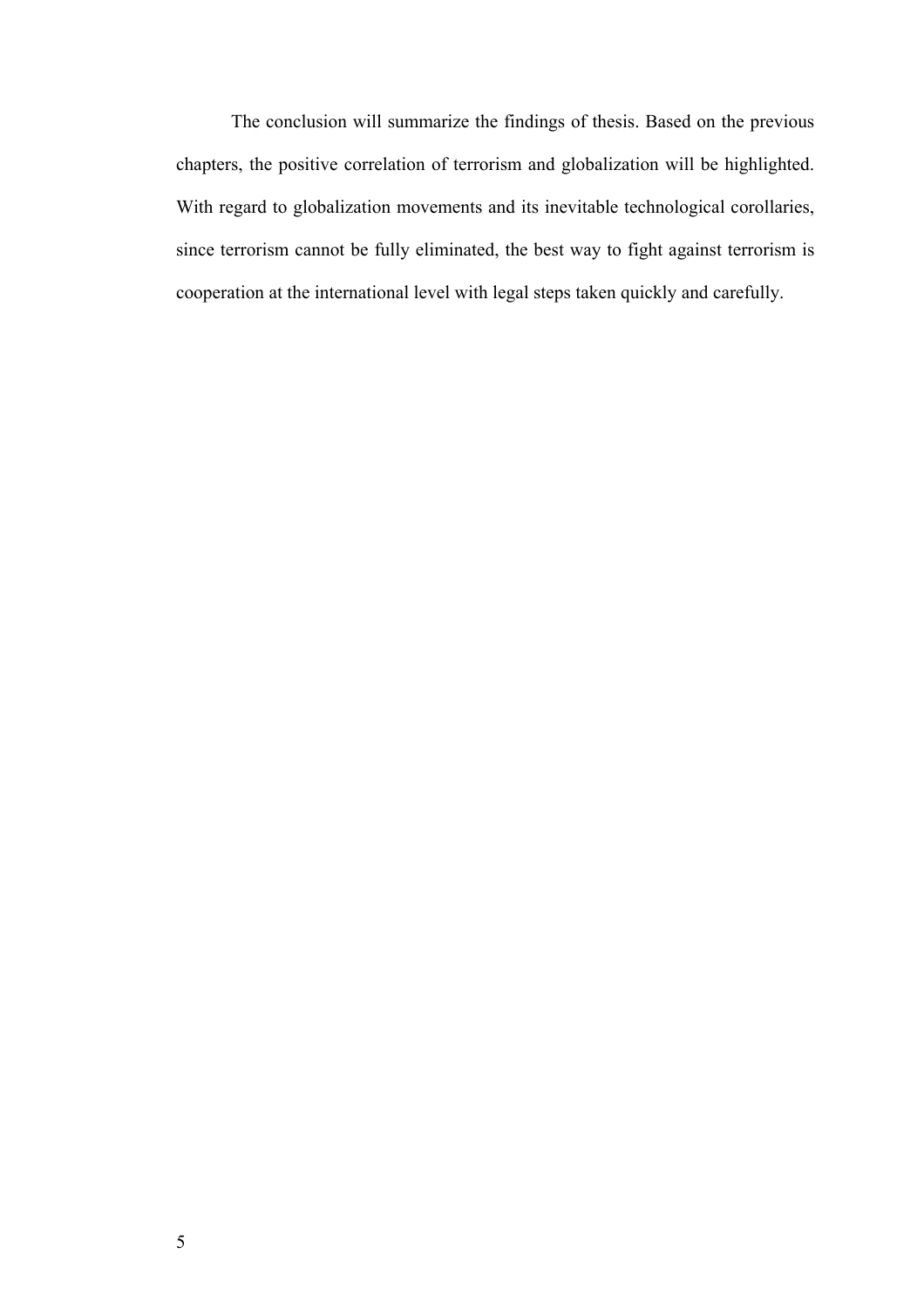## CHAPTER II

### TERRORISM AND GLOBALIZATION WITHIN THEORIES

*Terrorists create terror; terror creates fear and anger; fear and anger create aggression; and aggression against citizens of different ethnicity or religion creates racism and in turn, new forms of terrorism.* (Zimbardo, 2001)

This is the cruel nature of terrorism. Terrorism is directly the result of specific actions of tiny groups, but every terrorist act has its own larger context. Rarely they are committed because of justifiable causes and the initial problem is the way it is conducted. Groups of people or nations might have contradicting perspectives with others and in the search to solve these issues, they might apply to terrorist action. In the modern world, there are generally effective peaceful means to solve those problems. Yet, some groups apply violent measures and strategies, even if the underlying cause is justifiable. Every person has the right to demand and fight for freedom, personal dignity and other primary goals, but methods of fighting also matter. As long as the search for one's own rights damages or terminates the rights of others, those reasons and applications are no longer justifiable.

 The problem with terrorism is that as an act of force there is no international institution to fight it or even a consensus that it should always be opposed in the first place. No government or group has been totally successful in the fight against terrorism. Terrorist groups differ obviously from governments. Terrorists have no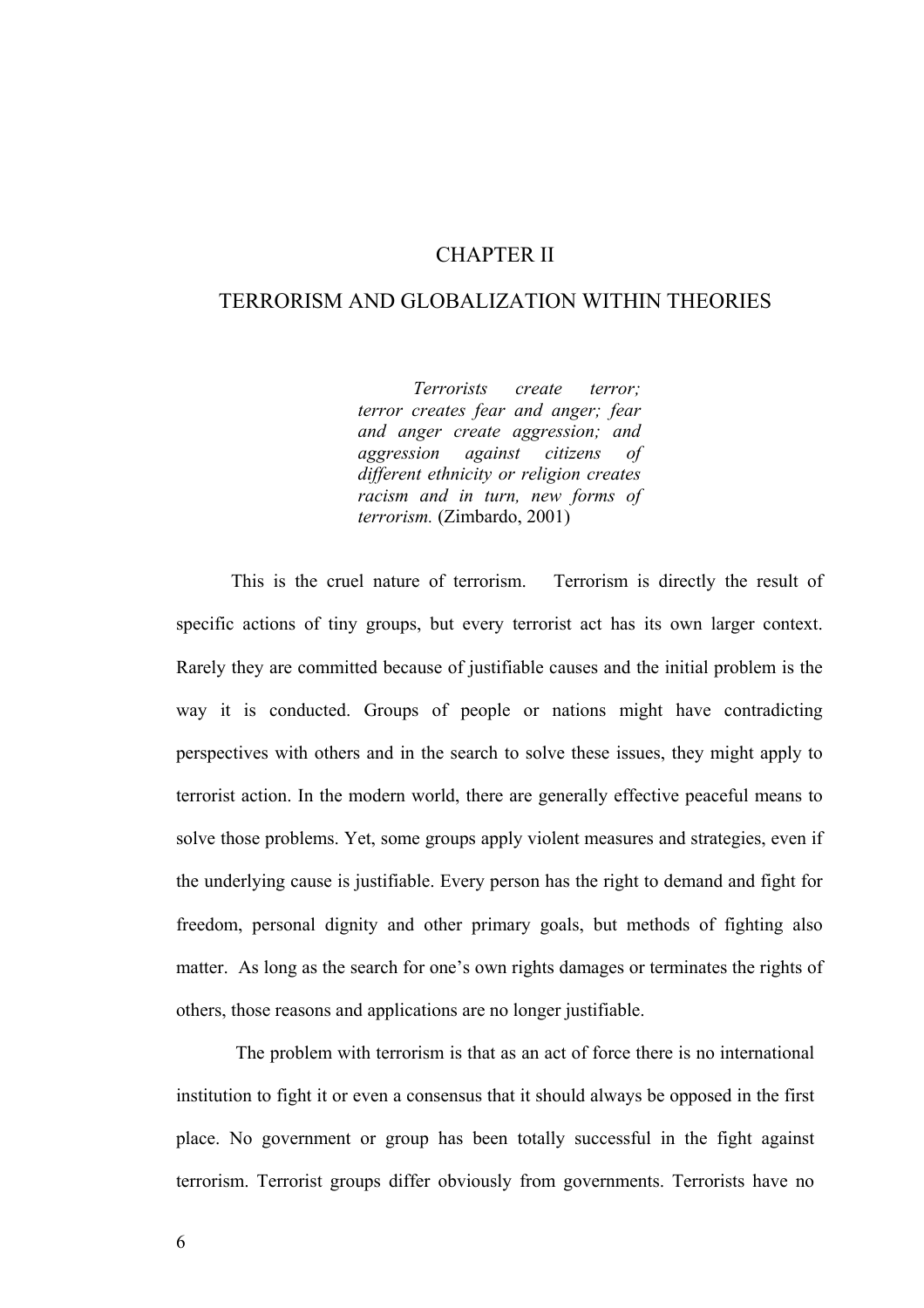treaties, obligations, national citizenries or territories to consider. Although it is not possible to compare terrorists to states in all grounds, because they do not have constituencies like states, since they have power, physical force capability and supporters, they share some properties with the states. Terrorism often occurs in democratic countries, because in there, terrorists find the freedom and capability to realize their actions. Terrorism is hatred and a just world cannot be based on hatred (Sirmen, 2001). Terrorism, which has existed for centuries, has changed its scope and capacity in line with modernization trends. Due to the improvements in technology, communication, and transportation, terrorism has become similarly globalized.

The introductory chapter provided a prelude to a larger discussion of terrorism and globalization. This chapter will give a basic explanation of international relations and the theories of international relations and apply these to terrorism and globalization. The main question in this chapter centers on whether terrorism forces us to question the standard frameworks of international theory, or whether it fits within different aspects of the paradigms.

#### INTRODUCTION TO INTERNATIONAL RELATIONS

International relations grew out of a dedicated desire to understand and to find ways to control world politics in order to prevent future wars. War is a central concern of international relations theory because it has been a major source of historical change, a profound determinant of all political life. As Bull (Bull, 1999 cited in Holsti, 1985:9) states:

> War appears as a basic determinant of the shape the system assumes at any time. It is war and the threat of war that help to determine whether particular states survive or are eliminated, whether they rise or decline,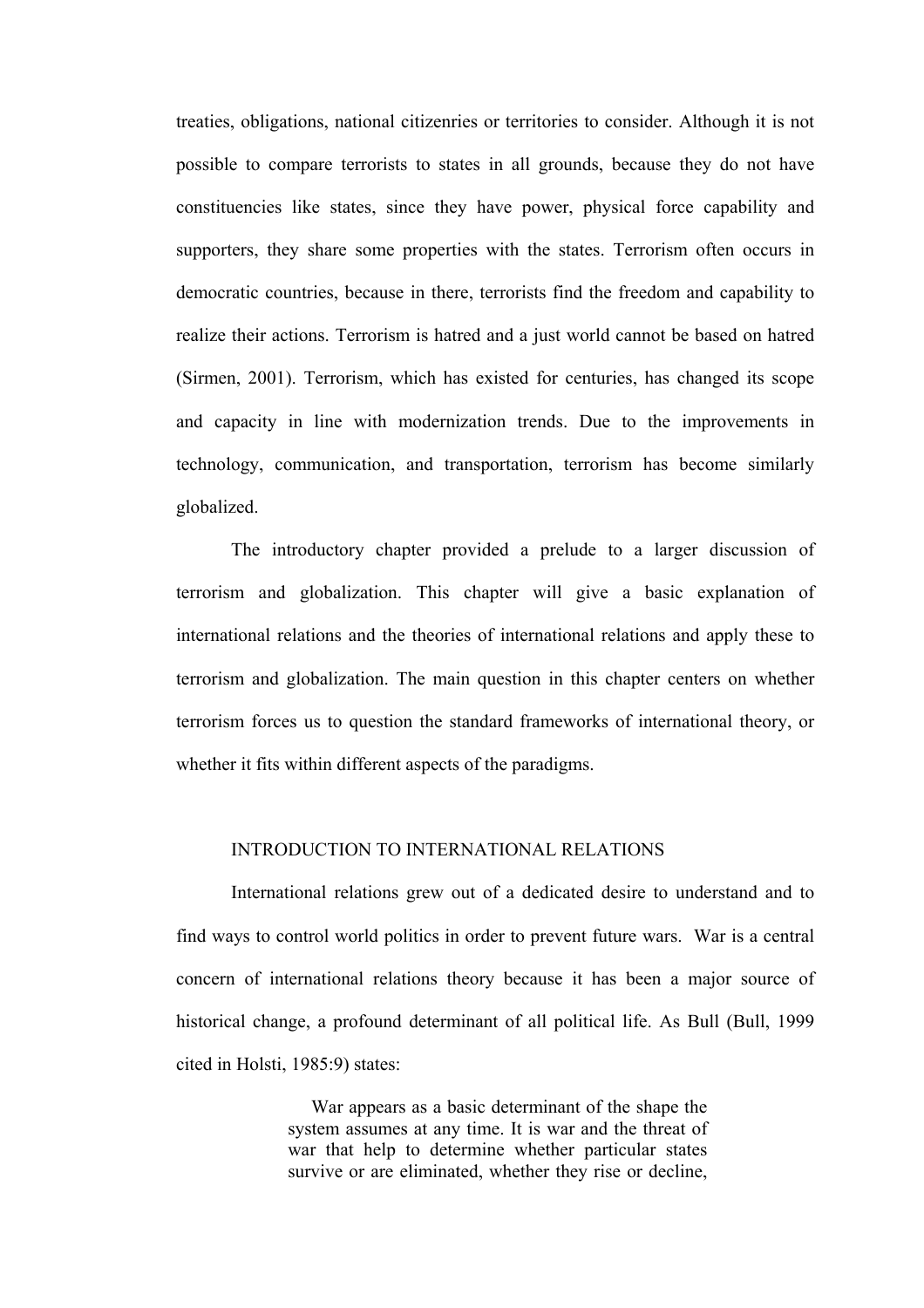whether their frontiers remain the same or are changed, whether the people are ruled by one government or another…whether there is a balance of power…or one state becomes preponderant. War and the threat of war…are so basic that even the terms we use to describe the system- great powers and small powers, alliances and spheres of influence, balances of power and hegemony- are scarcely intelligible except in relation to war and the threat of war.

As Clausewitz phrased it, war is an act of violence and it has no limits. The aim is to leave the opponent powerless and weak. It is the continuation of politics by other means and is a political tool (Williams, 1996:210). War is a consequence of the struggle for power. Above all, power is what matters in this field. States fight against each other or unite with each other to gain power. That is why concepts like struggle, war, ultimatum, alliance and deterrence are so prominent in the field of International Relations. International politics is a game with the never-ending purpose of increasing power. The actors are states, although some transnational organizations can be mentioned as instrumentalities of the power game. According to Morgenthau (Williams, 1996:280), the duty of every state in a world in which power is a dominant concern to take appropriate measures to protect its physical, political, economic and cultural identity. He believes in the independence of politics from other fields. Conflict of interest makes politics a sui generis field vis-a-vis subjects such as economics, ethics and aesthetics.

The introduction of new actors in world politics has changed the relations and balances of power. Where there were only states, power calculations were simpler. Countries only acted in relation to the other states. Now the equation is much more complicated. Among those new entities, although transnational corporations are international organizations economically significant, international organizations are influential and worth mentioning in terms of their social and political aspects. Made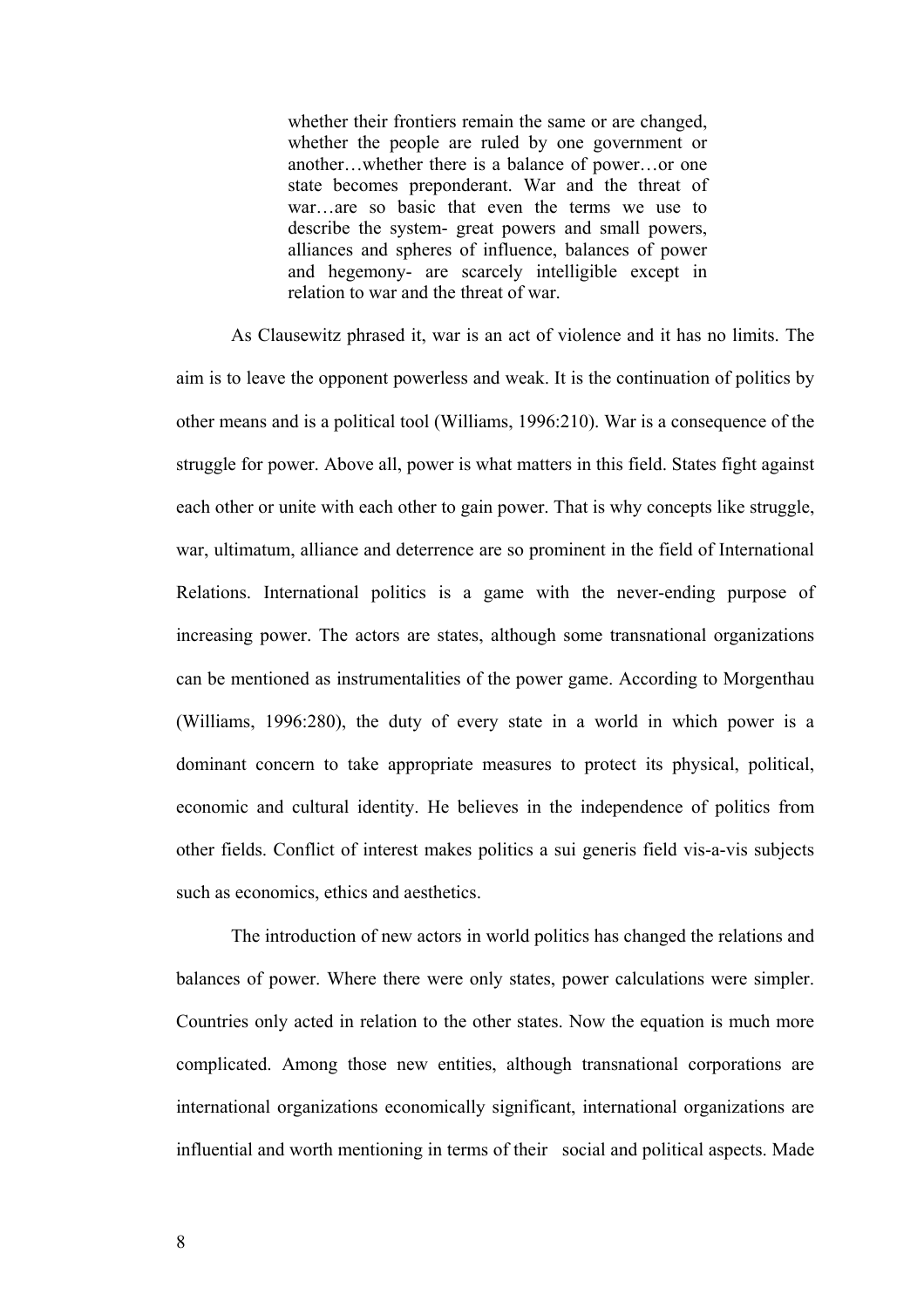up of a number of states, international organization decisions are taken with difficulty. As their number increases the effect of international organizations is stronger at the regional and international level. According to some authors like Morgenthau, international organizations do not have an influence of their own. They deny that they are institutions of multilateral diplomacy, inherently connected to the interests of the major powers. They are arenas of power politics, not agencies for transformation of the system. They are often instruments of states, since states are the members.

#### THEORIES OF INTERNATIONAL RELATIONS

Does terrorism force us to question the standard frameworks of international theory such as realism and neorealism, neoliberal institutions, critical theory, and constructivism, or does it fit within one or all of the paradigms in different aspects?

Theorists of international politics advance descriptive generalizations about the sources of war and the comparative effectiveness of various norms, procedures, and institutions in muting international conflict and establishing order and stability.

It will be beneficial to give an introduction to international relations theories, although all of them will not be used in this paper. In general, they can be grouped into three categories. Realism, which includes classical and neorealist approaches, accepts the state as the main actor. Self-interested states compete for power or security and their purpose is the national interest. Their instruments are economic and military power. The defect of the theory is that it does not account for international change. Idealism, which consists of pluralism, liberalism and utopianism, takes states, institutions and groups as the main actors. Taking liberalism as an example here, it is concerned with how power balances or factors are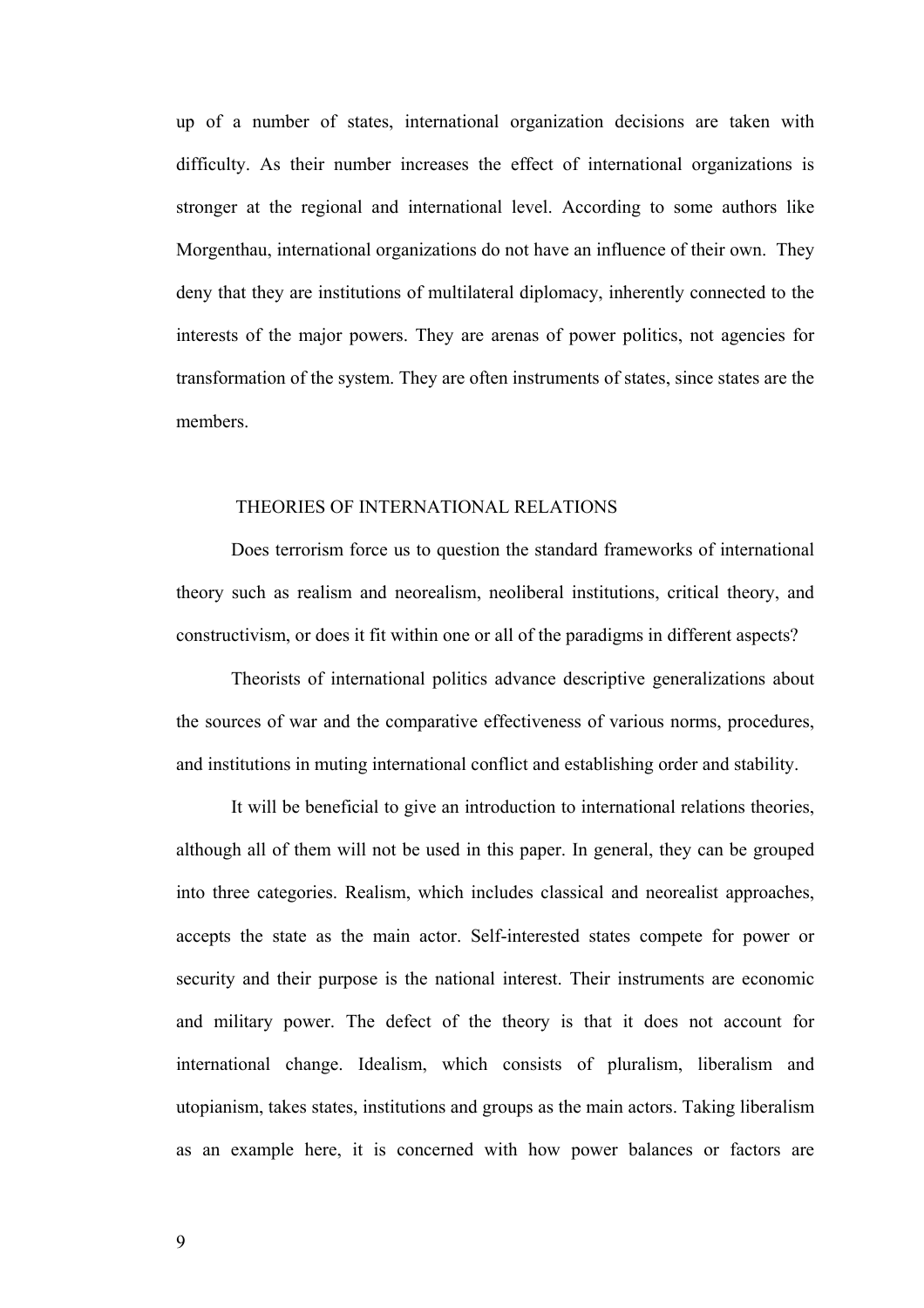overridden by economic and political considerations. There is the desire for prosperity and commitment to liberal values. Instruments used are the international institutions, economic exchange and promotion of democracy. As a deficiency, idealism ignores the role of power. The purpose of this school of thought is to avoid conflict and promote cooperation. Liberals believe that human nature is malleable and despite obstacles, order, justice and freedom can be achieved gradually through the creation of proper economic conditions and institutional mechanisms. This is similar to the explanation of terrorism as "have not" strategy, and improvement in the world system with the help of law could minimize terrorism. Thus, cooperation among nations is necessary to maximize the possible benefits and minimize the possible damages of interactions and interdependencies and to capture opportunities for realizing greater peace, welfare and justice (Paul and Hall, 1999:8). The constructivist group considers individuals, groups and communities to be the actors. State behavior is shaped by elite beliefs, collective norms and social identities. Discourse, idea and narratives are the means used by constructivists. As a flaw, this group is better in describing the past than in predicting the future. Constructivists think structure is made of distribution not only of material capabilities but also social relationship. Constructivism claims that people make society and society makes people. This is a continuous, two-way process.

Realism and liberalism focus on material factors like power and trade while the constructivist approach emphasizes the impact of ideas. They regard the interests and identities of states as highly malleable products of specific historical processes. They are attentive to the sources of change. While realists believe terrorism is a continuation of politics by other means, constructivists who value ideas and their impacts, think that there are other factors can bring terrorism under control. Realists,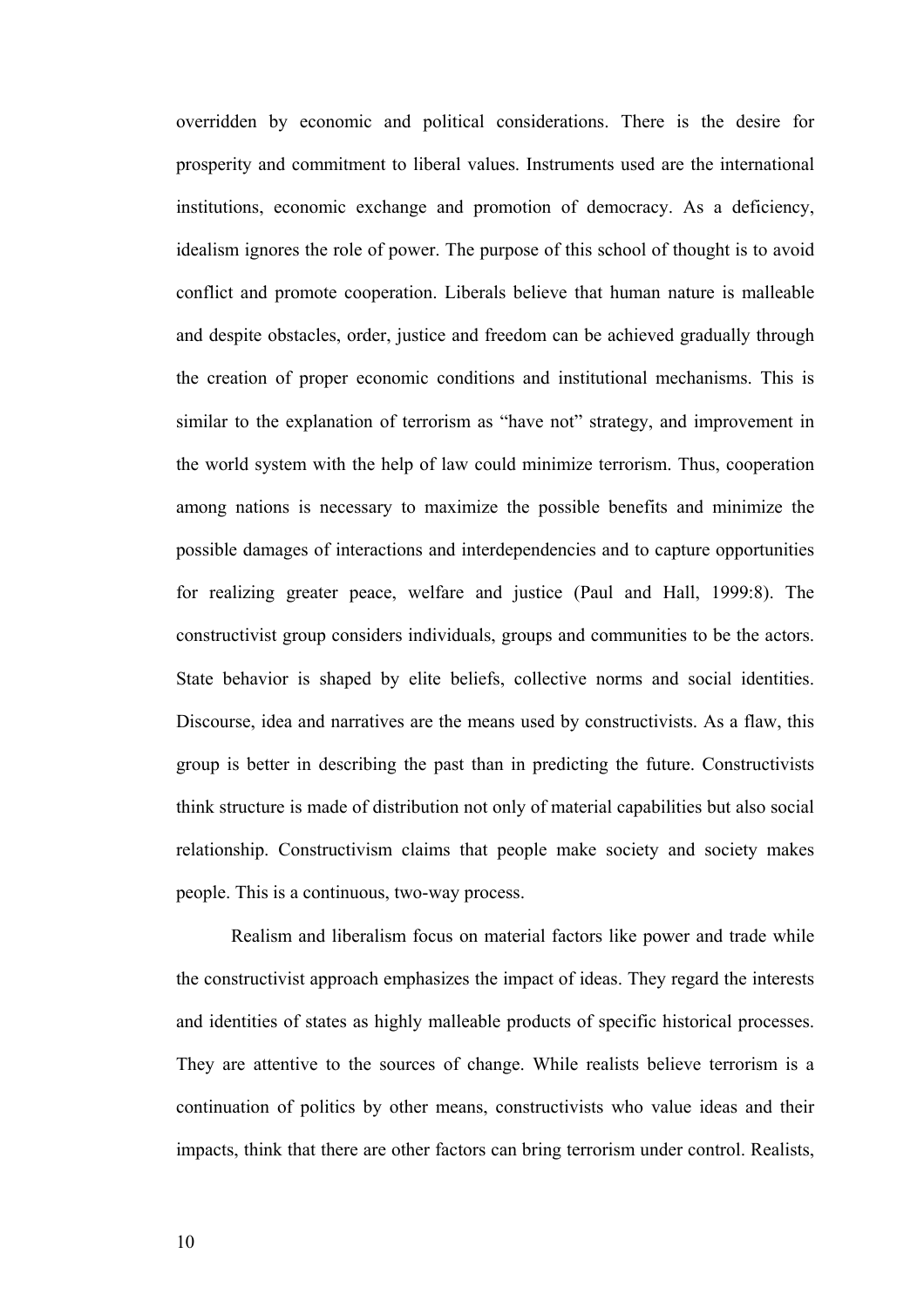in contrast to utopians, stress power and interest rather than ideals in international relations. Realism is basically conservative, empirical, prudent, suspicious of idealistic principles, and respectful of the lessons of history. It is more likely to produce a pessimistic than an optimistic view of international politics. At the end, war is inevitable for them, since there is always a struggle to gain power. Realists regard power as the fundamental concept in the social sciences, although they admit that power relationships are often cloaked in moral and legal terms (Dougherty and Pfaltzgraff, 1990:7). Carr criticizes utopians for their belief in cooperation. Utopians, he thinks, hide their interests under the name of international interest to make the whole world accept their own. They believe what is acceptable for them is beneficial for the others.

#### CONTEMPORARY WORLD SYSTEM AND POLITICS

The international system is not just a collection of independent states. Sovereignty is not a concept that is the property of a single state. It is inherently a relative concept. As James Caporaso phrases constructivist thought stresses, multilateralism as an organizing principle would focus on the constitutive principles of the states system and to draw out its implicit and sometimes hidden sociality. With respect to multilateral activity, institutionalists heavily emphasize the discursive, deliberative, and persuasive aspects of communication and argument (Ruggie, 1993: 78).

The modern world as Giddens suggests, has been shaped through the intersection of capitalism, industrialism and the nation state system. Each component, although interrelated with each other, has its own dynamics and history, and they need to be examined in unity (Keyman, 2000:69).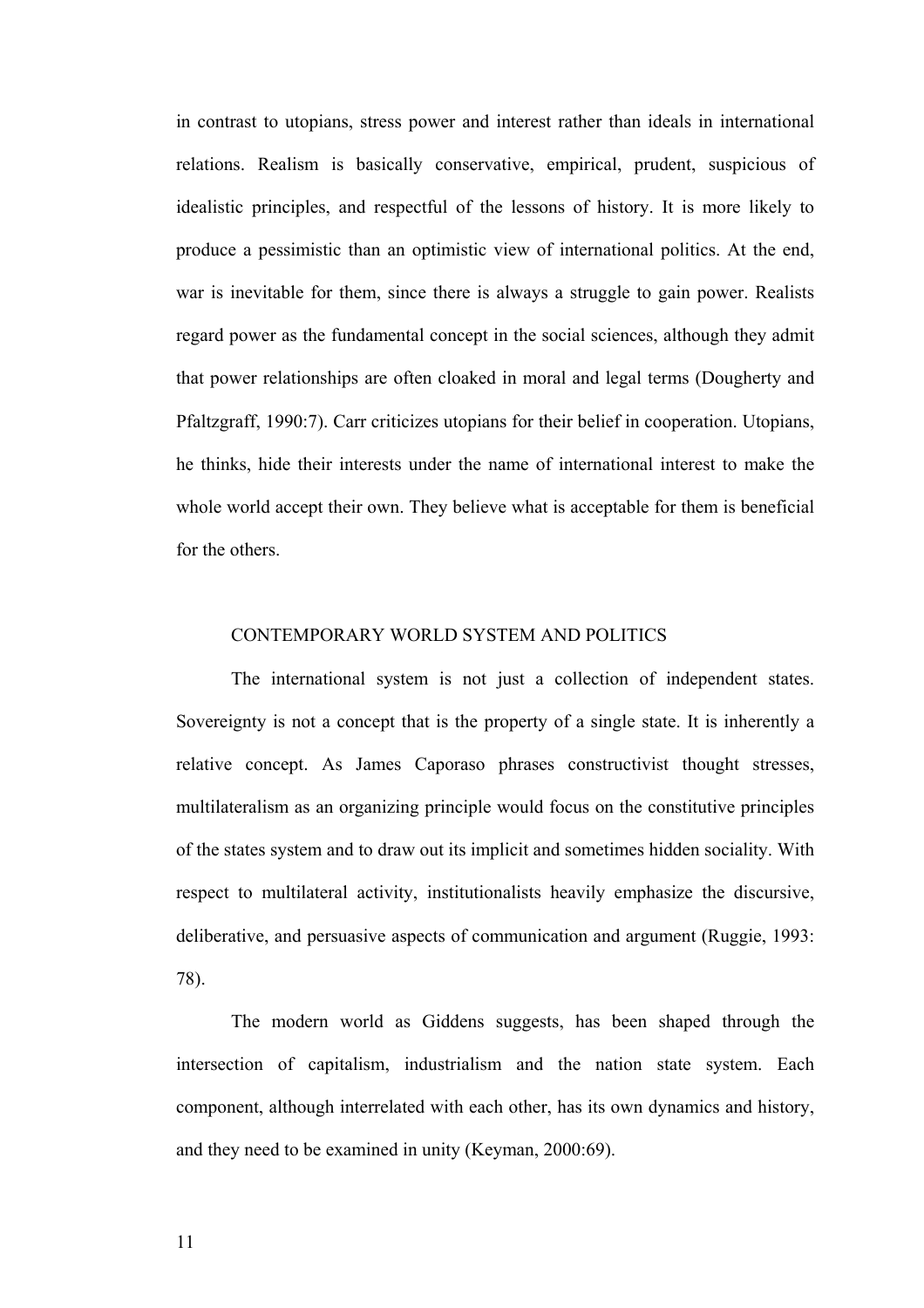The international system is anarchic and rational choice is based on maximizing the gain of people or groups. So whatever the purpose is, terrorism is based on this benefit maximization where a group has suffered for a cause and needs a radical solution.

Critical theory, as Adorno stated, treats the scientific and technological developments that define modernization and places progress at the center of it. Thus, the developments of globalization train with modernization (Keyman, 2000:101).

No single approach can capture all the complexity of contemporary world politics. Therefore, we should be more contented with a diverse range of competing ideas rather than a single theory. Competition between theories helps reveal their strengths and weaknesses and drives refinements. In this way, strict and narrowly expressed matters are softened and are open more to advancement. As phrased by Fuat Keyman (2000:114), Cox maintains that theory should not be based on theory but rather on changing practice and empirical-historical study, which are a proving ground for concepts and hypotheses. He says that theory is always for someone and for some purpose and theory always functions in relation to those issues and problems within which it emerges as an explanatory framework. An analytical or abstract theory, which detaches itself from time and space, such as neorealism cannot account for the interpenetration between state and civil society. For this reason theory should always be time-space bound and be contingent on historical developments. Since terrorism is a complex concept it is not possible to explain and discuss the issue with only one theory of international relations. The lack of a clear universal definition of the subject is effective in this part making the concept open to subjectivity and overt bias.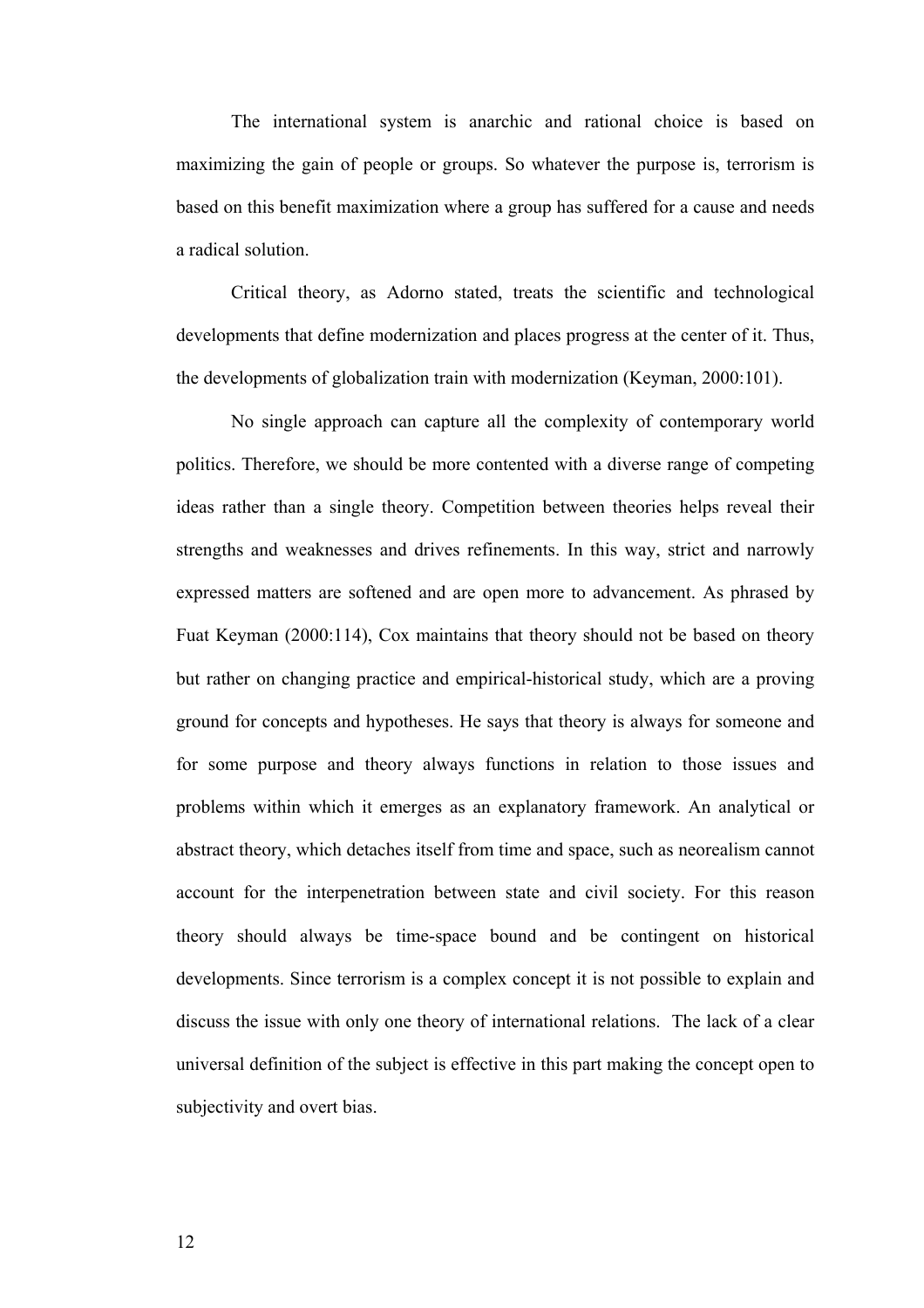Growing interdependence between states has rendered popular realist assumptions on international politics increasingly obsolete. Early  $20<sup>th</sup>$  century saw a dangerous discrepancy between the new reality of worldwide economic interdependence and existing political structures, between increasing global integration and traditional foreign political attitudes and modes of behavior. According to Muir, "we have entered a new era, the era of interdependence; and this interdependent world is threatened with chaos because it has not learnt how to adjust its institutions and its traditions of government to the new conditions."(cited in Osiander, 1998: 415 ). A problem becomes international when it cannot be dealt with effectively within the boundaries of the nation. The domestic power and pressure are not strong enough. As a result costs and benefits spill over into the external arena (Ruggie, 1993:51). The capacity of multilateralism is necessary. It is not that state sovereignty is losing meaning but the multilevel environment in which it operates is changing the meaning of the concept.

The modern phenomenon of terrorism has become legitimized because it fulfills the task of open warfare, which was once the agency of change in international society. Today, instead of the conventional types of war, unconventional measures including terrorism are increasingly used. All types of nongovernmental entities are involved. Growing economic interdependence of industrial states made war both more costly and more destructive. Norman Angell (Osiander, 1998:416) feared that the combination of advanced economies and backward politics actually made war more likely. This explains the distinction between developed and underdeveloped states, and provides motives for terrorist actions. According to Zimmern, the increasing integration of the world and its component states is a result of technological innovation in terms of the increasing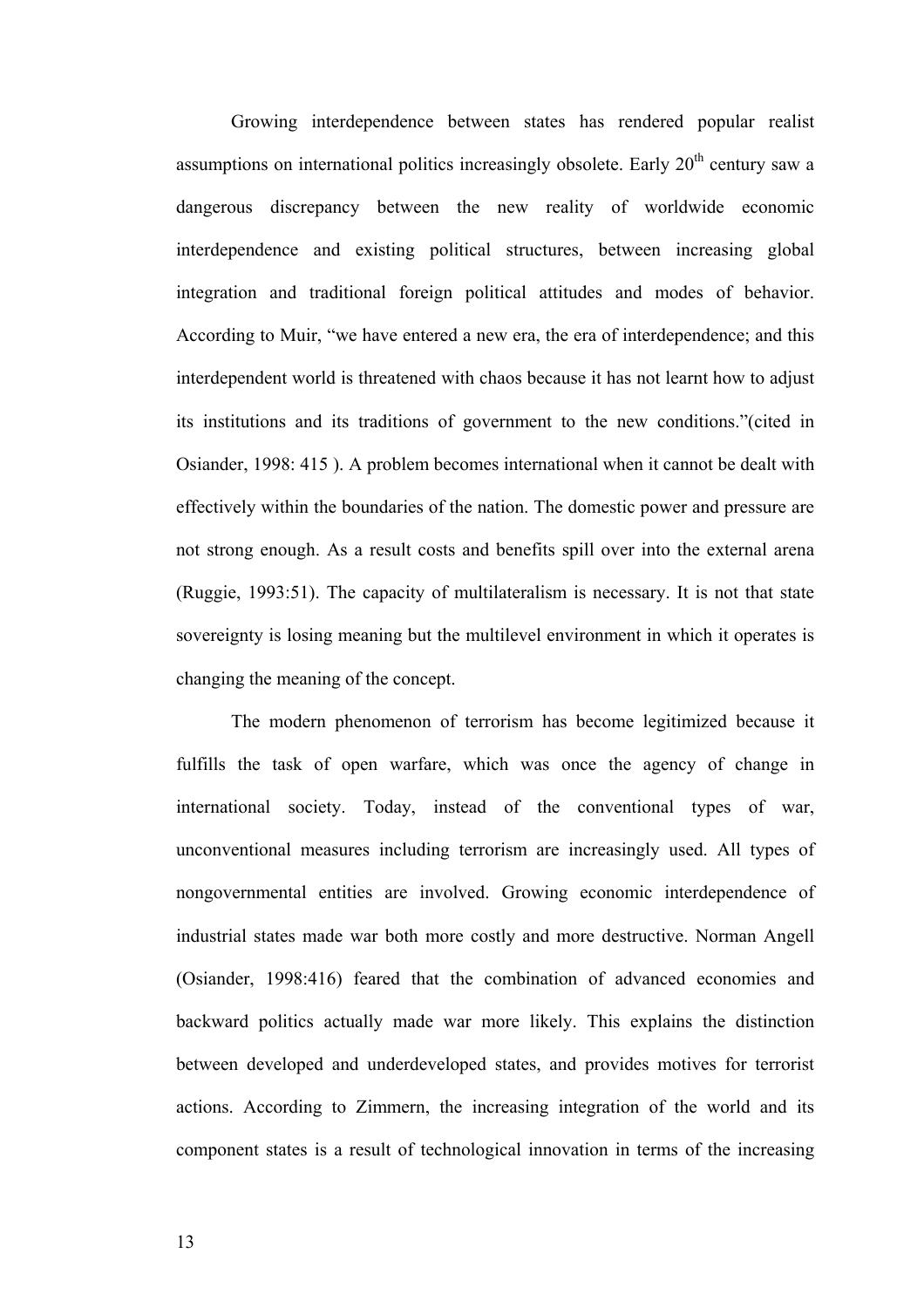speed and ease and hence the volume of global communications. This process of integration was inevitable. Interdependence is the rule of the modern life. The increasing fragmentation of the world is a result of the rise of the idea of national self-determination and the virulence of national feeling. (Osiander, 1998:417)

Waltz believes that a country with less than half of the economic capability of the leading producer can easily compete militarily if it adopts a status quo policy and a deterrent strategy. This is exemplified in the attacks of September  $11<sup>th</sup>$ . Although the rival was not a state, the economic capability of the terrorist organization was less than that of the United States. Al-Qaeda used cheaper methods with good intelligence and organization in attacking the super power. The point is, although Al-Qaeda is not a state, it is competitive with states in regard to facilities and resources. The leading country cannot use its economic superiority to establish military dominance or to gain strategic advantage over its great power rivals (Waltz, 1993:42).

Military force still plays a significant role in relations between states and security still outranks other issues in foreign policy. In many areas, realist assumptions about the dominance of military force and security issues remain valid. For the last four centuries, states have established the political structure within which information flows across borders. Due to globalization, existing security issues have been challenged by the democratic issues of human rights, liberalization and integration, but the attacks against the United States shifted security matters back to the top of the agenda.

Today, the globalization of world markets, the rise of transnational networks and nongovernmental organizations, and the rapid spread of global communications technology are undermining the power of states and shifting attention away from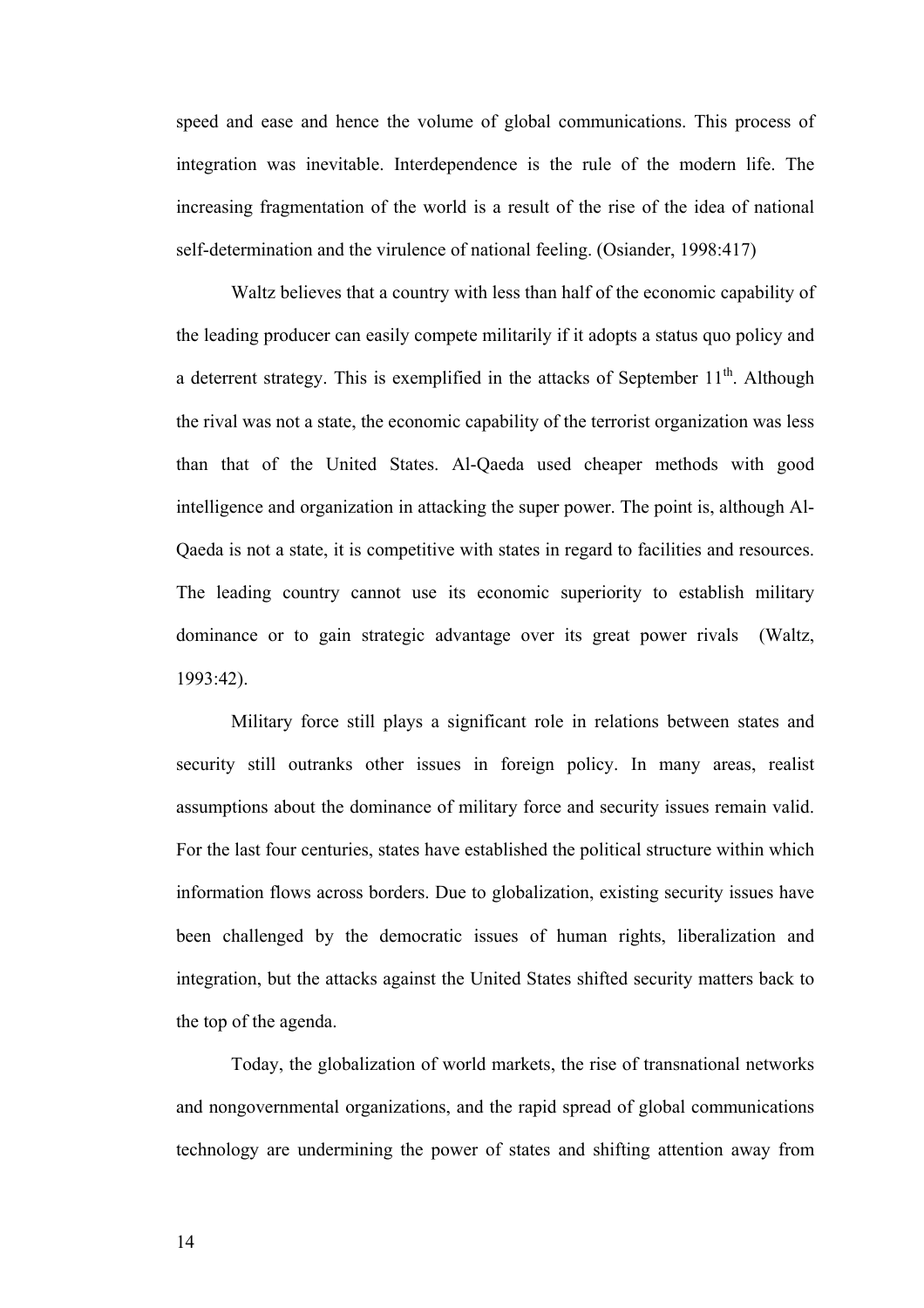military security toward economics and social welfare. As societies around the globe become entangled in a web of economic and social connections, the costs of disrupting these ties will effectively prevent unilateral state actions, especially the use of force.

As Kissinger (cited in Keohane and Nye, 1989:3) stated:

The traditional agenda of international affairsthe balance among major powers, the security of nations- no longer defines our perils or our possibilities…now we are entering a new era. Old international patterns are crumbling, old slogans are uninformative, old solutions are unavailing. The world has become interdependent in economics, in communications, in human aspirations.

The question is how profound the changes are. A modernist school sees telecommunications and jet travel as creating a global village and believes that burgeoning social and economic transactions are creating a world without borders. To an extent, a number of scholars see the era as one in which the state, which has been dominant in world politics for the four centuries since feudal times ended, is being overshadowed by nonterritorial actors such as multinational corporations, transnational social movements, and international organizations. As Keohane and Nye put it, "As one economist put it, the state is about through as an economic unit" (1989:3). We are still in the early stages of the information revolution. That revolution has changed the complex interdependent world, in which security and force matter less and countries are connected by multiple social and political relationships. Some aspects of the information revolution help the small, but some help the already large and powerful. The states, international organizations and also the terrorists benefit from this.

It is a familiar tactic of the privileged to throw moral discredit on the under privileged by depicting them as disturbers of the peace; and this tactic is as readily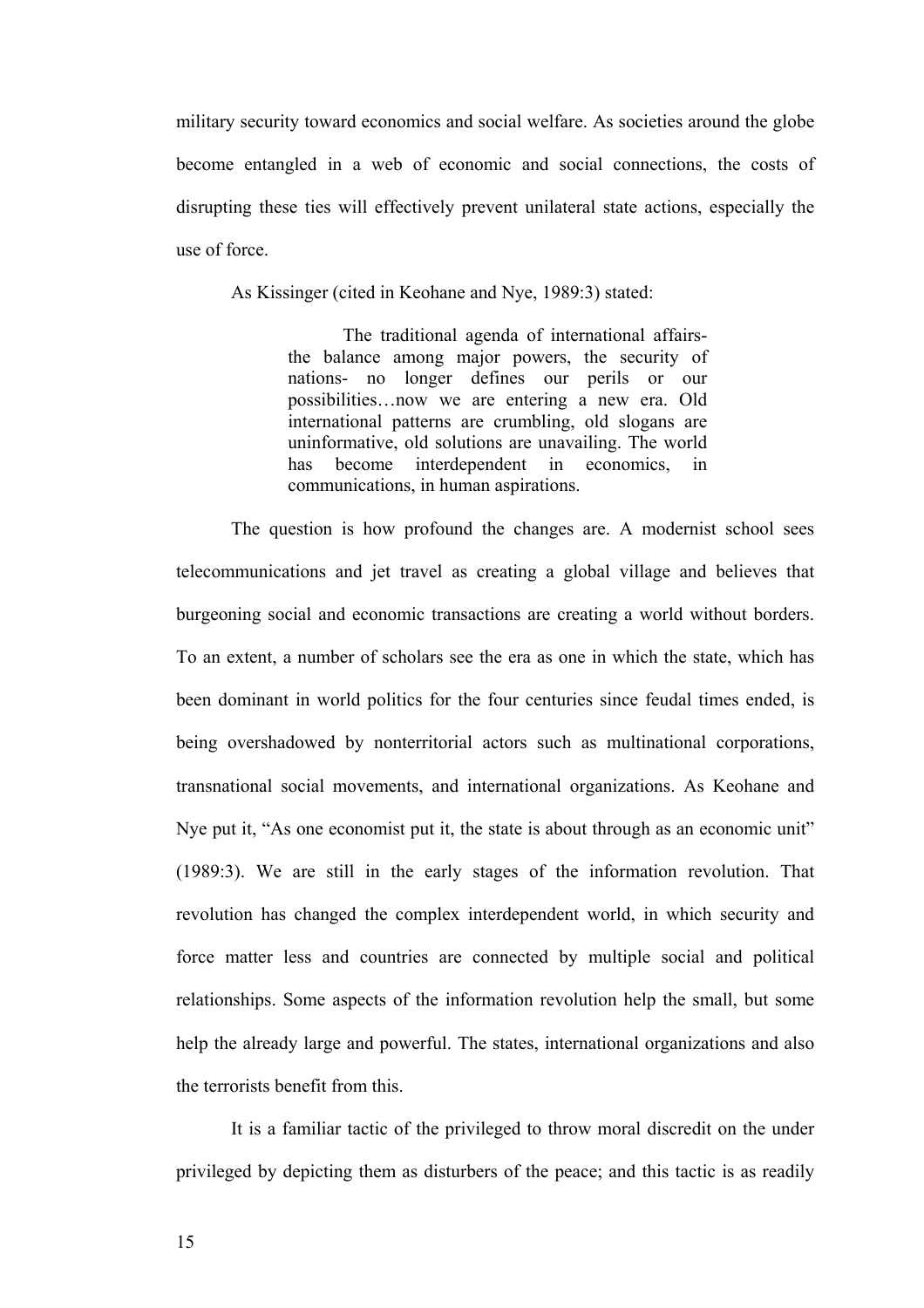applied internationally as within the national community (Carr, 1964:83). This realist tactic contradicts the critical theory. Critical theorists believe realism leads to quietism and an unquestioning acceptance of existing power relations. They think world politics can change and progress. There is no one reality. Contextual understanding is their main contribution to International Relations theory. The Marxist idea that humans make their own history but not under the conditions of their own choosing influenced them (Lecture Notes on International Relations Theory, 1998). Critical theorists believe there is a connection between knowledge and interest. Critical social theory represents an understanding of the world in which meaning and purpose are given by the subject within which this knowledge is concretized and put into practice. Taken from Robert Cox's views, critical theory contains a normative element in favor of a social and political order different from the prevailing order. So it is possible to take the control in one's own hands and to change the current situation with international cooperation and unity. If you do not like the environment you are in or disturbed by certain acts, it is up to you to decide and do what you can.

According to E. H. Carr, the inner meaning of the modern international crisis pertaining to the interwar years is the collapse of the whole structure of utopianism based on the concept of the harmony of interests. The international morality of the interwar years merely justified the interests of the dominant English-speaking status quo powers, the "haves" against the "have-nots". Carr, as a pragmatist, took utopians and realists to task. He saw that whereas the utopians ignore the lessons of history, the realists often read history too pessimistically. Whereas the idealist exaggerates freedom of choice, the realist exaggerates fixed causality and slips into determinism. While the idealist may confuse national self-interest with universal moral principles,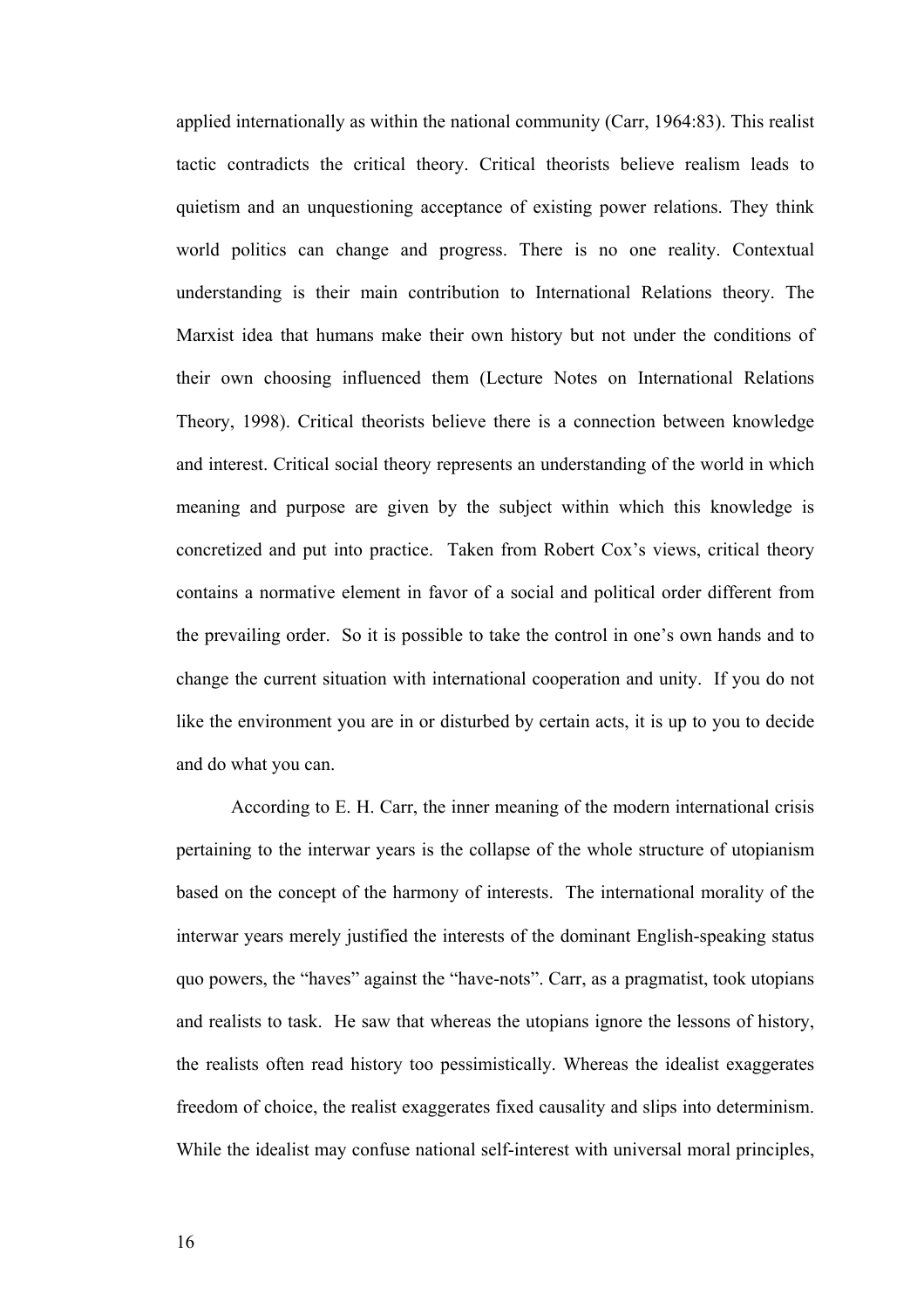the realist runs the risk of cynicism and fails to provide any ground for purposive and meaningful action. The realist denies that human thought can modify the course of human action. Sound political theories contain elements of utopianism and realism, of power as well as moral values (Dougherty and Pfaltzgraff, 1990:7).

Carr stresses, man's behavior is in great part a product of the society in which he lives. Taking the attacks of September  $11<sup>th</sup>$  as the example, it is possible to argue that the gap between the rich and poor has generated terrorist actions. With globalization and accessibility of almost every part of the world has increased the feeling of vulnerability and hatred among the poor.

The attack of September  $11<sup>th</sup>$  is the first plunge into war by the poor, illiterate and hopeless parts of the world, namely "the ones at the end of the sheer drop" against the rich world (Örgün, 2001:47). According to Onuf (1989:59), social relations make or construct people into the kind of beings that they are. We make the world what it is from the raw materials that nature provides. It should be clarified at this point that poverty is not the reason of terrorism. Terrorism is usually the reaction of the unsatisfied groups to the global world since they think the developed countries are self-centered with no interest in creating a fair distribution. Terrorism is one but not the only constructed response to the observed conditions of poverty.

Although there are different types of terrorism like state sponsored, domestic or international the concern in this study is the international aspect. Faruk Örgün believes that terrorism is not a state-operated activity. It is a sub-state, transnational activity that is like a virus that can easily mutate (Warner, 2001). There is not just one way to fight terrorism. It cannot be treated as a regular and constant notion. Each time it mutates, the attitudes and the tactics of the fight ought to be reviewed. The terrorists are numerous. A state might be using terrorism for its own goals, while an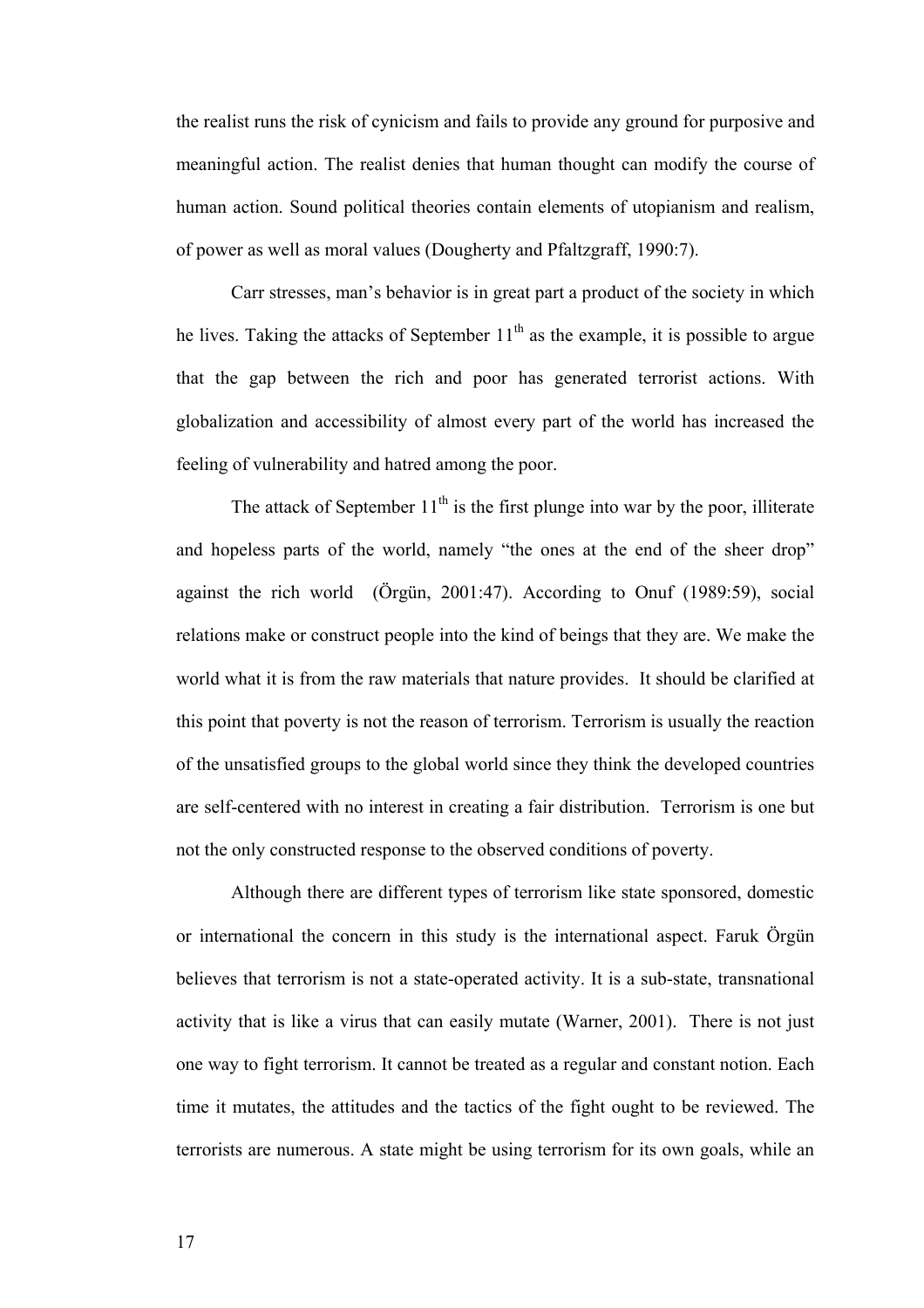individual might be involved in such an act for personal reasons. Each entity might be a reason or actor in terrorism. The difficulty today is the huge development in every field of life.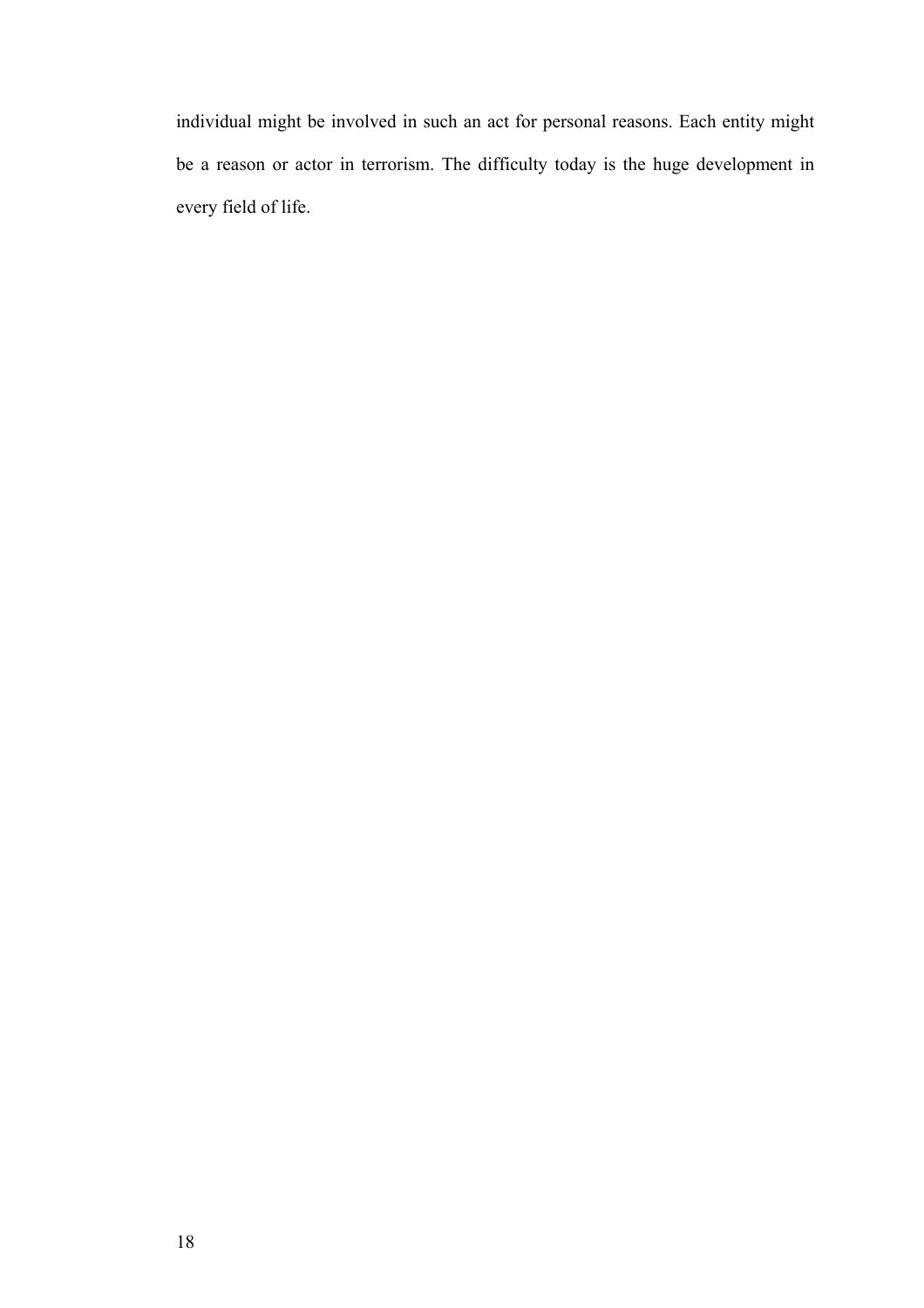## CHAPTER III

# THE CONCEPT OF TERRORISM

After September  $11<sup>th</sup>$ , it was widely said that nothing would be the same again. But we are still living in the same world with the same danger and threat and now we are more aware of the consequences and the price of a terrorist act. By this act, terrorism showed its face to the leader of the world, for the first time. As with trade and communication, terrorism also globalized.

Terrorism is no longer a marginal problem, such as a nuisance that can be tolerated. It is a real, important and growing threat to the peace and stability of all legitimate states- that is all those states which live under the rule of law. It is an international threat. In this chapter, the historical progress of terrorism starting from the  $1<sup>st</sup>$  century will be explained. Then the profile and the socio-cultural environment that terrorists live in will be presented. Next part will be the discussion of the definition of terrorism. Following that, the types of terrorism will be discussed with the emphasis on international and transnational terrorism.

#### HISTORY OF TERRORISM

Some of the earliest recorded acts of terrorism were perpetrated by the radical Zealots, a Jewish sect active in Judea during the 1st century. The Zealots resisted the Roman Empire's rule through a determined campaign involving assassination. Zealot fighters attacked their enemies wherever there were people to witness the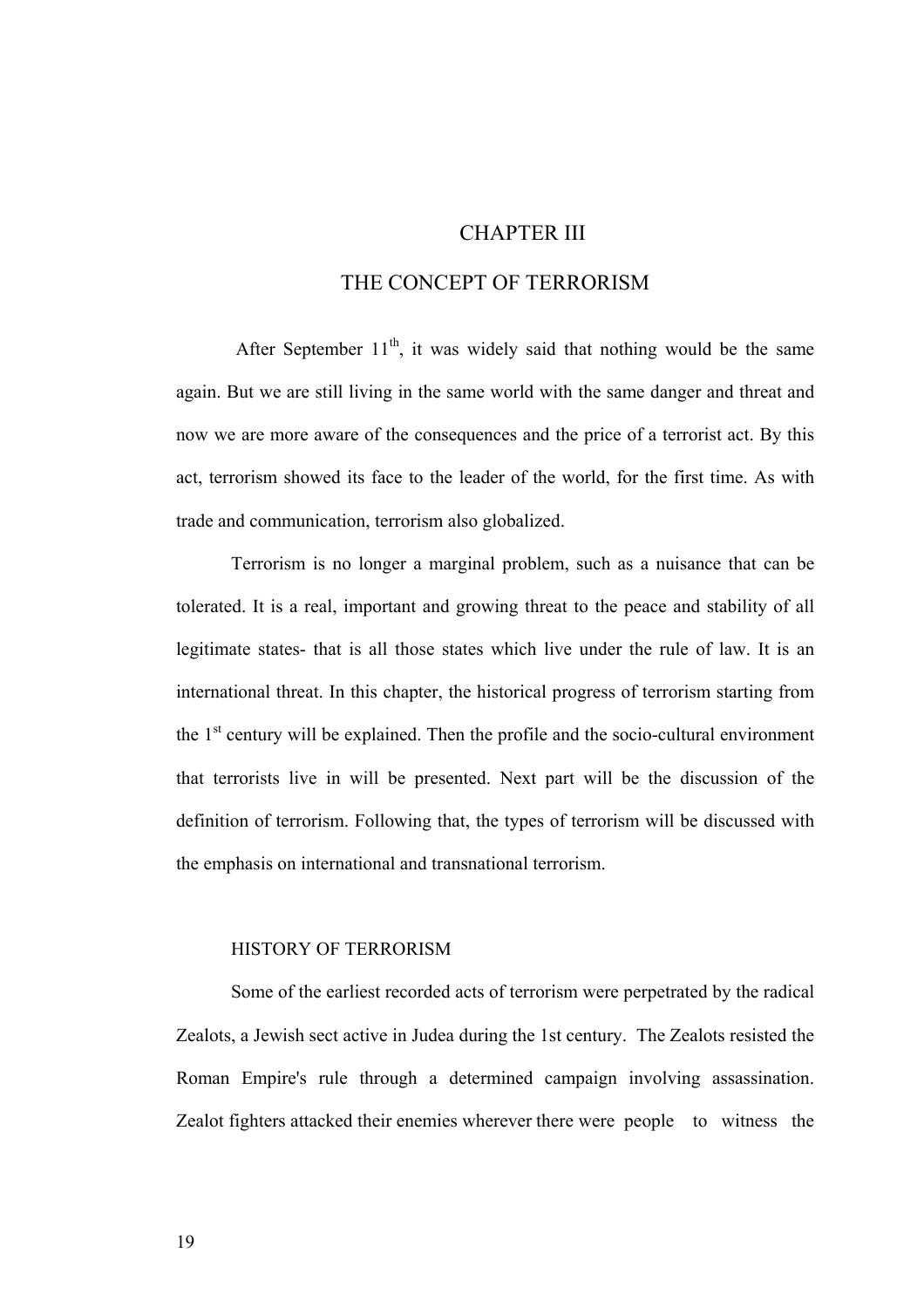violence. The Zealots intended their actions to communicate a message to a wider target audience. Later between 1090 and 1272, an Islamic movement known as the Assassins used similar tactics in their struggle against Christian Crusaders. The Assassins embraced the same notions of self-sacrifice and suicidal martyrdom evident in some Islamic terrorist groups as of today. They regarded violence as a sacramental or divine act that ensured that its perpetrators would ascend to a glorious heaven should they perish during the task. (http://encarta.msn.com) As written in the *Almanac of Modern Terrorism*, (Shafritz, 1991:ix) some authors have attempted to draw similar parallels between modern events and historical precedent by citing the 13<sup>th</sup> century Islamic Assassins as the forerunners of modern terrorists.

Until the French Revolution, religion in fact provided the main justification for the use of terrorism. Following the execution of King Louis XVI, the Jacobins, led by Robespierre and the Committee of Public Safety unleashed the process to which the term Reign of Terror refers. More than 12,000 French citizens lost their lives because they were suspected of opposing the new revolutionary regime. Unlike the mass killing of earlier history, which was carried out mostly for religious reasons, the era after the French Revolution introduced politics to terrorism, and nationalism largely supplanted religious motives. The French Revolution has proved that violence was both morally right and politically efficacious (Crenshaw, 1995:14). Before Martin Luther, citizens believed unquestioningly in the supremacy of religion. Greater demand for learning and the search for freedom were pre conditions for the events leading to the French Revolution. But the countries of the Middle East which were still motivated by religious attitudes and values, did not have the chance to make a revolution due to the stasis in their regimes: Terrorist acts originating in those states are still based on religious factors. On the other hand, the French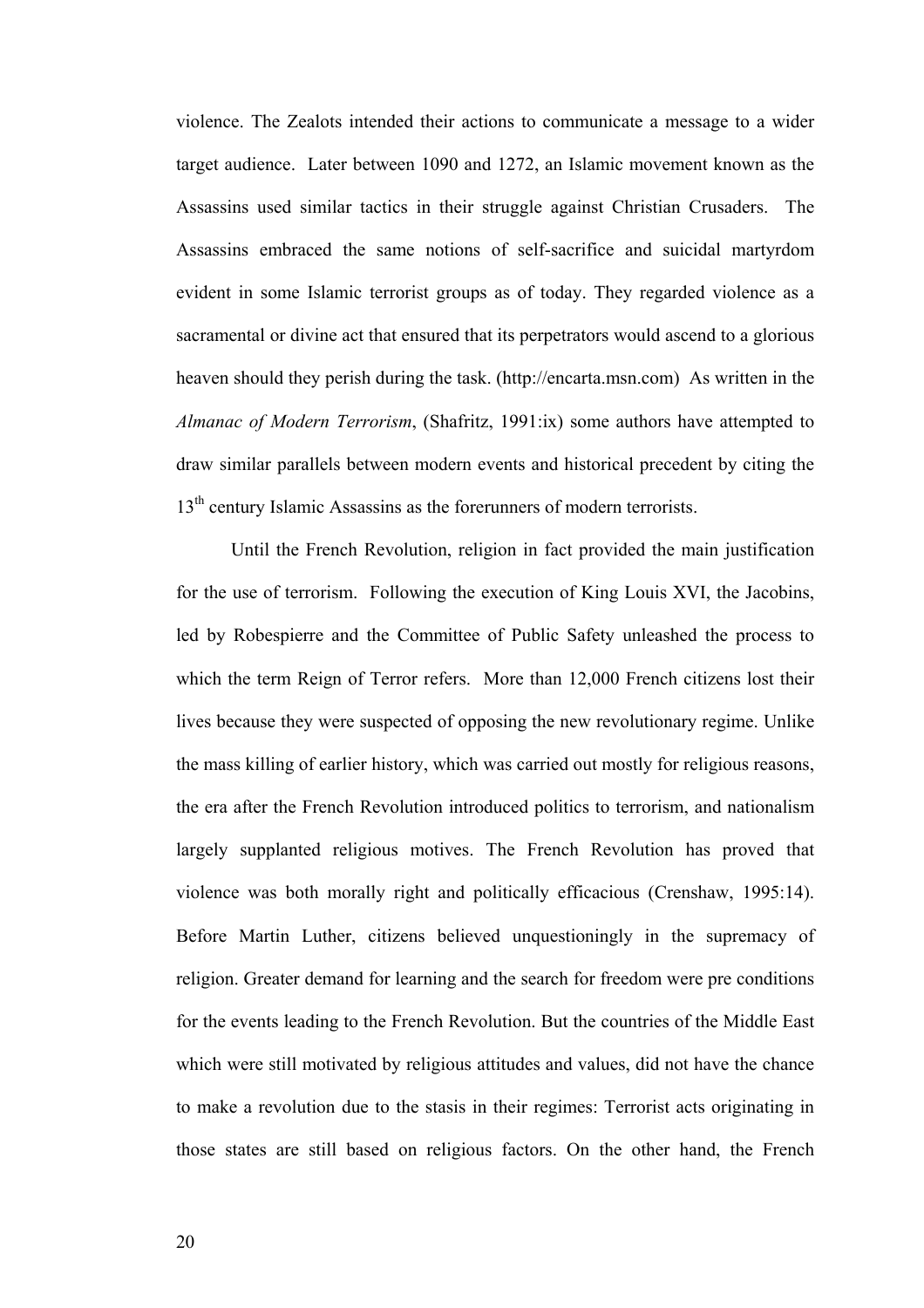Revolution, motivated by Enlightment ideals, shifted the concern from religion to nationalism and democracy. Class conflict of that era of the rich bourgeoisie supported by the Church and the low level people used by bourgeoisie are similar to that of today's global world between rich and the poor groupings of people.

The situation changed, as nationalism, anarchism, Marxism and other secular political movements emerged during the 1800s to challenge divine rule by monarchs. On the other hand, religious motives were not entirely absent. Most European countries' populations revolted against Church dominated political life and created secular societies. Modern terrorism was initially antimonarchical, embraced by rebels and constitutionalists during the late stages of the French Revolution and in Russia by Narodnoya Volya. It is with left wing movements in mid to late  $19<sup>th</sup>$  century Russia that we can more accurately attribute the roots of modern terrorism. The Russian Revolutionary group Narodnoya Volya is in many ways the prototype of many  $20<sup>th</sup>$  century movements. In its brief, but eventful, violent struggle with tsarist authorities in the late 1870s and 1880s, this organization assassinated several government and police officials of the highest rank.

At the turn of the century a successor organization to Norodnaya Volya, the Social Revolution Party, made itself heard. While more avowedly leftist than their predecessors, the Social Revolutionaries also sought to further their agenda through assassinations of high-ranking officials. The revolutionary, antigovernment orientation of the People's Will became the model for future terrorists. The group selected targets that represented the state's oppressive instruments of power, and it embraced "propaganda by the deed," using the terrorist act to instruct. It sought thereby to educate the public about the inequities imposed on them by the state and to rally support for revolution. A member of the People's Will assassinated Tsar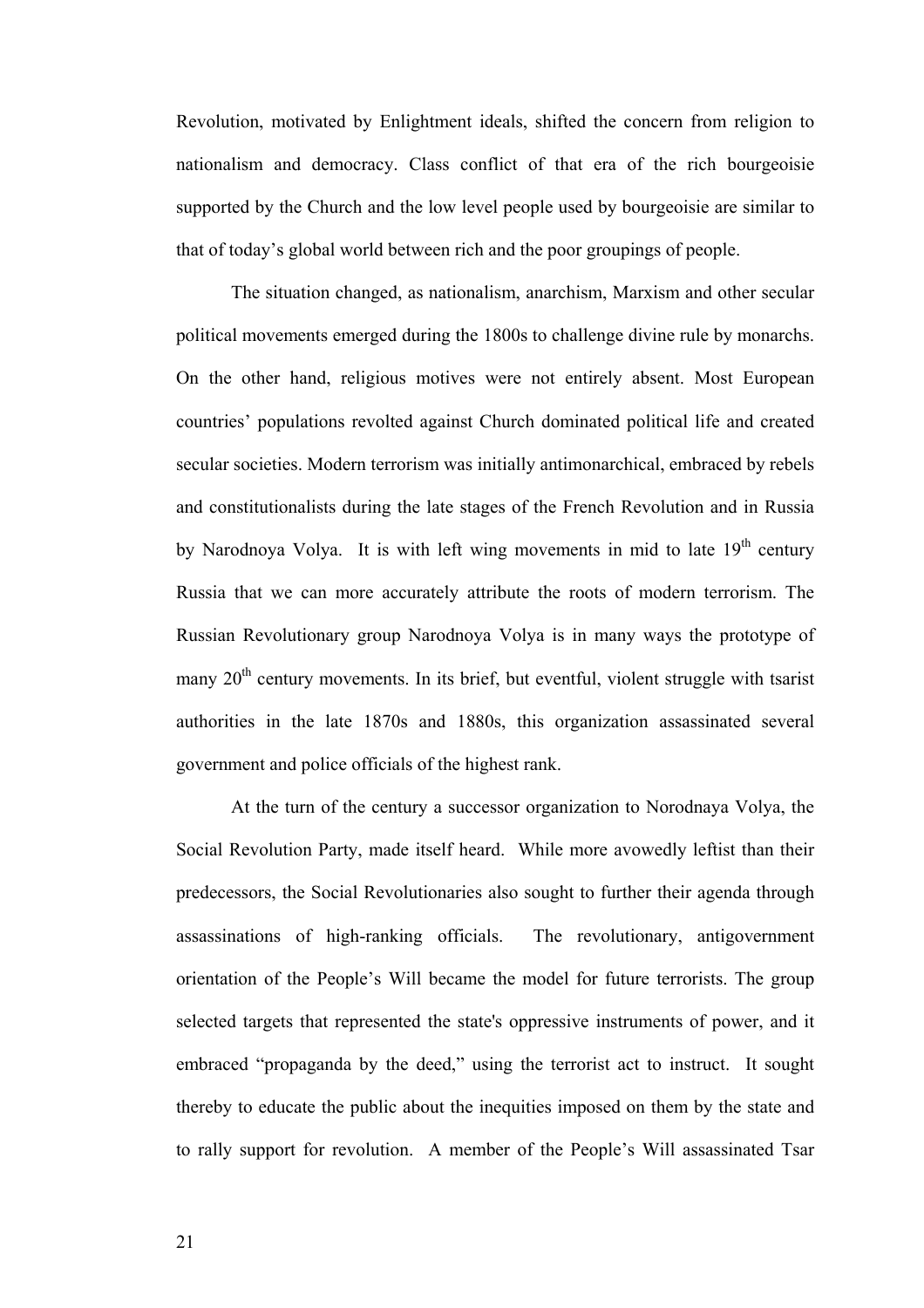Alexander II in March 1881. The assassination of the tsar later inspired a group of political radicals who met in London to discuss how to achieve worldwide revolution. Their idea was to create an Anarchist International, also called the Black International after the black flag they adopted, to coordinate and support a global terrorist campaign that would overthrow both monarchies and elected governments of democratic states. Anarchist elements also became involved in labor unrest in the United States. Sometimes these disputes turned violent as a result of anarchist provocation. In general**,** the period between 1880 and the outbreak of World War I saw a wave of anarchist inspired terrorist activity.

An act of terrorism involving the assassination of a royal heir is credited with triggering World War I. On June 28, 1914, a Bosnian Serb, in order to free his country from Austrian rule, murdered Austrian archduke Francis Ferdinand, who was on an official visit to Sarajevo, Bosnia. Like many contemporary state sponsors of terrorism, Serbia also provided arms, training, intelligence, and other assistance to a variety of revolutionary movements in neighboring nations. Today, many countries continue to support terrorism as a tool to further their national interests. As realists would argue, what matters is the benefit of the country, not the rights of nations or minorities.

 During the 1920s and 1930s, terrorism became associated more with the repressive practices employed by dictatorial regimes. It included the intimidation inflicted by the Nazi, Fascist, and Communist totalitarian regimes that respectively came to power in Germany, Italy, and the Soviet Union. The repressive means these governments employed against their citizens involved beatings, unlawful detentions, torture, so-called death squads and other forms of intimidation. Systematic terrorism arose in the Middle East in the 1930s and 1940s with the fundamentalist Muslim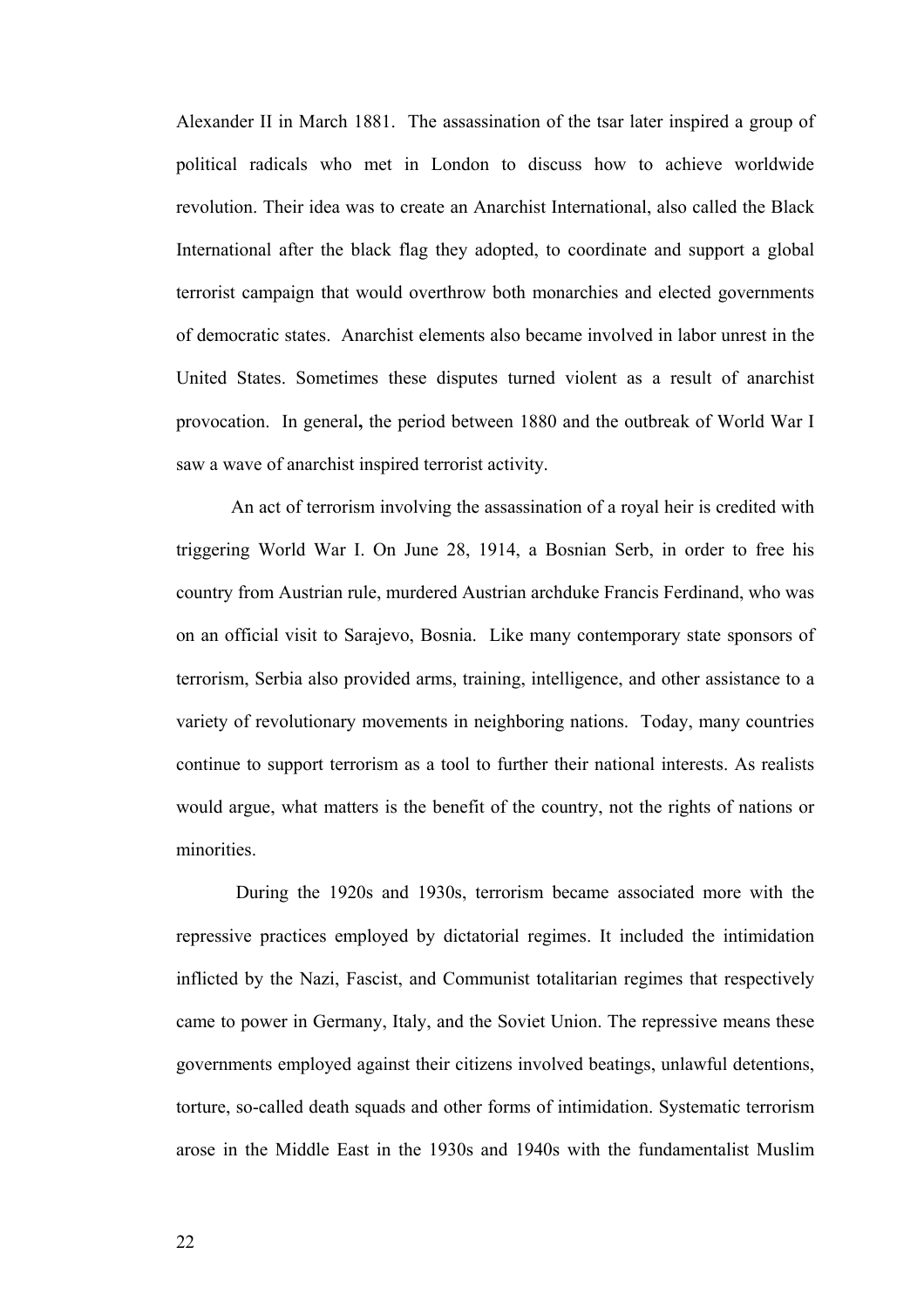Brotherhood in Egypt, and Irgun and LEHI battling the British in Palestine. Anticolonial terrorism also was waged against the British Empire in Cyprus and Aden and against the French in Algeria by the FLN.

After World War II, terrorism reverted to its previous revolutionary associations. During the 1940s and 1950s, terrorism was used to describe the violence perpetrated by indigenous nationalist, anticolonial organizations that arose throughout Asia, Africa, and the Middle East in opposition to the contemporaneous European rule. Countries such as Israel, Kenya, Cyprus, and Algeria owe their independence at least in part to nationalist movements that used terrorism. The most significant terrorist incident of the anticolonial period was the 1946 bombing of Jerusalem's King David Hotel, by a Jewish underground group known as the Irgun Zvai Le'umi (National Military Organization). After World War II, terrorism began to be shaped to its current outlook. Publicity, the significance on the choice of the target and clearly set motives were introduced.

Since 1960s, acts of international terrorism recur with sufficient frequency for terrorism to have risen steadily on the global agenda. During the late 1960s and 1970s terrorism acquired ideological motivations**.** Various disenfranchised or exiled nationalist minorities embraced terrorism as a means to draw attention to their plight and generate international support for their cause. The PLO sought to create a state in what was historically known as Palestine: the land that became Israel in 1948 and the West Bank and Gaza Strip—territories occupied by Israel since the Six-Day War of 1967. A Palestinian group was responsible for the incident that is symbolically considered to mark the beginning of the current era of international terrorism. On July 22, 1968, three armed Palestinians belonging to the Popular Front for the Liberation of Palestine (PFLP) hijacked an Israeli El Al commercial flight en route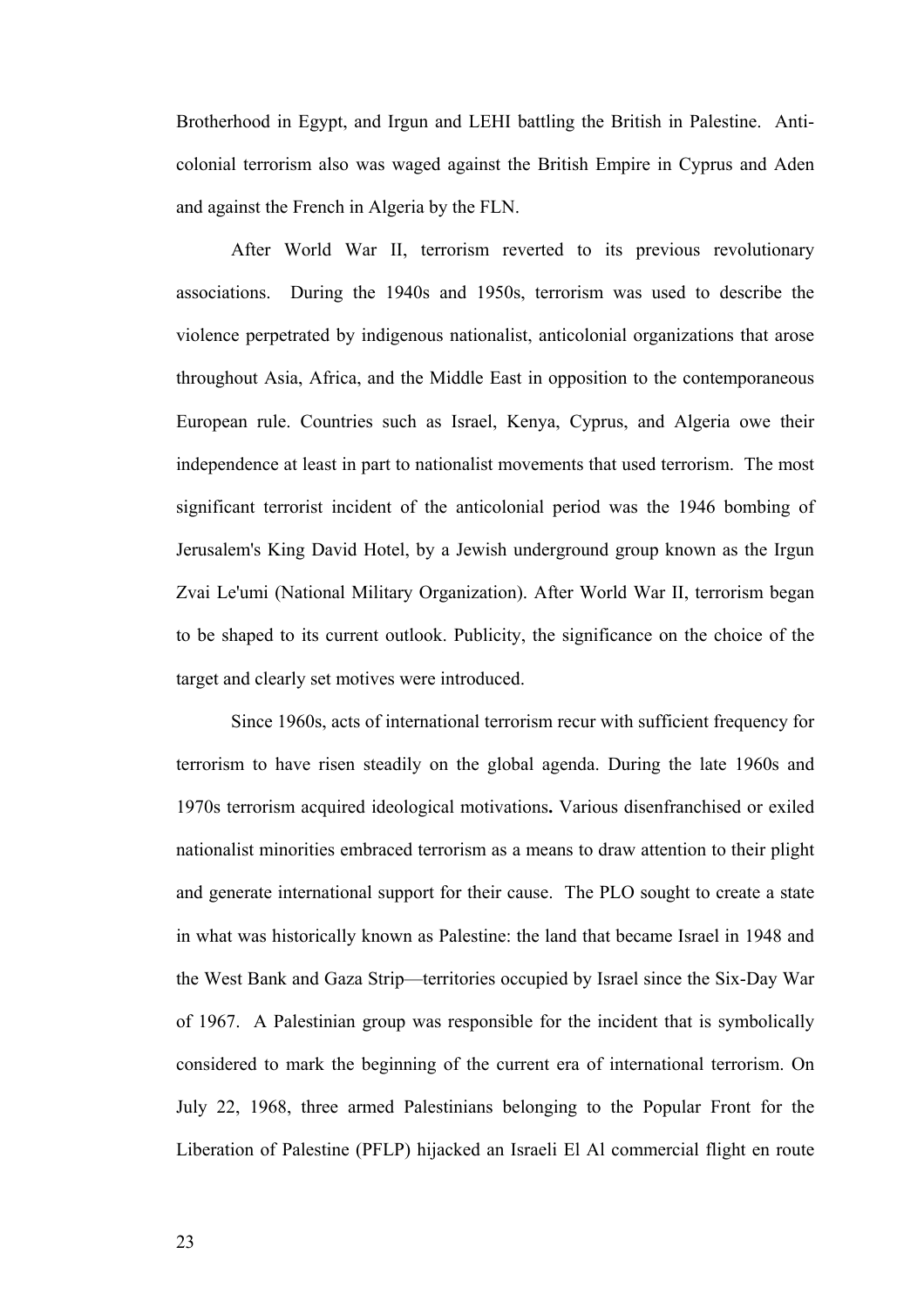from Rome, Italy, to Tel Aviv, Israel. Although commercial planes had often been hijacked before, this was the first clearly political hijacking. The act was designed to create an international crisis and generate publicity. As a result, terrorism became globalized in the sense of gaining international attention for an act which crossed boundaries. Two years later, the PFLP staged an even more dramatic international incident, when it hijacked three commercial airliners—two American and one Swiss. The planes were flown to a remote airstrip in Jordan and blown up after the passengers were evacuated, as television cameras recorded the incident for a worldwide audience. This was the first example of a terrorist attack with a transnational character similar to the attack of September  $11<sup>th</sup>$ . Globalization, with its aspects of communication and the power of media, served the interest of terrorists.

 The murder of 11 Israeli athletes at the 1972 Olympic Games provides one of the most notorious examples of terrorists' ability to elevate their cause onto the world political agenda. Members of a Palestinian group called Black September seized the athletes. The global audience that had tuned in to watch the Olympics found themselves witnessing a grisly hostage situation that ended in a botched rescue attempt by German authorities in which both the terrorists and their captives were killed. The PLO effectively exploited the publicity generated by the Munich hostage taking. In 1974 PLO leader Yasir Arafat received an invitation to address the UN General Assembly and the UN subsequently granted special observer status to the PLO. Within a decade, the PLO, an entity not formally affiliated with any state, had formal diplomatic relations with more countries than did Israel, an established nation-state. The PLO would likely never have attained such recognition without the attention that its international terrorist campaign focused on the plight of Palestinians in refugee camps.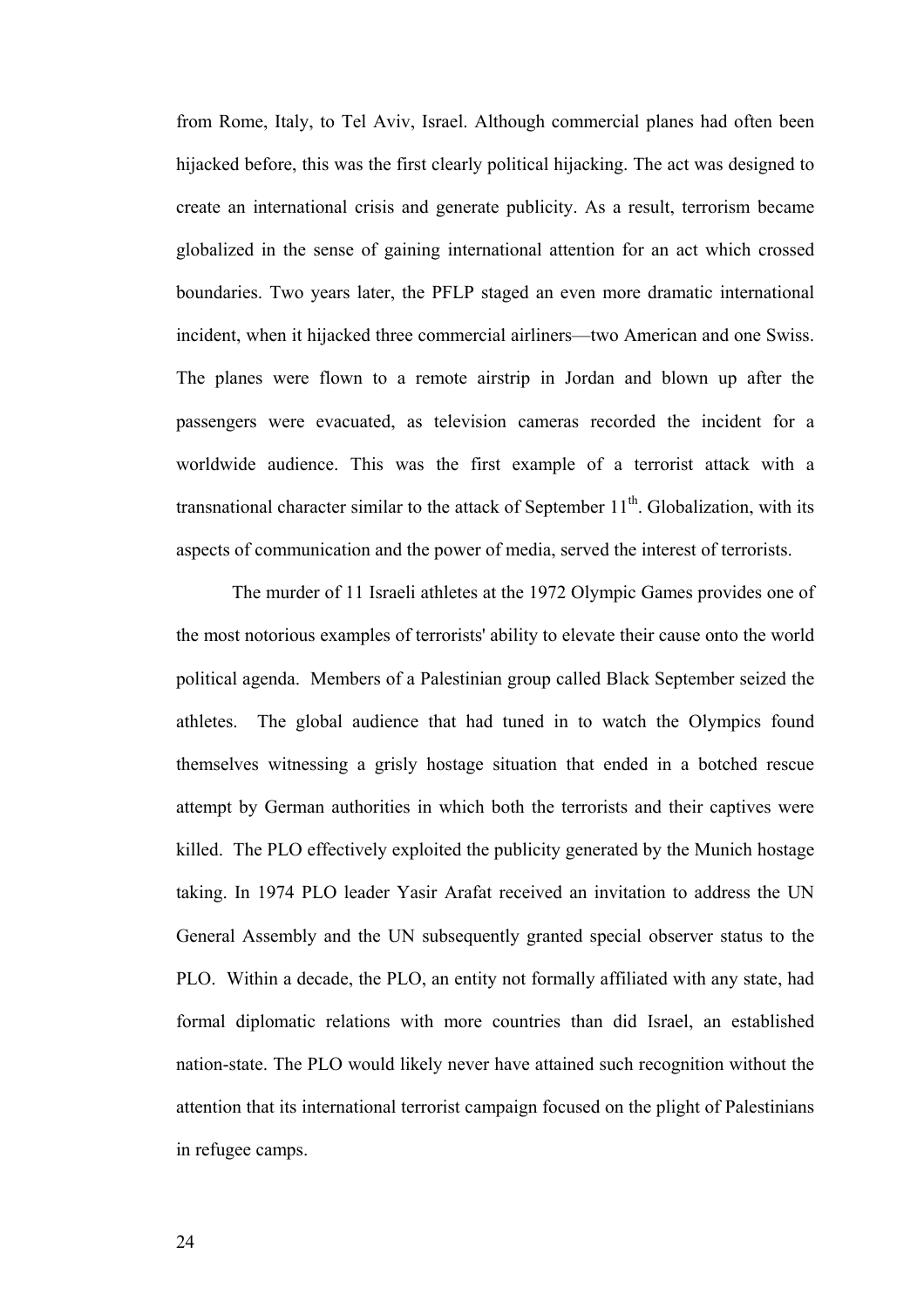At a time of growing ethnic and nationalist awareness worldwide, other nationalist groups began to emulate the Palestinian example to increase recognition of their grievances. In Canada, a group of French-Canadian separatists, called the Front de Libération de Québec (FLQ), kidnapped James Cross, the British trade commissioner to Québec, and Pierre LaPorte, Québec's Minister of Labor, in October 1970. Although Cross was released unharmed, LaPorte was brutally murdered. Fearing more widespread unrest, Canadian Prime Minister Pierre Trudeau invoked the country's War Powers Act in Québec, which suspended civil liberties and accorded the army extraordinary powers to maintain order in the province and uproot the FLQ. The choice of a trade commissioner is significant in this act, possibly showing the reaction of the terrorists to trade and integration.

During the late 1960s and early 1970s, political extremists began to form terrorist groups that opposed American intervention in Vietnam and what they claimed were the fundamental social and economic inequities of the modern capitalist liberal-democratic state. These extremists were drawn mostly from radical student organizations and left-wing movements then active in Latin America, Western Europe, and the United States. Terrorist groups such as the Baader-Meinhof Gang in Germany and the Red Brigades in Italy received training at Palestinian camps in the Middle East. Among Baader-Meinhof's most famous acts was the 1977 kidnapping and murder of Hanns Martin Schleyer, a wealthy German industrialist. As the choice of a British trade commissioner to Quebec, the choice of an industrialist shows that terrorism had changed motives from religion to those of economic and political ideology. The Red Brigades achieved their greatest notoriety for the kidnapping and execution of former Italian Premier Aldo Moro in 1978.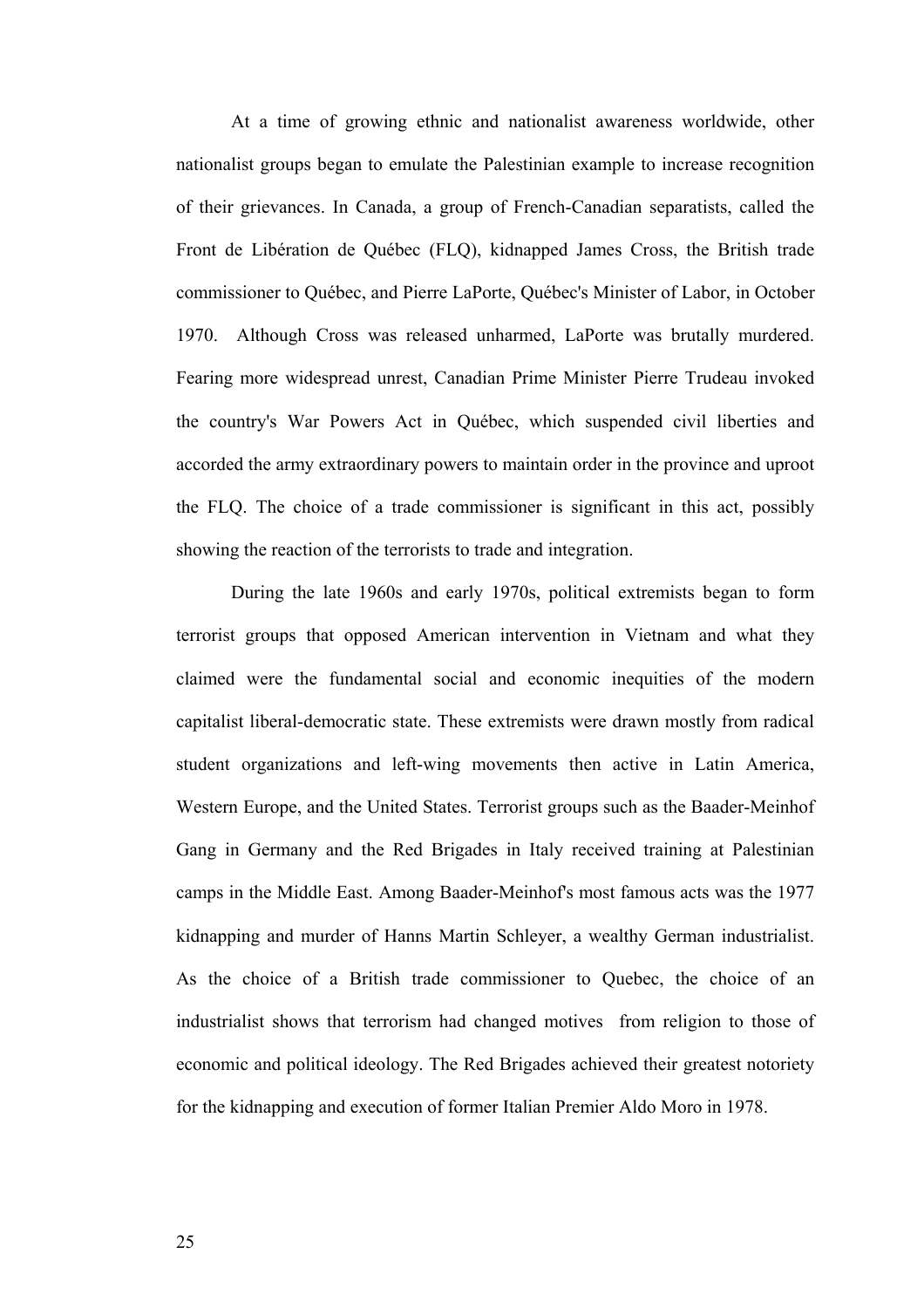Right wing, or neo-fascist and neo-Nazi, terrorism movements also arose in many Western European countries and in the United States during the late 1970s in response to the violence perpetrated by left-wing organizations. However, the rightwing groups lacked the numbers and popular support that their left-wing counterparts enjoyed. Thus the violence of these right-wing groups was mostly periodic and shortlived. The three most serious incidents connected to right-wing terrorists occurred in Bologna, Italy; Munich, Germany; and Oklahoma City, Oklahoma. A 1980 bombing of a crowded rail station caused the death of 84 people and wounded 180 in Bologna. The date of the bombing coincided with the opening of a trial in Bologna of rightwingers accused of a 1976 train bombing. Also in 1980 a bomb planted by a member of a neo-fascist group exploded at Munich's Oktoberfest celebration, killing 14 and injuring 215. In 1995 white supremacists carried out a truck bombing of the Alfred P. Murrah Federal Building in Oklahoma City, which resulted in the death of 168 people. Although they have not been as numerous as in the French Revolution, murder and mass killings for radical reasons after 1970s peaked.

Two of the most important developments in international terrorism during the 1980s were the rise in state-sponsored terrorism and the resurgence of religious terrorism. An example of an attack believed to be state-sponsored was the attempted assassination in 1981 of Pope John Paul II by a Turkish citizen who allegedly was working for the Soviet and Bulgarian secret services. Other examples include the Iranian-backed car- and truck-bombings of the American embassy and U.S. Marine barracks in Beirut, Lebanon, in 1983, and Libya's role in the in-flight bombing of Pan Am flight 103 over Lockerbie, Scotland, in 1988.

There were many other violent terrorist groups active until the present day. Although they were very significant and strong in the 1960s, IRA and ETA started to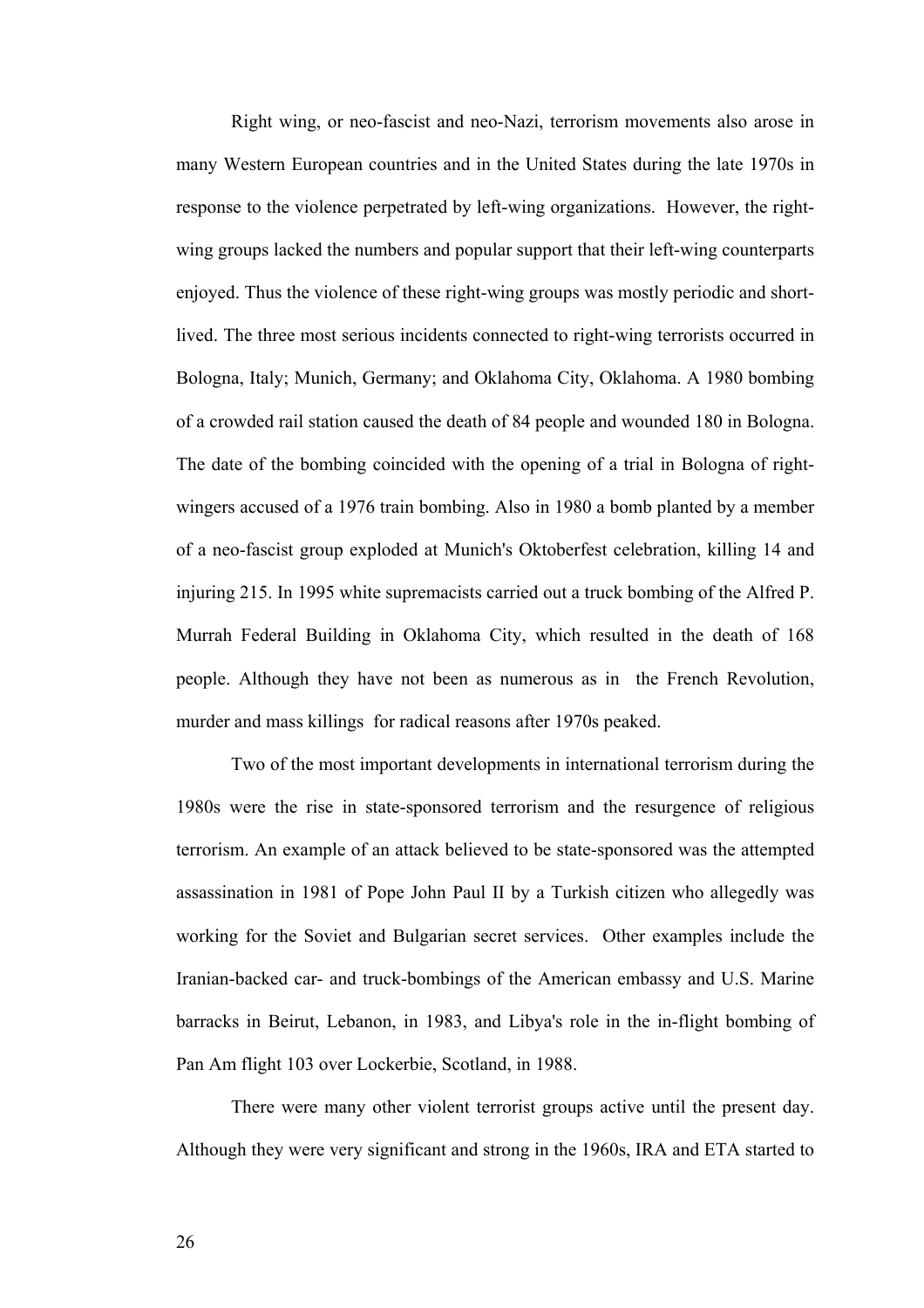lose their effect after 1980s. On the contrary, Middle Eastern terrorism, especially Hamas, which has existed for decades, survives. But what changed in our time is that terrorism has gained a transnational dimension with different objectives and methods threatening the western countries. This changed the scope and limits of terrorism.

#### PROFILE OF TERRORISM

It is well known that one's terrorist is another's freedom fighter. Terrorists can be successfully destroyed only if public opinion, both at home and abroad, supports the authorities in regarding them as criminals rather than heroes. The profile of the terrorist is also important. He fights to change something, even at the price of ending his own life. Until facing the consequences of the act for the first time, the police, the press, the justice, the masses naming him a murderer does not change his perception and the evaluation of the acts he committed. Whatever the goal is, death seems the best way to achieve the goal. Terrorists usually use codes, not their own names. The terrorist act is symbolic carrying a message. Terror is personal and arbitrary. Terrorists wish to have the acts repeated in a serial consequence and have a violence campaign. Terror does not differentiate between the victims. They are mostly civilians, noncombatants, nonrevolutionary, neutrals, and the ones who have nothing to do with the past lives of the terrorists. The belief in the act committed is so strong that terrorists do not hesitate to kill innocent people. The aim is to shake trust in the government and invalidate its authority by creating disturbance or chaos.

The profile of terrorism has altered with the change in world politics and actors. Lately, small states which adopted war by proxy can deter big states. They can cover their deficiencies by terror when compared to the big states. The collapse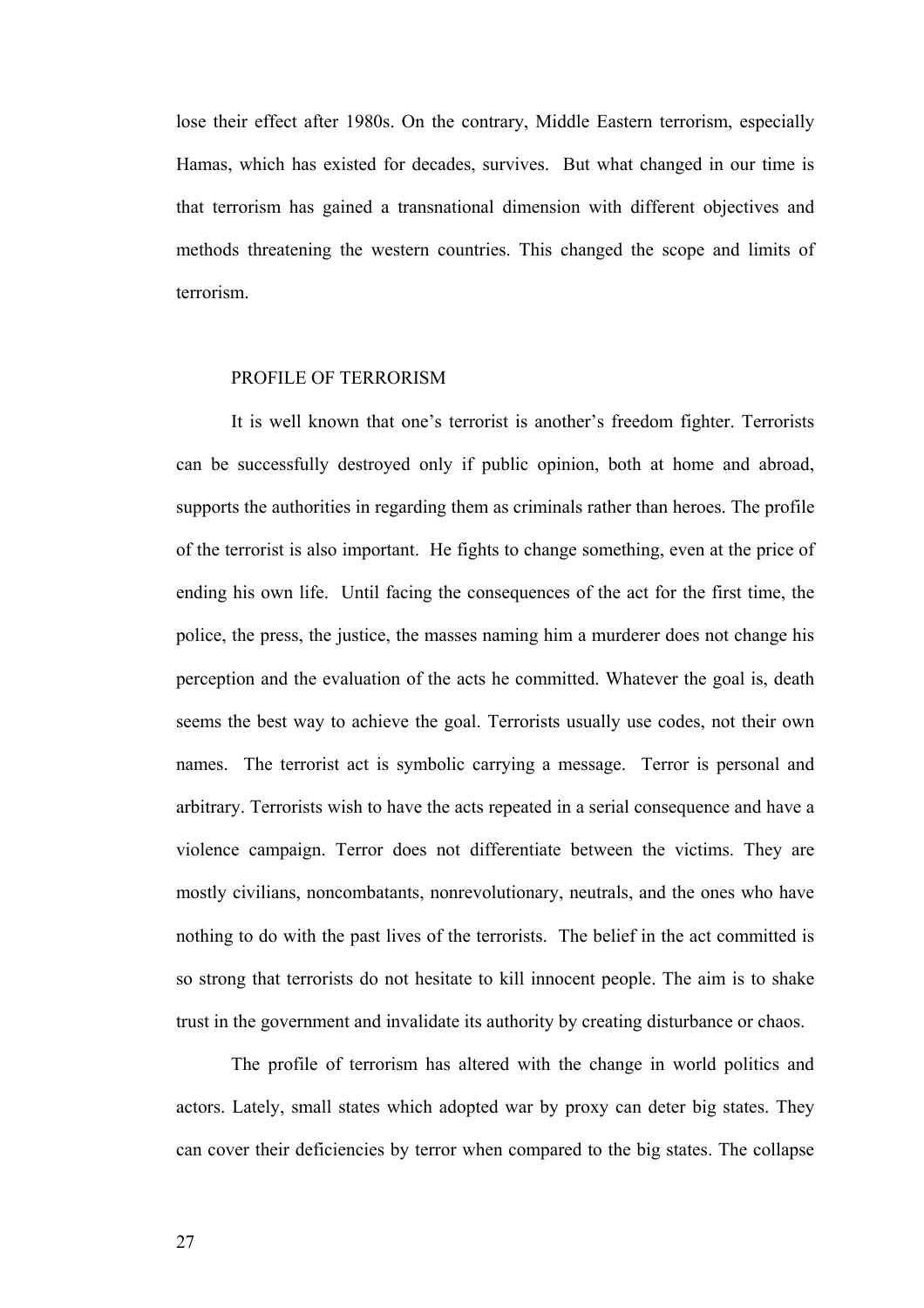of the Soviet Union and the consequences of the end of Cold War resulted in the availability of surplus arms, the discrediting of socialist ideologies, the disintegration of totalitarian regimes, the withdrawal of superpower support to client regimes (Kaldor, 1999:4).

The fall of communist governments in Eastern Europe has ended the easy passage of terrorists from the Middle East. The Soviet Union's increasing attention to its domestic difficulties has left its Middle East allies like Syria without the assurance of Soviet protection (Beliaev, 1991:48). The new identity politics arises out of the disintegration or erosion of modern state structures, especially centralized, authoritarian states.

Terrorist organizations are not like nation states that can be vanquished in conventional war. There are no quick victories. They need good organization and planning, which take time. They live among us but not as distinct people for us to realize or destroy easily. The socio cultural area where the terrorist act is committed, is effective on the achievement of the goal of terrorism and the personality of the terrorist.

According to a research done by Ergil and Yörükoğlu (cited in Başeren, *Lecture on International Terrorism, 2002*) on the terrorist profile, people tend to sympathize with terrorism when their expectations are not realized. What hurts most is their continued inability to achieve desired outcomes. Injustice and social depression can lead to mental unbalance, making people open to radical tendencies. This does not mean that psychological stress causes terrorism. But it might be effective in the rationale or the commitment of the terrorist to his group. It is the same for poverty. Although it is not the reason to become terrorist, it is significant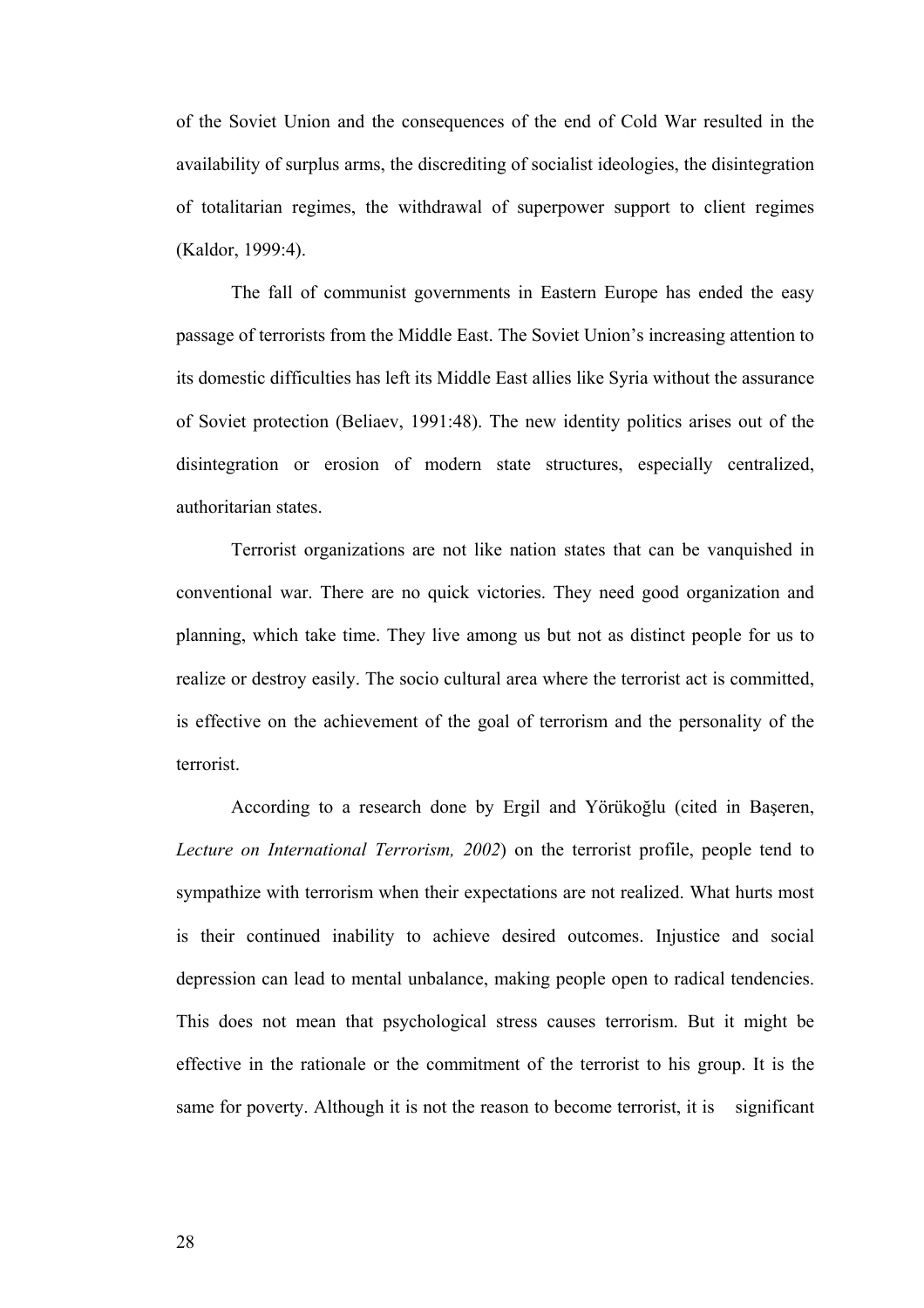in the attitude of the person or how he perceives the wealthy world, which might result in hatred and reaction.

Lawrence Freedman points out that terrorism is generally a have-nots' strategy, and that reliance on it is often a sign of strategic failure, there being not enough strength to pursue more promising policies (Freedman, 1998:4). However, there is no rule that only the poor are terrorists. Gross Domestic Product per capita of Basques is higher than Spanish Gross Domestic Product per capita, which is a significant indicator (Başeren, 2001). Although this looks like a problem at the individual level, it is at the root of the international problem. When there is dissatisfaction, there is reaction. So no matter what the environment in which we live, developed or underdeveloped, social justice and satisfaction provide us with less crime and less terrorism. This can be done by development, welfare, equality and fair distribution.

Urbanization is part of the modern trend toward aggregation and complexity, which increases the number and accessibility of targets and methods. Modernization brings civilization and thus it provides new targets for terrorism. So there is a correlation. The city creates the audience for the armed propaganda based on fear. Audience is needed for effect. Modernization provides mobility, technological means to realize this effect.

Inequality and injustice are not all related to globalization only. The question is what made those people terrorist. Means and other causes effected the current place terrorism is. Historical reasons are also significant, and all these factors add up to the environment resulting in terrorism. Terrorism cannot be adequately explained without situating it in its particular political, social, and economic contexts. The context for terrorism does not consist entirely of objective historical factors. An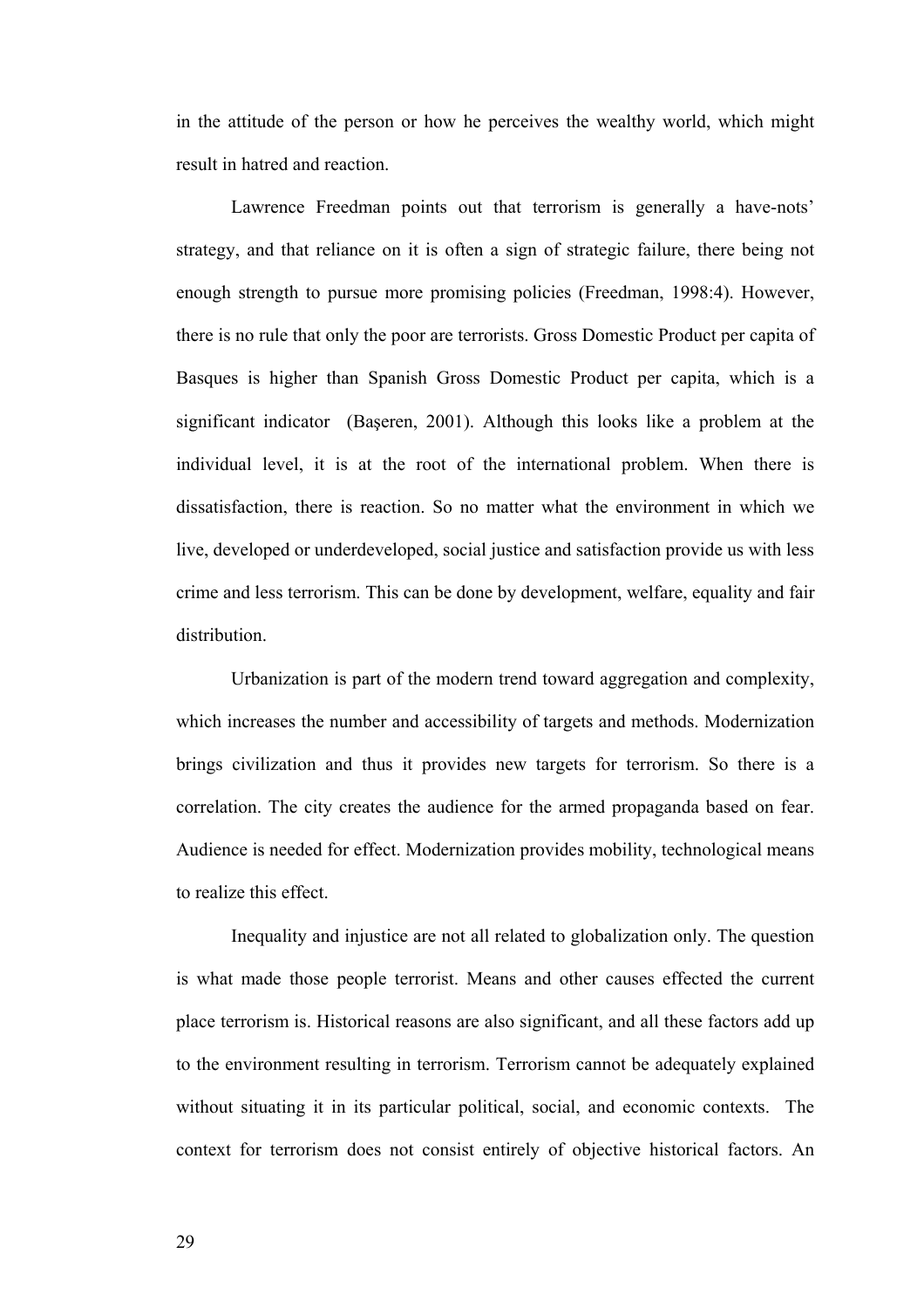important aspect of terrorism is its social construction, which is relative to time and place, thus to historical context (Crenshaw, 1995:8).

Several factors may be relevant to the motivations behind terrorism, the socialization of the individuals who become terrorists, the quality of terrorism as both responsive and sustained behavior, its representativeness and continuity with nonviolent forms of political action, its purpose, which is to produce social change, and the availability of opportunities. The development of terrorism is related to context because it is systematic, deliberate, and sustained over time, it is not spontaneous or purely expressive, as some other forms of civil violence may be. Users of terrorism may think of themselves as bringing about a better society for all, thus acting in the interest of a collective good (Crenshaw, 1995:15). There are commonalities among instances of terrorism but each case is unique.

Terrorist actors do not just intend to threaten a certain category of people or menace the other side. They also try to deliver a message to their own side, to potential allies, or to the governments that might support, sponsor their actions (Crenshaw, 1995:599). Force, the primary facet of terrorism is not the goal of terrorism but a means. To terrorists, terrorism offers a way to impose their will and gain access to the news media in a world where real and imagined grievances are not easily heard or satisfied. According to Crenshaw, as a method, terrorism is a common form of violence. It is a tool to be employed, a means of reaching a goal, for many different types of political actors. The actor uses terror as a tool and accepts terror as an end in itself (1995:602).

 Terrorism is group activity involving intimate relationships among a small number of people. Interactions among members of the group may be more important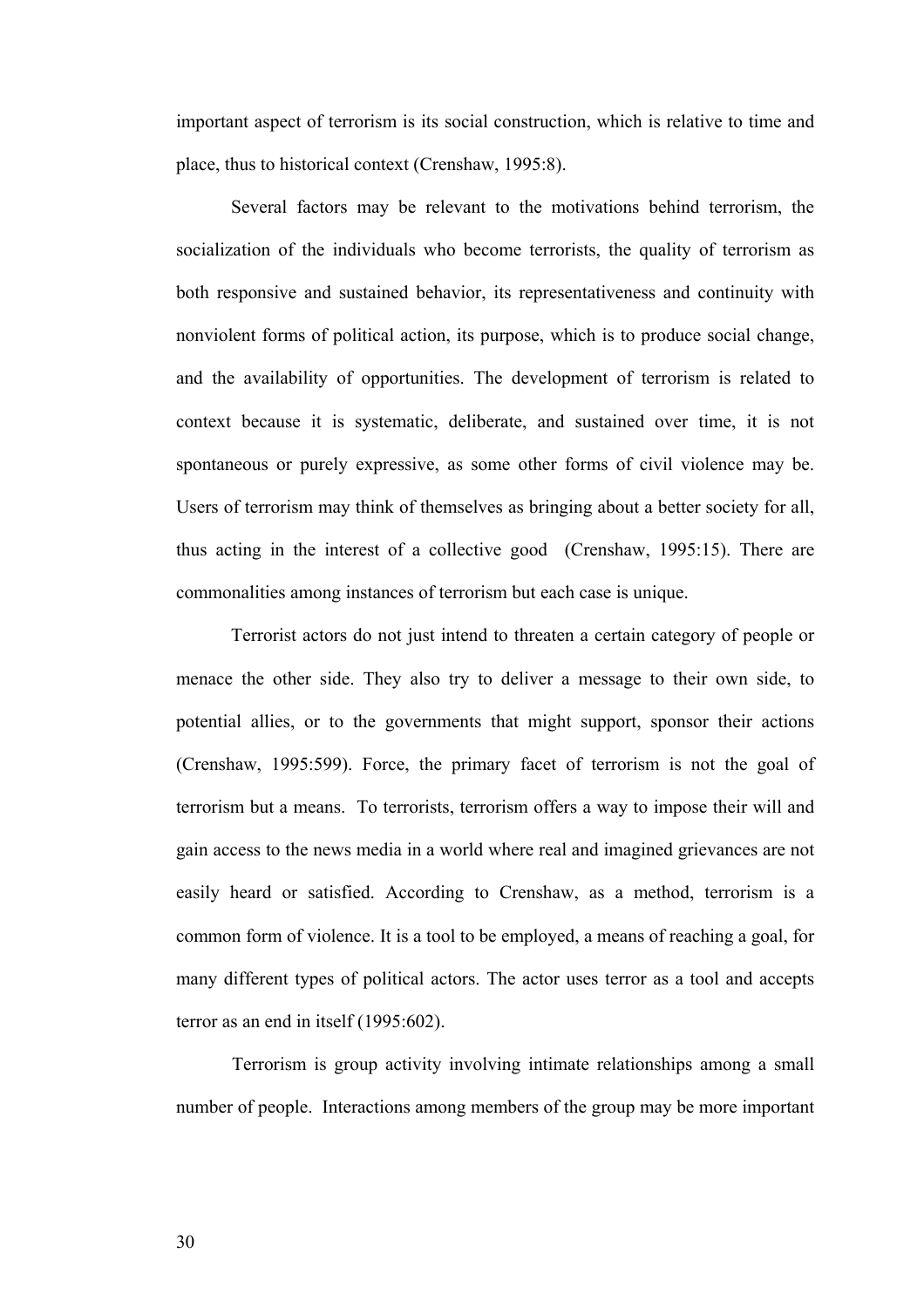in determining behavior than the psychological predispositions of individuals. The group operates under conditions of stress and isolation.

 Most of the countries cannot see the capability and reach of terrorism, since they have no or little experience with the problem. But states are also guilty of preparing the ground for terrorist acts. Although they might not be supportive, if they do not act against the organizations they might be serving as sympathizers. Underlying motives exist for national benefit when they provide arms, territory, and legitimacy to active terrorist organizations. When a state applauds liberalism and ignores left wing movements, the latter might become the terrorist of the future. Similarly, the United States helped Afghanistan and Bin Laden for their fight against the Soviet Union, which was also their rival, then they became the target and Afghanistan hit them.

Some states accept terrorist foundations and actions to serve their political interest in the region. On the contrary, some strong and democratic states that are not in need of better status or publicity can give support to terrorism. Conversely, liberal democracies are extremely vulnerable to harassment and disruption by terrorists (Gutteridge, 1986:8). This is due to the relative ease with which the terrorist can exploit liberal democratic freedoms of travel, communication and association. The gravest internal dangers posed by terrorism to liberal democracy are the weakening of national security, the erosion of the rule of law and the undermining of government authority. Mere handfuls of terrorists can cause serious local disruptions and threats to life, and often cause expensive diversions of security forces, sometimes on such a large scale that they disturb delicate military balances.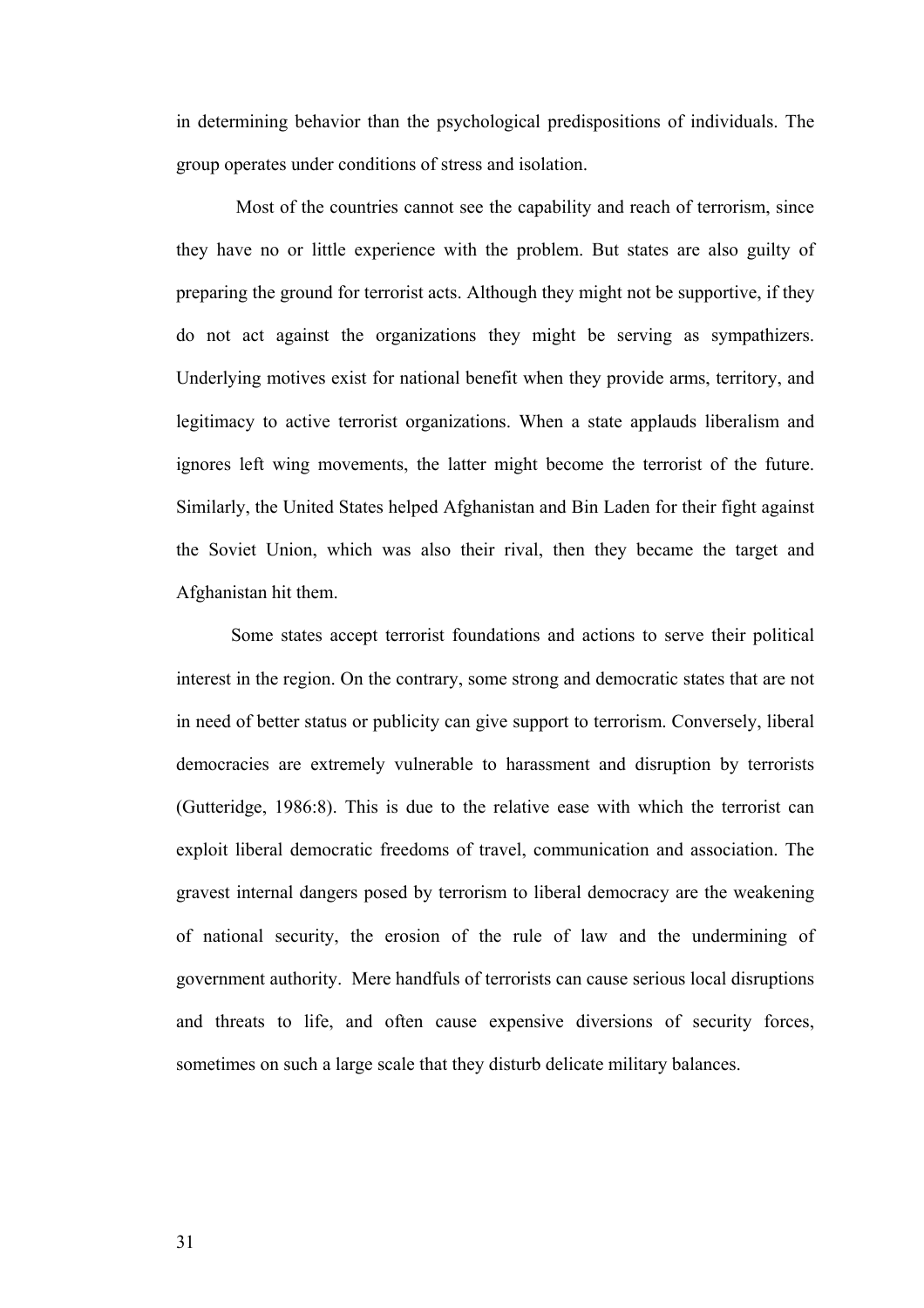### DEFINITION OF TERRORISM

Existing for ages but still a significant threat to social, political and economic stability, progress and welfare in the world, there is still no one single definition of terrorism. The problem to fight terrorism lies here. Not having a commonly accepted definition helps the terrorist to find weak points in politics and administration of governments, thus getting away with the crime they have committed.

For years, scholars and authors have come up with many definitions of terrorism. One definition claims that terrorism is a form of political violence that falls somewhere in the middle of a continuum between war and peace. Just like war, terrorism serves a political aim; in this respect, as Clausewitz argues, it is a continuation of politics by other means. The main difference with war is the size of asymmetry, meaning that the inequality of power between two parties is huge. Another definition states that terrorism is an attack against the system and nation to get a favorable response from the system to the needs and aims of the terrorists.

Terrorism is an attempt to disrupt and discredit the processes of government. As a direct attack on the regime, it aims at producing insecurity and demoralization. Terrorism aims at creating either sympathy in a potential constituency or fear and hostility in an audience identified as the enemy.

A third definition holds that terrorism is not a philosophy or a movement, but a method of struggle: terrorism is premeditated, politically motivated violence perpetrated against noncombatant targets by subnational groups or clandestine state agents, usually intended to influence an audience.

Terrorism is where politics and violence intersect in the hope of delivering power. All terrorism involves the quest for power: power to dominate and coerce, to intimidate and control, and ultimately to effect fundamental political change.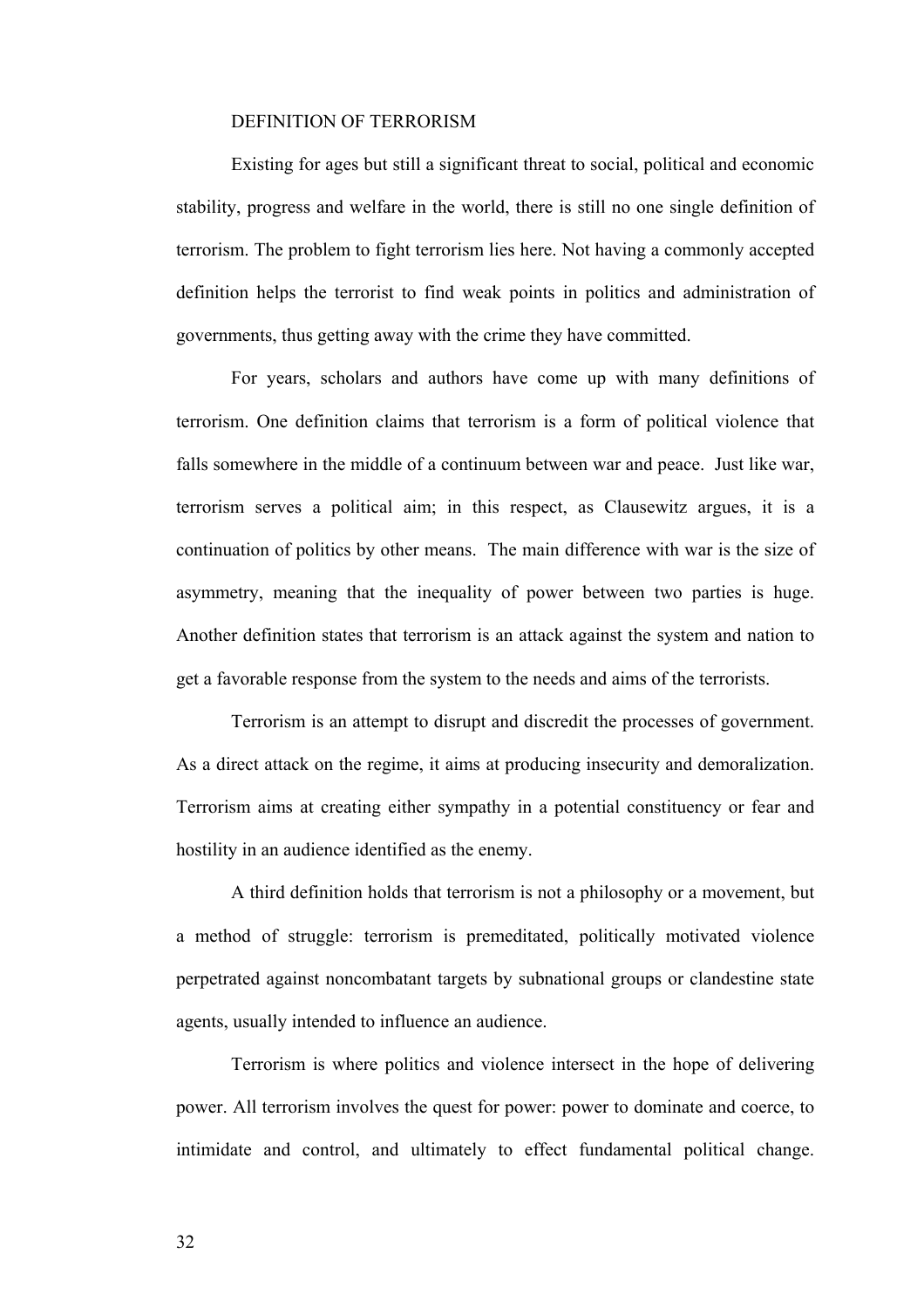Violence or the threat of violence is thus the *sine qua non* of terrorists, who are unswervingly convinced that only through violence can their cause triumph and their long term political aims be attained (Hoffman, 1998:183).

Terrorism is the tendency to change government's and people's policies and applications by violence and fear. Terrorism is defined as an unconventional war against the governments regarded as legitimate according to the state supported standards of their time. One of the aims of terrorism is to keep this war going. To understand terrorism and the fight against terrorism, two points ought to be clarified: Terrorism is violating the law of war. Liberal democratic states cannot make a world war against terrorism by suspending democracy (Örgün, 2001:17).

Terrorist activities are (Euroforum, 2002:30):

Intentional acts, which may seriously damage a country or an international organization, intimidating a population, compelling a Government or an international organization to perform or abstain from performing any act, seriously destabilizing or destroying the fundamental political, constitutional, economic or social structures of a country or an international organization.

As written in the *Euroforum Study Guide*, this is the common definition of terrorism reached by the ministers of justice and home affairs of the EU countries recently in an important piece of the anti-terrorism package promoted after the terrorist attacks in the US. Thus the definition of terrorist becomes "a structured group of more than two persons, established over a period of time and acting in concert to commit terrorist acts." (Euroforum, 2002:30).

Terrorism is an attractive strategy to the groups of different ideological persuasions who challenge the state's authority. Groups who want to dramatize a cause, to demoralize the government, to gain popular support, to provoke regime violence, to inspire followers, or to dominate a wider resistance movement, who are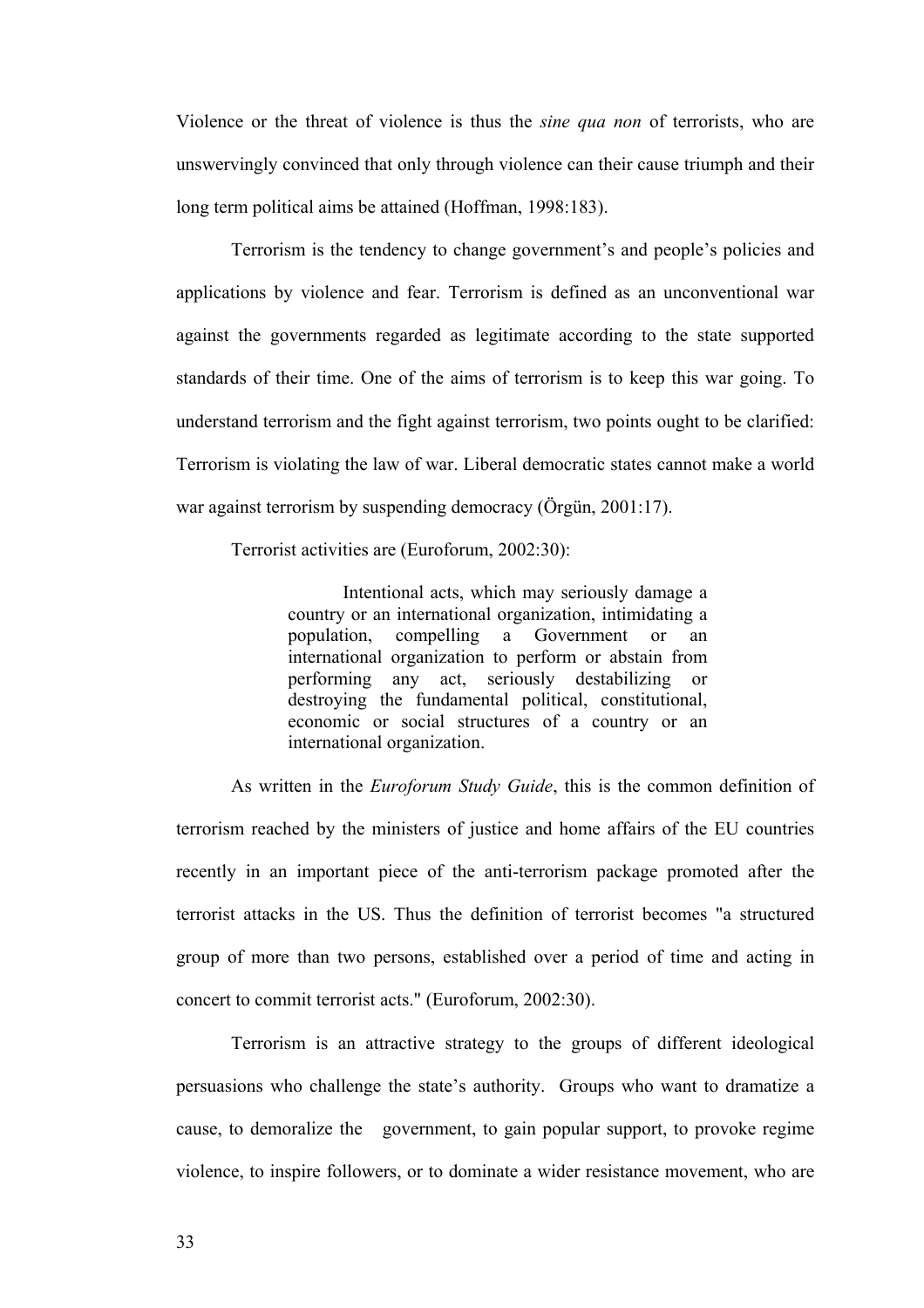weak in regard to the regime, and who are impatient to act, often find terrorism a reasonable choice. This is especially so when conditions are favorable, providing opportunities and making terrorism a simple and rapid option, with immediate and visible payoffs. Technology, communication, and transportation extremely helped in this way in the conditions for terrorists. Terrorism is often described as mindless violence, senseless violence, or irrational violence. If we put aside the actions of a few authentic lunatics, terrorism is seldom mindless or irrational. There is a theory to terrorism, and it often works.

A view argues that terrorism is the violation of principles of human dignity, democracy, freedom and respect of human rights. According to this conceptualization, most popular among the great powers, states recognized by international society have the right to protect their territorial integrity and national sovereignty.

One final definition will be given to clarify the concept for the following parts of this thesis. After these many definitions, author believes that, in its simplistic manner, terrorism is the use of fear with physical and psychological force to achieve a particular political purpose by reaching a large audience.

#### TYPES OF TERRORISM

After getting a clear idea of what terrorism is, it is necessary to examine the types. Although there exist many categorizations with many variants, the type that will be used and analyzed in this paper will be political terrorism, especially of the international or transnational variant. The focus will be on political terrorism of an international/transnational character, how it interrelates or interacts with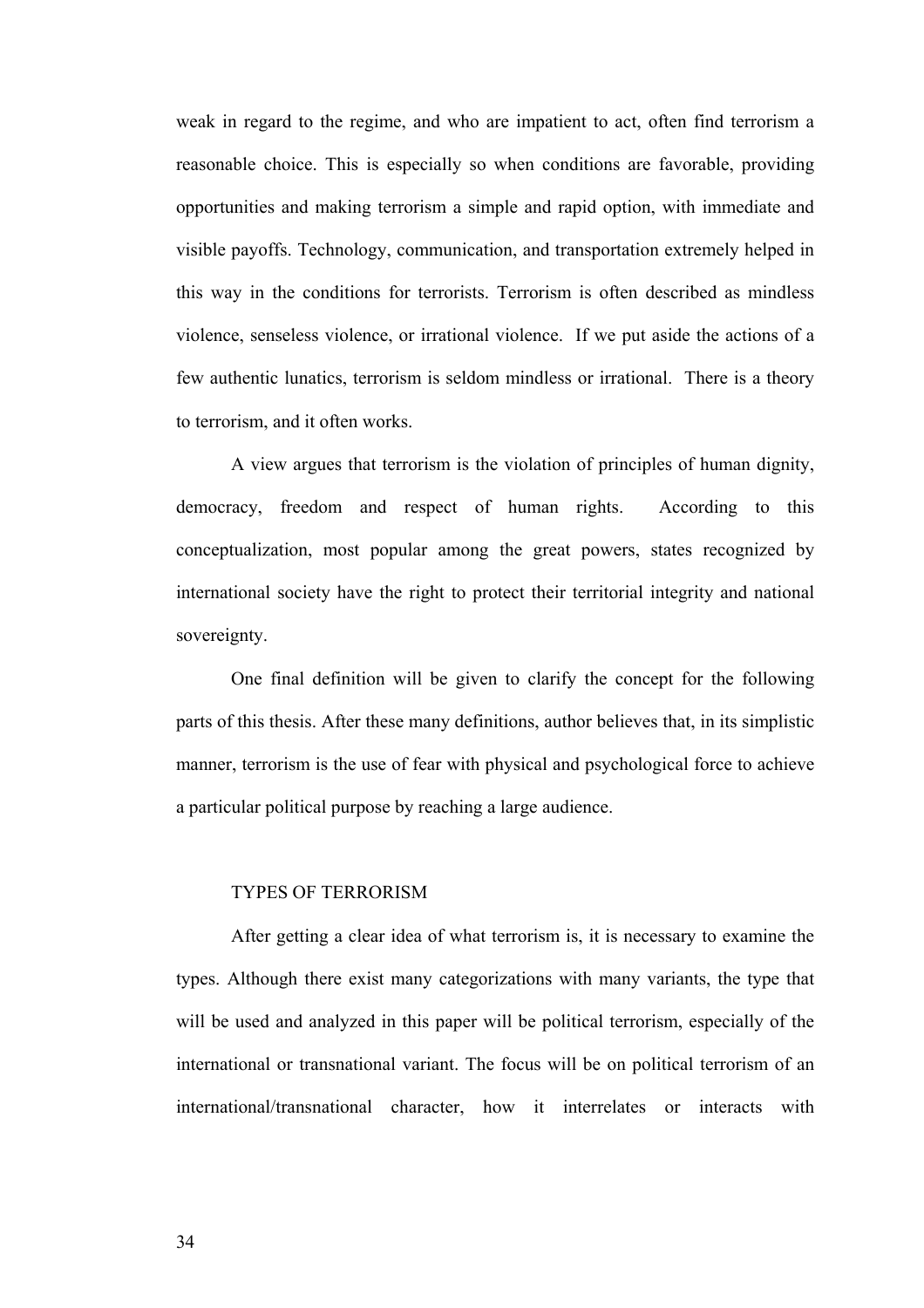globalization and why countries might seek to respond with means ranging from military force to international legal instruments.

That extremist groups resort to terrorism in order to acquire political influence does not mean that all groups have equally precise objectives or that the relationship between means and ends is perfectly clear to an outside observer. Terrorist activity takes on a variety of different forms, and some of them are interdependent. There is no clear distinction between the types because some acts may involve two forms of terrorism. Also some types that are of domestic concern might have international origins or sources as well.

One commonly used distinction is between terrorism from below and terrorism from above, in other words the terrorism of private groups and that of states. Private terrorist groups receiving assistance usually have lives of their own with goals and objectives distinct from those of the foreign governments which are sponsoring or secretly promoting their operations. In the case of terrorism from above, it is mostly a state sponsored terrorism within state borders.

A second widely used distinction in analyzing terrorism is that between its domestic and international varieties. Domestic terrorism refers to situations in which all the relevant participants which are terrorist groups, victims and audience reside in or have grievances focused on the same country. During the 1970s the Italian Red Brigades committed its acts of violence in Italy against other Italians to win support of an audience of working-class Italians for the cause of revolution against the state. International terrorism refers to situations where there is some mix of nationalities in the terrorist group, its victims, the intended audience and the location of its activities.

Terrorism is commonly typed as nationalist, ideological, religious, singleissue oriented, and state-sponsored international terrorism. Nationalists seek political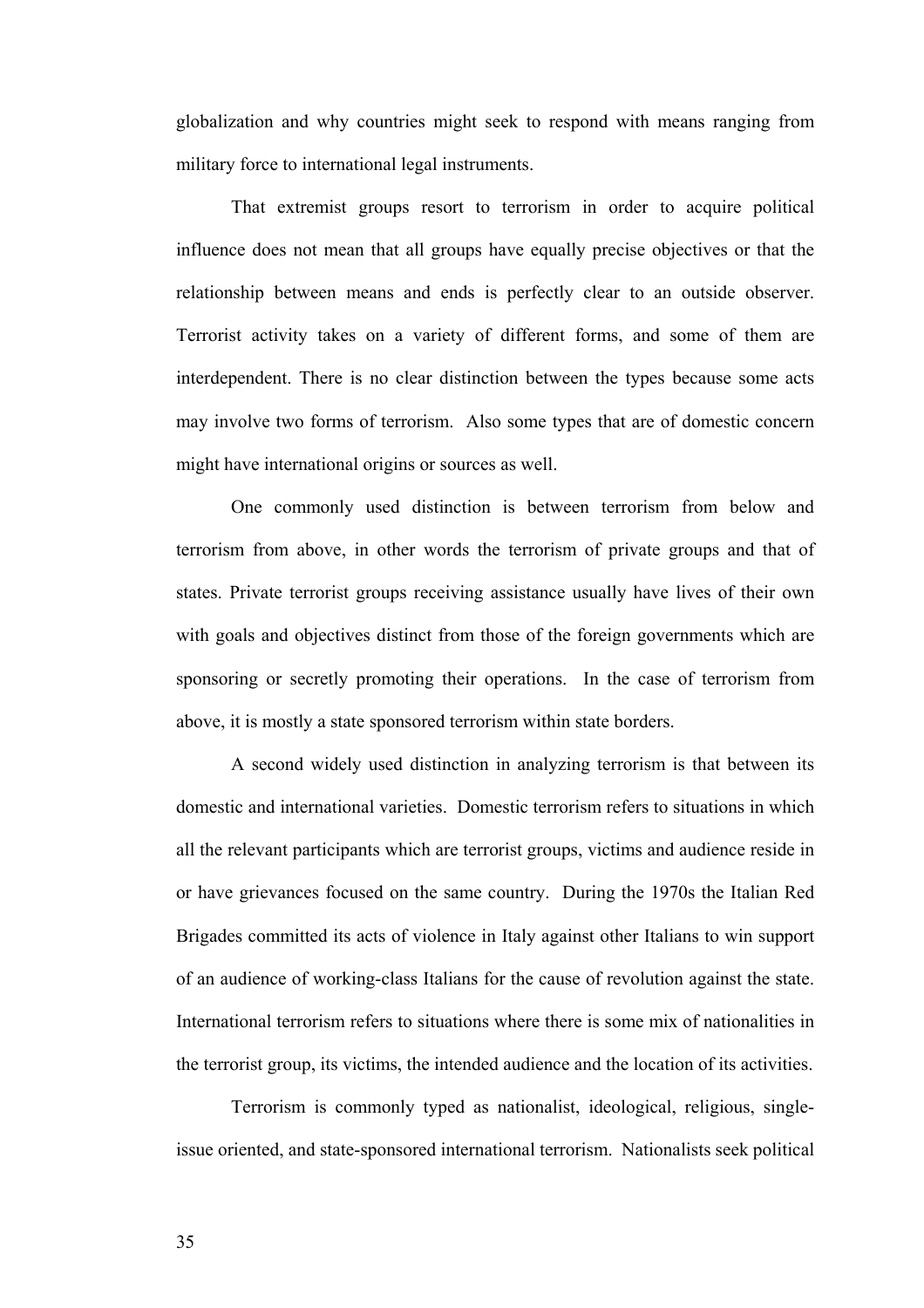self-determination. They may wage their struggle in the territory they seek to liberate and from bases abroad. Groups pursuing ethnic-separatist or nationalist aims have also used terrorism. Terrorists commonly use it, since they lack formal armies and are usually brutally opposed by the state. Their objectives are not revolutionary in the sense discussed above, but instead involve the carving of an independent nation out of a region which is currently part of another. It may sometimes involve the desire to replace the control exercised by one state over a territory with that of another.

Sub-revolutionary terrorism may be defined as the threat and or employment of extra normal forms of political violence, with the objective of effecting various changes in the structural functional aspects of the particular political system. The goal is to bring about certain changes within the body politic, not to abolish it in favor of a complete system change. Primarily, groups or movements indigenous to the particular political system employ such means, though similar elements beyond the system's geographical boundaries may also rely on such means.

Ideological terrorists profess a desire to change the whole nature of the existing political, social and economic system. They have proved less durable than the well-established nationalist groups and are highly prone to internal splits. A particular ideology superior to the other in the evolutionary world generates fundamentalist tendencies among its followers, who seek to propagate their ideas through the medium of terrorist violence.

Revolutionary terrorism may be defined as the threat and or employment of extra normal forms of political violence, in varying degrees, with the objective of successfully effecting a complete revolutionary change within the political system. Such means may be employed by revolutionary elements indigenous to the particular political system or by similar groups acting outside of the geographical boundaries of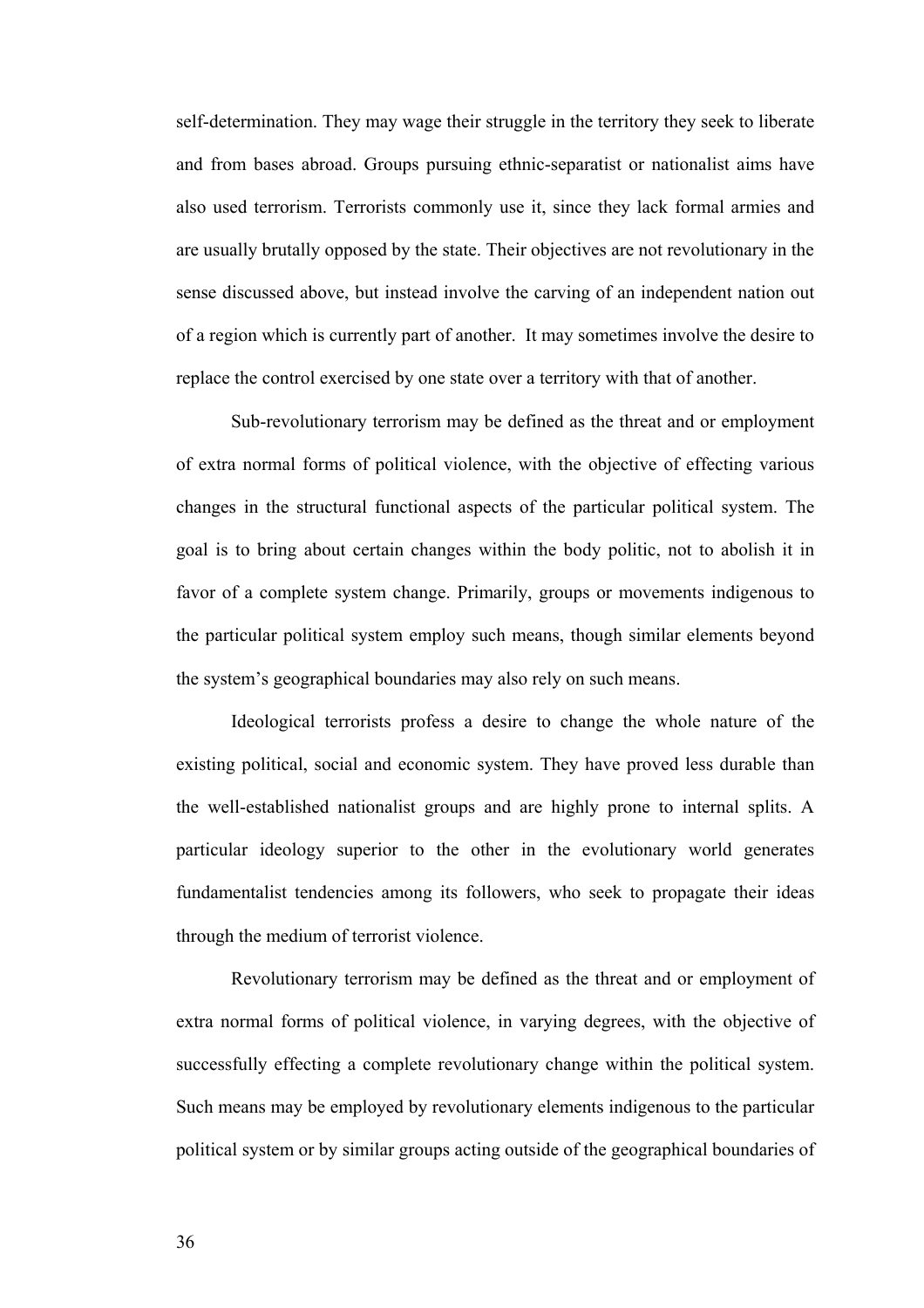the system. Terrorism is commonly linked to groups whose aims are revolutionary in the sense they wish to bring about a radical redistribution of wealth, power and status in a society. Such groups usually profess a commitment to Marxism, variously defined, and seek to bring about an end to capitalism and the advent of a dictatorship of the proletariat. The revolutionary goal is intended to bring an end to the exploitation of one segment of society, the working class and achieve its redemption by pushing that society to a new and more equitable stage of development. (Weinberg, 1989:13).

Certain religious groups employ international terrorism to undermine and ultimately overthrow a prevailing religious order which they regard as corrupt and evil. While terrorism can be expressed as the continuation of politics by other means, having mostly political reasons, terrorism can be a by-product of fundamentalism giving rise to different types (Seghal, 1996:14). Religious terrorism emanates from some fanatic groups who take it upon themselves to pronounce the superiority of their religion over all the rest on the earth. The propagators are devoid of logic, rationale or reason and would not listen to it either. They thwart all efforts aimed at objective analysis of world religions, including their own, and promote an extreme form of cult in which religious co-existence on equal basis is ruled out. This form of terrorism seeks to coerce followers of other religions into the acceptance of supremacy of their religion. Any challenge, in any form is not tolerated and terrorist violence resorted to wipe it out. On a smaller scale, single-issue fanatics are obsessed with the desire to change a specific policy or practice within the target society.

In state terrorism, a state may be accused of provoking, equipping directly or indirectly or inspiring groups or organizations to resort to terrorism. The state may itself resort to terrorist behavior to establish and reinforce its authority and suppress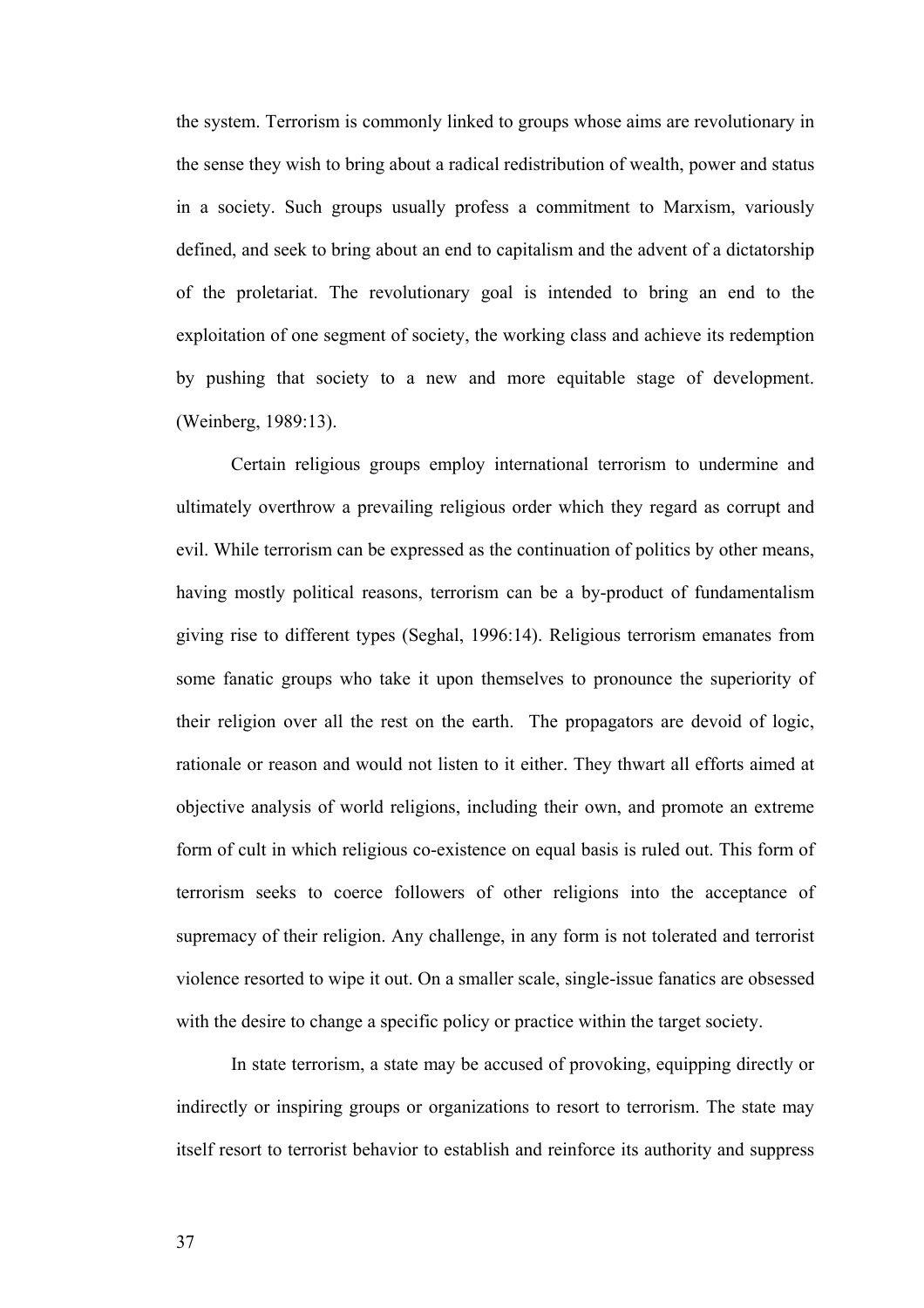an insurgency in the country. This form is alleged to be used by military and communist regimes. Use of extra force and custodial deaths are often cited as examples of state terrorism. State sponsors may use their own directly recruited and controlled terror squads or may choose to work through proxies and client movements. They almost invariably work covertly in such support in order plausibly to deny any involvement (Freedman, 1998:39).

Establishment terrorism may be defined as the threat and or employment of extra normal forms of political violence, by an established political system, against both external and internal opposition. Specifically such means may be employed by an established political system against other nation states and groups external to the particular political system, as well as internally to repress various forms of domestic opposition and unrest and or to move the populace to comply with programs, goals of the state.

#### INTERNATIONAL TERRORISM

While international terrorism is conducted by people controlled by a sovereign state, transnational terrorism which is terrorism practiced by autonomous nonstate actors but not necessarily with the support of sympathetic states (Seghal, 1996:5). Transnational terrorism is essentially political in character with an additional dimension of transcending of national boundaries. It is an extremely subtle and most powerful form of terrorism operating with remote controls. The promoters of this terrorism have access to huge funds, weaponry and shelter. Their gangs operate in country A during the night and have their breakfast in country B in the morning and may be in country C to spend the night. Advances in science and technology have made the most sophisticated and fast moving means available for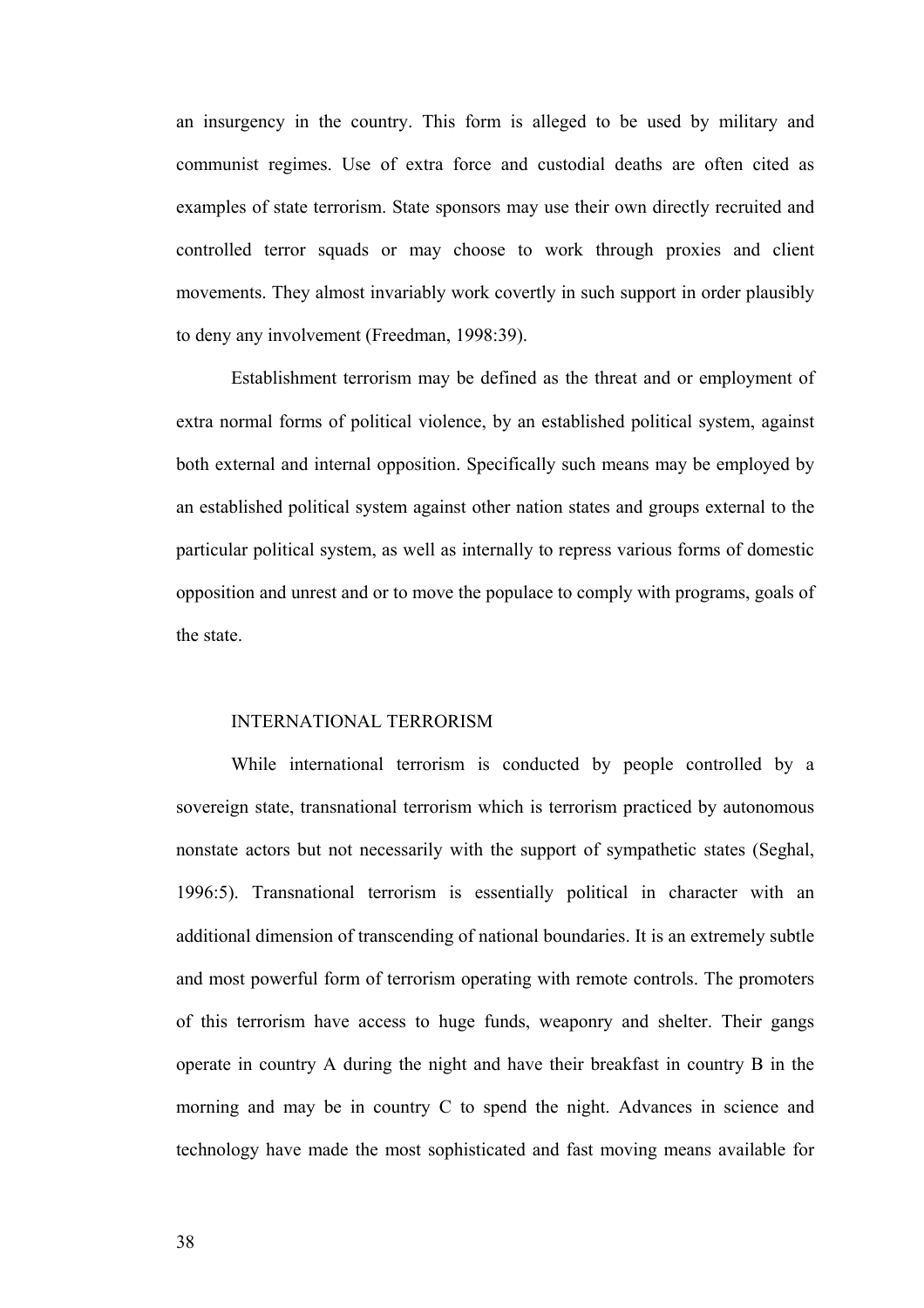promoting terrorism in any part of the world with controls operating from long distances across the continents. This type of terrorism may have a commercial dimension as well. Narcotic operators have a vast network of terrorism across the borders of different countries to push through their commercial activities. As Paul Wilkinson argued, (Seghal, 1996:4) terrorism is inherently international in character, so that, paradoxically, the more individual states improve their national measures to combat international terrorism, the more it becomes attractive for the terrorist to cross national frontiers. Transnational terrorism comprises those terrorist incidents that have clear international consequences: incidents in which terrorists go abroad to strike their targets, stay at home but select victims because of their connections to a foreign state or attack international lines of commerce.

According to Freedman (1998:41), the reason for the increase in international terrorism is because the general geostrategic situation favors unconventional war. The balance of terror and the fact that all major states wish to avoid an escalation of violence that could lead to a possible nuclear conflict are important factors. Most states are afraid of protracted and expensive conventional conflicts which might escalate. Unconventional war becomes more attractive.

There are senses in which international relations are challenged by transnational terrorism. It violently interrupts or threatens the conduct of international life. It seems to undermine the rule of international society according to which states enjoy the monopoly of the legitimate use of force. When undertaken or sponsored or encouraged by states themselves, it seems to threaten the system of reciprocal restraint which underpins their own existence. Besides separate terrorist groups pursuing their separate purposes there is also coordination among the groups in some kind of "terror international", threatening the security of the system as a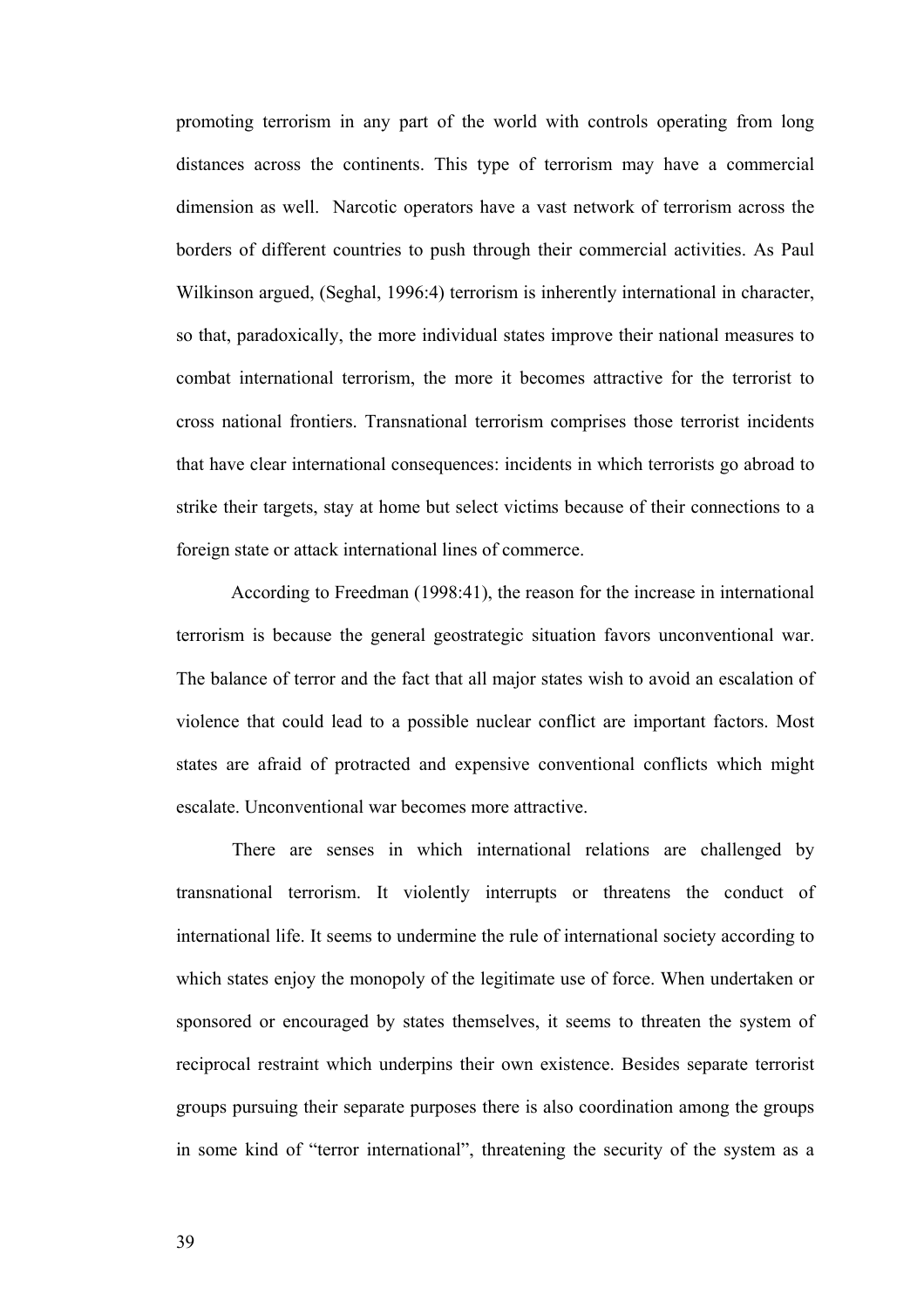whole. As Brian Jenkins has suggested recent technological developments allowing mass travel, instant communication and readily usable weaponry have produced a situation in which complex social systems are more vulnerable to terrorism than in any previous period, and more attention is paid to it because of this vulnerability. Paul Wilkinson maintains that there is general agreement that terrorism measured in numbers of attacks, people killed and the growth of movements around the world is on the increase (Freedman, 1998:3).

Transnational terrorism is forced to rely on international transport system to reach targets and on global media to provide publicity and communication of political demands. Therefore, we need to turn to an examination of whether globalization supplies not only the means, but also the substantive causes of modern terrorism.

Some western democracies have little or no direct experience of terrorism; thus, they cannot see the importance of the problem. The need for improved international cooperation is growing. Today, mostly terrorism is inherently international and even transnational in character due to technological developments and interdependence. The more individual states improve their national measures, the more it becomes attractive for the terrorists to cross frontiers to escape justice, to secure arms, ammunition and money, and to collaborate with fellow terrorists. Therefore, we need to turn to an examination of whether globalization supplies not only the means, but also the substantive causes of modern terrorism.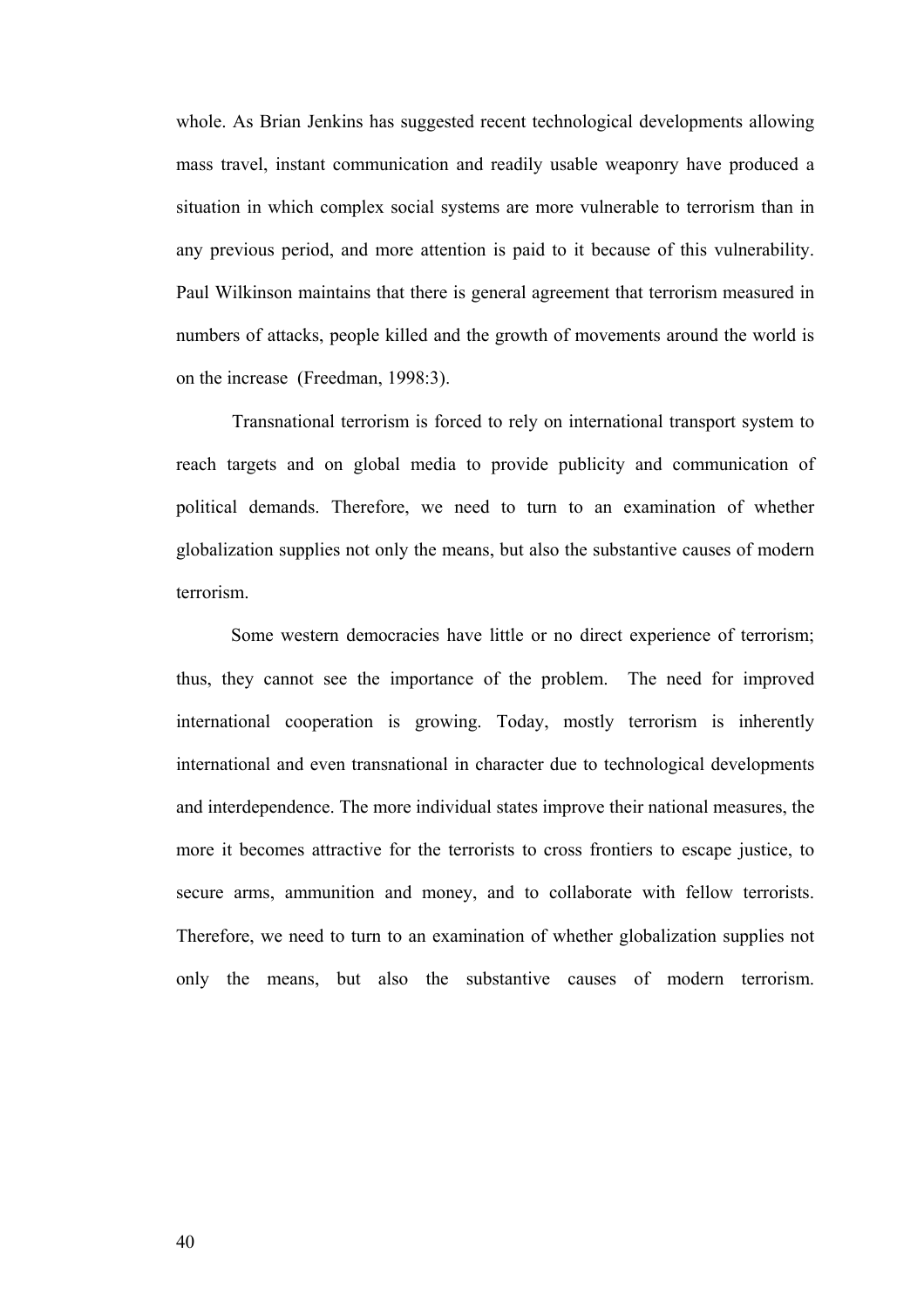## CHAPTER IV

# LIVING IN A GLOBALIZED WORLD

The success of terrorism rests on its strength in communication, transportation, intelligence and finance. Globalization has been the main contributor to development and improvement in these fields. Without globalization, the picture would be more like as it was before the 1960s. If the world was not globalized, bombings, kidnappings and other kinds of terrorist acts would still exist, but without the same opportunities, they would not be as internationally effective or significant as they are today. Globalization has promoted the development of terrorism. Besides all its positive aspects, globalization could be the growth and coordination of terrorism's supporters especially with the help of Internet. In this chapter, globalization will be analyzed to trace how it correlates with the current phase of terrorism associated with the events of September  $11<sup>th</sup>$ . The purpose of this part will be to show that there is a strong relationship between globalization and terrorism.

Internationalism involves agreement among nation-states. National interests have to be shared or sacrificed for an international organization to work. The new political institutions pluralize sovereignty. As Rosenau describes it, global governance consists of governance without government of regulatory mechanisms in a sphere of activity which function effectively even though they are not endowed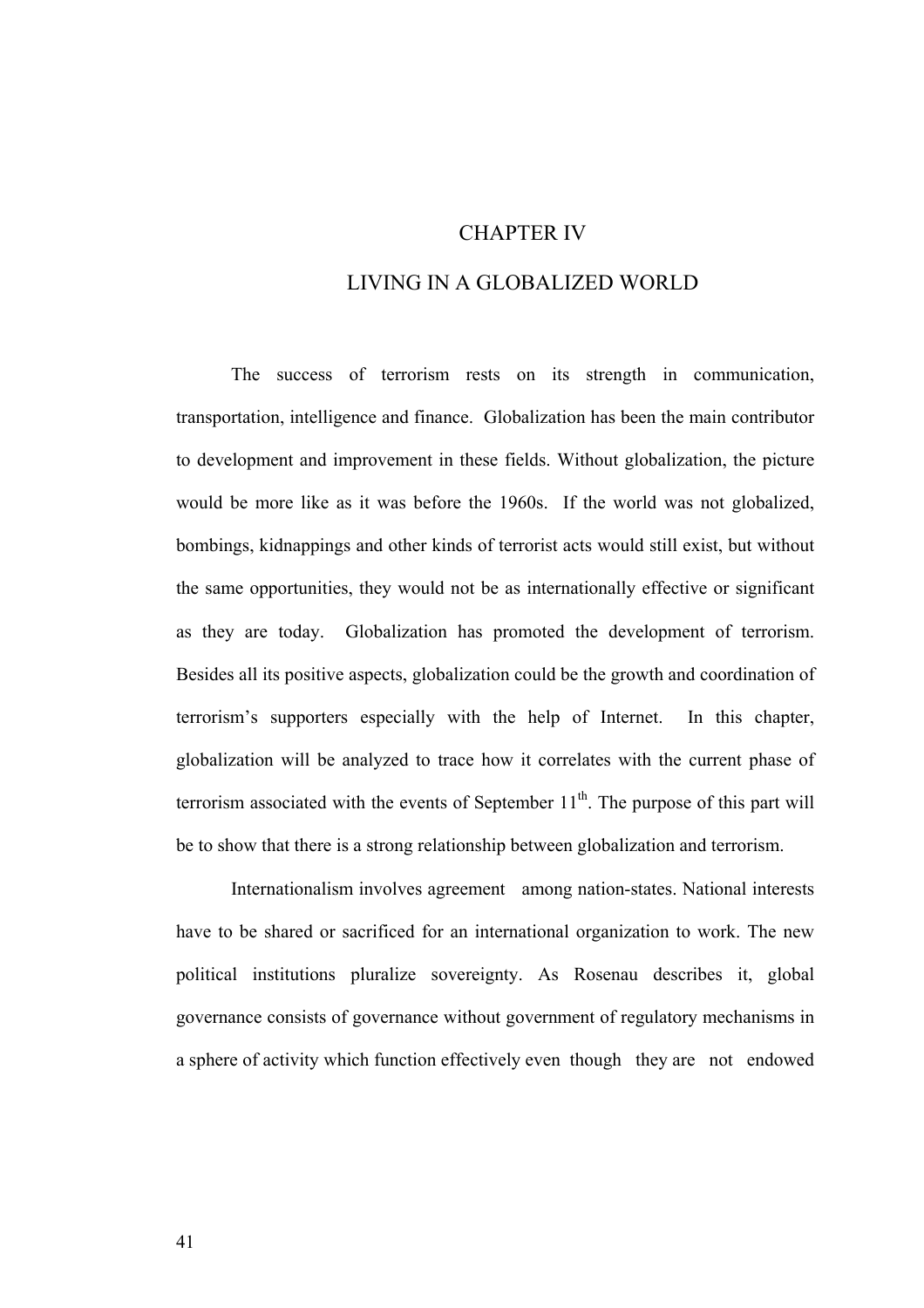with formal authority (cited in Nash, 2000:55). This requirement puts an inherent limit on internationalism.

Moreover many analysts who believe nongovernmental institutions and trends are the wave of the future, and political officials and observers who hope that multilateralism can ride that wave, are suddenly faced after September 11 with the resurrection of the state, that old agent and protector of interventionism and imperialism (LaFeber, 2002:2). Transnational organizations are designed to facilitate the pursuit of a single interest within many national units. The international organization requires accord among nations, while the transnational organization requires access to nations.

Yet, changes in technology have threatened states' sovereign control in many areas. In some cases technology has facilitated disembodied transnational movements such as radio transmissions and capital flows. In other cases technology has diminished the importance of geographic location by either reducing transportation costs or standardizing capital equipment. The challenge we face is the unlimited access of information by people and every kind of entity, and the ability to use them for any purpose. Terrorists benefit from this as well with the help of globalization. A world very partially unified by technology still has no collective consciousness or collective solidarity. What states are unwilling to do the world market cannot do all by itself, especially in engendering a sense of world citizenship.

#### WHAT IS GLOBALIZATION?

Globalization consists of all politically related developments sweeping the global arena, including global diffusion of military capabilities, the worldwide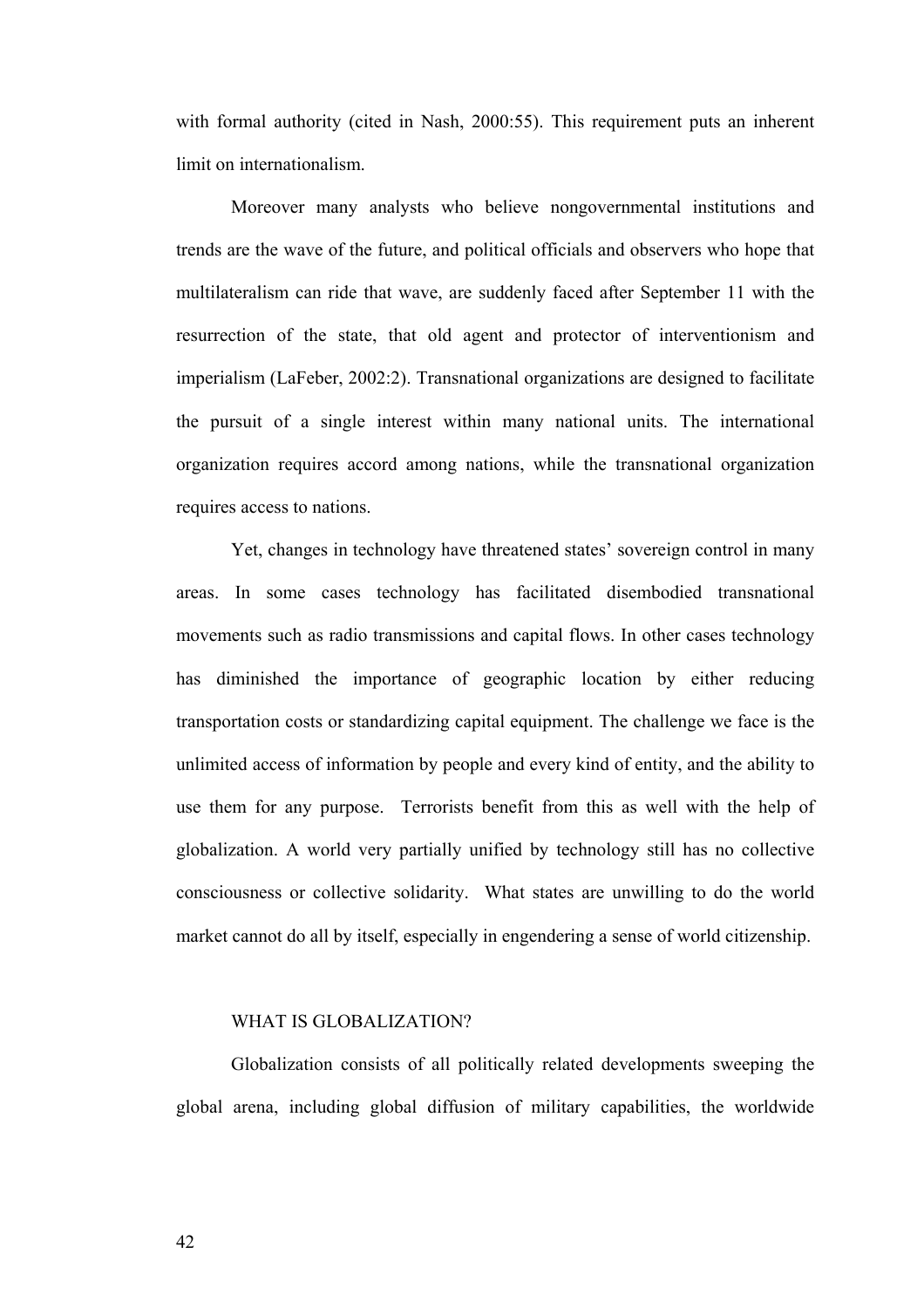expansion of telecommunications, and the increasingly unequal distribution of international wealth. Terrorism uses all these.

Globalization embraces technology, ecology, movies, health, fast food and other consumer goods, and it is transdisciplinary, involving not exclusively the social sciences but also the natural sciences, the humanistic sciences and professional fields such as architecture, law and medicine.

Although there might be groups against the concept or the tools of globalization, the citizens of the world are constrained to live by its rules for the foreseeable future. According to Faruk Örgün, globalization, like industrialization, is an inevitable fact of human life. As globalization accelerates, anti-globalist movements are also increasing. Humanity went through a lot of pain in the transformation from the feudal period to industrial period. Today the world of poor is as close to the world of rich as the switch of a television and as far from it in material terms as the other galaxies. The world has never been divided into two this rigidly, and it was never this difficult to close the gap (Örgün, 2001:46).

Globalization mostly has been perceived as the freeing of the international movement of goods and especially investment, accelerating and increasing in volume and a technological revolution paralleling this acceleration and growth. Globalization is actually a complex and multilayered concept and social phenomenon. In principle, it does not claim more than its geographic property: people and places in the world are becoming more extensively and densely connected to each other as a consequence of increasing transnational flows of capitals, goods, information, ideas and people (Kalb, 2000:1). Giddens sees globalization as the outcome of the dynamism of modernity which involves what he calls the disembedding of social relations in time-space distanciation and the reflexive appropriation of knowledge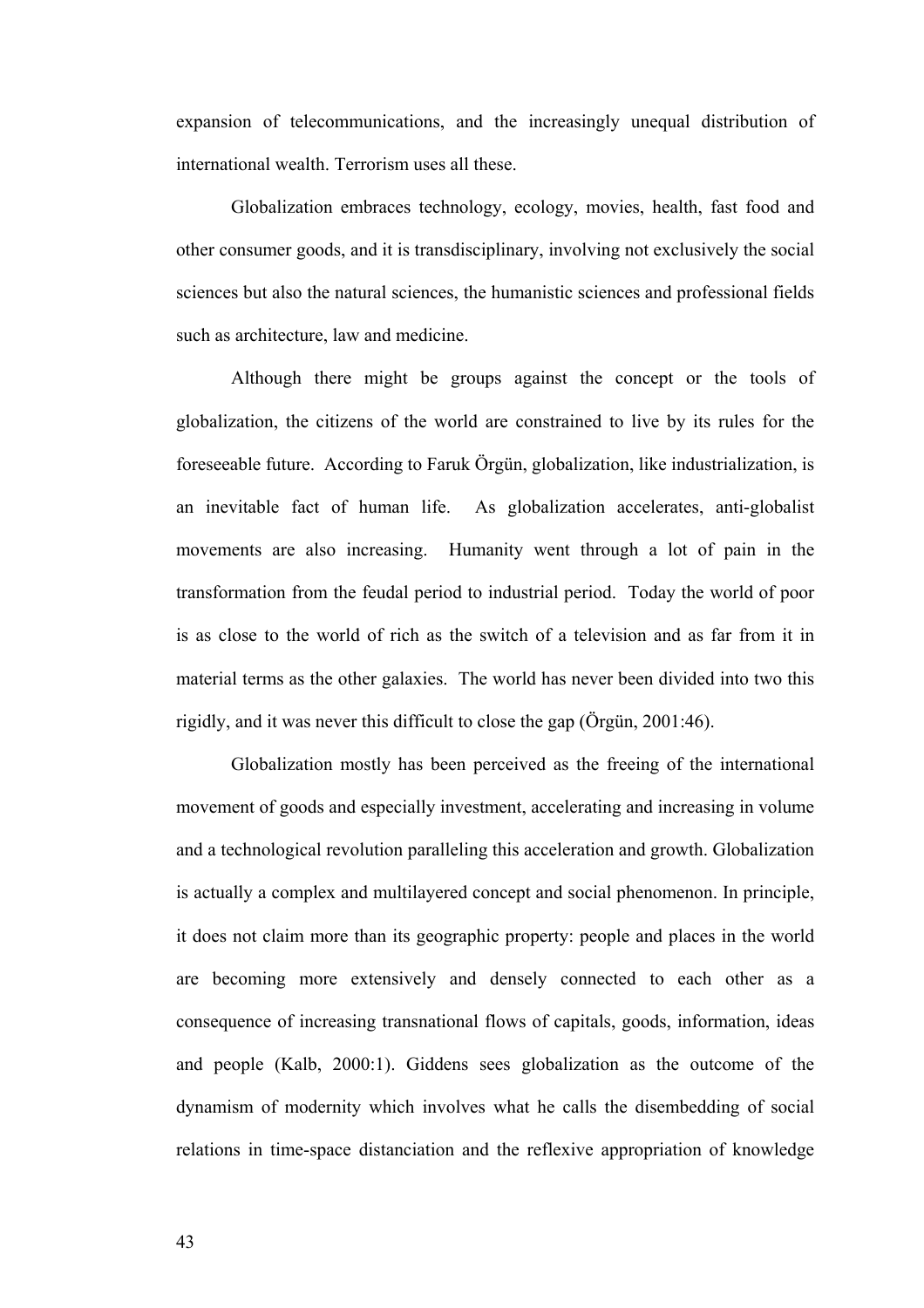(Nash, 2000:65). According to Emre Kongar, the sources that caused globalization are the revolution of communication and information technology, the disintegration of the Soviet Republic and the end of Cold War. And the end of Cold War accelerated this progress.

Mehmet Ali Civelek distinguishes between three meanings of globalization. It is a historical phenomenon, meaning a new era where the political and economic system of the Cold War era vanished. According to those who accept this definition, globalization means the change of the balance of power among the superpowers in favor of the United States. The second meaning of globalization comprises a number of related developments like liberalization of the market, privatization, government non-intervention in the economy, increasing international investment and integration of the world commercial market. Supporters of this belief do not accept globalization as a historical new era. In contrary, the only thing that changes is the speed of this formation. According to a third definition, globalization is the technological and social revolution which symbolizes the transformation from industrial to post-industrial capitalism. Globalization is a new phenomenon that shows itself in the social as well as economic areas. Thus, the integration of production and technology across national borders, the move to expertise in the labor market, interdependence—the world taking the steps to become one market—all define the globalization phenomena (Civelek, 2001:162).

Globalization also has three dimensions. First is economic globalization, which results from recent revolutions in technology, information, trade, foreign investment, and international business. The main actors are companies, investors, banks, private services industries, states and international organizations. This present form of capitalism poses a central dilemma between efficiency and fairness. The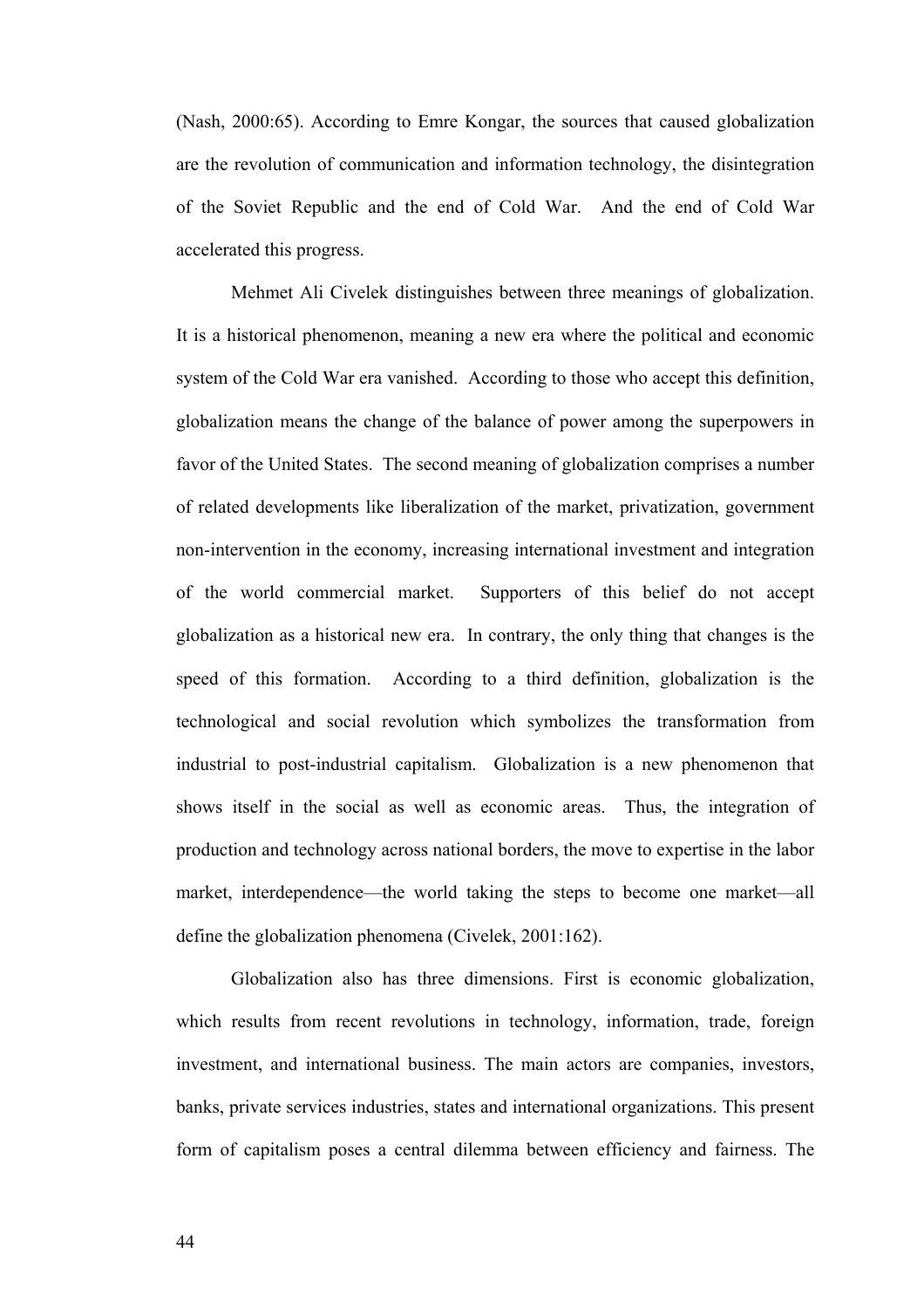specialization and integration of firms make it possible to increase aggregate wealth but the logic of pure capitalism does not favor social justice. Cultural globalization stems from the technological revolution and economic globalization which together foster the flow of cultural goods. The key choice is between homogenization and diversity. The result is both a disenchantment of the world and a reaction against uniformity. Political globalization is a product of the other two.

#### WHEN DID GLOBALIZATION BEGIN?

All parts of the world are characterized by a combination of integration and fragmentation even though the tendencies to integration are greater in the north and the tendencies to fragmentation may be greater in the south and east (Kaldor, 1999:11). The divide between North and South is not a new phenomenon. Globalization has existed for ages. Some argue that there is nothing new about the present phase of globalization, from its inception, capitalism was always a global phenomenon. It accelerated with decolonization and especially with the end of Cold War. But there is no consensus on when globalization has begun.

Globalization includes formations like the unification of Turks. There have been pauses in the process of globalization. There have been hindrances in the continuity of globalization due to changes in politics of states. As an example, during the Cold War the relationship between East and West Germany banned. Some authors hold that globalization started on a small scale anywhere from 100 to 500 years ago and reached unprecedented rates in recent decades (Scholte, 2000:19).

Proponents of an "all change" thesis do not look beyond the current generation and presume that globalization is entirely a recent historical turn. At another extreme, proponents of "all continuity" argument highlight antecedents to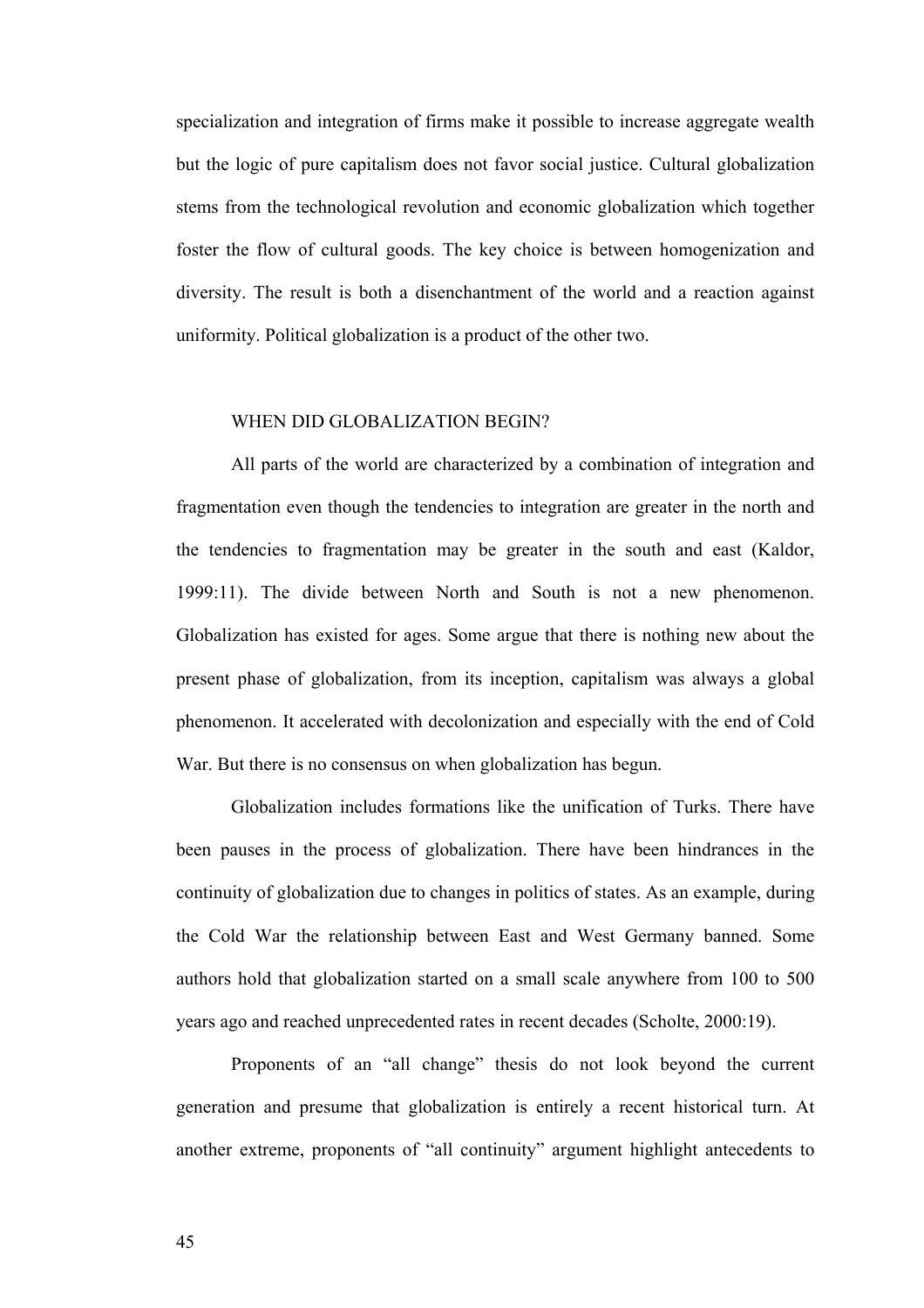contemporary developments and assume that these earlier manifestations of globality had a level of prominence and intensity similar to that witnessed today (Scholte, 2000:62). Accelerated globalization of recent decades can in some respects be linked to reduced warfare, to greater material prosperity and to cultural innovation. On the other hand, the rise of supraterritoriality can also be linked to more destructive military capabilities, to persistent poverty, to greater financial instability. The problems have in the main resulted not from globalization but from the particular courses of globalization that we have taken to date (Scholte, 2000:208).

The globalization of the 1980s and 1990s is a qualitatively new phenomenon which can be explained as a consequence of the revolution in information technologies and dramatic improvements in communication and data processing (Kaldor, 1999:3) During the 1980s and 1990s, a new type of organized violence has developed, especially in Africa and Eastern Europe, which is one of the current globalized era. Mary Kaldor describes this type of violence as new war (1999:1). The new wars have to be understood in the context of the process known as globalization, in which she means the intensification of global interconnectedness, political, economic, military and cultural. The goals of the new wars are about identity politics in contrast to the geopolitical or ideological goals of earlier wars (Kaldor, 1999:6). The strategic goal of these wars is population expulsion through various means such as mass killing, forcible resettlement, range of political, psychological and economic techniques of intimidation.

#### DIFFERENT ASPECTS OF GLOBALIZATION

Globalization is both a description and a prescription. It serves as both an explanation and an ideology that currently dominates thinking, policymaking and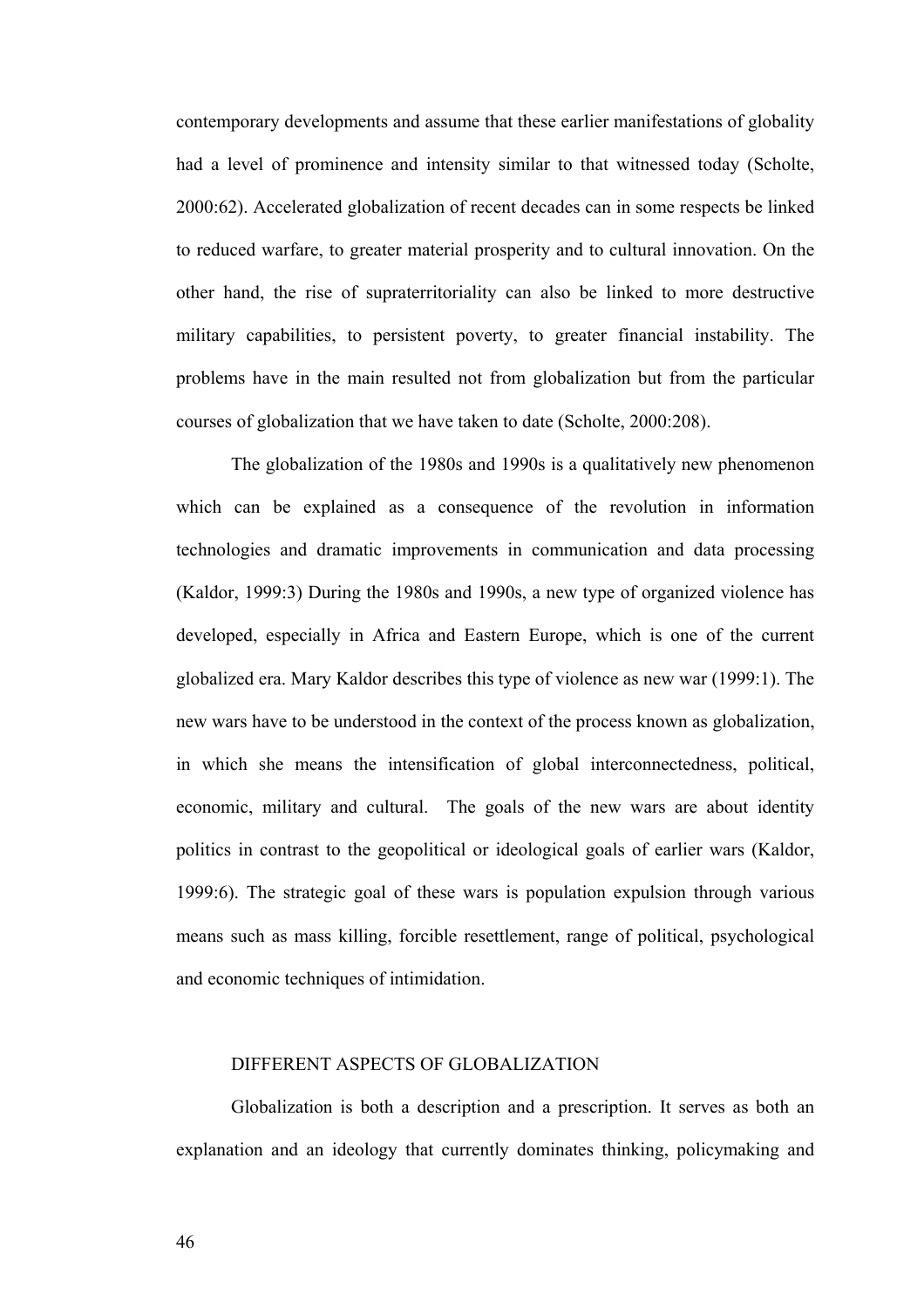political practice. It identifies a complex of changes produced by the dynamics of capitalist development as well as the diffusion of values and cultural practices associated with this development.

According to Mohammed Ayoob, proponents of globalization, free economy and global society overestimate technological and similar developments, and underestimate the resilience of the state. There is a dichotomy between human security and state security. However, human security cannot be separated from state security. He believes that the focus of security should move from the state to human security. Ayoob thinks the gap between have and have-nots increased by the creation of winners and losers among and inside nations. Globalization has created winners and losers where the losers do not have a capacity. According to neoliberal thought, globalization has changed the position of state in the international level. The role of the state is being decreased due to globalization. What matters is the fair distribution of resources, intervention to punish states, and penetrating into vulnerable states to correct them. Thus, as the state loses power, individuals are more insecure.

Human security is dependent on state security. The change of a state's position does not affect human security because no entity other than the state is capable of providing security to humans. Non-state bodies are not bound by the obligations states have, so the pressure on the non-state organizations to provide security for people is not great. They are not as powerful as states, at least in the contemporary world. A realist assumption holds that individual security is linked to that of the state. As Politi has noted (Ifantis, 2002:110), individual security and international stability are increasingly intertwined and a security threat is anything that hampers any relevant organization in ensuring individual security.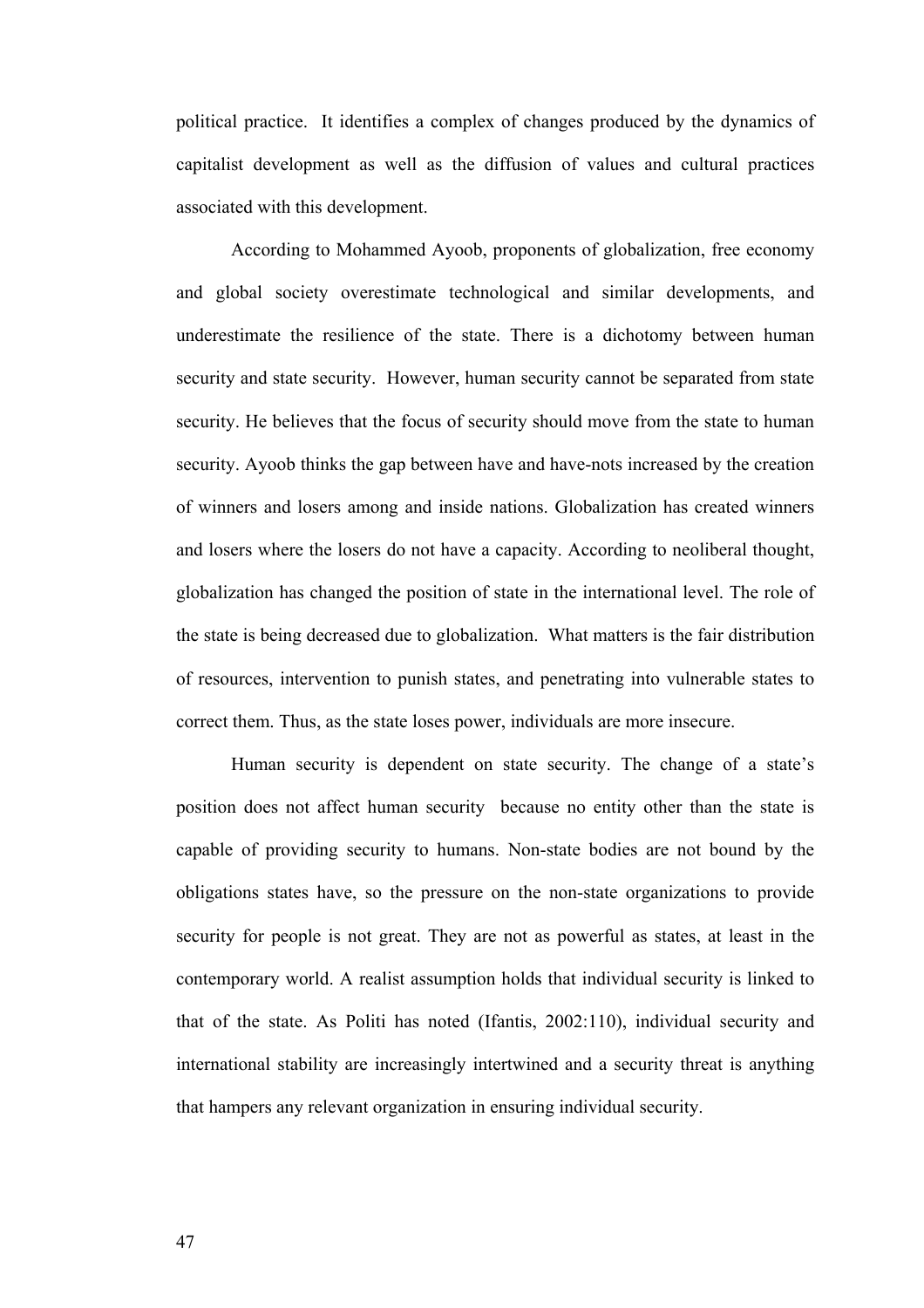It has been suggested that the process of contemporary globalization, in its most general form, has as its basic characteristic a tension between universalism and particularism. On the one hand, there is Francis Fukuyama's the end of history thesis, which holds that a universalization of liberal market ideology, along with the globalization of multinational capitalism, marked the dissolution of differences into the sameness, that is, an emergence of cultural homogenization. On the other hand, conflicting particularism, nationalist or ethnic, began to dictate the mode of articulation of political practices and ideological /discursive forms in global relations, that is cultural heterogenization. Arjun Appadurai suggested that the central problem of today's global interactions is the tension between cultural homogenization and cultural heterogenization (Keyman, 2000:165).

Globalization from the beginning of its existence has been a multidefinitional concept. Depending on the perspective, it is expressed as a project or a process. All of these give way to different types of argument. The first age of globalization began in the mid-nineteenth century and expanded until World War I. The second phase began with the new technologies of the 1970s and the American triumphalism of the late 1980s and 1990s, and then lasted until the September  $11<sup>th</sup>$  attacks. For both generations of imperialists, the globalization process turned out to be crucial. It gave them the tools and reach to shape and reshape other societies, but it simultaneously destabilized important parts of the globe by widening the gaps between rich and poor, while ironically providing better communications so those gaps became glaringly apparent to the poor (LaFeber, 2002:2).

Most scholars see it as a set of interrelated processes inscribed within the structures of the operating system based on capitalist modes of global production. Others conceive of it not in structural terms but as the outcome of a consciously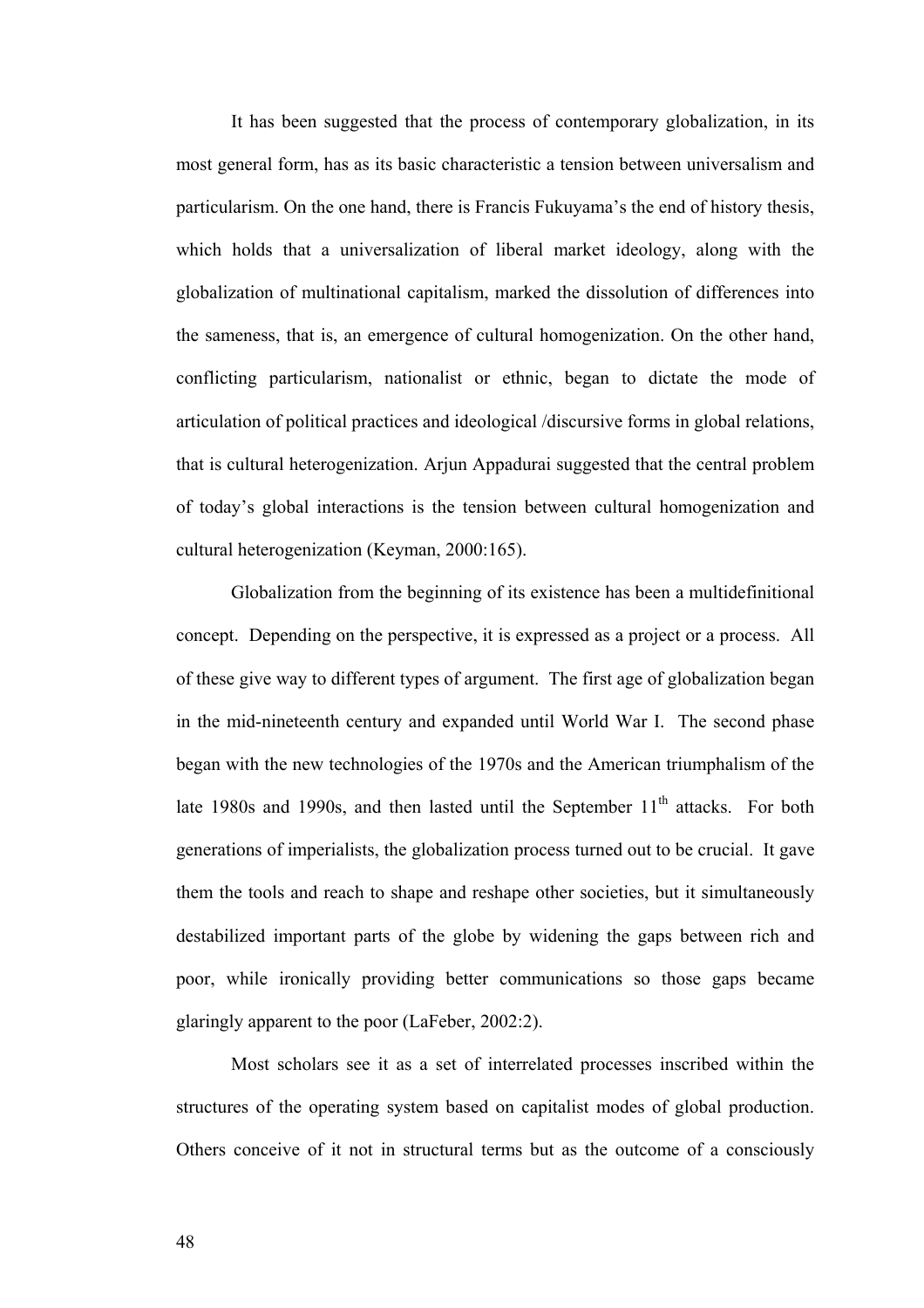pursued strategy, the political project of a transnational capitalist class and formed on the basis of an institutional structure set up to serve and advance the interests of this class (Petras, 2001:11).

Kenneth Booth believes globalization is an uneven project. It is dynamic and unstoppable but its effects are not equally distributed (Booth, 2002). Project seems to connote the idea that globalization is conscious or intentional projection of political, economic and cultural hegemonic influence onto weaker actors. Process is not very different from the idea of complex interdependence. It indicates the spread of markets, corporations and cultural influence in multiple directions. This can be either threatening to states or beneficial to them, but often it is both, depending on which aspect of globalization you choose to look at (Williams, 2002). According to Rosenau, globalization refers to processes, to sequences that unfold either in the mind or in behavior as people and organizations attempt to achieve their goals. Globalization is not only an objective trend but also constitutes or is constituted by subjective processes. It is a mental or intersubjective framework that is implicated both in the exercise of power and in scholarship that informs or is critical of public policy. Ayoob thinks a dichotomy of project and process cannot be made for globalization. Successful process comes from project. But it might be possible to say that globalization is a progressive project.

The secret weapon of the Al-Qaeda is the use of its exploitation of the civil values about which people care most, the protection of privacy, the celebration of free association and speech, and the cultivation of a multiethnic democracy. The hidden target of terrorist organizations is globalizations as well as liberalism. The full integration of the world economy supposes that borders are meant to be freely crossed, and aliens and citizens will converge in their practical privileges (Mittelman,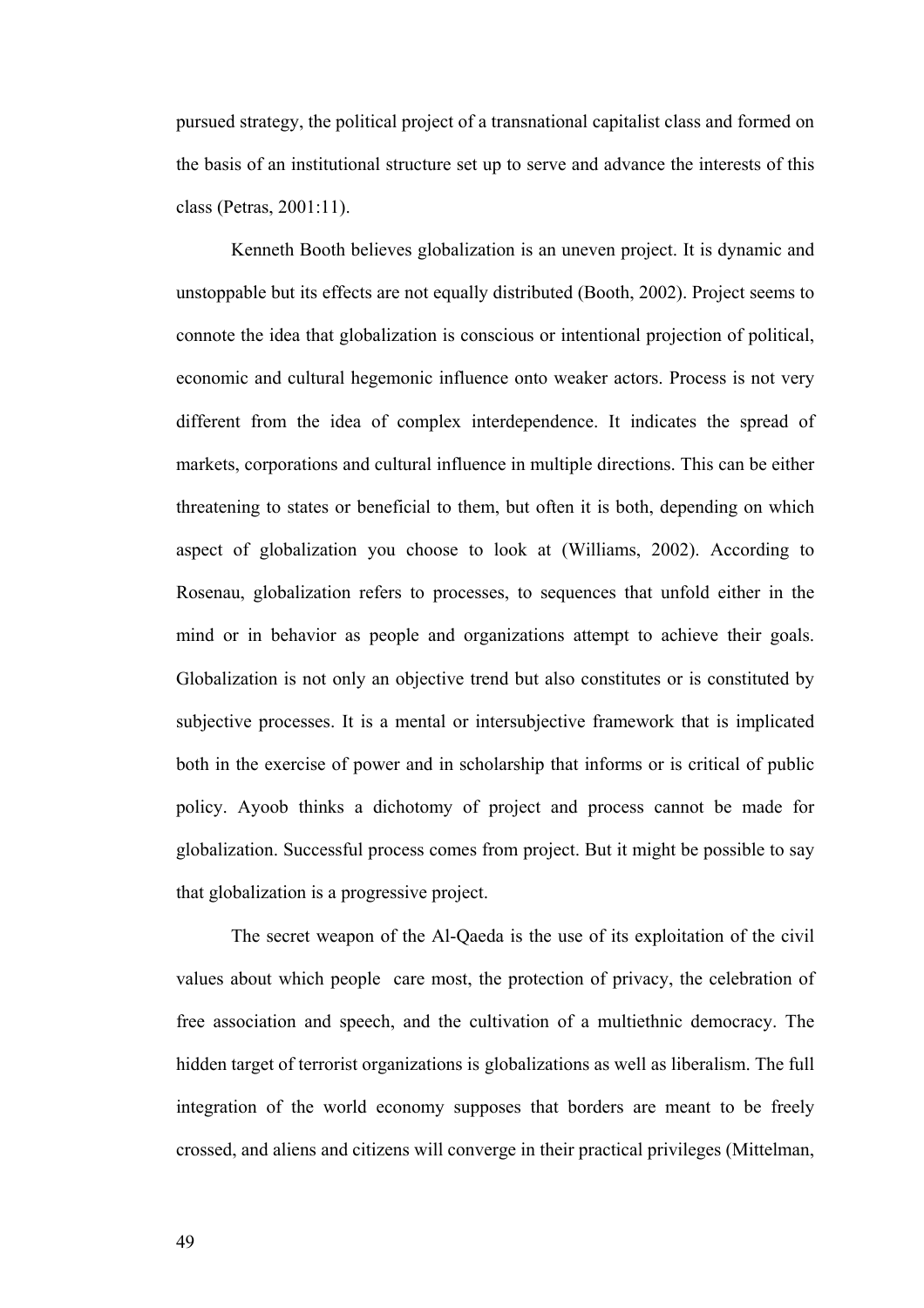1996:8). The organization is against globalization as a project where there is the use of the poor by the rich. On the other hand, terrorist organization benefits from globalization as a process.

Just as with capitalism, which has identifiable variants, there is no single, unified form of globalization. Globalization is the fullest degree of international or global growth of market capitalism. States have needs, desires and wants whose realization results in the establishment of arrangements, the Hobbesian social contract or the Smithian division of labor. Despite these differences, states interact to maximize the given power and economic interests and these interactions give rise to an international order as an expression of the reproduction of either the established contractual arrangement such as international regimes, or the functioning of the division of labor such as the world capitalist economy.

According to Mehmet Ali Civelek (2001:165), the ones who add political values to globalization believe economic liberalization would automatically bring democratization. But it is thought that the developments of communication and information revolution either strengthen the democracy or create a multichanneled monopoly. Although political values and communication developments may not look related, the endpoint of democracy is what matters. Seen as an economic movement, it is not possible to ignore the political aspect, so it makes sense to relate economy to liberal democracy. On the other hand, it can be debated whether democracy is improved or harmed by communication and information.

#### CAPITALIST SIDE OF GLOBALIZATION

The political economy of global capitalism proves to be useful as it offers a convincing analysis of the fact that the basic rules of capitalist mode of production,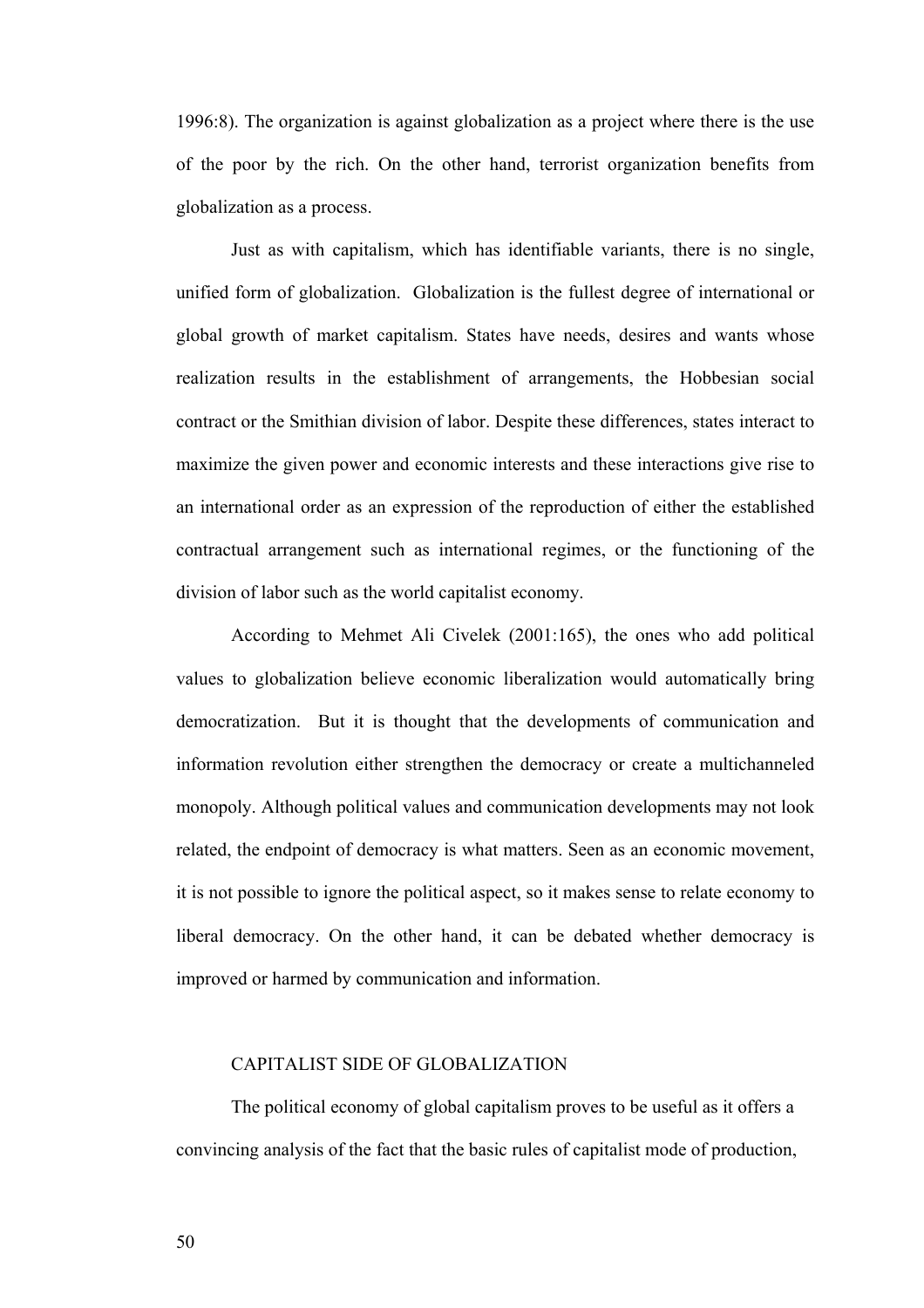the uneven and unequal economic development on a world scale, continues to be one of the shaping forces of international relations.

The concrete manifestations of the idea of globalization includes significant changes in the form of production with the end of organized capitalism and the emergence of flexible accumulation, in the increased gaps between state sovereignty and global world economy, in the intensification of time-space compression through communication and informational technologies, and the emergence of overlapping cultures, crosscurrents, cross talks with the increasing inability of western modernity to distantiate itself from its former colonies. That results in the inability to establish a geographical distance between the privileged modern self and its post colonial other. Globalization should not be regarded as a new stage in the development and diffusion of modernity (Keyman, 2000:16).

A production based understanding of capitalism is necessary to delineate the way in which unequal and uneven development at the world scale remains one of the basic characteristics of the process of globalization and marks the capitalist nature of global modernity. This capitalist nature of global modernity and the spread of production have a negative effect on social and cultural values. Especially the internationalization of certain brands overcame national or smaller products. Like the spread of English language to foreign speaking boundaries, which suppressed mother languages in micro community languages, the chain of hamburger restaurants undermined traditional food in most places. Cultural and social values are inevitably challenged by the capitalist production.

We can say capitalist globalization is paradoxical. It can be said that, globalization is mainly a policy where the rich countries paint and decorate globalization to make the underdeveloped and developing countries get attracted and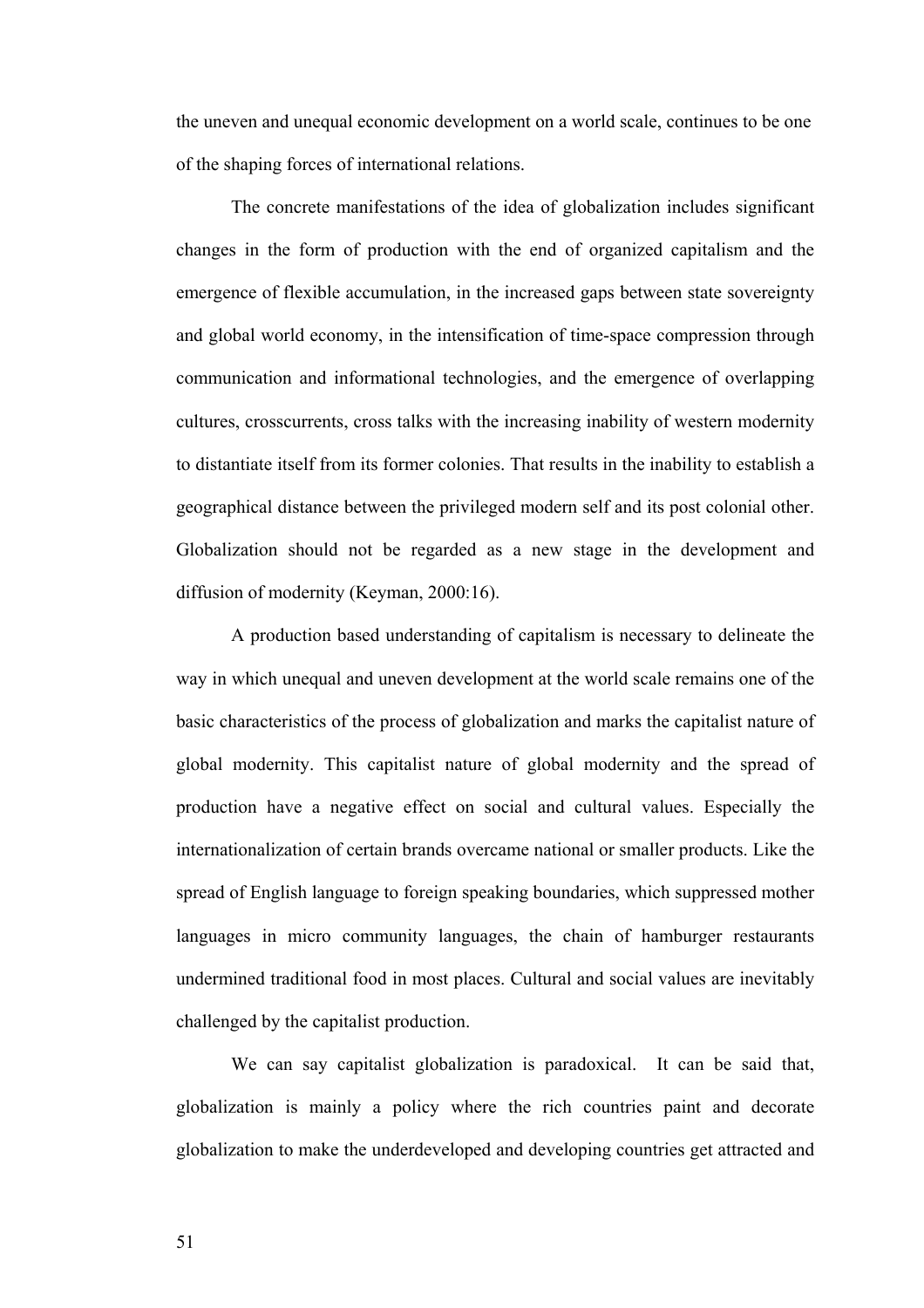fall into trap of the beautiful picture of globalizations and take their place in that policy. It is accepted as the last phase of the market economy (Civelek, 2001:165).

On the evolving integrated world markets, workers in the rich countries are confronted with increasing competition from other countries and capital owners can move their wealth easily to wherever the returns are expected to be the highest (Kalb, 2000:151). Global production and mobility of capital are united in the operations of multinational corporations. We are now living in one borderless world where the national and global divisions that once existed are progressively disappearing in favor of free exchange and cooperation to the common good of all humanity.

It is argued that individual and collective security is dependent on our ability to confront the new challenges. Among the new factors that transcend boundaries and threaten to erode national cohesion, the most perilous are the new risks, drug trafficking, transnational organized crime, nuclear smuggling, refugee movements, uncontrolled and illegal immigration, environmental risks and international terrorism.

Open, democratic, pluralist societies and open markets make trans-sovereign threats possible. Drug smuggling illegally uses the same international financial networks that free trade and capitalist economic policies create.

#### RESULTS OF GLOBALIZATION

The most simplistic and commonly accepted result of globalization, at the phase we are in, is a polarized and divided world. It is a world with highly developed and highly underdeveloped countries at the extremes. Emre Kongar believes the results of globalization would create a smaller world, where rich would be getting richer while poor would be getting poorer, and there would be the higher existence of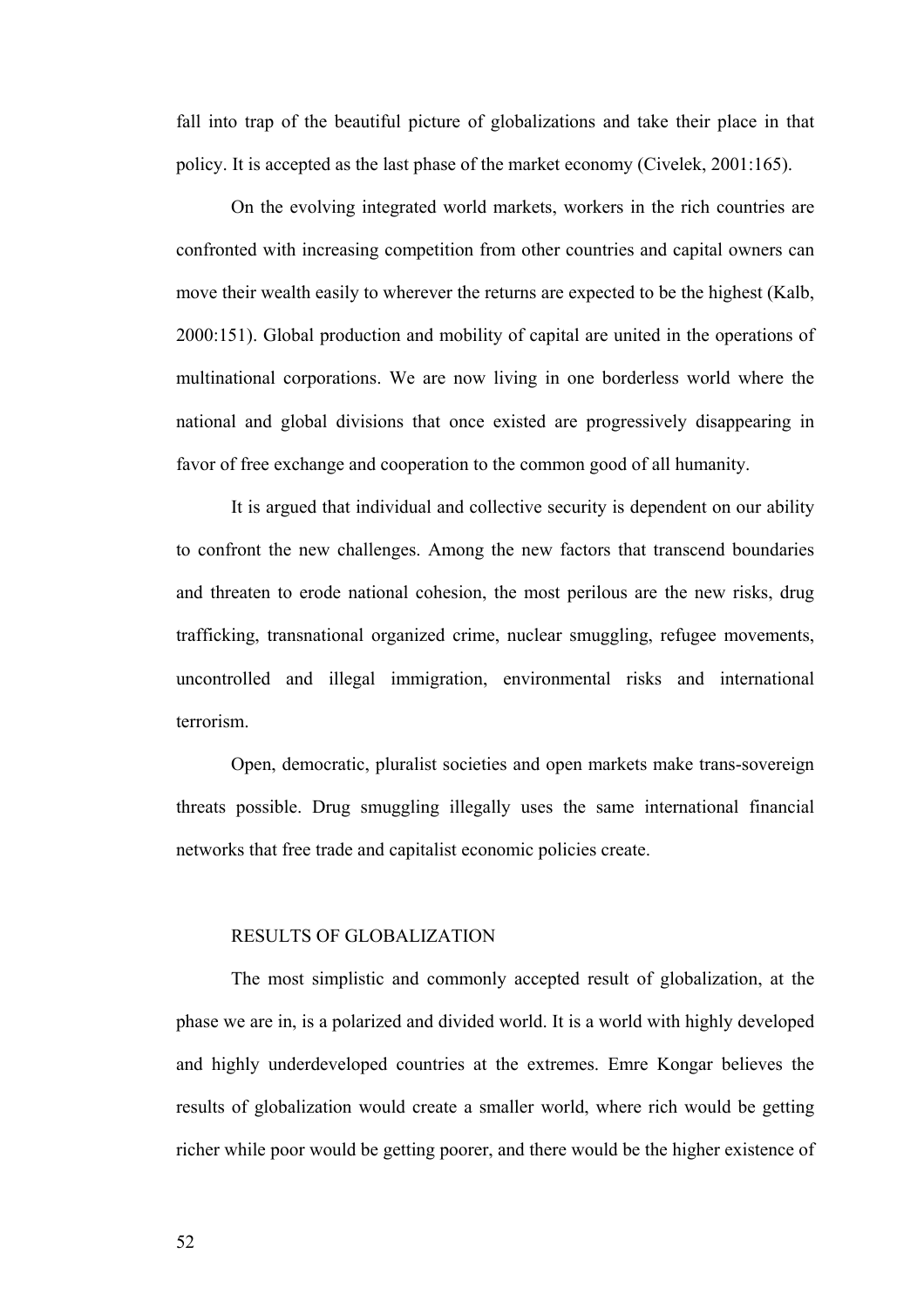concepts like human rights and democracy and the limitation of the sovereignty of the nation state. One problem grew from globalization's inability to solve highly dangerous problems of poverty in certain parts of the world from which the terrorists came. It could produce wealth, but it could not necessarily distribute it more equitably or with the necessary intelligence (LaFeber, 2002:11). Kofi Annan has said poor are not the victims of globalization but they remained outside. As Sertaç Başeren has stated, underdeveloped countries say that the rich left them behind, that is why the developed have to finance their development. That is the fact, whether or not it was not intentional to leave them on the underdeveloped side. Öniş thinks some states respond better to challenges of globalization. The negative effects of globalization on the distribution of wealth, the digital gap between states, regions and classes created parallel to the spread of computer technology, caused the birth and strengthening of counter-arguments to globalization (Civelek, 2002:175). Even though economic growth obscured these problems, recession now increases their saliency.

Many commentators have argued that the process brings a worldwide synchronization. Globalization has harmonized and unified often crushing traditional ways of life when they have deviated from the dominant pattern. Other diagnosis have linked globalization with enduring or even increased cultural diversity. Through glocalization, global news reports, global products, global social movements, and the like take different forms and make different impacts depending on local particularities. Others argue globalization has promoted fragmentation, with a growth of substate identity politics like ethno-nationalism and indigenous peoples' movements (Scholte, 2000:23).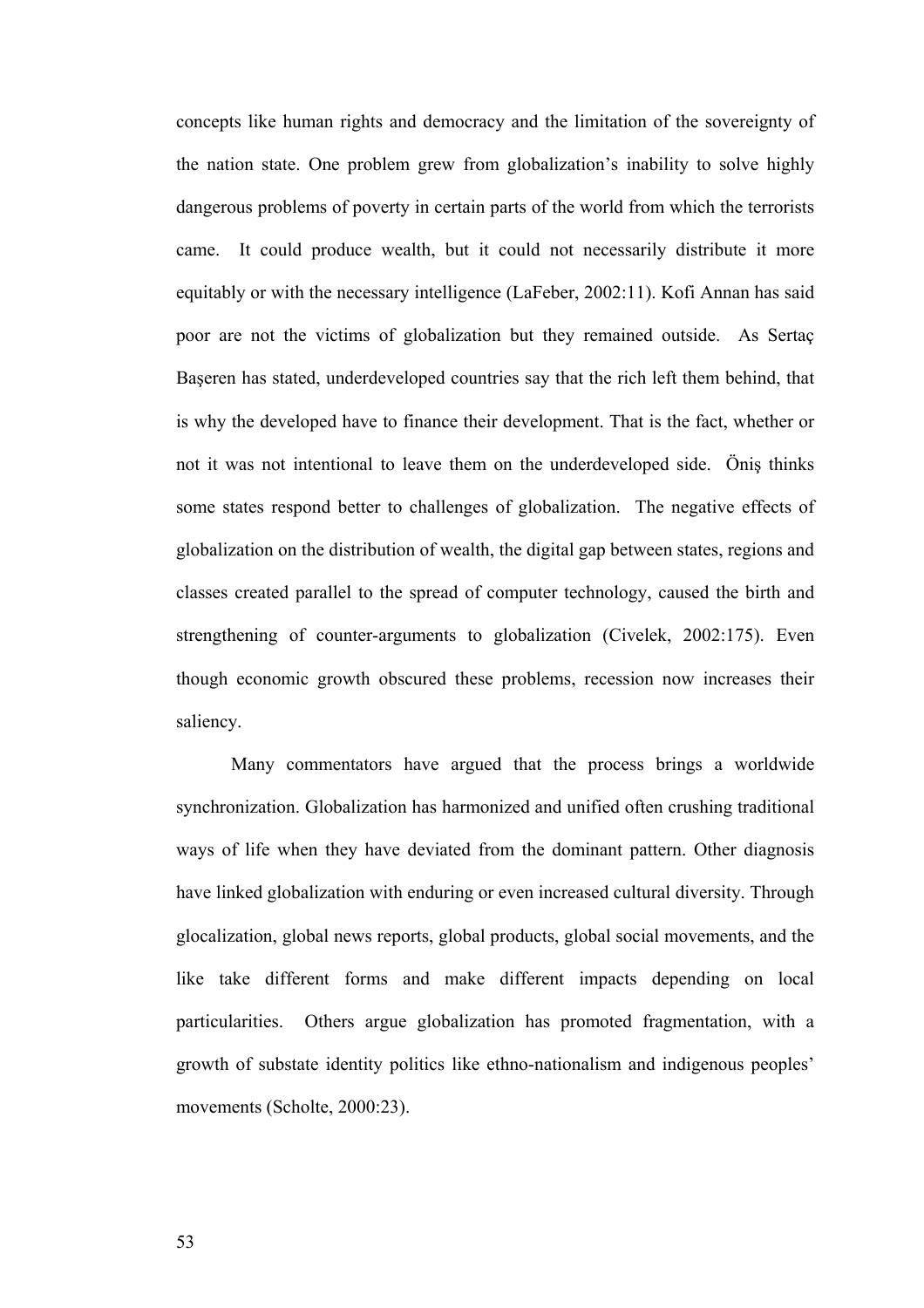There is a basic and fundamental truth at the heart of the notion of globalization, namely that states must live within a larger environment which pushes them to change and rationalize their operations. A detailed consideration of most of the economic evidence shows that trading interchanges are heavily centered in the North, as are patterns of investment, with the economic challenge from the South if anything losing some salience over the most recent years (John and Hall, 1999:403).

## THE LINK BETWEEN GLOBALIZATION AND TERRORISM

Like terrorism, it is difficult to define globalization. It has many reasons and those reasons make globalizations what it is. It is the unified, developed system we live in. It is what we see around us. Free market, technology, political and social relations are the roots of its existence.

In the less globalized Cold War era, there was a balance in world politics. While the policies were shaped by security concerns, deterrence and equality of powers resulted in a vulnerable balance. Having no other important external problems, states could look inside and work on improving their internal welfare. Unlike the conservative communist bloc, western states worked on the improvements in democracy, humanity, prosperity, law and sciences. During that time, important political and social steps were taken like the establishment of international and regional organizations, freer trade and transactions, and improving the conditions for their people. While these developments were helped by globalization, paradoxically after September  $11<sup>th</sup>$  attacks, globalization started to limit these enhancements. Security concerns again occupied first rank in policies of governments. Now that the balance is broken, there are emerging powers, though the United States seems to be left as the only superpower. The increase of terrorist organizations of international or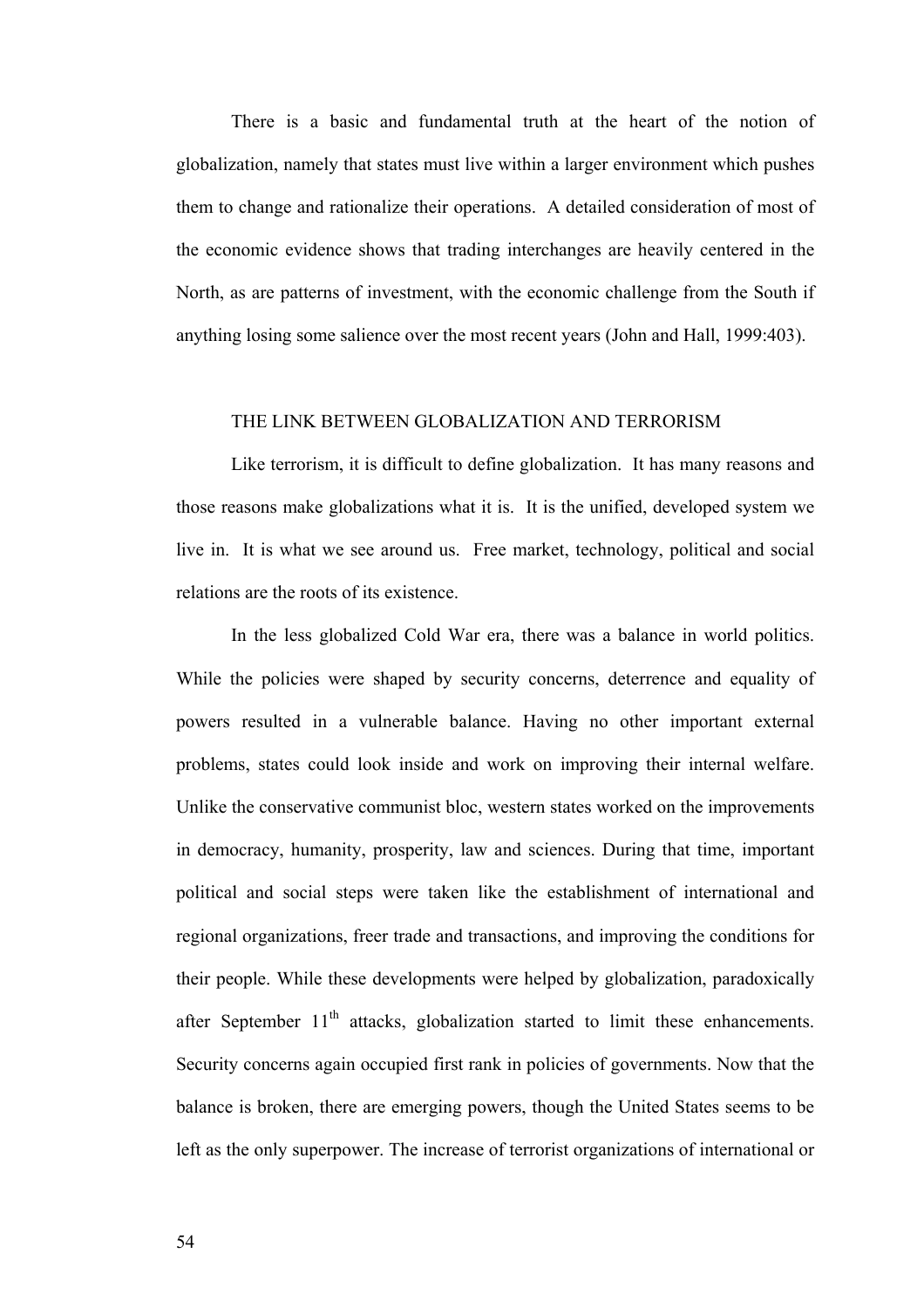transnational nature, the idea of politics by other means is placed on a larger scale and security became more of a concern. With this increase of terrorist organizations, these emerging powers can shift to any wave of political or social belief. After the Cold War, with the acceleration of globalization and the emergence of unconventional warfare, terrorism is more likely to increase in the future.

The general strategic situation favors unconventional war. The balance of nuclear terror and the fact that all major states wish to avoid an escalation of violence that could lead to a possible nuclear conflict are important factors. Most states today are afraid even of protracted and expensive conventional conflicts which might escalate. Unconventional war becomes relatively more attractive. In terms of cost effectiveness it may seem the best coercive means of achieving political diplomatic objectives (Freedman, 1998:41). States either explicitly or implicitly support some terrorist movements. In case of explicit support, that is terrorism from above to below.

Terrorist networks utilized the approaches of nongovernmental organizations and privatization, as exploiting globalization. Terrorism goes beyond the national boundaries. It is a global entity. When it is likely to face a problem, terrorists can move their business to another country for a better opportunity, just as the multinationals do (Roy, 2001:75). Nonstate entities are free to move in the international arena. In the age before globalization, where the borders were more strictly set, relations and freedom of movements were limited, the economy was more or less controlled by the government, and nonstate entities were weak. But globalization has provided new opportunities to the non-governmental organizations. Being outside of state's zone of obligatory pressure, they function as private enterprises. They have their own economic, administrative and strategic planning.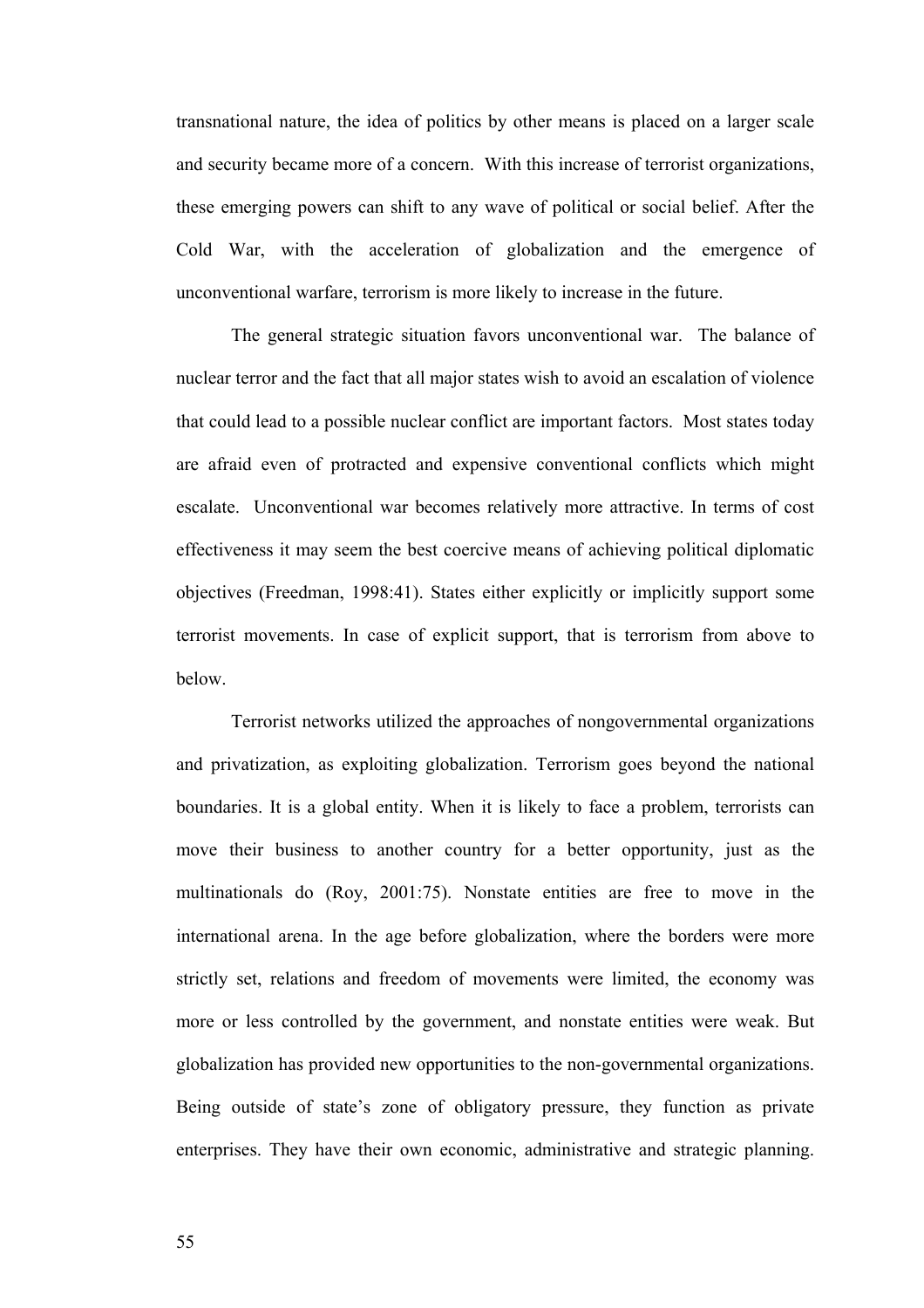They have their own distinct capacities and goals. Terrorists, as an example of these nonstate entities, benefited from globalization. Thus the grievances they cause are more costly and easily applied. The enlargement of the scope and the capacity of every entity to reach anywhere in the world increased the attention of the audience and the amount of casualty caused. Unfortunately, in the new world, terror got globalized before the democracies that depend on human rights did. As the world is globalized, terrorist acts which were directed to freedom relations of certain states, now targets the liberal democratic, globalized world, namely the developed countries.

Terror of any kind is difficult to cope with. After the effects of globalization and the capabilities it provided, terrorism's effect has become obvious. Cyber terror following nuclear, biological and chemical terror will be the new nightmare of the world. Also, before September  $11<sup>th</sup>$ , terrorists had mostly clear objectives and targets, in that each time they were willing to give their names to get the desired attention. After September  $11<sup>th</sup>$ , however, there was no clear announcement of responsibility. Before, organizations were mostly from one nation or group, but the transnationality after globalization increased the ground for search and identification. Now the enemy is not as clear as it was before. Before there was no confusion as to who committed terrorist acts, but September  $11<sup>th</sup>$  changed this (Örgün, 2001:108). International terrorism is not a result of globalization. Globalization has positive impacts like technology and intelligence to help the fight.

The September  $11<sup>th</sup>$  terror made it clear that terrorism due to globalization is a more significant threat, not only in terms of its consequences but also by the resources. This act can be seen as the most significant event to affect the new world order after the fall of the Berlin Wall. The changes in the balances of power and the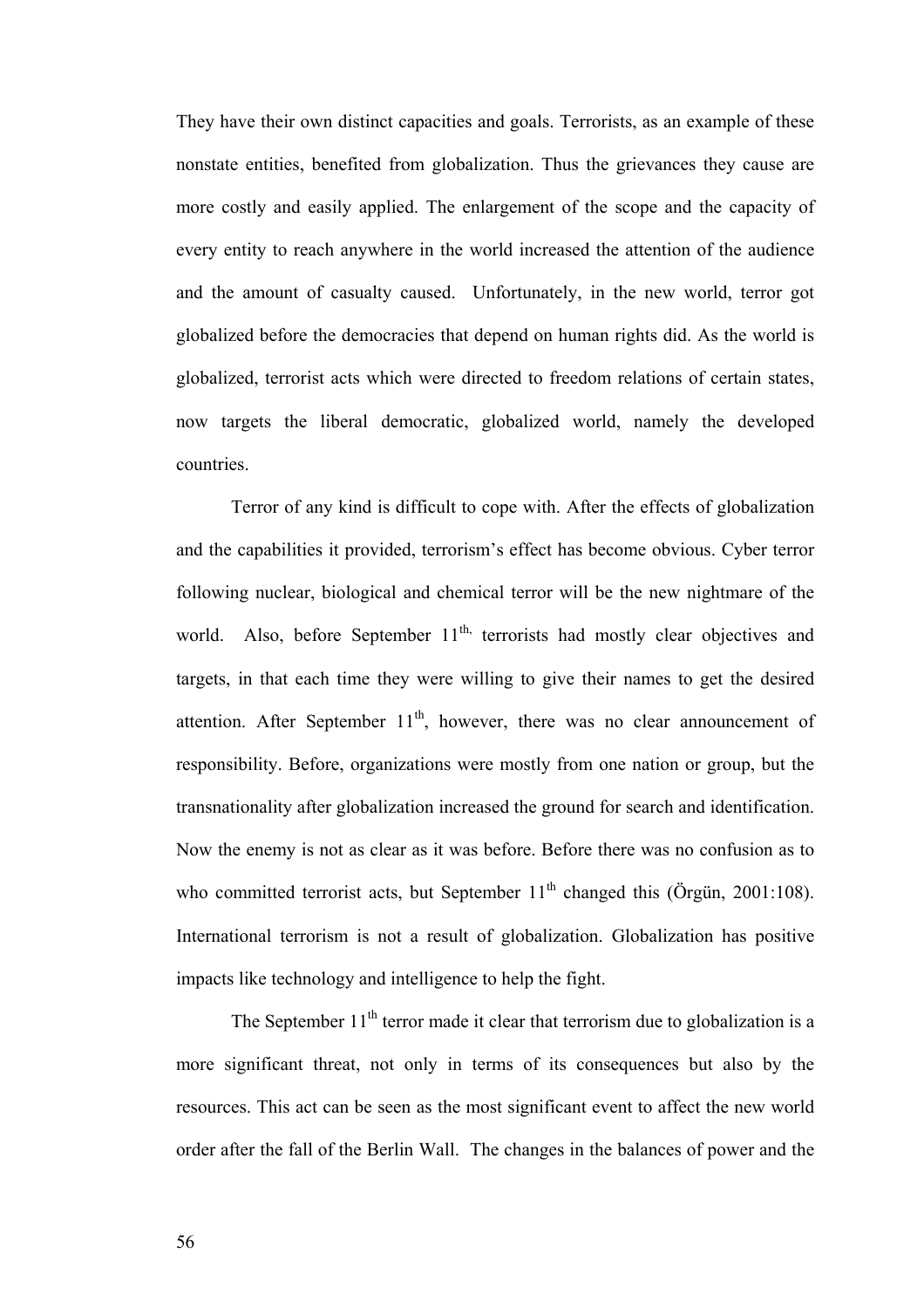differentiation in international relations caused the shift from conventional to unconventional war. The psychological warfare, which emerged as a must of the Cold War, and low-density warfare, which emerged as the inevitable consequence of psychological warfare, gained a global saliency with this attack on the United States (Örgün, 2001:12).

Many basic values built gradually by humanity like freedom, democracy, law and human rights are in danger of diminishing due to the need of security. These were highly valued during the Cold War and also in any era loading op to that time. After September 11, security took the lead in the national concerns of states with the advances in terrorism and globalization. Positive trends in the freedom of movement, the rising importance of human rights and the application of law have been arrested by the events of September  $11<sup>th</sup>$ . That date showed that the differing ranks of security did not matter in different states expressed on the budget spent on weaponry. The United States was probably the country that gave the most importance and spent the most on security issues, and the US was a symbol of freedom, democracy and liberalization. Due to these open and equal opportunities of the United States, the terrorists realized their attack using ordinary vehicles of travel. Thus, those basic values that are integral to democracy are in danger of being diminished. As the world citizens, they were free to travel and transport goods and money. Now they are all banned from these rights. To prevent any further act, suspects or some regular people will be followed, investigated or researched. This is a limitation of the freedom and values people had before September  $11<sup>th</sup>$ . While humanity enters to a new era, the revolution of communication and information technology will take its place on the scene as one of the biggest nightmare and also the savior.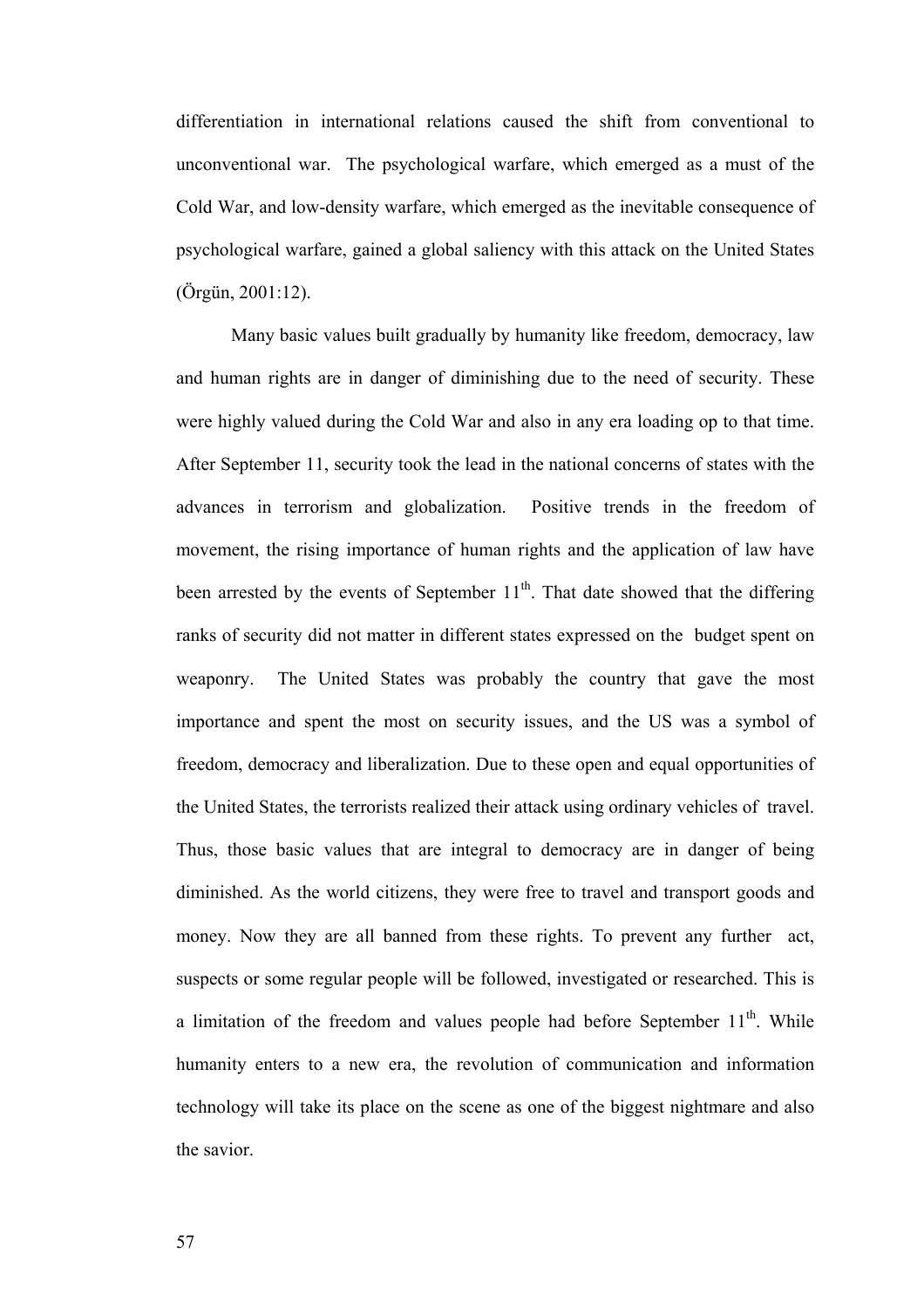# CHAPTER V

# THE FIGHT AGAINST TERRORISM

The concepts of terrorism and globalization having been discussed and the link between the two explained, the fight against terrorism in the globalized world will be analyzed in this chapter. First there will be an introduction to cooperation and institutions. Then the possible ways to fight terrorism will be expressed. In the context of the weakness of cooperation law will be introduced. The importance of cooperation in the fight against terrorism will be explained, citing present law and regulations.

The fight against terrorism is difficult. The biggest problem is that it cannot be totally eliminated. It might change in form, but it will survive because there will be groups unsatisfied with politics, economics or the system at all times. If it cannot be terminated, the only way to fight terrorism is to minimize its effects. It is a longterm process and steps should be taken carefully and quickly. The citizens should be aware of the happenings and be able to react to them. Public voice is important in politics. As the constituents of legitimate political entities, citizens need to show how they think and feel through the people they vote for and put in charge. Organizations of any kind have the same responsibility as the citizens. When dealing with an issue such as terrorism, regardless of the transnational, international or non-governmental nature of the organization, the common desire to struggle against a common enemy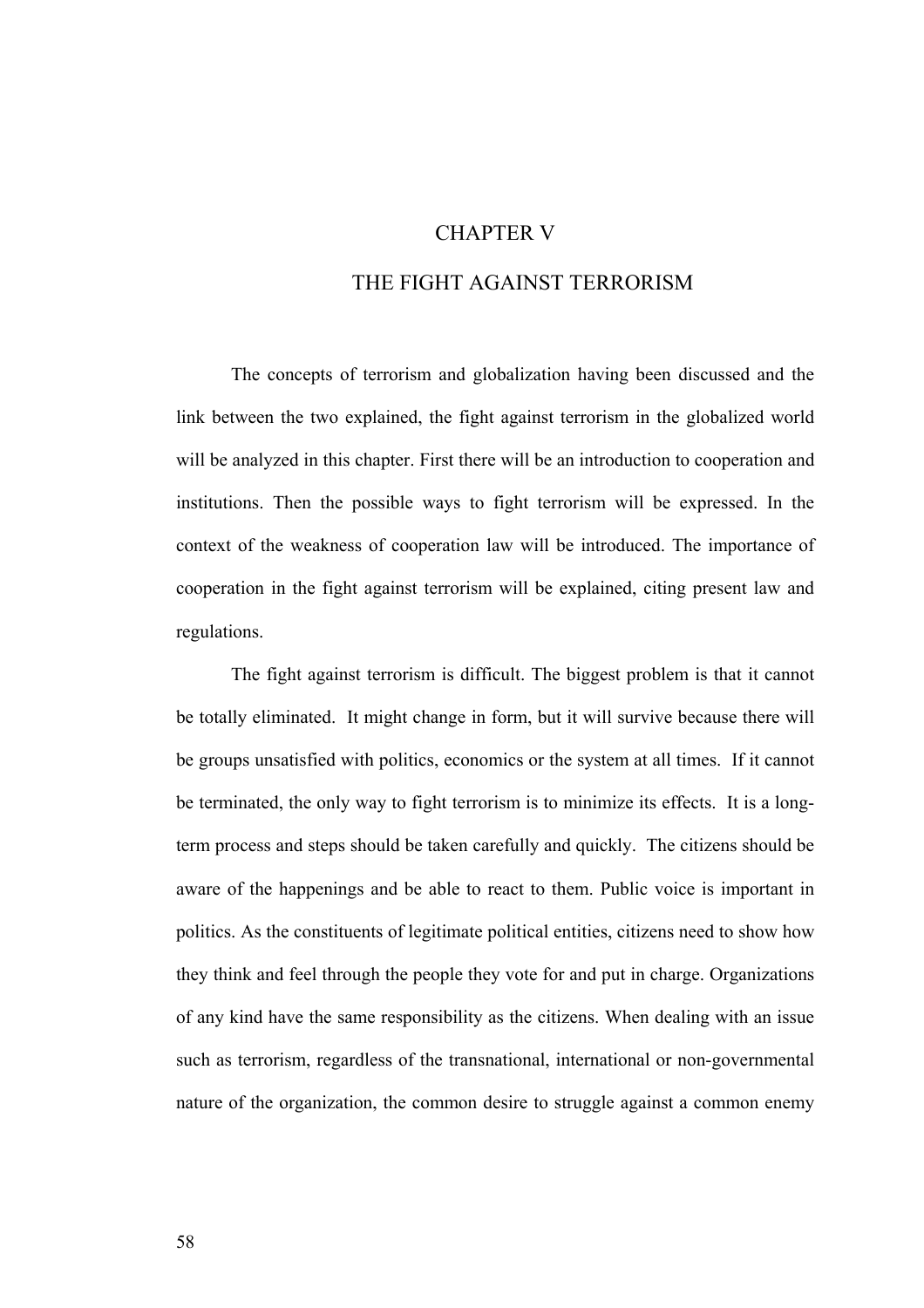would help unity. As non-state institutions, nongovernmental organizations make up a bigger share of public voice. The states, as the sole actors of the realist thought, have enforcement power. While citizens and organizations can be influential and powerful with their agenda-setting capability, states have the capacity to enforce the agenda items. The most effective tool in the fight against terrorism is cooperation at the international level. Having the strongest position, states should have a common ground on which to base the ideas and to discuss options, in order to be able to act together in consensus.

### TOOLS IN THE FIGHT

Besides cooperative legal tools, there are other means to fight terrorism. Diplomacy and the resort to physical force can be tried before other means used or with legal and cooperative ways. Diplomacy is the most difficult one and can present dilemmas. First, since terrorists mostly do not have nations or an exact location, finding them is hard. They strive to keep their basis and identities secret. Waiting to get an answer to their demands and not getting it coerce them to apply tactics of terrorism. And as a result, they might not be interested in negotiations. Even if they do, a dilemma appears for the statesmen because dealing with a terrorist leader or a terrorist group might be seen as accepting the terrorist organization as legitimate.

On the other hand, physical force is the most applied strategy to deal with terrorist acts. When one inflicts damage, the immediate reaction is to strike back. The target can be destroyed, the terrorist killed or the leader captured but that is never the solution. These groups are well organized and they have many members. The death of one or tens is not the end. They can quickly reorganize and move ahead, even recruit more people if they find it necessary. Even though a military response seems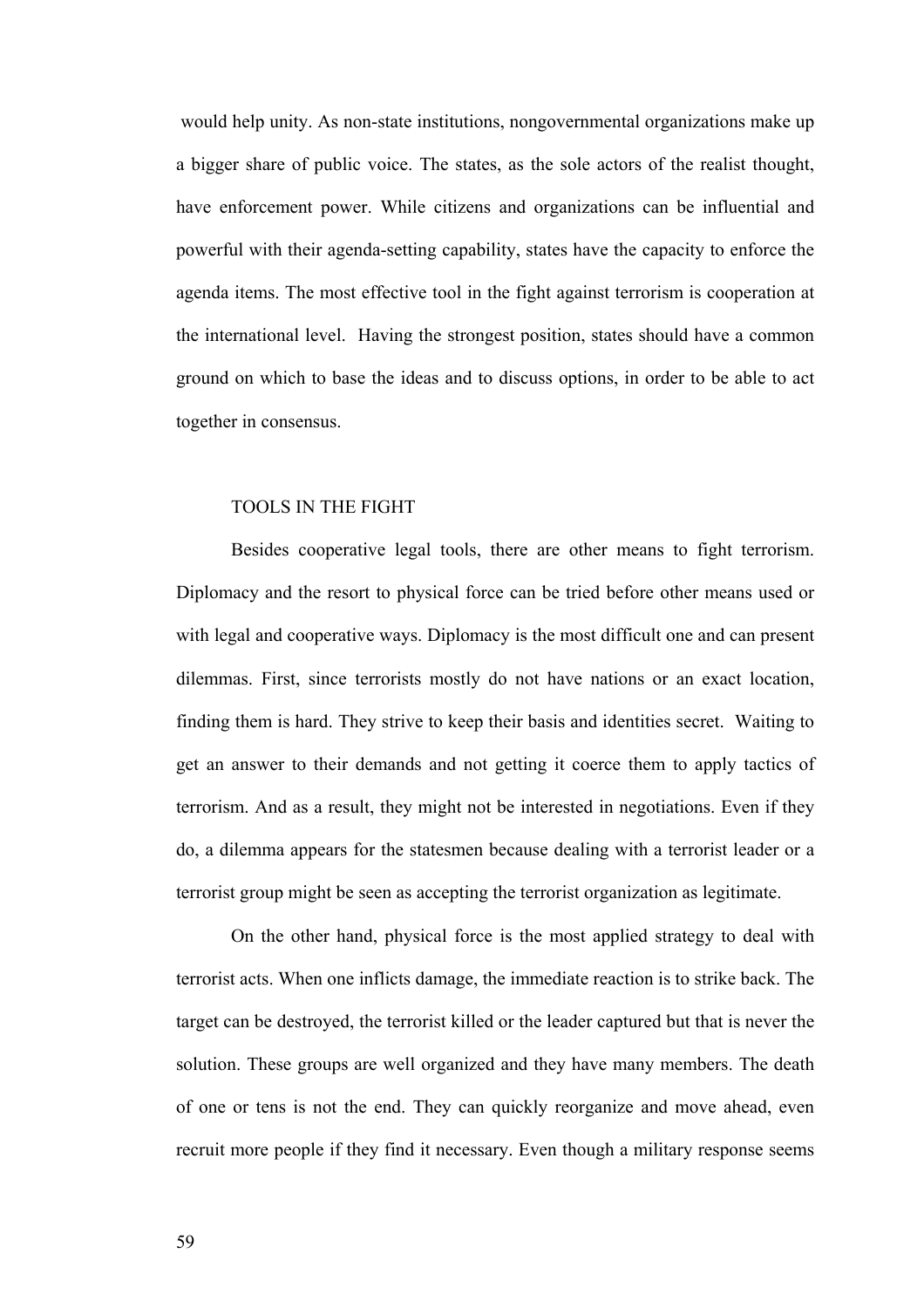like a solution, it is not useful in the long term. These problems leave the ground to the use of cooperation and law for an effective and certain solution. Its negative aspects are the need for a long time frame and the absence of solid international cooperation at the time. Thus, international politics is still a realm of self-help where states face security dilemmas and force plays a considerable role.

Keeping the realist emphasis on the state to one side, it is more meaningful to switch to the constructivist thought when talking about cooperation and a common understanding among nations. As given by the constructivist belief, shared knowledge, things that shape identities and interests are reproduced products of communication between actors involved. It is not possible to arrive at a perfect definition of any problem by a process of deductive logic but by using deliberation and collective reasoning to persuade and teach others. They believe intersubjective understandings emerge as social facts that constitute the interests, identity of social actors, and regulate their behavior. Thus the voice of citizens, organizations affecting the policies of states, or the personalities making decision in the states shape definitions of the interests and products. The way people live and the norms which constitute the society, make up the laws. In a circular way, people make the society what it is with their habits, rules, norms and beliefs, and the society rules the people shaped by their will (Onuf, 1998:59).

## THE SIGNIFICANCE OF COOPERATION AND LAW

Even though legal, diplomatic, political and economic actions are by no means a proven panacea for state-sponsored terrorism and the terrorism of non-state actors, if carried out in concert, they could substantially reduce international terrorism. At least they do not increase the risk of international war (Freedman,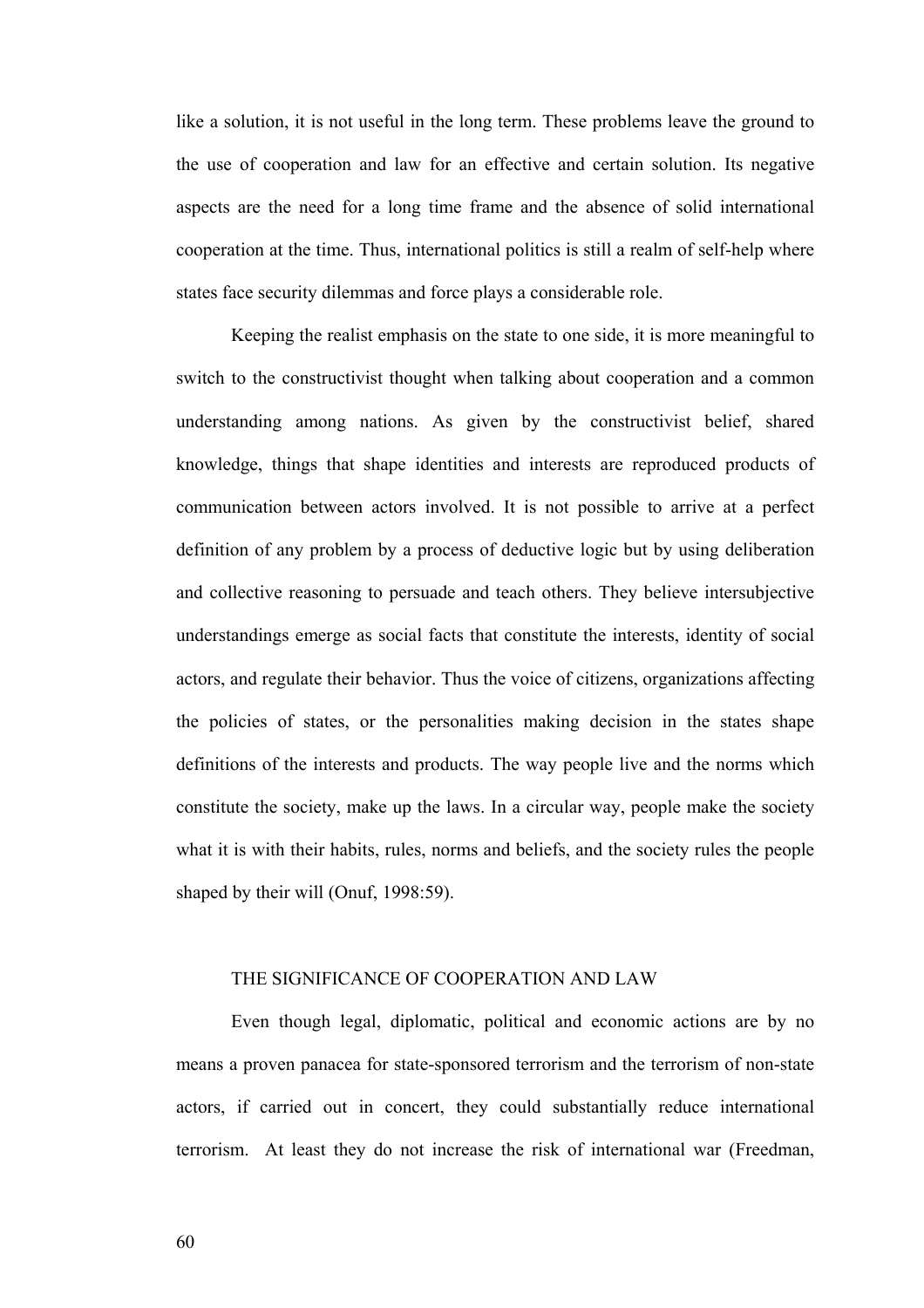1998:54). This is to strengthen the effect of nonmilitary ways to fight terrorism. International relations and trade paved the way to ultimate and mutual relations among nations. When you have good economic ties with a state and benefit from that, you would not be willing to destroy that relationship. In a political unification like the European Union, your gains are higher than from unilateralism or isolation. Adding these up, integration and increased relations help cooperation. This might take us to the concept of democratic peace. In that theory it is believed that democracies do not go to war with each other because of the pacific union. It is more likely for democracies to fight with nondemocratic states due to international imprudence (*Lecture Notes on International Relations Theory*, 1998). The reason for this is the cultural norms of non-violent dispute settlement and an institutional structure that allows time for negotiation. When two or more actors have mutual gains, they prefer to preserve it war would be costly to both sides. Cooperation in diplomacy, politics, economy and justice might make the attacker think twice before committing an act of war.

The focus of the new institutionalism has been on cooperation and international institutions in a generic sense, with international regimes and formal organizations sometimes conceived as specific institutional subsets. Keohane has defined institutions as persistent and connected set of rules, formal and informal, that prescribe behavioral roles, constrain activity and shape expectations. Drawing on Gramsci's critical discourse of modern society, in which the concept of hegemony functions as the key to exploring the production and reproduction of order, Cox tries to account for world order. What he believes is central to any understanding of the dialectical interplay between internal and external forces. In order to understand the creation of world order it is necessary to focus on the relationship between social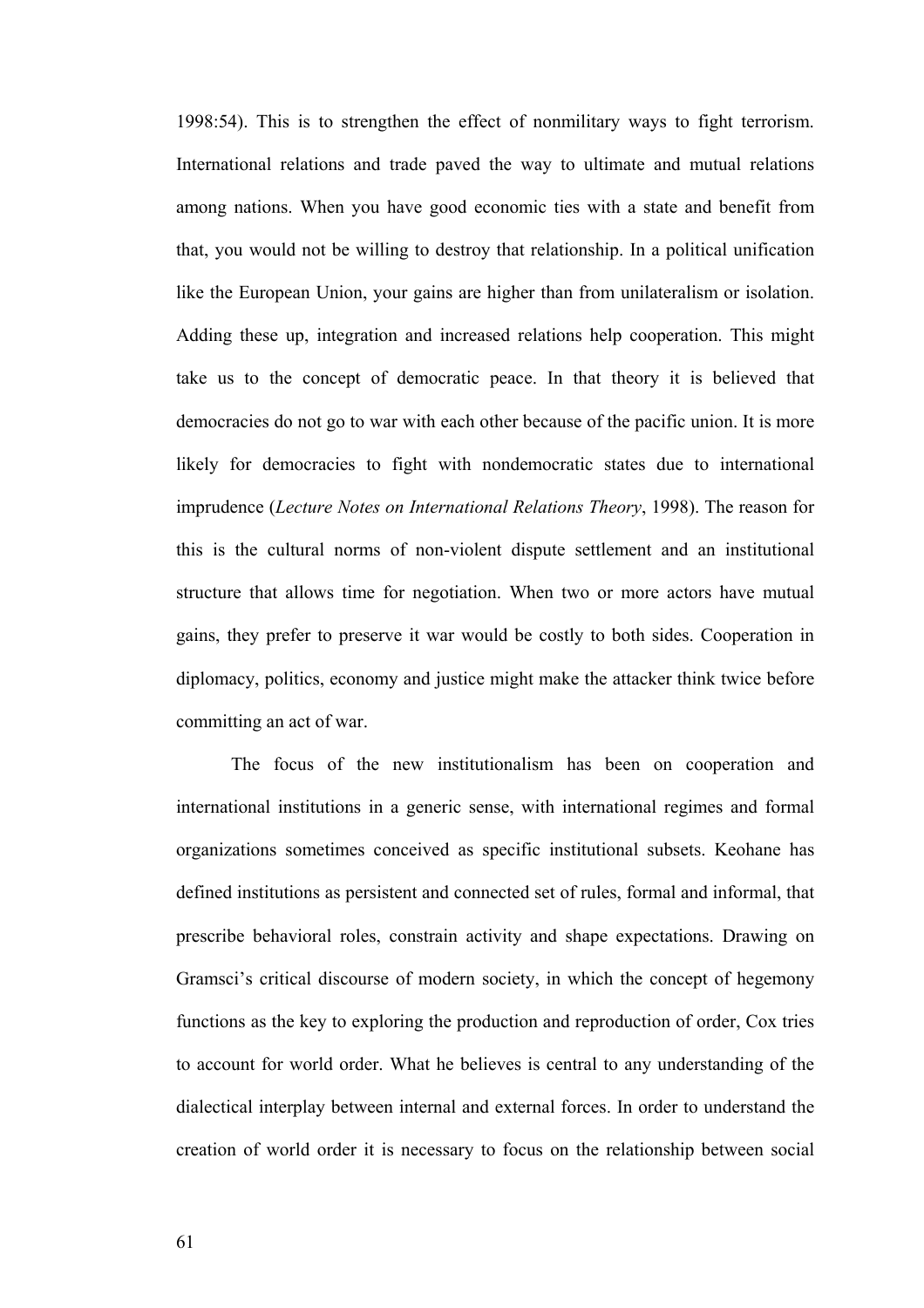forces and states or on the state/civil society complex as the basic entity of international relations. Thus, multilateral orders are strengthened if they fit more closely with the domestic political profiles of the dominant powers.

Differences in domestic structures determine the variation in the policy impact of transnational actors. Domestic structures mediate, filter and refract the efforts by transnational actors and alliances of them to influence policies in the various issue areas. The more centralized the political system, the fewer access points transnational actors have to penetrate the institutions of the target state. For Cowhey (Ruggie, 1993:463), domestic structures, and in particular electoral systems, serve as signals to the other actors that the leading power is serious about living up to its commitments. The maintenance of consensus and credibility is crucial for overcoming the impediments that otherwise would hamper cooperative efforts. In drawing on the insights of the principal agent literature and organization theory, Cowhey stresses issues of transparency and legitimacy as crucial ingredients of multilateral order.

Knowledge-based or normative principle-based transnational and transgovernmental issue networks seen to have a major impact on the global diffusion of values, norms and ideas in such diverse issue areas as human rights, international security or the global environment. But there is no reason to assume that transnational relations regularly promote good causes. Transnational terrorism poses a serious threat to internal stability in many countries, while some scholars have identified Islamic fundamentalism, another transnational social movement, as a major source of future interstate conflicts. According to the constructivist approach, in all politics, domestic and international, actors reproduce or alter systems through their practices. Any given international system does not exist because of immutable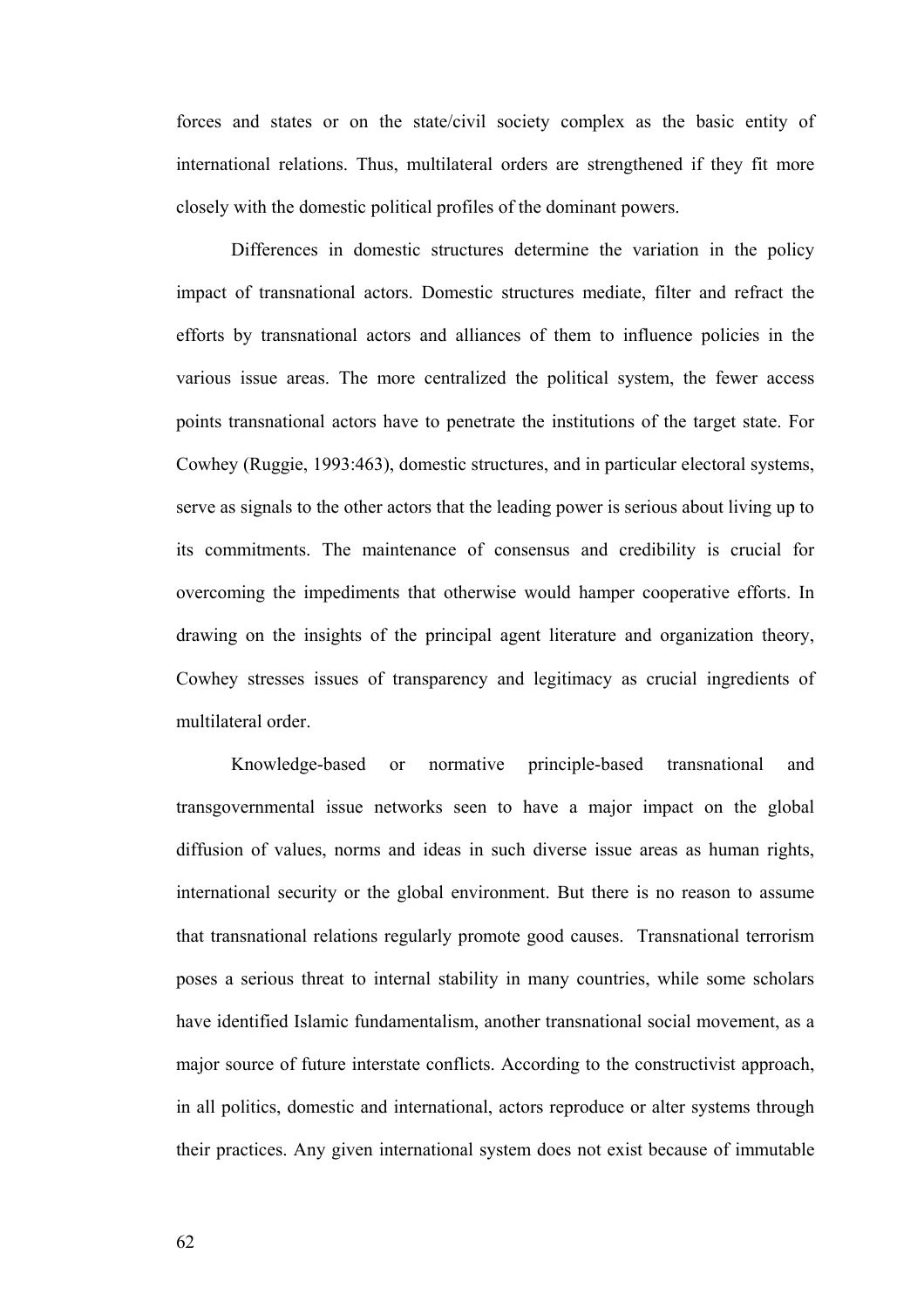structures, rather, the very structures are dependent for their reproduction on the practices of the actors. Fundamental change of the international system occurs when actors change the rules and norms constitutive of international interaction (Ruggie, 1993:216).

Thomas Friedman (Friedman, 2001:3) best expresses the lack of cooperation and its results as:

> The bad guys work together, but we don't. The terrorist groups are a global organization. They know how to cooperate and stay focused on their military objectives. We have not. Some people didn't want to share intelligence. We can defeat them, but only if we learn to cooperate globally as effectively as they do.

The difficulty in the fight lies in the structure of the organization of the terrorist groups. They are not ordinary states or nations. Charles Kegley states that terrorism is not the war for which national militaries have trained. They are not bound by the rules by which states are bound. There are no massed armor formations pouring across a central front, no divisions on the march, no scramble of fighter aircraft. It is rather a hundred wars waged by elusive and ruthless foes (Kegley, 1990:27). As a result, even the military response might not be enough.

Cooperation not only means agreement between the states but also the multilateral use of all means to fight terrorism at the international level. Diplomacy should be used up to a certain point to explain the causes of actions to the world and the terrorists and to condemn them with means of embargo, sanctions or expulsion of diplomatic figures. Military should be involved when necessary, but these two tools should interact and help the achievement of international cooperation.

James Caporoso states (cited in Ruggie, 1993:77), according to methodological individualist theories, such as neorealism, cooperation is an outgrowth of individual desires, capacities and choices. Cooperation is instrumental.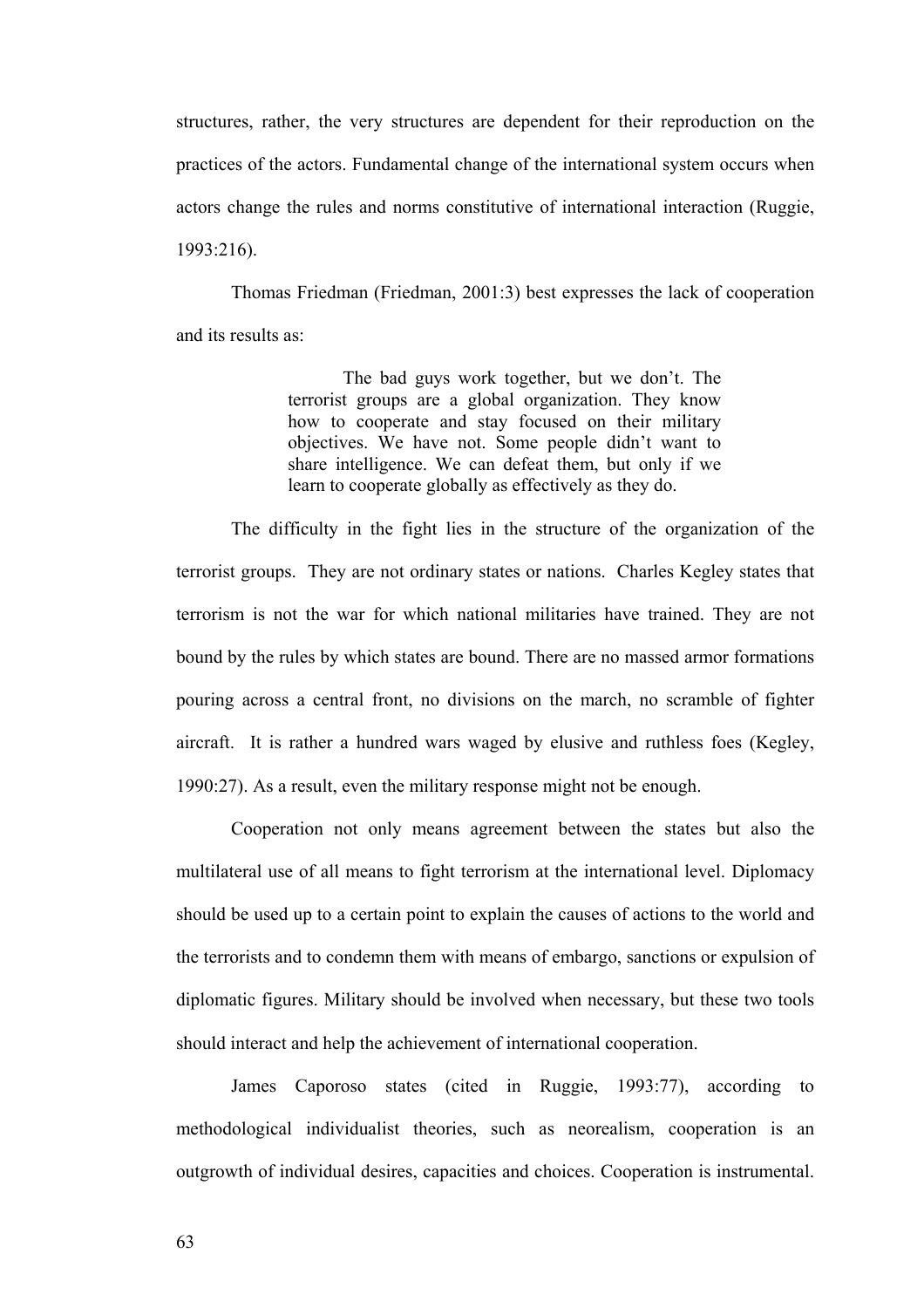States and their identities are instrumentally defined as separate from the institutions of international society. As Alexander Wendt and Raymond Duvall point out, this has important consequences: the predominance of neorealism in contemporary international relations theory, with its focus on the conscious choices of self interested actors, has meant that the story of international institutions and order is currently being told overwhelmingly in terms of the strategic problem of constructing cooperation under anarchy rather than in terms of a more normatively enriched international society, albeit an essentially anarchical one (Bull, 1997).

Agreeing on a definition is the first step in enhancing cooperation. It does not have to be a perfect or wide-ranging description, it just has to encompass certain acts which contravene international community rules, thus opening the way to punishment. Without a definition, the concept of terrorism is so obscure that that the terrorists easily get away with the crimes they have committed. International cooperation would be strengthened and institutionalized with a definition. To act effectively against terrorism, people should be well informed. This means good intelligence and good analysis. Also cooperation in policing and judiciary, exchange of data and intelligence, and political solidarity are vital instruments. On issues that encompass a variety of governmental needs and functions like terrorism the government should speak with one voice.

Gutteridge stresses the importance of the previously mentioned citizenry by saying that ordinary citizens are themselves a priceless asset in combating terrorism, if only they can be mobilized to help the government and security forces (1986:25). As expressed by Yüksel İnan, all acts of terrorism constitute a heavy breach of the fundamental rights and freedoms of the individual. (*The Turkish Yearbook of International Relations 1980-1981*, 1986:75). Looking from the pacific point of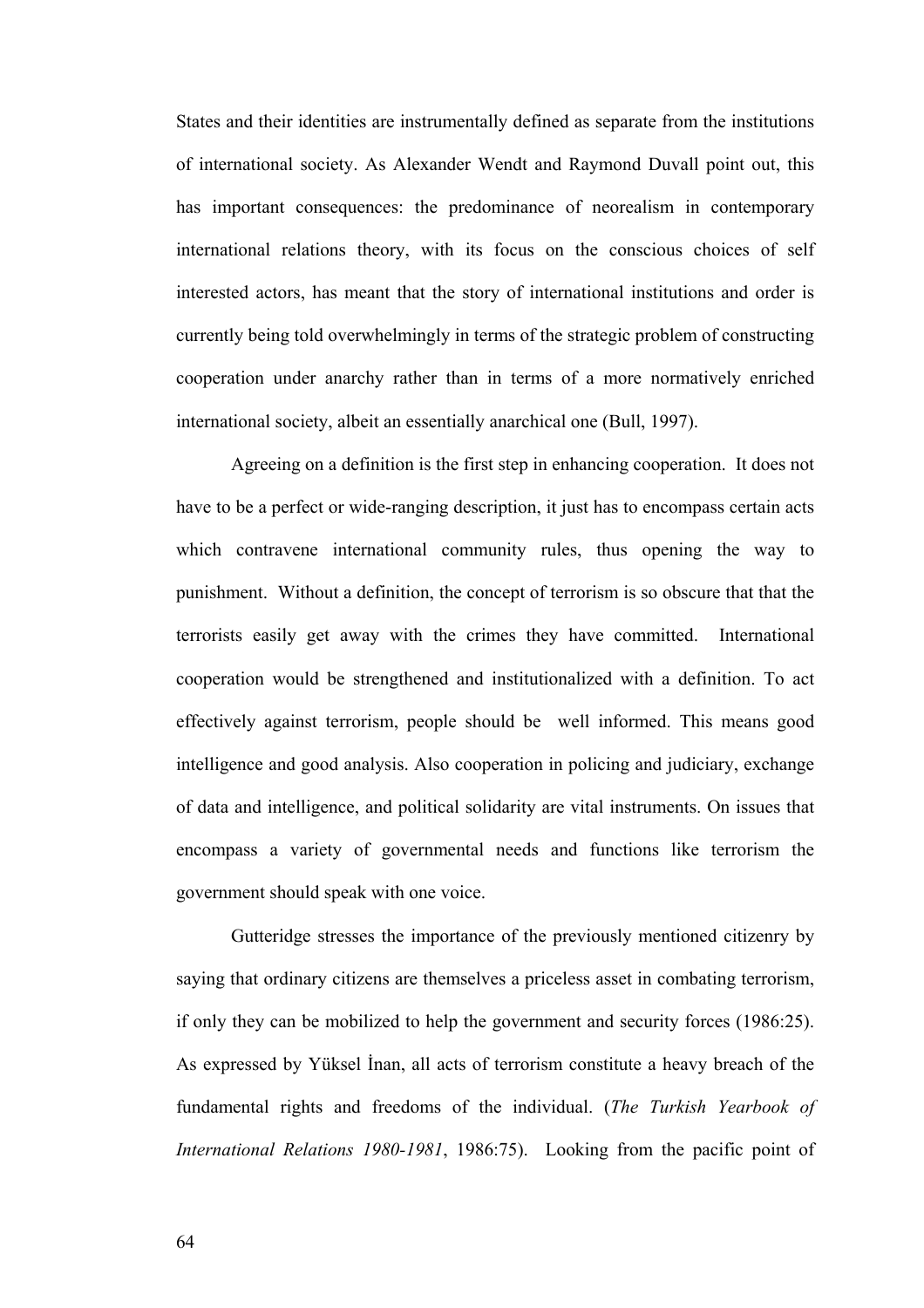view, the cure of terrorism seems to be in human rights, representative democracy, which accepts the supremacy of law and protects these rights, secularism, as a prior condition of democracy, an equitable distribution of wealth and a social state which provides for such a distribution. By contrast, according to Freedman, what defeats terrorism in the end is slow, patient police work: foiling plots, defusing bombs, arresting and trying culprits, diplomatic expulsions and the like, supplemented by economic or other boycotts of an offending state. Booth and Paul believe terrorism is a long-term challenge and needs to resort to military force. This violent response should be in proper proportion.

As stated before, physical force alone is insufficient**:** there remains a need for more use of political persuasion to deprive potential terrorists of a motivation to carry out their acts in the first place. There is need to remind potential terrorists and their sympathizers that there are other means of pursuing their objects (Freedman, 1998:20). Paralleling this observation, Tamer Erdoğan thinks that deterrence by way of taking security measures never prevents terrorism; rather, the best way to fight terrorism is by furthering social justice (Erdoğan, 2001:278). Gutteridge actually believes that both strategies are necessary to counter terrorism successfully: a conventional militarized war can contain and reduce terrorist violence, while a politico-psychological war can help to secure the popular consent and support, which must, at any rate, be the foundation of effective modern democratic government. That power can only be destroyed or emasculated when there is international recognition of its gravity and international action by the united forces of civilization to bring it under control. The way to combat terrorism is not to retaliate with greater violence. Although the lives taken deserve an equal exaction, it turns out to be a cycle where the general population loses. There ought to be peaceful measures to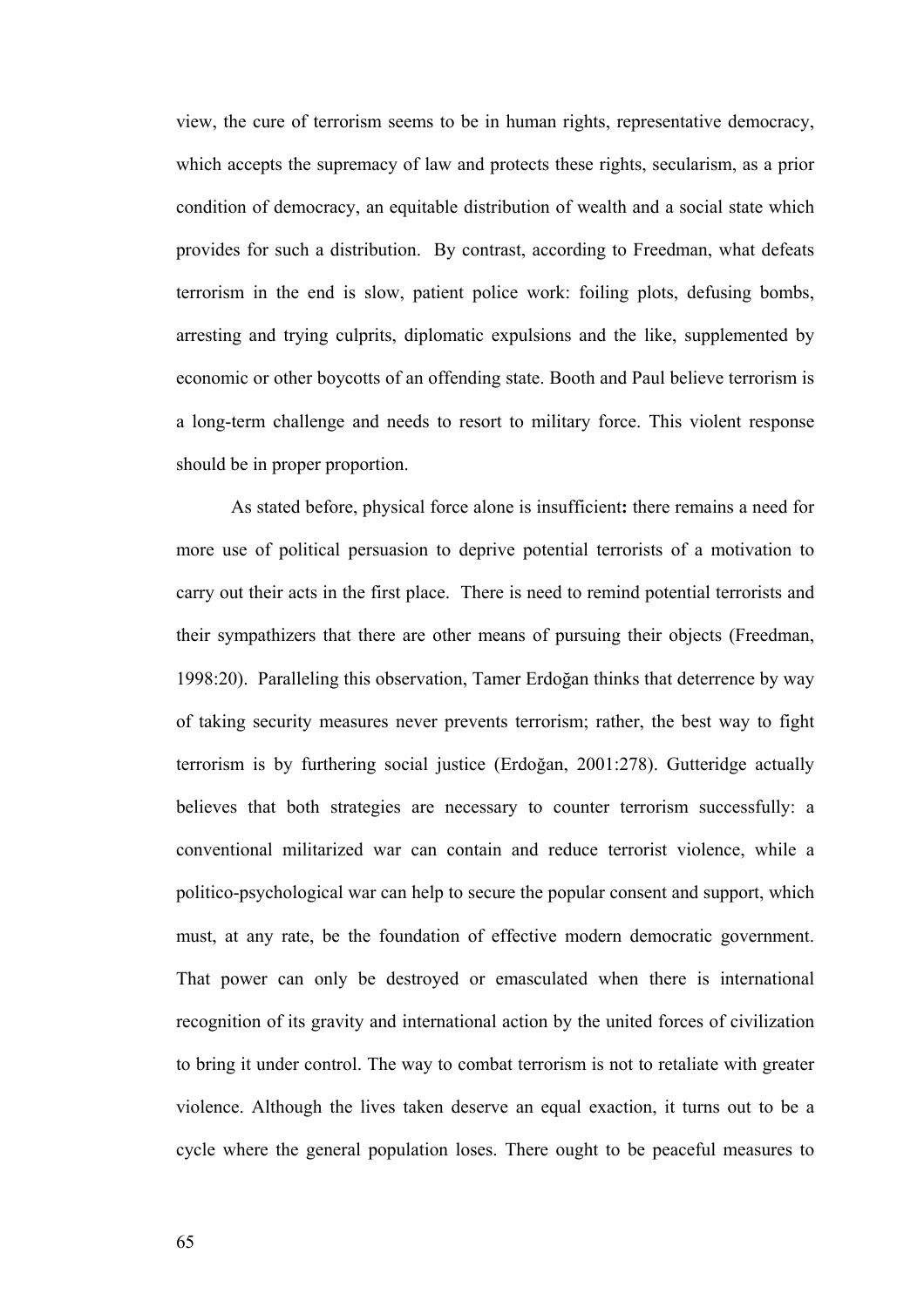limit the violence. The tools to be used for the limitation of violence might be power, patience, good strategy and diplomacy.

The logical next step would be international law. Rules and sanctions are needed to strengthen the force of any consensus definition of terrorism and most importantly provide means of justice and punishment. The basis of law is the codification of the norms existing in the society. According to Sertaç Başeren, law tells the relations of today, not historical happenings. Law, as stated by Blakesley (1991:1), is an attempt to curb and channel the use of force so that people and nations will settle their differences by means other than resort to violence. Law, to use a phrase of Abraham Lincoln, is the faith that right makes might. Legal requirements are the most obvious justification of coercion.

In any armed conflict including one against terrorism, it is important to distinguish between the legality of resorting to force and the legality of the way in which such force is used. In strict legal terms, the law relating to the right to resort to the use of force and the law governing the actual use of force in war are separate.

Modern international law legitimizes the use of armed force in two cases: to counter aggression for reasons of self defense and to oppose grave violations of certain norms of international law with collective sanctions authorized by the United Nations Security Council. International law doctrines undertake to justify other uses of armed force (Damrosch, 1991:232). Lori Fisler Damrosch and David Scheffer believe that, in view of the dangers and costs that the use of force poses for the international community, it is important to explore and develop every imaginable means of preventing or resolving potential or actual international conflicts—certainly judicial procedures are among the most salient of these possible techniques (Damrosch, 1991:270).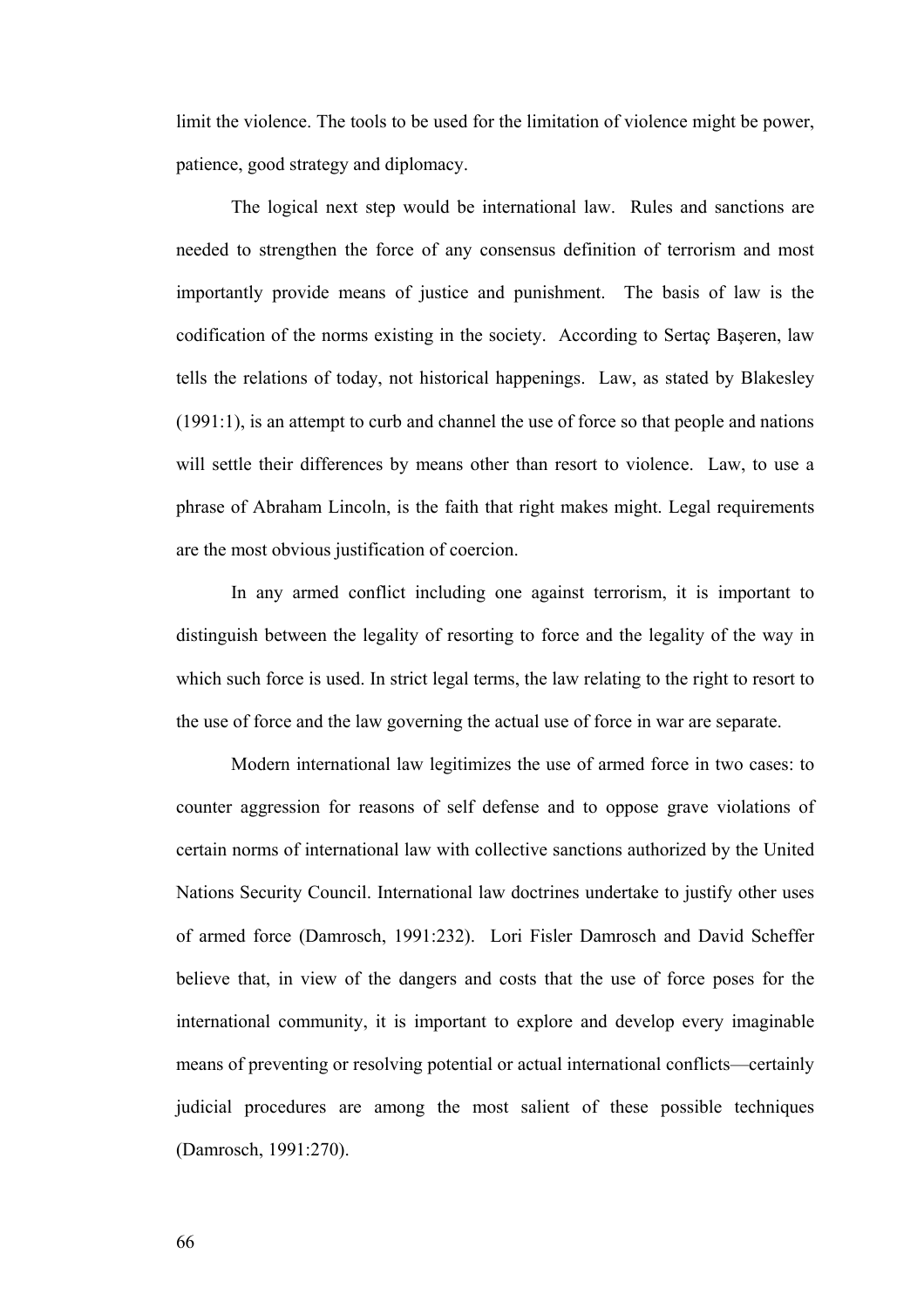Crime is a commission of an act or act of omission that violates the law and is punishable by the state. Crimes are considered injurious to society or the community, as distinguished from torts and breach of contract. As defined by law, a crime includes both the act and the intent to commit the act*.* Criminal intent involves an intellectual apprehension of factual elements of the act or acts commanded or enjoined by the law. It is usually inferred from the apparently voluntary commission of an overt act. Criminal liability is relieved in the case of insanity. Legal minors are also relieved of criminal liability, as are persons subjected to coercion or duress to such a degree as to render the commission of criminal acts involuntary. In most countries, crimes are defined and punished pursuant to statutes. Punishments may include death, imprisonment, exile, fines, forfeiture of property, removal from public office, and disqualification from holding such office.

 Unless the act of which a defendant is accused is expressly defined by statute as a crime, no indictment or conviction for the commission of such an act can be legally sustained. This provision is important in establishing the difference between government by law and arbitrary or dictatorial government. Crimes now usually include acts, such as murder, so offensive to morals as to be obviously criminal; as violations of specific regulatory statutes, such as traffic violations, that ordinarily would not be punishable in the absence of statutory enactments prohibiting the commission of such acts. The internationalization of crime has been characterized by new methods of offending. Like murder, terrorism takes away the right to life. It is illegal and violent. It does not give people a choice but to see the world as a war arena. Every terrorist act has reasons, which may be justified but what is unjust is the method used. According to national and international law, taking life is a crime during peacetime, but has exceptions as in the case of self-protection. Even if we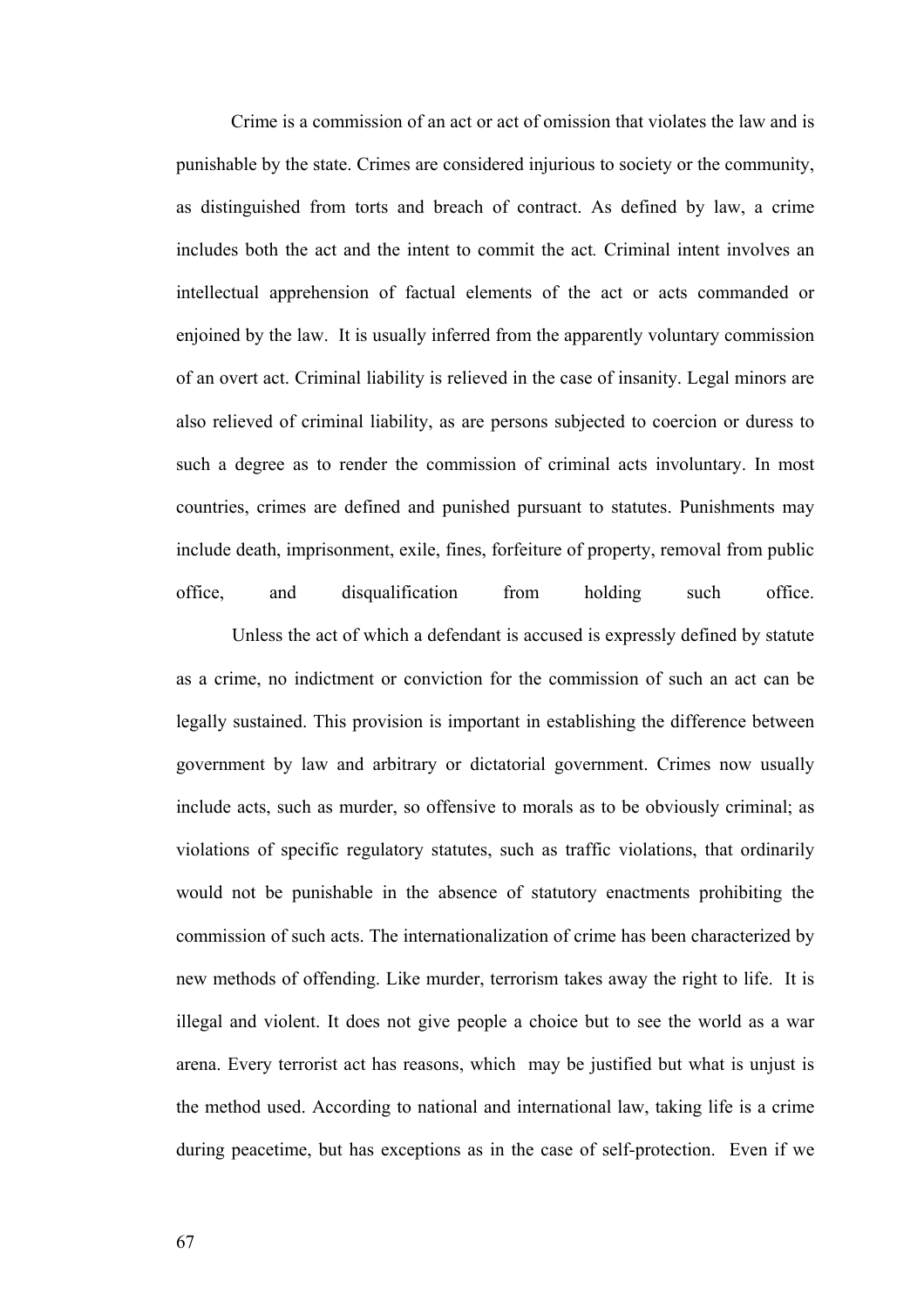accept terrorism as a crime or not, in its simplistic form, since killing is a crime, terrorist act is illegal and unjust. The terrorists might have good valid reasons to react to or protest, but murder cannot be justified. This provides the ground in legal and political aspect to combat terrorism.

The importance of defining this concept comes in its differentiation from the definitions of ordinary crime. Terrorism is different from wartime violence. It is also different from simple murder, which is certainly an act of crime. But wartime events are of another concern. Killing enemy combatants during war is similar to killing an attacker, an act for which there is justification, but during war, one may not intentionally kill noncombatants or even capture former combatants. Noncombatants were never attackers and captured combatants are no longer attackers, so they may not be summarily killed. If this is true during war, it should be true during peacetime. According to Charles Blakesley, one of the best protections against terrorism is a consistent policy that condemns this common core of violence and that clearly refuses to participate in or promote it. One of the means of establishing consistent policy and of protecting humanity against criminal terror violence is to penalize the conduct (Blakesley, 1991:34). Punishment is important because there should be left no room for the terrorist to get away with the crime committed.

The internationalization of anti terrorism by means of greater legal collaboration among states should result in terrorism's global suppression. As Higgins cited from Judge Guillaume, terrorist acts should be criminalized in every country. Criminal procedures should be revised accordingly; courts' territorial jurisdiction should be more readily recognized, even when non-nationals carry out attacks outside their home territory. And finally, terrorists should be arrested, prosecuted and tried (Higgins, 1997:31).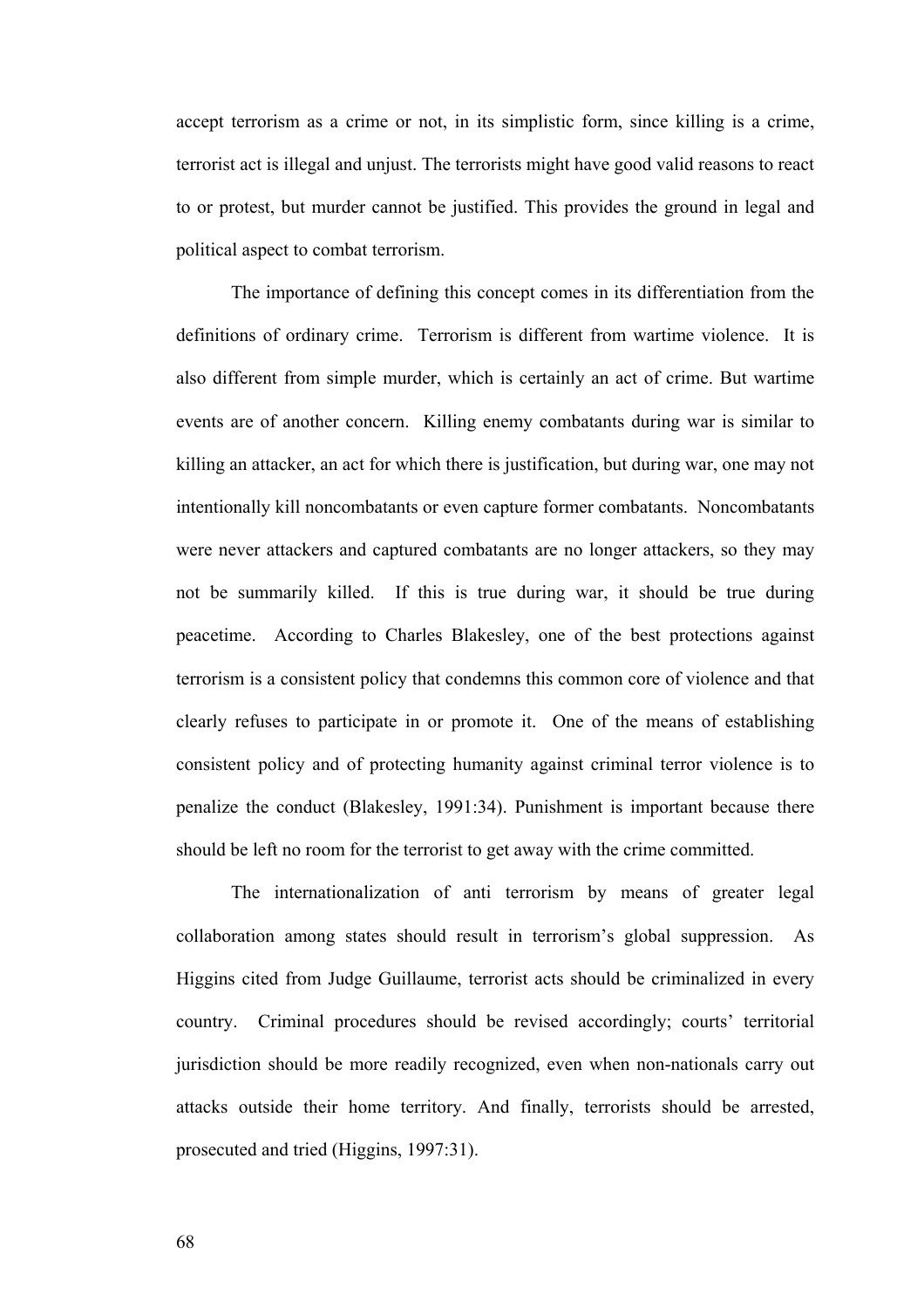### OBSTACLES TO COOPERATION

International cooperation is not so easy to achieve. Some states mobilize against other states. Biggest obstacle to cooperation is intelligence sharing. Intelligence sharing is politicized, it is the most sensitive asset. National security is most immune. When there are secrets at the individual level, it is not possible to find out who works undercover or has learnt which information. Everything can be secret. It is known that keeping aside cooperation at the international level, cooperation at the national level is difficult in intelligence. The biggest obstacle to gathering information is the secrecy of identity of the people in this area (Kibaroğlu, 2001:36).

Everybody condemns terrorism but there is no common understanding. Diversional views are necessary for success but a definition of a limited number of states is not enough.

### LEGAL RULES AND CONVENTIONS

The closing decades of the  $20<sup>th</sup>$  century witnessed a proliferation of national measures to combat terrorism. Initiatives ranged from the negotiation of new treaties, the imposition of economic and political sanctions, and the use of military strikes, to alterations in immigrant procedures, the tightening of criminal law, and improvements in aviation security.

As stated by Yüksel İnan, the first steps towards international cooperation among states were taken by the United Nations (*The Turkish Yearbook of International Relations 1980-1981*, 1986:7). Additional organizations were later formed or became functional for this purpose. The UN General Assembly approved the Declaration on Principles of International Law Concerning Friendly Relations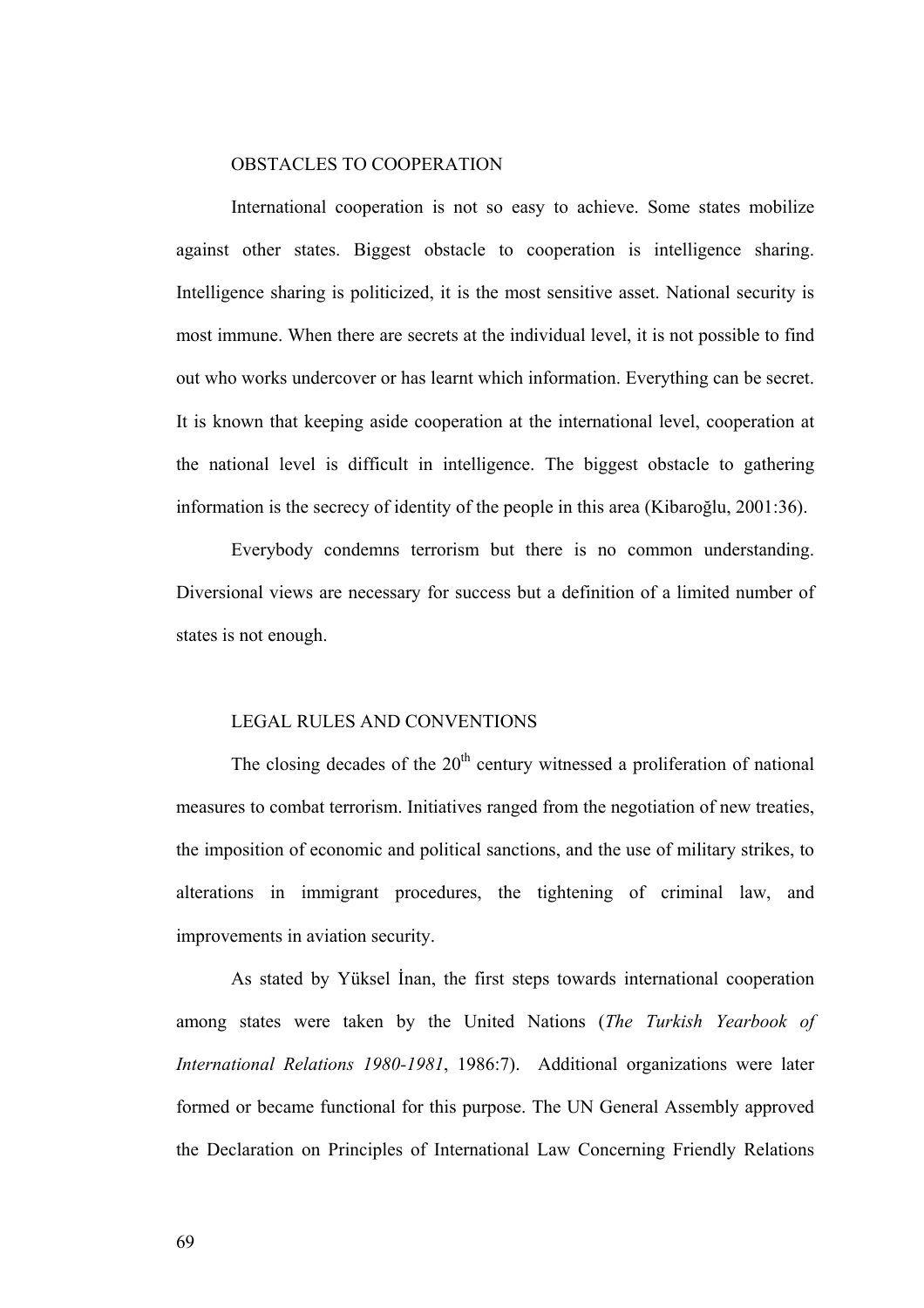and Cooperation Among States in Accordance with the Charter of United Nations on 24 October 1970. It states that every state has the duty to refrain from organizing, instigating, assisting or participating in acts of civil strife or terrorist acts in another State or acquiescing in organized activities within its territory directed towards the commission of such acts, when the acts referred to involve a threat or use of force (Freedman, 1998:12).

As the European Union has summarized, terrorist offenses are divided into several categories: hostage taking; seizure of aircraft; supply or use of weapons; causing extensive destruction to a government or public facility, a transport system and an infrastructure facility, including an information system; disrupting the supply of water; and participating in the activities of a terrorist group, including supplying information, material resources and funding with knowledge of the fact that such participation will contribute to the criminal activities of the group. The ministers of justice and home affairs adjusted the definition of terrorism to omit demonstrations or anti-globalization actions. The Union also agreed on sanctions for terrorist acts, providing that the leader of a terrorist group will be punished with a jail term of fifteen years maximum and that a member can get eight years (Euroforum, 2002:36).

At odds with the ideas supported in this paper, in 1972, the General Assembly established an Ad Hoc Committee on Terrorism. According to this organ, terrorism cannot be defined by sole reference to the acts committed. Purpose or motive is obviously a key element in our understanding of terrorism (Higgins, 1997:15); yet, it is not likely that purposes or motives can be identified very precisely or consensually in many cases. A report of the Secretary General of 2 November 1972 on Resolution 3034 XIXVII set up a special committee on international terrorism, which produced two reports in 1973 and 1979. The reports were not accepted because most of the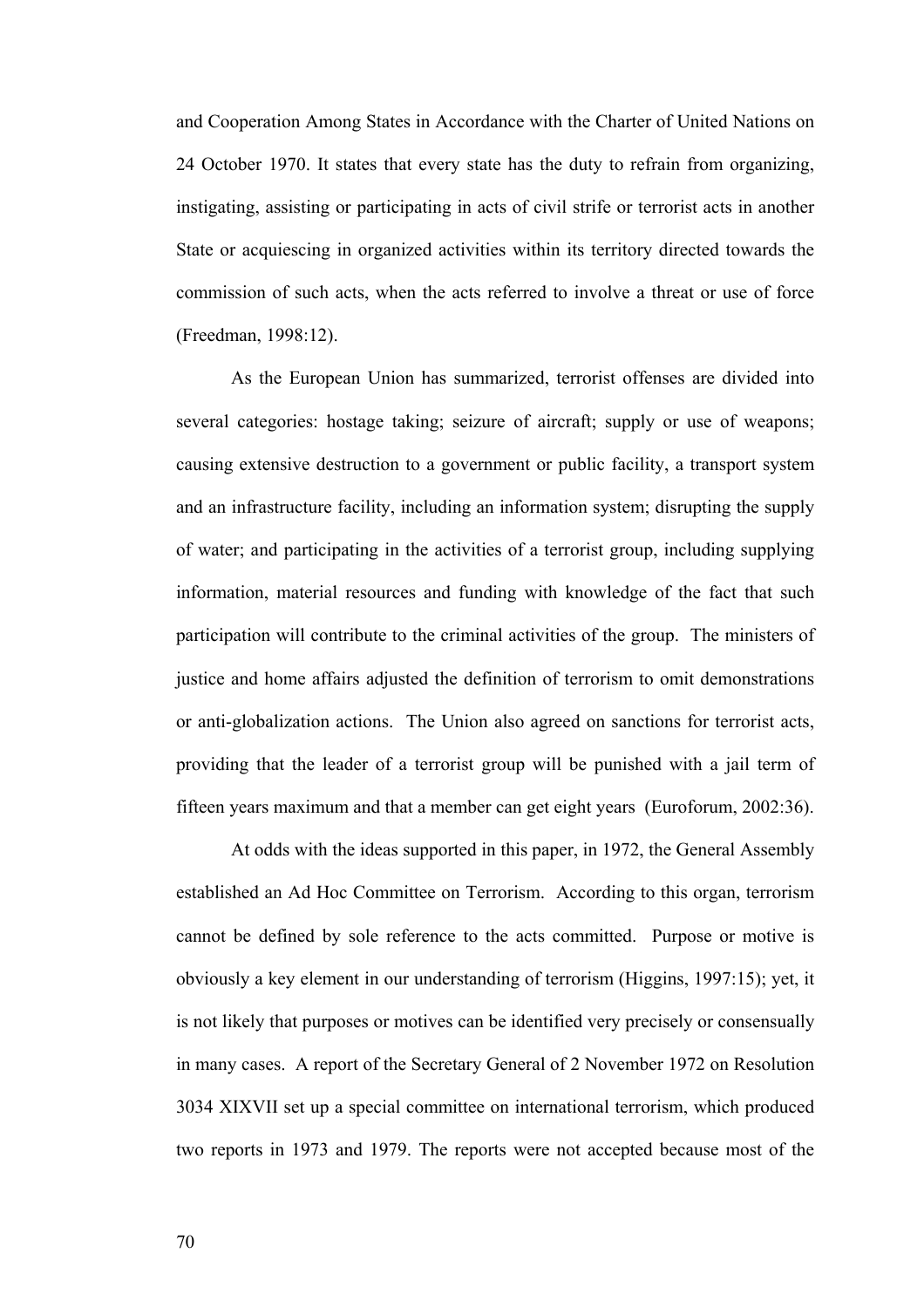Third World and Soviet Bloc countries rejected a formal definition of terrorism, possibly because a clear definition and an open way to punishment did not match their interests. In that group there were countries that still applied terrorism from above, who had fought against colonialism by terrorism and who were still fighting for national liberation purposes. Fortunately this lack of a definition did not undermine the efforts of the United Nations, who played the most significant role in the fight against terrorism.

The 1977 Geneva Protocol II was based on the assumption that when there is a conflict between a state's armed forces and organized armed groups under responsible command exercise control over a part of its territory and carry out sustained and concerted military operations. The protocol expressly does not apply to situations of internal disturbance and tension.

Entitled Action with Respect to Threats to the Peace, Breaches of the Peace, and Acts of Aggression, Chapter VII of the UN Charter is crucial in this respect. Article 39 states that the Security Council shall determine the existence of any threat to the peace, breach of the peace or act of aggression and shall make recommendations to maintain or restore international peace and security.Article 40 provides that, in order to prevent an aggravation of the situation, the Security Council may, before making recommendations or decisions on measures spelled out in Article 39, call upon the parties concerned to comply with such provisional measures, as it deems necessary or desirable. Such provisional measures shall be without prejudice to the rights, claims, or position of the parties concerned. The Security Council shall duly take account of failure to comply with such provisional measures.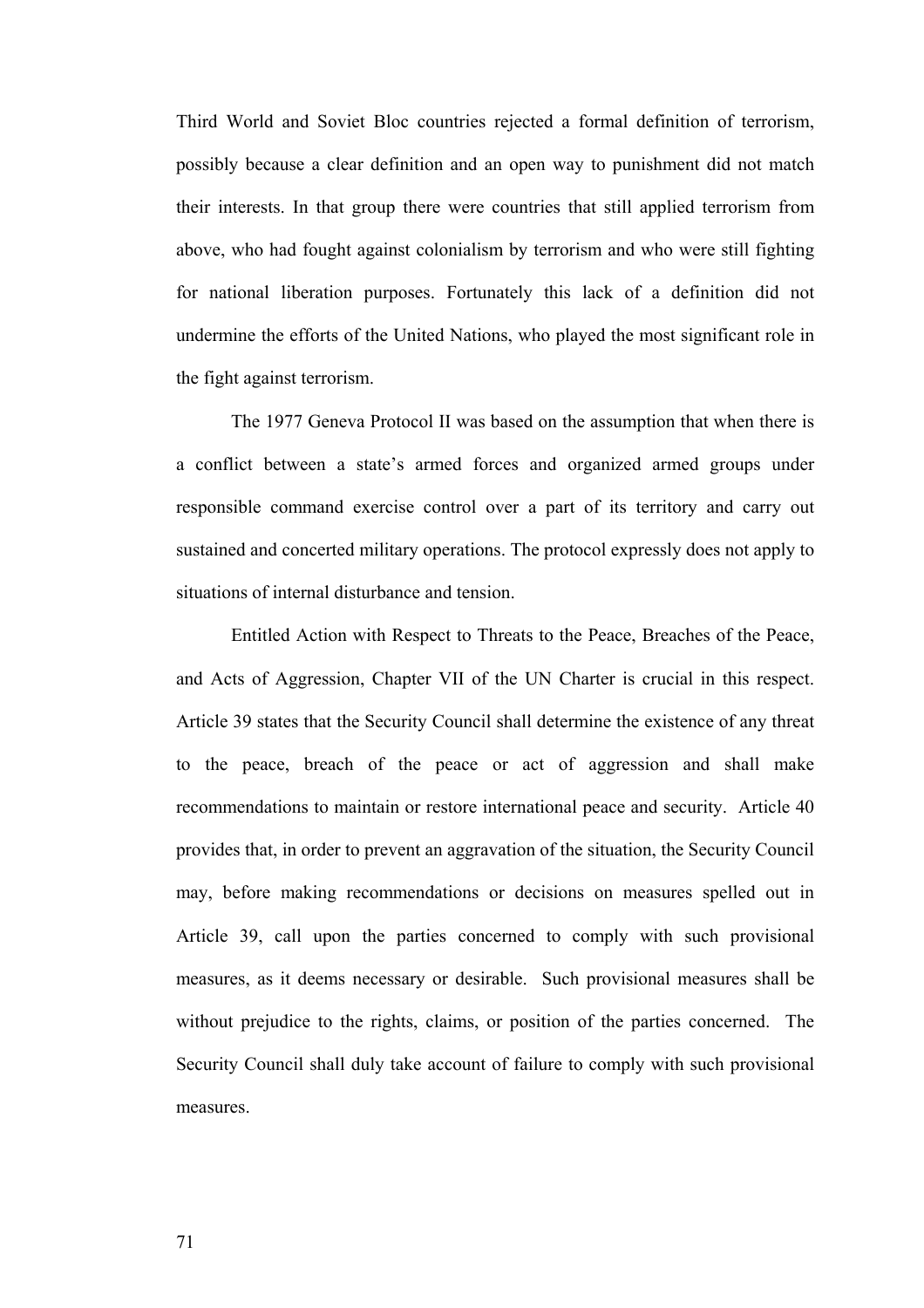Other articles elaborate on the scope of specific measures to be carried out. Article 41 states that the Security Council may decide what measures, not involving the use of armed force, are to be employed to give effect to its decisions, and it may call upon the Members of the United Nations to apply such measures, including complete or partial interruption of economic relations and of rail, sea, air, postal, telegraphic, radio, and other means of communication, and the severance of diplomatic relations. If these less violent measures prove inadequate, Article 42 authorizes the Security Council to take such action by air, sea, or land forces as may be necessary to maintain or restore international peace and security. Such action may include shows of force, blockade, and other operations by air, sea, or land forces of Members of the United Nations.

Related articles pertain to burden sharing. Article 43 stipulates that all UN member states are to make available to the Security Council armed forces, assistance, and facilities, including rights of passage, necessary for the purpose of maintaining international peace and security. Article 44 says that when the Security Council has decided to use force it shall, before calling upon a Member not represented on it to provide armed forces in fulfillment of the obligations assumed under Article 43, invite that Member, if the Member so desires, to participate in the decisions of the Security Council concerning the employment of contingents of that Member's armed forces. As written in Article 45, in order to enable the United Nations to take urgent military measures, Members shall reserve immediately available national air-force contingents for combined international enforcement action. Article 48 holds that the action required to carry out the decisions of the Security Council for the maintenance of international peace and security shall be taken by all the Members of the United Nations or by some of them, as the Security Council may determine.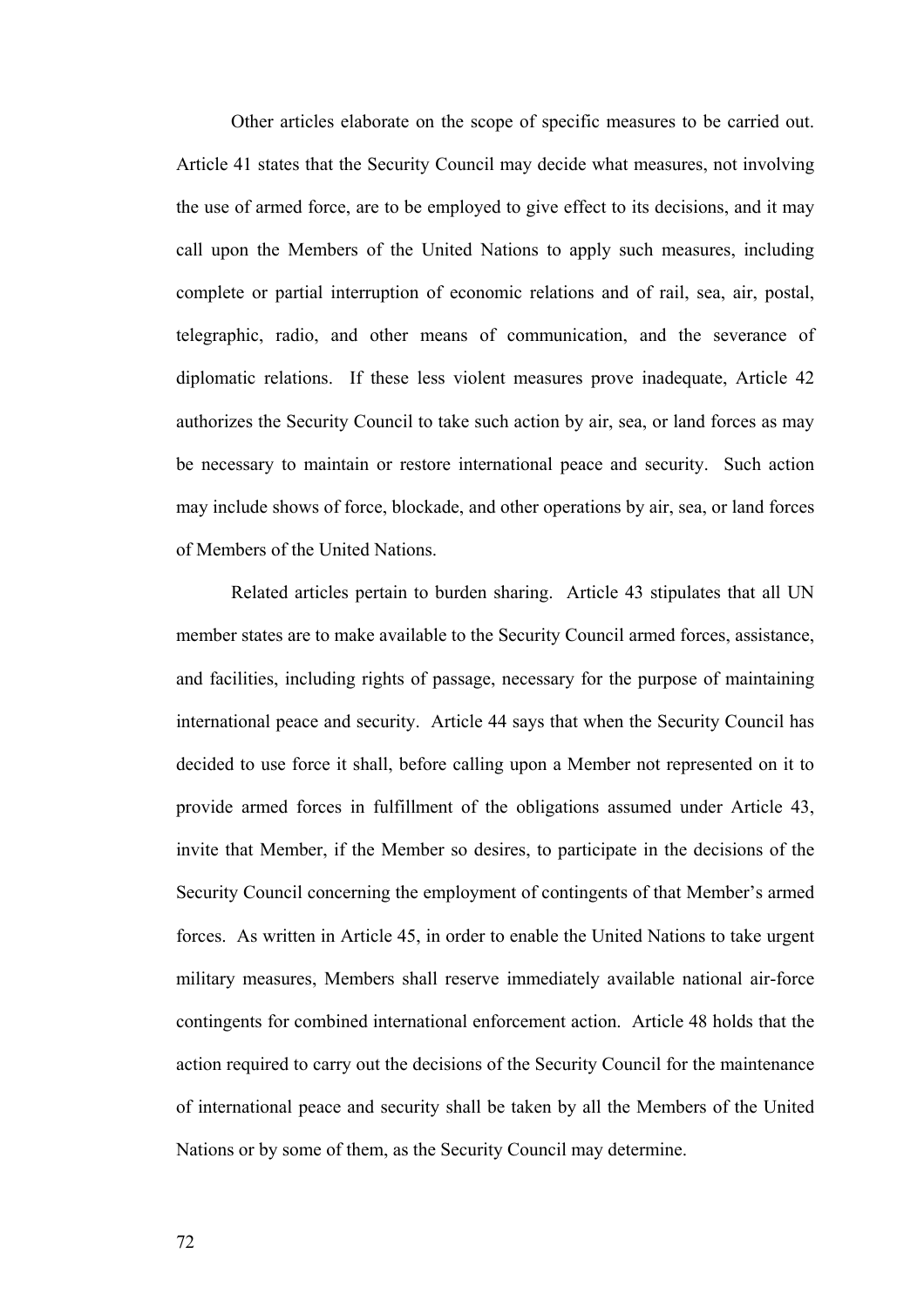As covered in Article 51, self-defense is centrally important. As expressed in this article, until the Security Council has taken measures necessary to maintain international peace and security, nothing in the present Charter shall impair the inherent right of individual or collective self-defense if an armed attack occurs against a Member of the United Nations. Measures taken by Members in the exercise of this right of self-defense shall be immediately reported to the Security Council and shall not in any way affect the authority and responsibility of the Security Council under the present Charter to take at any time such action as it deems necessary in order to maintain or restore international peace and security. Terrorism is kept out of the scope of self-defense. But since the definition of self-defense depends on the national perceptions, it causes a problem in distinguishing selfdefense from terrorism. In order to be accepted as self-defense the action should be free of any terrorist act or motive.

The Strasbourg Convention of 27 January 1977 succeeded in defining terrorism. The convention does not contain a definition of terrorism per se, but enumerates a larger list of terrorist acts (Higgins, 1997:32). The 1971 Organization of American States Convention and the 1977 European Convention for the Suppression of Terrorism took the important steps of removing or restricting the political offense exception, addressing what is perceived to be a major impediment to the extradition of terrorists. Article 2 of the Organization of American States requires that the listed offences of kidnapping, murder and other assaults on the life or personal integrity of those whom the State has to give special protection according to international law, as well as extortion in connection with those crimes shall be considered common crimes of international significance regardless of motive (Higgins, 1997:53). In 1974, United Nations General Assembly adopted the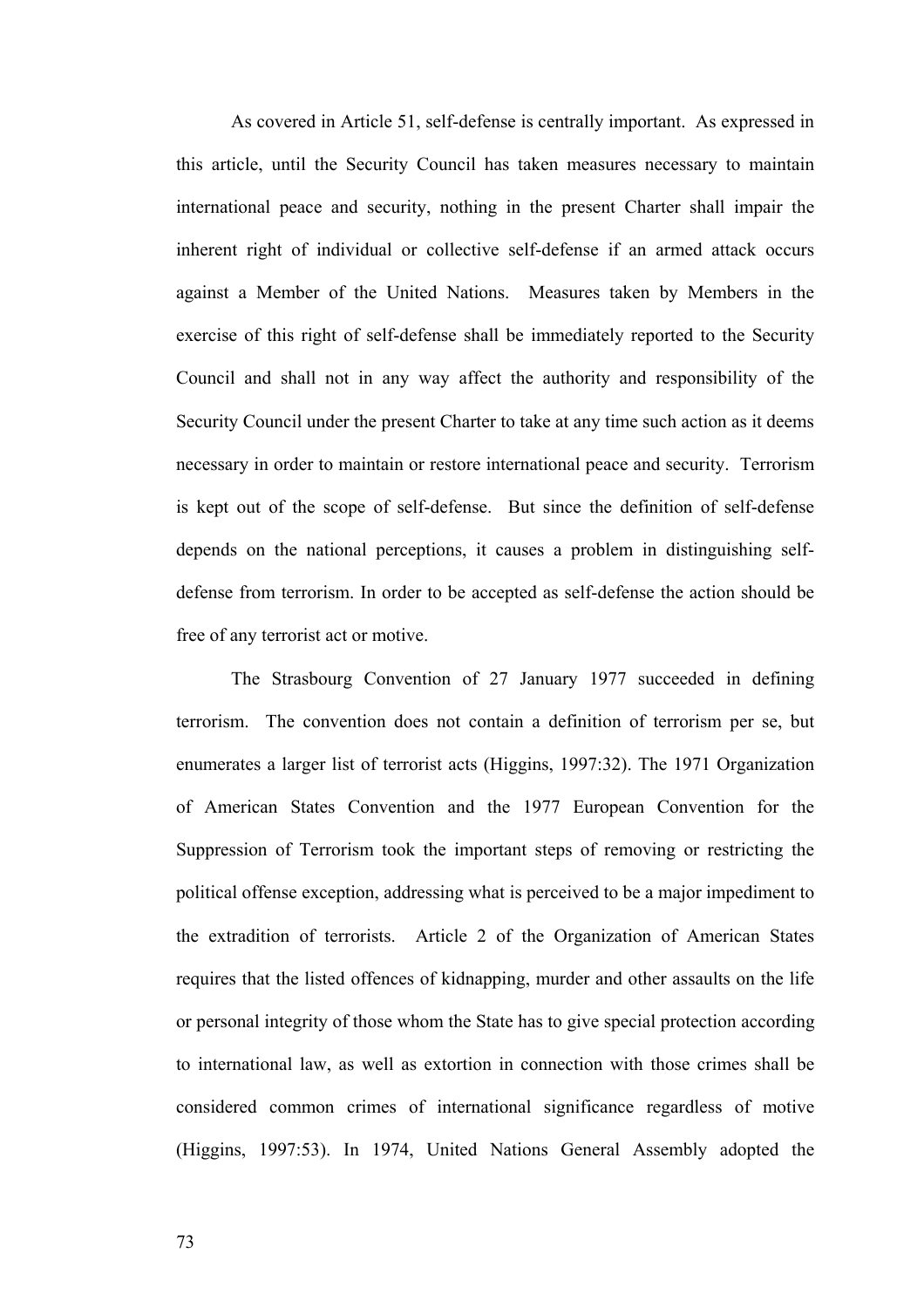Resolution on the definition of aggression. Article 1 states that aggression is the use of armed force by a state against sovereignty, territorial integrity or political independence of another state, or in any other manner inconsistent with the UN Charter. On December  $9<sup>th</sup>$ , 1985, the United Nations General Assembly adopted for the first time a condemnation of terrorism in all forms. The General Assembly in Resolution 40/ 61 condemns as criminal all acts, methods and practices of terrorism wherever and by whoever committed (Freedman, 1998:13).

The opening paragraph of the Declaration on Terrorism issued on 6 May 1986 by the leaders of the G-7 countries states that (Freedman, 1998:8):

> We the heads of state or government of seven major democracies and the representatives of the European Community, strongly reaffirm our condemnation of international terrorism in all its forms, of its accomplices and of those, including governments, who sponsor or support it. Terrorism has no justification. It spreads only by use of contemptible means, ignoring the values of human life, freedom and dignity. It must be fought relentlessly and without compromise.

The 1989 Resolution recognizes that the establishment of a generally agreedupon definition of international terrorism could enhance the effectiveness of the struggle against terrorism. It calls upon all states to fulfill their obligations under international law to refrain from organizing, instigating, assisting or participating in terrorist acts in other states, or acquiescing in or encouraging activities within their territory directed towards the commission of such acts.

Further treaties made for the fight against terrorism are: International Convention for the Suppression of Terrorist Bombings on January 9, 1998, G-7 Declaration on Terrorism on June 27, 1996, Israel-Lebanon Cease-Fire Understanding on April 26, 1996, Summit of Peacemakers, Sharm el-Sheikh, final statement made on March 13, 1996, Baguio Communique on February 21, 1996,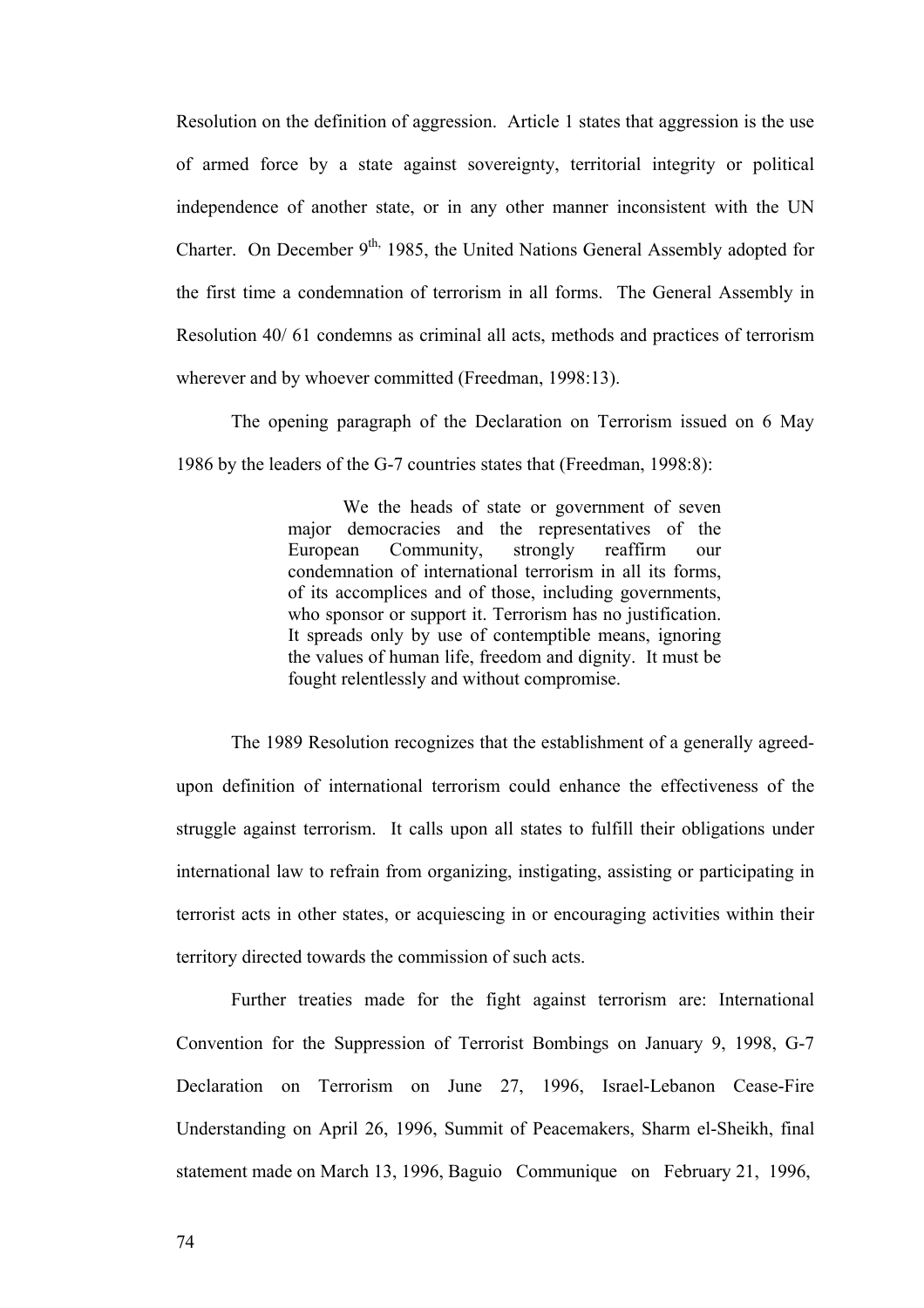Ottawa Ministerial Declaration on Countering Terrorism on December 12, 1995, Convention on the Marking of Plastic Explosives for the Purposes of Detection on March 1, 1991, Convention for the Suppression of Unlawful Acts Against the Safety of Maritime Navigation on March 10, 1988, Protocol for the Supression of Unlawful Acts Against the Safety of Fixed Platforms Located on the Continental Shelf on March 10, 1988, Convention on the Physical Protection of Nuclear Materials on March 3, 1980, Convention Against the Taking of Hostages on December 18, 1979, Convention on the Prevention and Punishment of Crimes Against Internationally Protected Persons on December 14, 1973, Montreal Convention for the Suppression of Unlawful Acts Against the Safety of Civil Aviation on September 23, 1971, Hague Convention on the Suppression of Unlawful Seizure of Aircraft on December 16, 1970, Tokyo Convention on Offenses and Certain Other Acts Committed on Board Aircraft on September 14, 1963.

As Faruk Örgün predicted, the attack made on the United States will change certain things in the international arena. Time will show the size of this change but important headlines already started to come up (Örgün, 2001:7).

Before the world, there is a new era, instead of a new page. The most important title of this period is terror and the international fight with terrorism. To some observers, the September  $11<sup>th</sup>$  attack can only be regarded as an entirely new phenomenon falling wholly outside the existing framework of international law with its emphasis on horizontal relations between states and vertical relations between state and individual. If the world community supports the military action taken by the American government against the terrorist organizations who committed the act but also against the states who support terrorism, this will bring important cooperative strength to the fight against international terrorism (Örgün, 2001:77).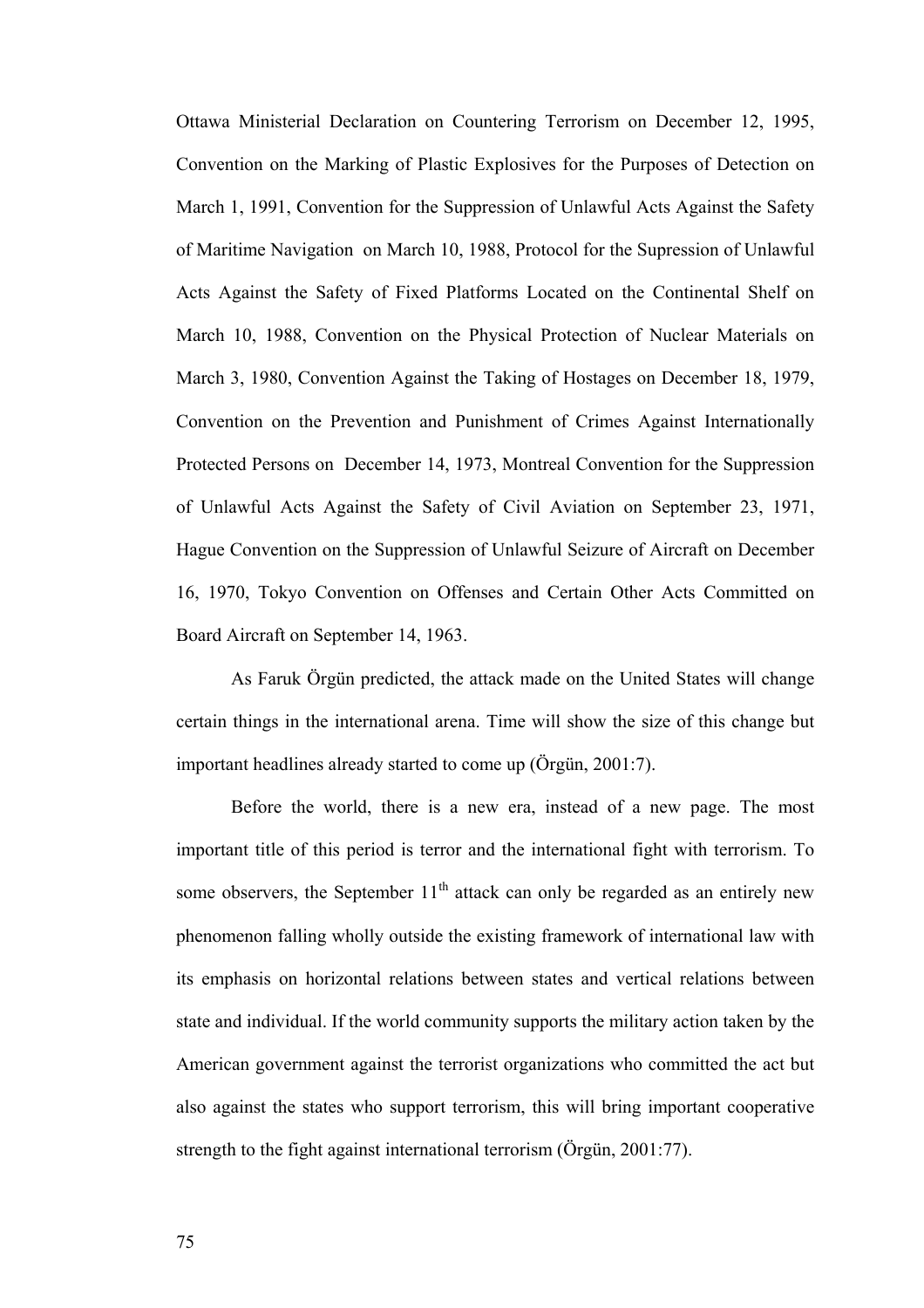NATO said the attack shall be regarded as an action covered by Article 5 of the Washington Treaty which states that an armed attack against one or more of the Allies in Europe or North America shall be considered as an attack against them all. UN Resolution 1368 expressed the determination to combat by all means threats to international peace and security caused by terrorist acts. Resolution number 1373 imposed a requirement on all states to take various measures against the perpetrators and states suspected of assisting them. Later the Security Council adopted a Declaration on the Global Effort to Counter Terrorism, which was based on the characterization of international terrorism as a threat to international peace and security. The most recent steps taken in the fight against terrorism also came from the United Nations. In the fall of 2001, the Security Council unanimously adopted wide-ranging antiterrorism resolution and called for suppressing financing and improving international cooperation in Resolution number 1373 approved in 2001. It also created a Committee to monitor implementation. Security Council resolution number 1373 stated that all states should afford one another the greatest measure of assistance in relations to criminal investigation of terrorist offences. The second one, Resolution 1377 of year 2001is made by the Security Council on 12 November 2001 calls on all states to intensify efforts to eliminate international terrorism. It was adopted unanimously.

In spite of all these resolutions, at the global level, the response to international terrorism has been weak. There have been many obstacles to effective international cooperation, whether through United Nations resolutions or through other general measures. The East-West ideological conflict resulted in mutual recrimination and accusation by the superpowers, and many states in the post-Cold War era still resist any international move which would either reduce their scope for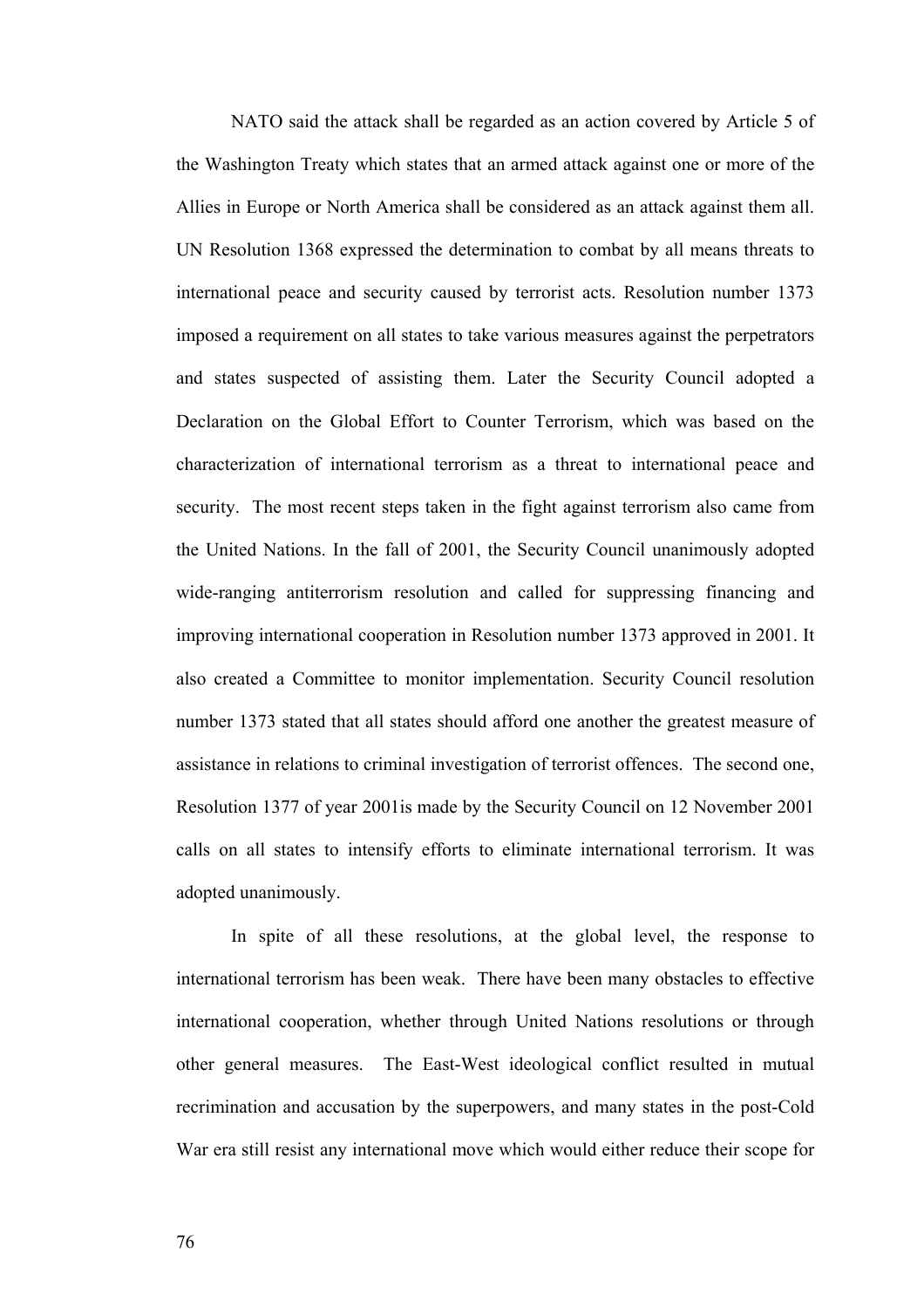using international terrorism as a weapon or thwart what they see as legitimate armed struggles. As Freedman believes, it is likely to be some time before the international community as a whole translates the rhetoric of recent United Nations resolutions against terrorism into effective enforcement measures (Freedman, 1998:48).

Barry Posen thinks that liberal internationalists seem much more interested in the process by which the campaign against terrorism is conducted. The United Nations must be involved at every step. Resort to law must take precedence over tactical advantage. Terrorists must be treated like criminals, not enemies: police should apprehend them and courts should try them. Military action should occur rarely if at all, and it should always be carried out with precision. A state that sponsors terrorism, such as Afghanistan, should be diplomatically isolated, condemned at the UN, subjected to an arms embargo and economically sanctioned in any way that does not harm the general populace. The United States should join the international criminal court, and as a token of its good intentions, sign most of the treaties it has stayed not yet committed to. This approach preserves a world role for the United States but, given the determination of the adversary and the foibles of other countries, seems doomed to failure (Posen, 2001:15).

As Gutteridge (1986:52)specifies:

We should keep our democratic systems in good political and economical repair. An independent judiciary is a prerequisite for the maintenance of the rule of law and the constitution and a vital ally of the elected government and legislature in ensuring democratic control and accountability.

Thus without exception the legal fight against terrorism will be based on solid ground and there will be no place left for the terrorists to use to their advantage. If there exists any deficiency or even an open-ended statement, terrorists would use these to realize their own objectives. Although this would still be illegal and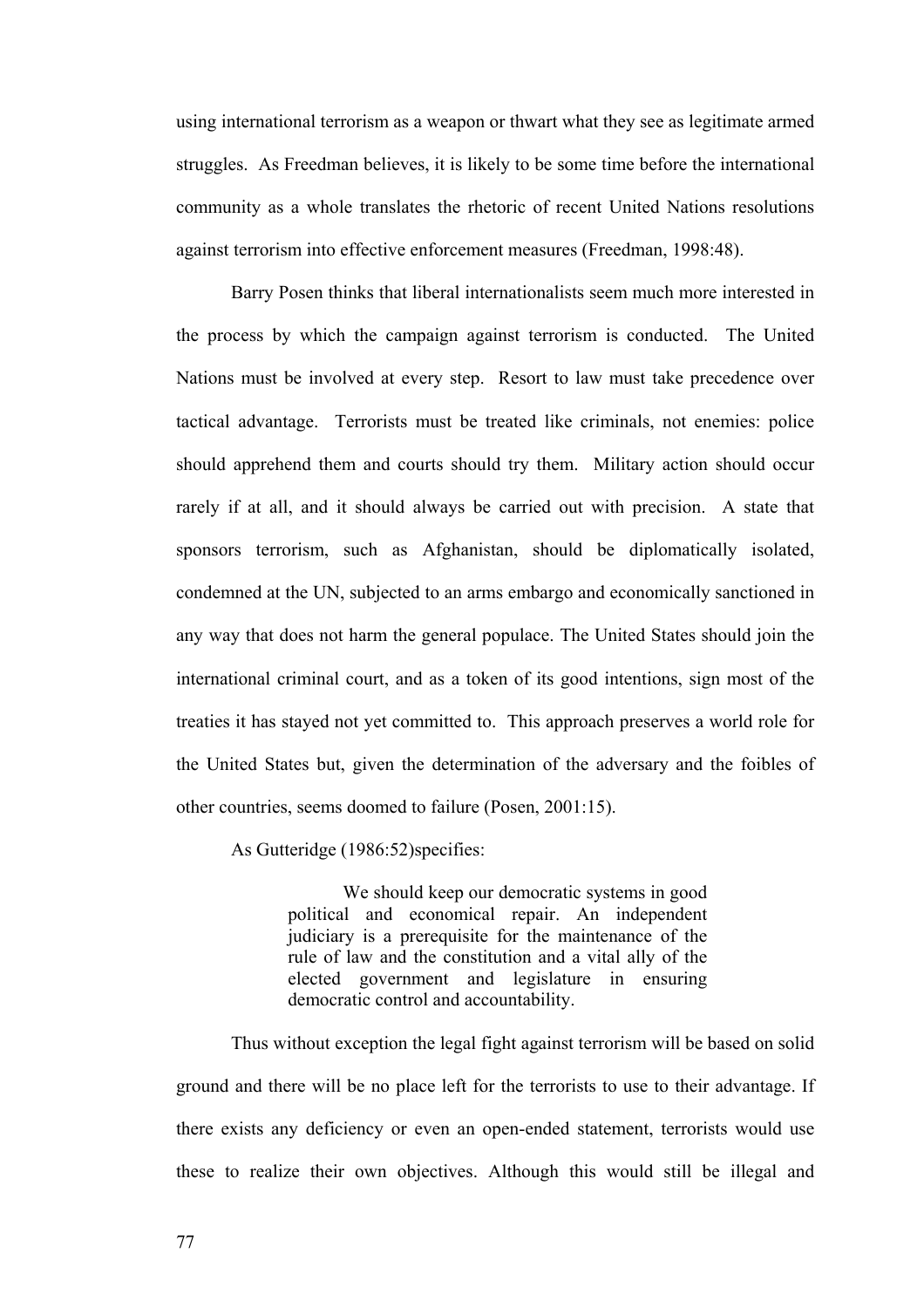illegitimate, it would be difficult to support and prove the deficiency. To prevent such events, the best way is to support the democratic states to develop an independent judiciary.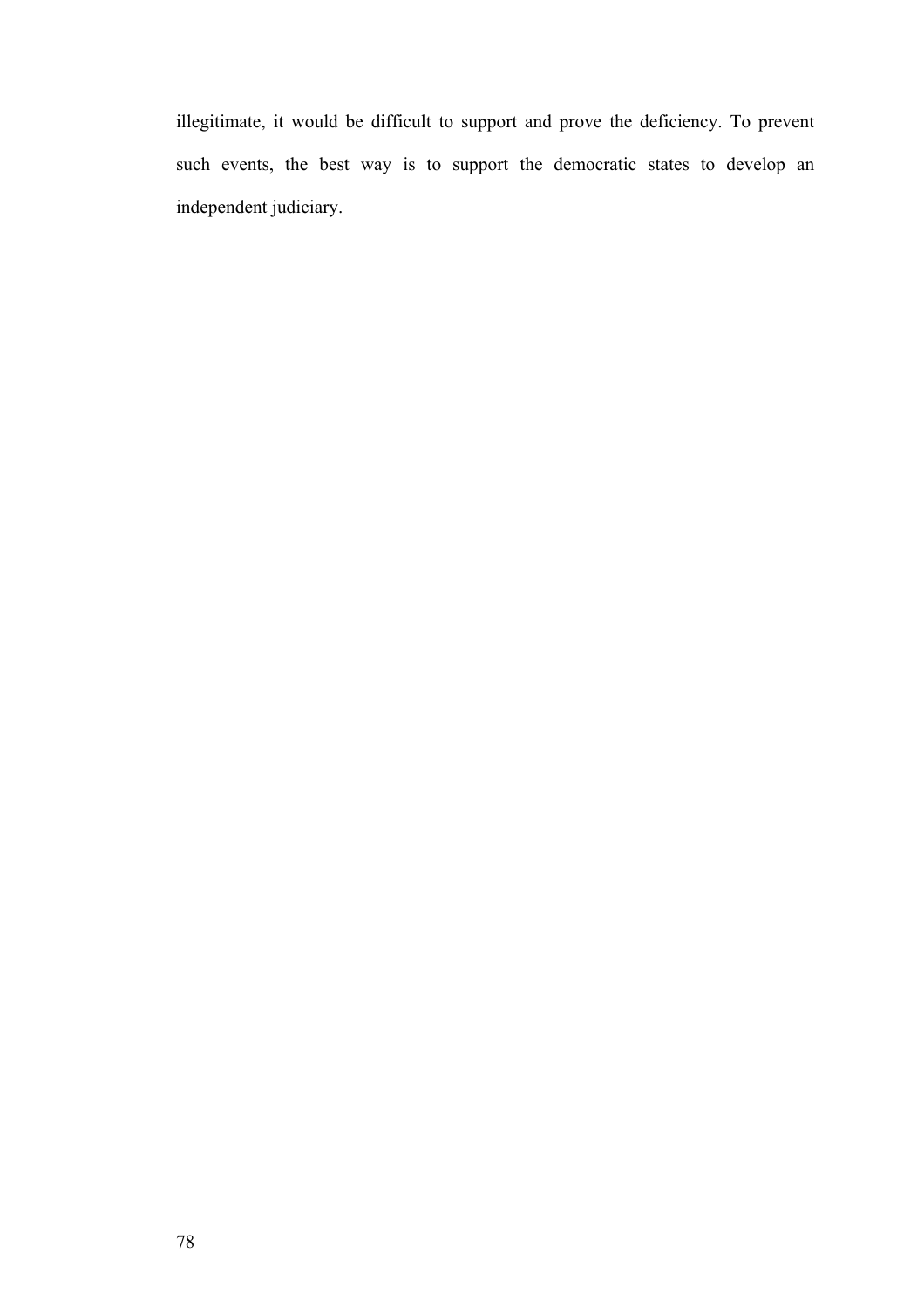## CHAPTER VI

### **CONCLUSION**

 In this thesis, after the introduction chapter, the concepts of terrorism and globalization within the framework and theories of international relations have been introduced. Then specializing in terrorism, the concept starting from its history, its different types and definitions have been explained. Then focusing on the second concept, globalization with its phases and definition has been analyzed. The objective here was to clarify the concepts before providing the link. The next part focused on the fight against terrorism by using the tools of international cooperation and law as the most important and effective ones.

The emphasis was on the concept of terrorism as an act of force and its consequences in the modern world. The purpose of this paper was to discuss and analyze the highly debated concept of terrorism, to explain the rationale behind it, to trace its consequences, and to analyze the extent to which modern forms of terrorism can be regarded as a phenomena effected by globalization and to suggest a way to counter modern terrorism with the help of international law and cooperation and bring new perspectives to the relationship of terrorism and globalization as a result. Terrorism is a phenomenon that cannot be vanished but minimized, and the aim here is to discuss terrorism and the ways to minimize it.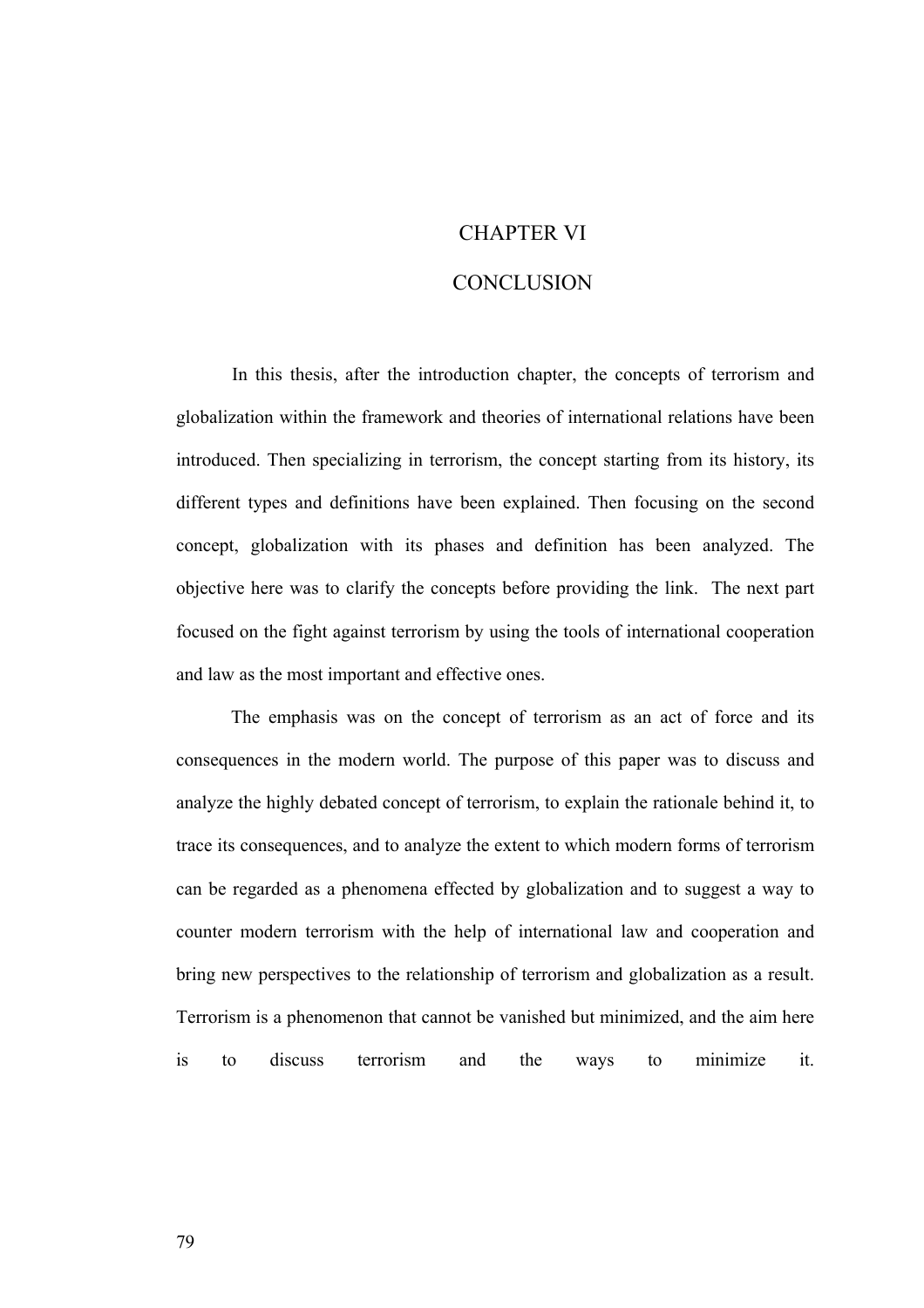Terrorism, the primary focus of this paper was discussed, first, as a concept in its own right. There was an introduction to international relations and its theories todraw the lines of the discussion on terrorism. Some theories of international relations have been used to place thoughts on a solid ground. Among other theories realism and constructivism take a bigger share in explaining terrorism and globalization. Realism, which views the world as a war arena because of the endless conflict for power, claims terrorism is the continuation of politics by other means. Being state centric, realism ignores other entities in national and international relations. On the contrary, constructivism claims every social event is the product of communication between actors involved. Emphasizing every level of being, constructivism believes in the power of human to construct the world around. It seeks to find the reasons of terrorism and puts cooperation as a tool to fight against it. The second part consisted of the history of terrorism, its definition, its types, and the phases it went through, including the present one.

In the following section, additional concepts and attitudes were introduced to help the analysis of terrorism. Among those, the first to be discussed was the introduction of globalization with its history, its current phase, its reasons and most importantly its relation to terrorism. The last part was significant because that relationship of terrorism and globalization is one of the main arguments in this paper, which has triggered the current events and is helping to drive today's terrorism, was explained. Then the legal aspect of terrorism was discussed. Since the fight against terrorism is also analyzed this paper, international law as an anti-terrorism tool was explained in terms of the laws and resolutions regarding the issue and the attitude towards terrorism at the international level was discussed with documents. As a tool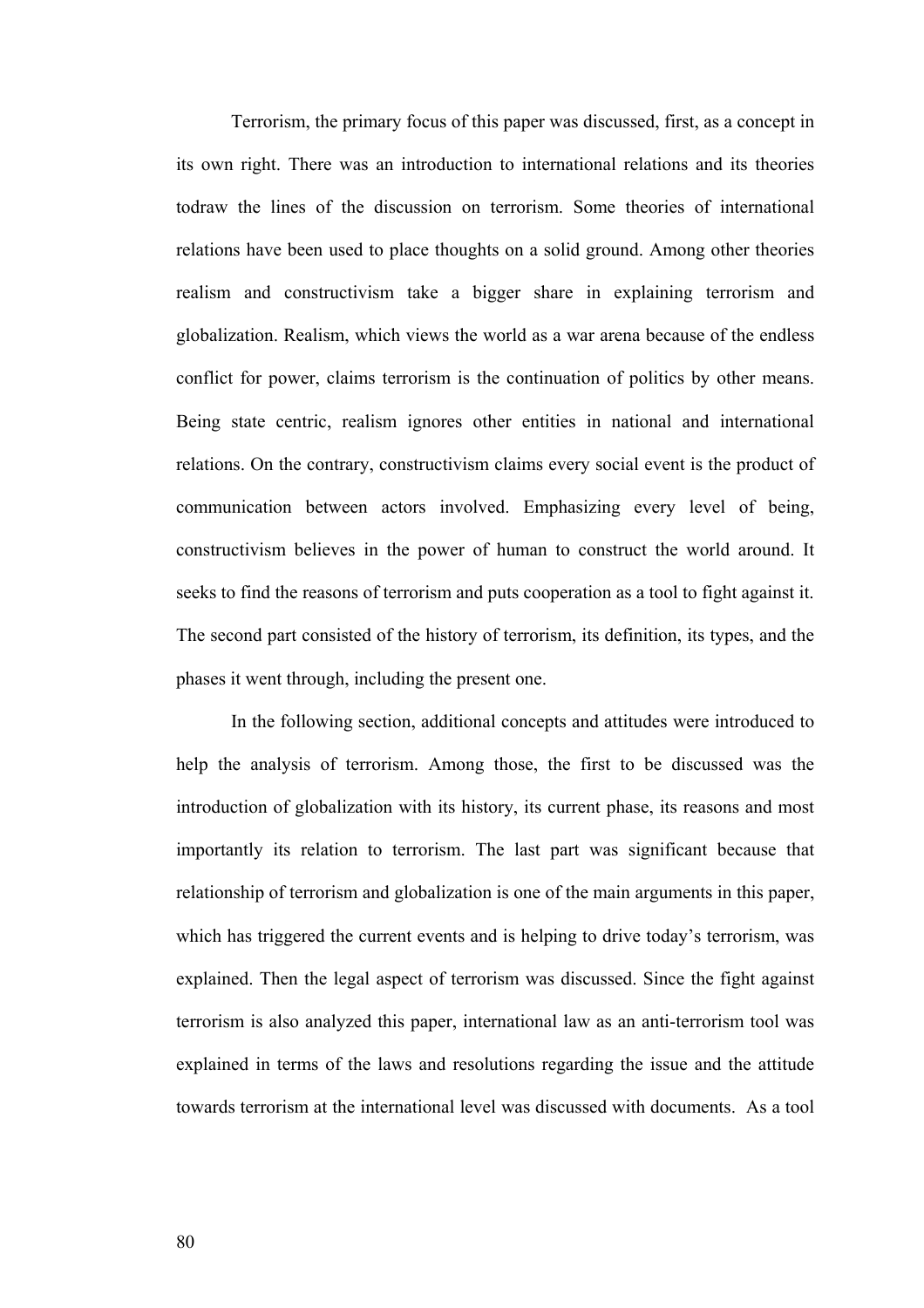of international cooperation, international law, which is a must to fight against terrorism, made up a big part of this paper along with globalization.

In this section, the questions asked in the introduction will be briefly answered, as the thesis served to explain them on a wide scope. There will be suggested recommendations for achieving a terror-free world. In relation to this set of recommendations, there will be an account of how globalization can be made to serve in the fight against terrorism. The main argument in the thesis is that terrorism has become more efficient, easier and more dangerous with the help of globalization and terrorism cannot be eliminated totally but can be minimized with the help of international cooperation and international law.

Unlike war, it is not possible to end or resolve terrorism through negotiation. You do not have the ability to communicate with the terrorists unless you accept those people or organization as legal and worth the communication. Terrorists are ambitious and stubborn people. You cannot convince them to give up because they are totally convinced of the righteousness of their cause. They have the will and the power. They do not give up anything, even if it means their death. When you do not communicate with them, you jeopardize your power, policies and people. On the other hand if you accept them, then you will be victimized by their future demands, threat, intimidation and terrorization. This can never be a win-win situation and most of the time you are the going to be the losing side.

The enemy you fight is neither legitimate nor logical as you are. It is like disease without a cure. In order to find the cure, you need to detect the symptoms carefully. But this disease cannot be cured because the patient is not in your hands. You cannot fight against something that you do not see. Being ready to sacrifice his life for beliefs, it is not possible to fight such a figure that sees his passion above his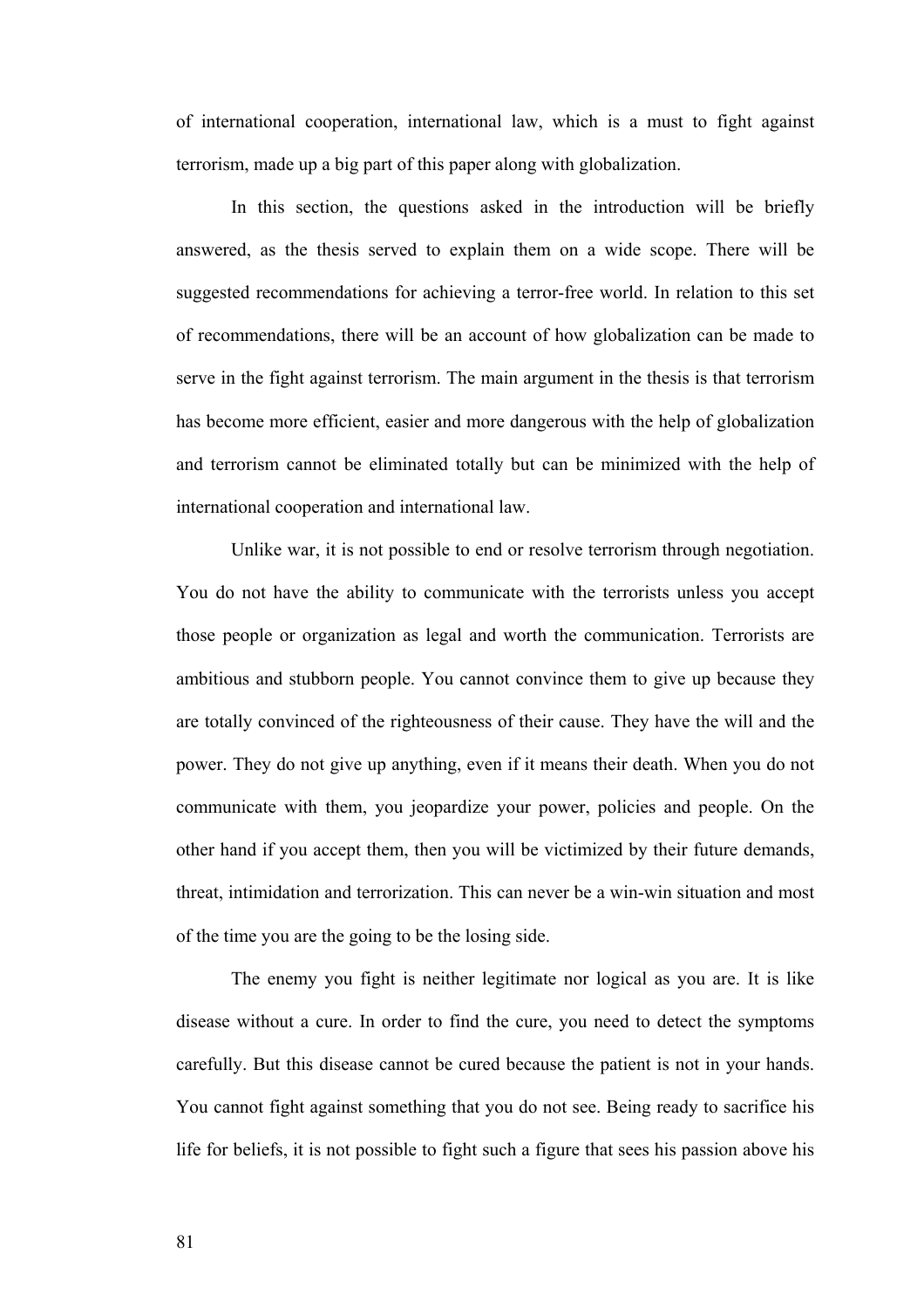life. A terrorist may be wounded or die in his terrorist act, but he has nevertheless committed his highly visible act, caught the world's attention and inflicted damage.

Terrorism is the use of fear with physical and psychological force to achieve a particular purpose aiming to reach an audience for a strong effect. Terrorism is a significant phenomenon. It is unexpected, unique in form and realization, and mostly inevitable. Terrorists are smart and mostly experienced people. They plan well, with good intelligence and careful calculation. They find the vulnerable spot to hurt others with diligence. Even though a target may not be huge or the act result in massive destruction, the terrorist will have chosen a significant and visible spot. These are the problems that people are faced with. Unfortunately, the age of globalization has helped terrorists enormously. There can be multiple attitudes towards globalization. One might not accept the concept or its phases but you cannot ignore the recent changes, especially in the last century. For the purpose of mediating and not calling it globalization we can list that differences of our time; technological development, free flow of information, free movement of people, goods and money, higher amounts of interaction between states, people and organizations, improved communication, transportation, rapid money transactions. Seeing this profile with the capabilities of the terrorist, and the benefit globalization has provided to terrorists, it is difficult to fight against terrorism.

There is a positive relationship between terrorism and globalization. Current acts of terrorism are a response to globalization trends. The spread of culture, liberalism, production and motives of democracy of the developed countries resulted in frustration in the underdeveloped countries. The flow of information served both poles, helped the developed countries to extend their areas of influence, and caused the underdeveloped countries to see how wealthy people lived, resulting in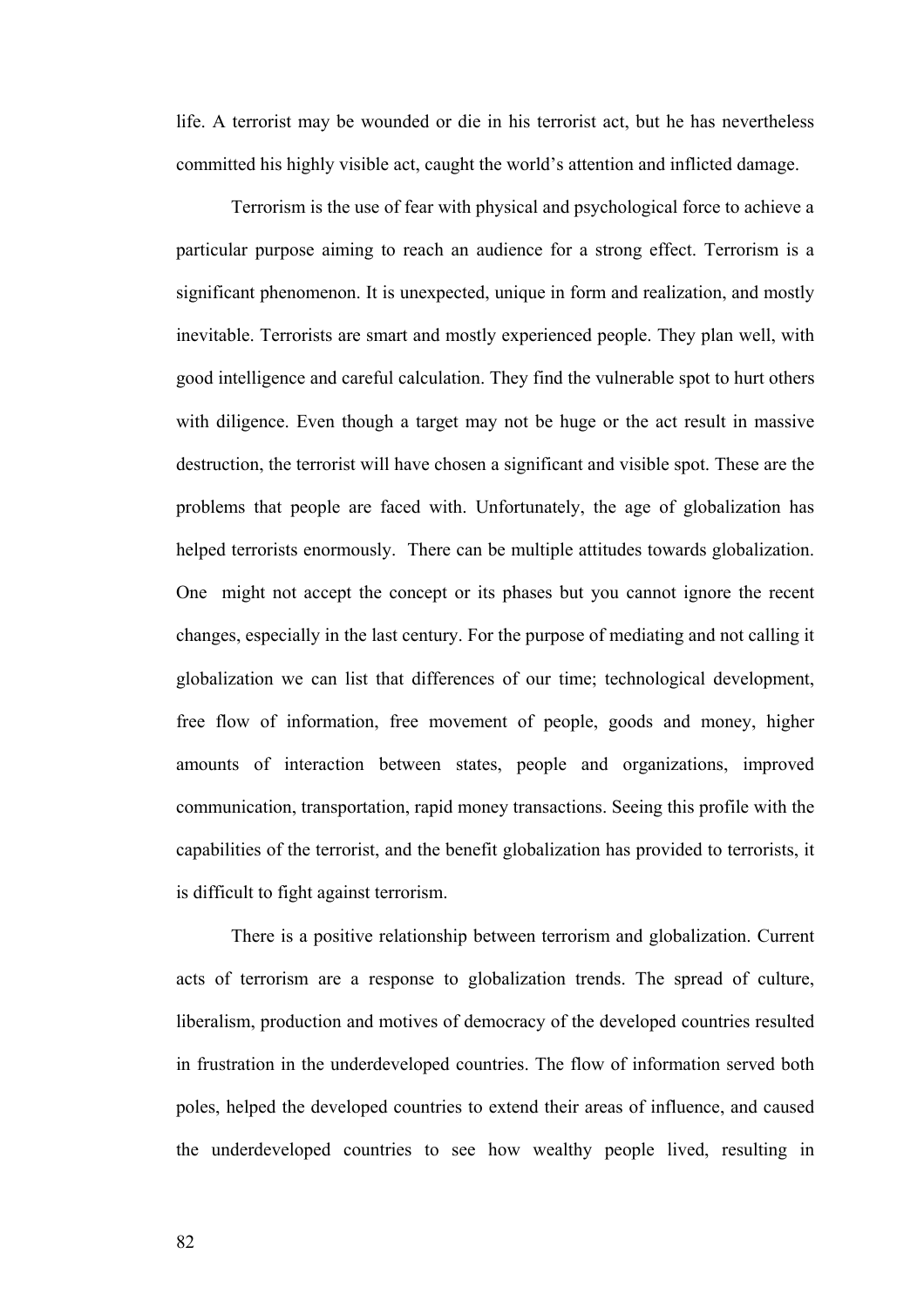dissatisfaction and hatred. Globalization has triggered terrorism and made the fight even more difficult. The most important weapon to fight terrorism is international cooperation and law. But to successfully implement this, a more equal, wealthy, transparent world is needed. It can only be achieved with a fair globalization of the world.

 It was expected that there would be a lot of changes in many areas of life after September  $11<sup>th</sup>$ . Scholars and authors predicted the world would finally unite and act against terrorism after what they had witnessed. But it has almost been a year since the attacks. The rhetoric "nothing is going to be the same after September  $11<sup>th</sup>$ " is used less each day. After the pain and grief has been lessened and people accepted what has happened, life got back on track again. Daily matters became more important to people than what happened to the United States on that day, once the chaos and shock settled down.

The danger lies here. If people, governments and organizations get used to such acts and keep ignoring terrorism, it will only become stronger and more costly. This awareness should be kept alive and reminded to everyone the costs of what has happened. This is what needs to be done if every terrorist act is to be addressed and fought relevantly. The significance of September  $11<sup>th</sup>$  was its magnitude, target, and the shared terror through out the world as a result of the live broadcast, which shook the consciousness of the world order and resulted in a surge of disgust. What remains after September  $11<sup>th</sup>$  is a limitation of human rights and freedom, which is being implemented for the sole purpose of dealing with the threat of terrorism and containing it.

Globalization has positive implications to ordinary life and it can serve to downsize the casualties and problems terrorism causes. A lot of people feel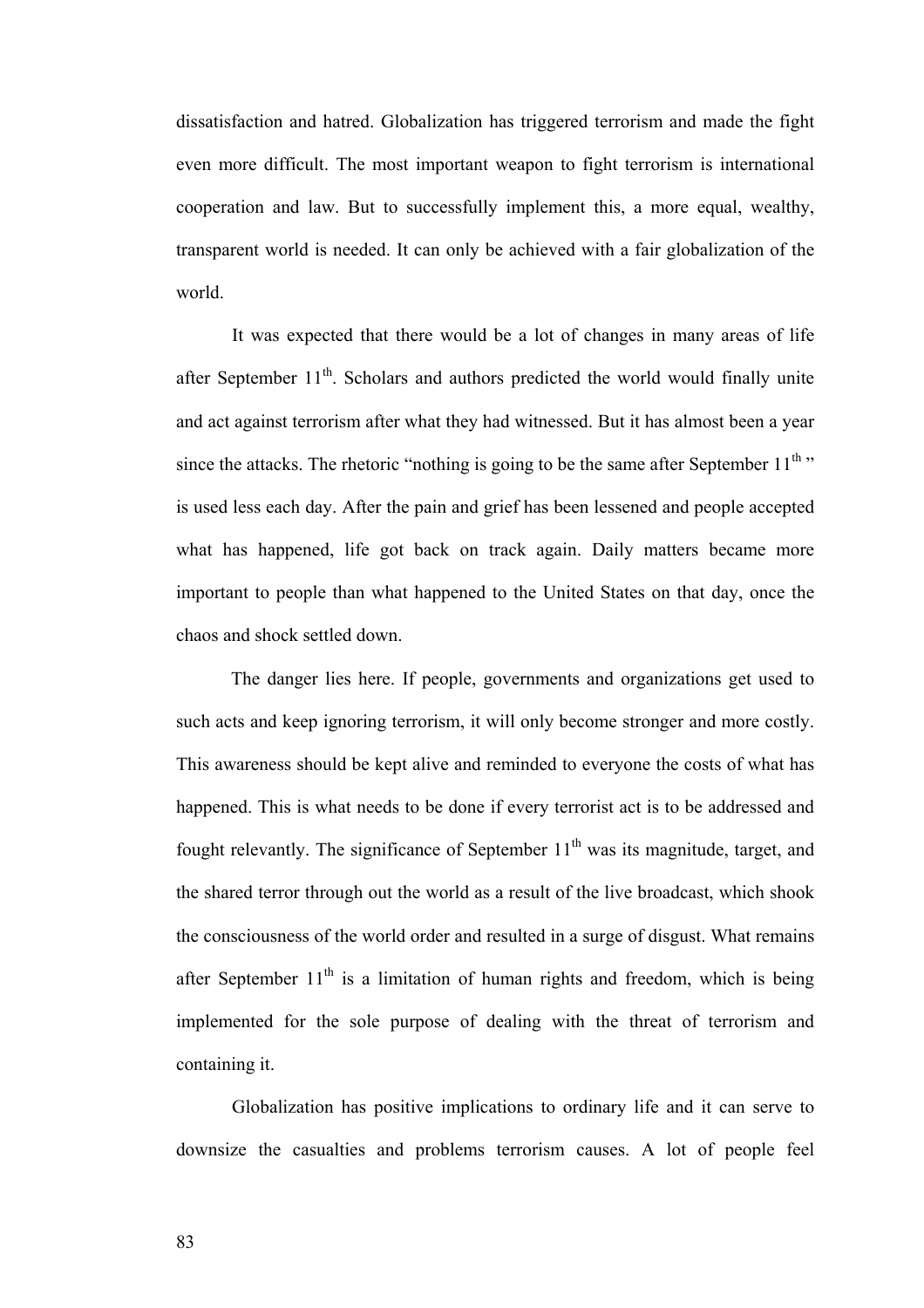threatened by the inequality of international order. Armament should not be the only means of sovereignty. Economy at the international level ought to be transparent, and accountable. If not, there will be a new world disorder. It is wrong if power is separated from law and justice. Stability is impossible unless poverty and weakness are resolved. It appears that the belief of "an eye for an eye" is what counts today. The reasons are not questioned. So they choose to terminate the creator.

It is an attainable fight against terrorism and it is possible to prevent it to a certain point. There will always be people and groups not satisfied with the way they live, governed or treated. There will be discrimination and inequality in the modern world. So it will not be possible to prevent terrorism totally. The concern is to find the right tools to fight against terrorism and minimize the problems and losses it causes. Steps have been taken at the international level to fight terrorism. But they were just the beginning. The awareness should be kept alive to make the system work against terrorism. The immediate anxiety and ambition have lost acceleration, but the meetings, editing of resolutions and the cooperative work should be continued. International law can help the fight against terrorism but the world needs a law revolution. Starting with a definition including the past and possible future acts of terrorism and establish necessary organizations to try and punish terrorists. By assigning a good meaning to terrorism and its acts, it will be possible to move towards the right direction in the fight against terrorism.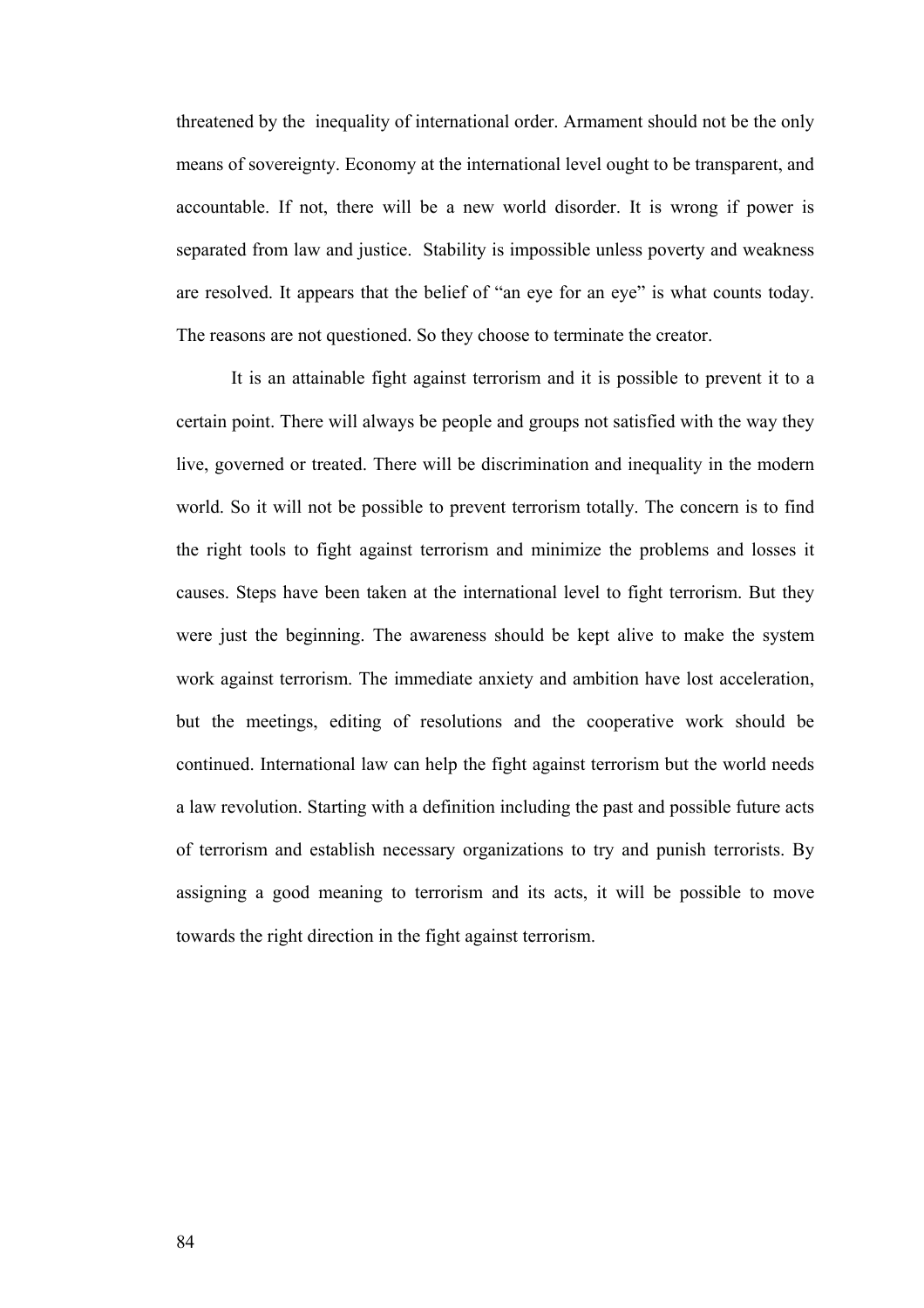# SELECT BIBLIOGRAPHY

Ak, Aynur. 1995. *Uluslararası Terörizm* (International Terrorism). Ankara

Alexander, Yonah. 1992. *International Terrorism: Political and Legal Documents.* Boston. M. Nijhoff Dordrecht.

Altuğ, Yılmaz. 1989. *Terörizm: Dünü, Bugünü, Yarını* (Terrorism:Yesterday,Today, Tomorrow). Ankara. T.C. İçişleri Bakanlığı

Ayoob, Mohammed. 15-16 June 2002. Seminar on *Globalization, State and Security* 

Bamyeh, Mohammed A. 2000. *The Ends of Globalization.* Minneapolis. University of Minnesota Press.

Başeren, Sertaç. Fall 2001. *Lecture Notes on International Terrorism.* Ankara University

Beliaev, I. V. 1991. *Common Ground on Terrorism: Soviet-American Cooperation Against the Politics of Terrorism*. New York. W.W. Norton

Blakesley, Christopher L. 1992. *Terrorism, Drugs, International Law, and The Protection of Human Liberty.* Transnational Publishers

Booth, Kenneth. 15-16 June 2002. *Seminar on Globalization, State and Security*

Carr, E. H. 1946. *The Twenty Years' Crisis, 1919-1939: An Introduction to the Study of International Relations.* London. Macmillan.

Chomsky, Noam. 2002. *11 Eylül* (September 11th). Istanbul. Om

Civelek, Mehmet Ali. 2001. *Küreselleşme ve Terör* (Globalization and Terror)*.*  Ankara*:* Ütopya Yayınları

Clark, Ian. 1999. *Globalization and International Relations Theory.* Oxford. Oxford University Press.

Combs, Cindy. 1997. *Terrorism in The Twenty-First Century.* New Jersey*.* Prentice Hall

Crenshaw, Martha. 1995. *Terrorism in Context.* Pennsylvania, USA. The Pennsylvania State University Press.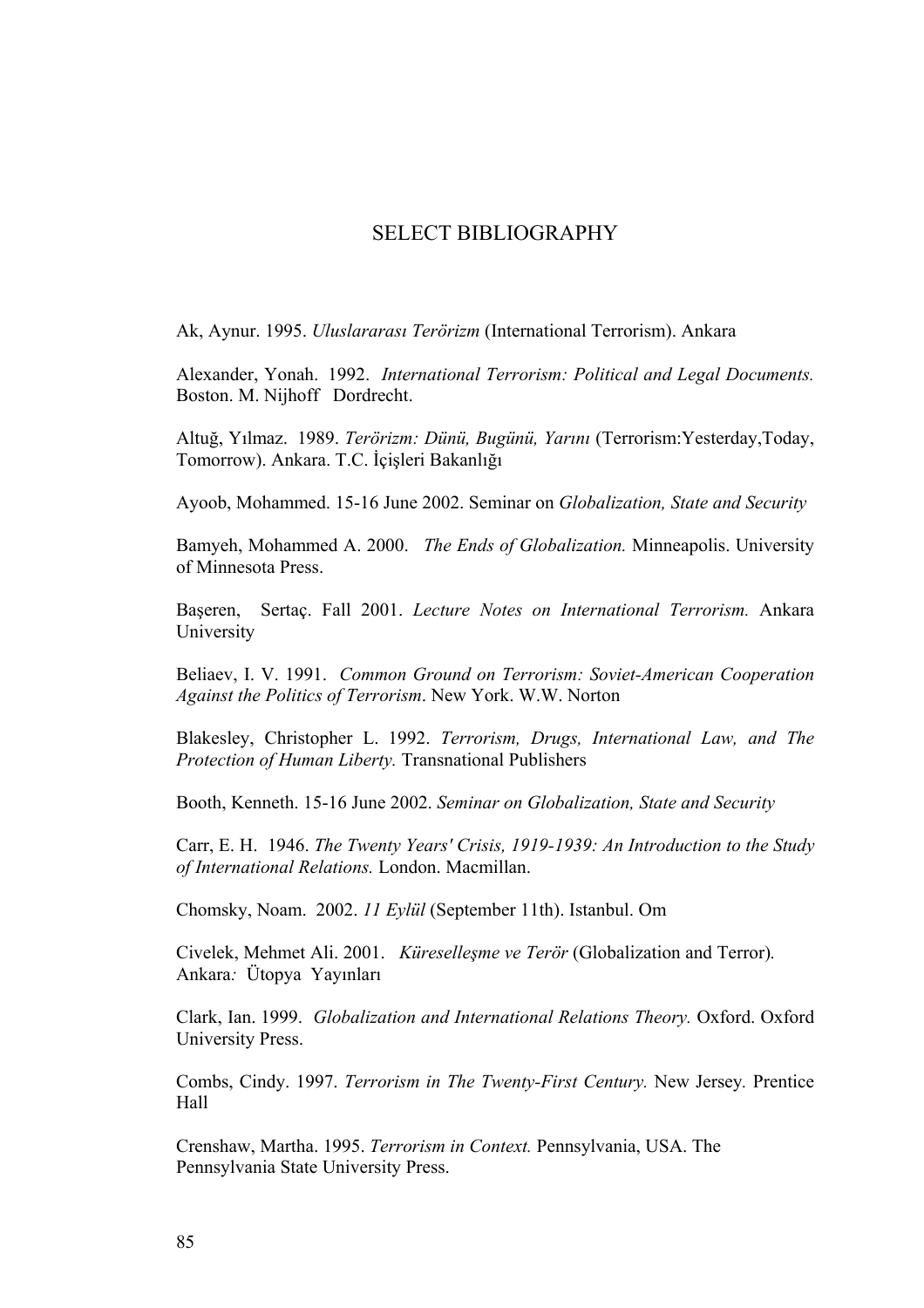Damrosch, Lori F. 1991. *Law and Force in The New International Order.* Boulder. Westview Press

Dougherty, James E. and Pfaltzgraff, Robert L. 1990. *Contending Theories of International Relations.* New York. HarperCollins Publishers.

Doyle, Michael W. 1997. *New Thinking in International Relations Theory*. Colorado. Westview Press Boulder.

Erdoğan, Tamer. 2001. *11 Eylül: Bir Saldırının Yankıları* (September 11<sup>th</sup>: The Echoes of An Attack)*.* Istanbul.YKY

Ergil, Doğu. Fall 2001. *Lecture Given in Bilkent University on International Terrorism* 

Euroforum Study Guide. 2002.

Ferguson, Niall. 20 September 2001. "The War on Terror is Not New," *Foreign Affairs*.

Freedman, Lawrence et al. 1998. *Terrorism and International Order*. London. Routledge.

Friedman, Thomas. 2001. "The Big Terrible," *Foreign Affair*.

Guelke, Adrian. 1995. *The Age of Terrorism and The International Political System.*  New York. Tauris Publishers.

Gutteridge, William. 1986. *The New Terrorism.* London. Mansell Publishing Ltd.

Higgins, Rosalyn. 1997. *Terrorism and International Law*. London. Routledge

Hoffman, Bruce. 1998. *Inside Terrorism.* London. Victor Gollancz

Hoffman, Stanley. Jul August 2002. *Clash of Globalizations*. Foreign Affairs.

Holliday, Ian. 2002. "When is a Cause Just*?" Review of International Studies*. (28)

Howard, Michael. January/February 2002. *What's In a Name? How to Fight Terrorism.* 

Hanle, Donald. 1989. *Terrorism the Newest Face of Warfare .* Washington*.*  Pergamon-Brassey's International Defense Publishers.

Heymann, Philip B*.* Winter 2001. *"*Dealing With Terrorism, An Overview," *International Security* 26 (3).

Holsti, K. J.1985. *The Dividing Principle: Hegemony and Diversity in International Relations Theory*. Boston. Allen& Unwin.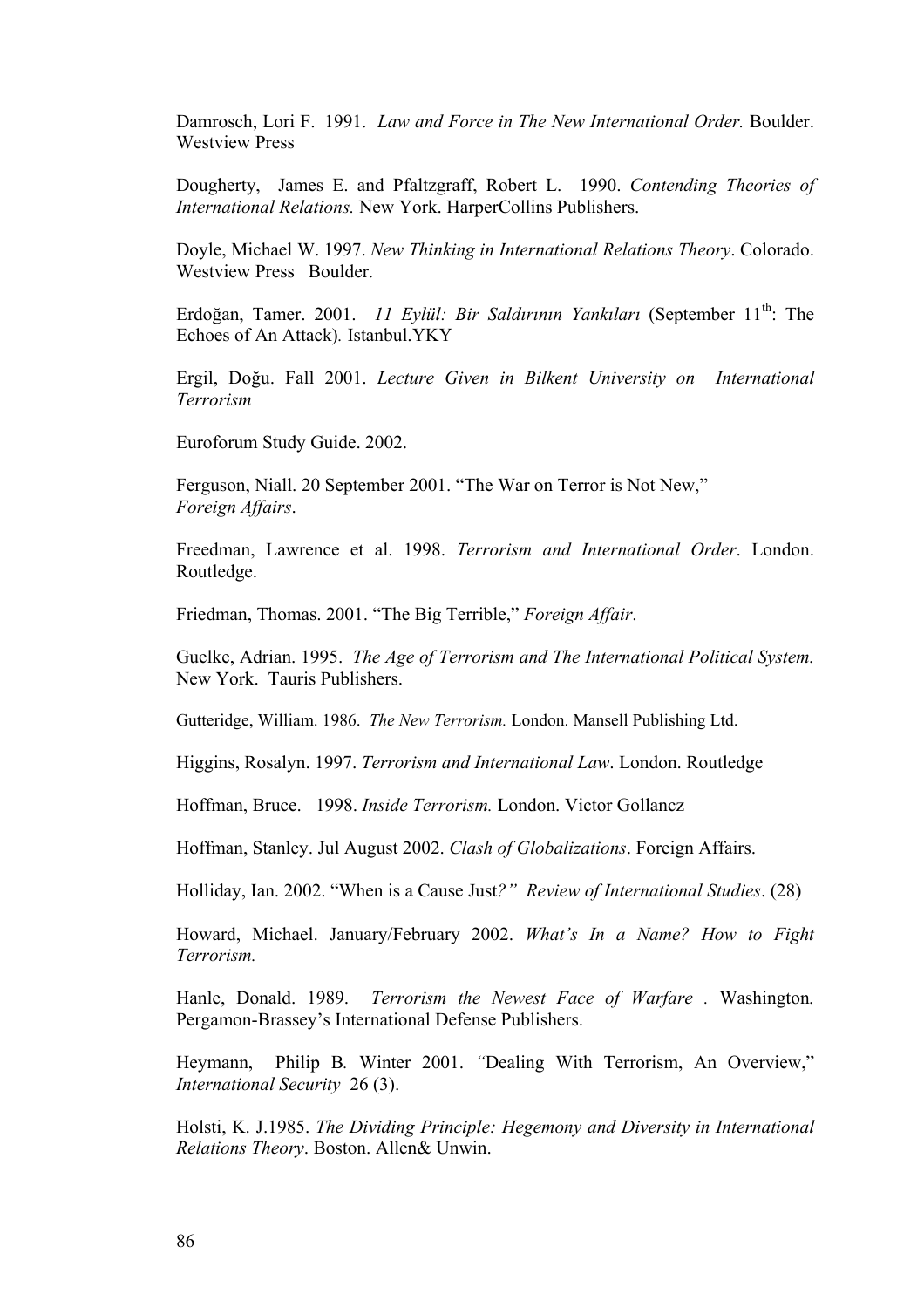Holsti, K.J. 1991. *Change in The International System: Essays on The Theory and Practice.* Aldershot. E. Elgar Pub.

Huntington, Samuel P. 1973*.* "Transnational Organizations in World Politics," *World Politics* 25 (3).

Ifantis, Kostas. 2002. "Understanding International Politics After the September 11 Terrorist Attacks: A Note on the New Security Paradigm*," Perceptions.*

Jervis, Robert. 2002. "An Interim Assessment of September 11: What Has Changed and What Has Not?" *Political Science Quarterly* 117 (1).

Kalb, Don et al. 2000. The *Ends of Globalization. Bringing Society Back In*. USA. Rowman & Littlefield Publishers Inc.

Kaldor, Mary. 1999. *New & Old Wars. Organized Violence in a Global Era.* UK. Polity Press.

Kegley, Charles W. 1990. *International Terrorism: Characteristics, Causes, Controls*. New York. St. Martin's

Keohane, Robert O. and Nye, Joseph S. 1989. *Power and Interdependence: World Politics in Transition.* New York. HarperCollins Publishers.

Keohane, Robert O. and Nye, Joseph S. 1998. "Power and Interdependence in the Information Age," *Foreign Affairs.* 77 (5).

Keyman, E. Fuat. 1997. *Globalization, State, Identity/Difference : Toward a Critical Social Theory of International Relations* . New Jersey. Humanities Press.

Kibaroğlu, Mustafa. 2001. "11 Eylül Sonrasında Strateji, Tehdit ve Caydırıcılık," (Strategy, Threat and Deterrence After September 11th) *Foreign Policy*.

Kongar, Emre.2001. *Küresel Terör ve Türkiye. Küreselleşme, Huntington, 11 Eylül.* (Global terror and Turkey. Globalization, Huntington, September 11th) Istanbul. Remzi Kitabevi.

LaFeber, Walter. 2002. "The Post September 11 Debate Over Empire, Globalization and Fragmentation," *Political Science Quarterly* 117 (1).

Laqueur, Walter. 1977. *Terrorism*. London. Weidenfeld & Nicolson.

Leacock, Charles Clifton. 2001*. "*Internationalization of Crime," *International Law and Politics* (34).

*Lecture Notes on International Relations Theory*. September/November 1998. Bilkent University.

Mittelman, James H. 1996. *Globalization: Critical Reflections*. Colorado. Lynne Rienner Publishers.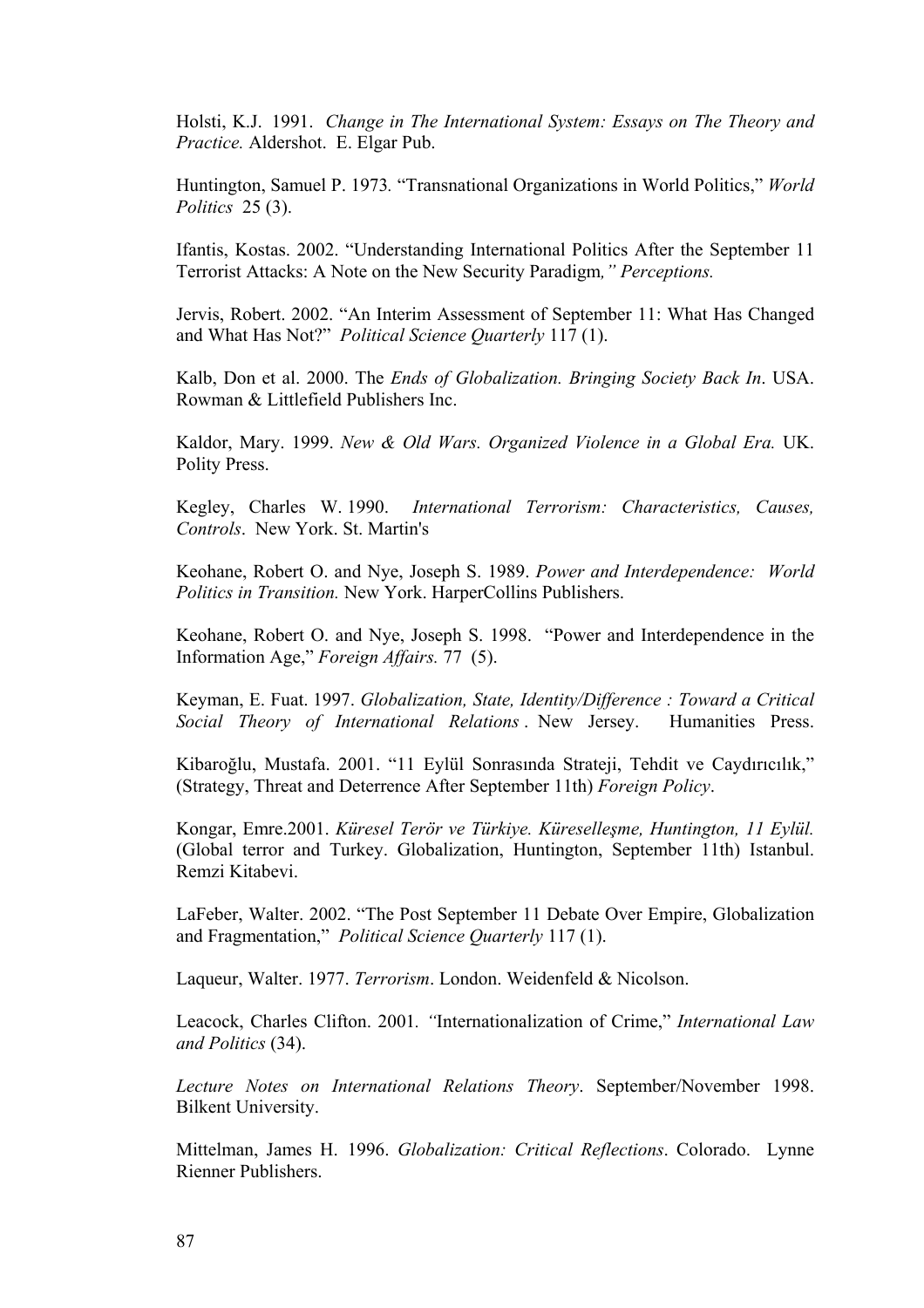Mittelman, James H. 2002. "Globalization: An Ascendant Paradigm," *International Studies Perspectives* (3).

Morgenthau, Hans. 1985. *Politics Among Nations*. New York. Alfred Knopf.

Moxon-Browne, Edward. 1994. *European Terrorism*. New York. G. K. Hall & Co

Nash, Kate. 2000. *Contemporary Political Sociology. Globalization, Politics and Power*. Blackwell Publishers.

Netanyahu, Binyamin. 1995. *Fighting Terrorism : How Democracies can Defeat Domestic and International Terrorists*. New York. Farrar Straus Giroux.

Onuf, Michael. *Constructivism: A User's Manual.*

Osiander, Andreas. 1998. "Rereading Early Twentieth Century IR Theory: Idealism Revisitied," *International Studies Quarterly* (42).

Örgün, Faruk. 2001. *Küresel Terör (Global Terror)*. Istanbul. Okumuş Adam.

Paul, T. V. 1999. *International Order and the Future of World Politics.* Cambridge. Cambridge University Press.

Petras, James and Veltmeyer, Henry. 2001. *Globalization Unmasked.* Fernwood Publishing Ltd.

Posen, Barry. Winter 2001. "The Struggle Against Terrorism," *International Security*  6 (3).

Reich, Walter. 1990. *Origins of Terrorism: Psychologies, Ideologies, Theologies, States of Mind.* Cambridge. Cambridge University Press.

Risse-Kappen, Thomas. 1995. *Bringing Transnational Relations Back in : Non-state Actors, Domestic Structures and International Institutions*. Cambridge.Cambridge University Press.

Roberts, Adam. Spring 2002. "Counter-terrorism, Armed Force and Laws of War," *Survival* (44).

Rosenau, James N. 1995. *Thinking Theory Thoroughly : Coherent Approaches to an Incoherent World.* Colorado. Westview Press.

Roy, Arundhati. 29 September 2001. *The Algebra of Infinite Justice.* The Guardian.

Ruggie, John Gerard. 1993 *Multilateralism Matters : The Theory and Praxis of An Institutional Form.* New York. Columbia University Press.

Safire, William. September 2001. *Bush's Mideast Charade*. New York Times.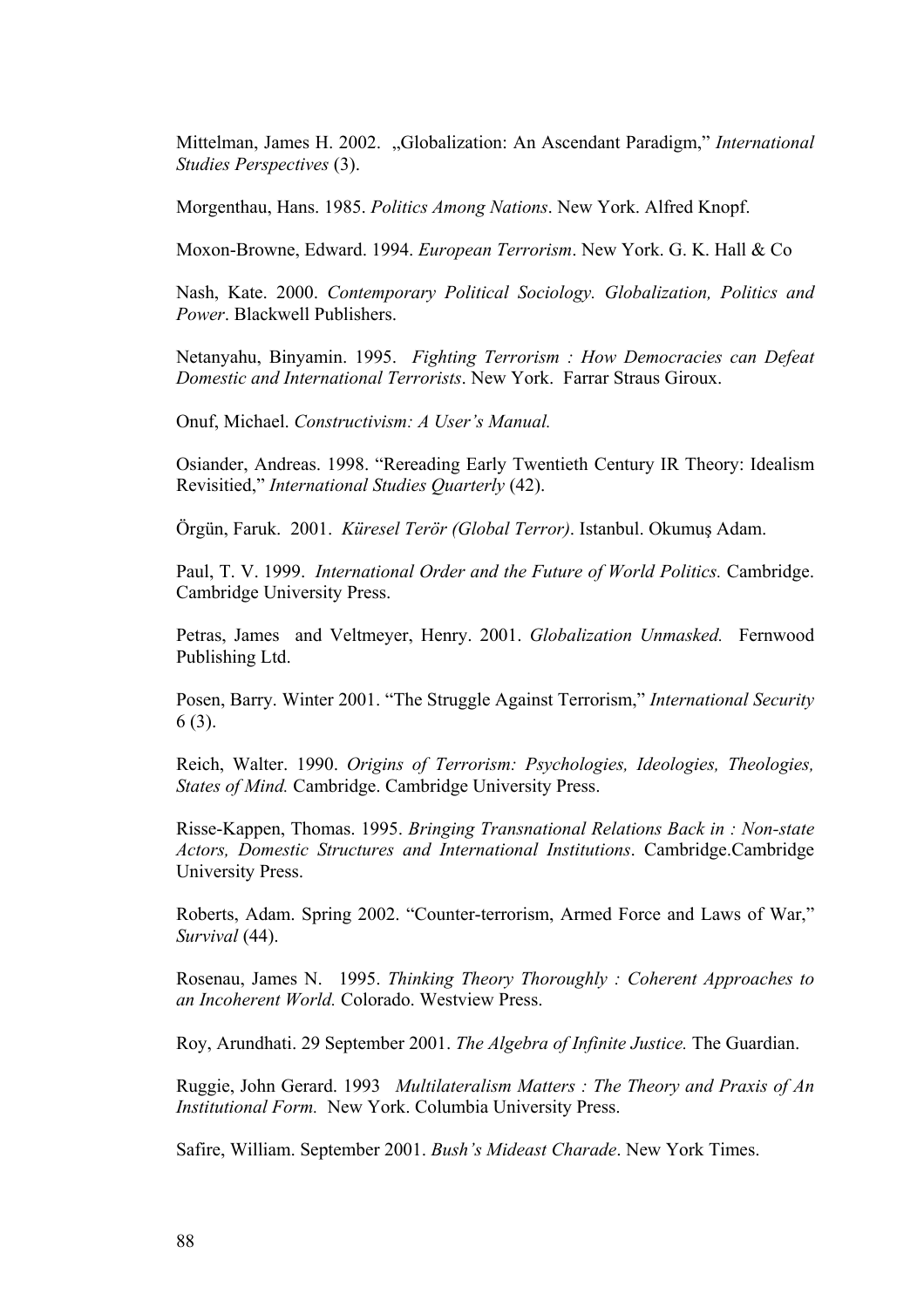Scholte, Jan Aart. 2000. *Globalization: A Critical Introduction.* New York. St. Martin's Press

Schmidt, Brian C. 1998. *Lessons From the Past.* Massachusettes. Blackwell Publishers.

Seghal, B.P.Singh. 1996 *Global Terrorism: Socio-politico and Legal Dimensions*. New Delhi. Deep and Deep Pub.

Seyrek, Nihat. 2002. *Terörizm ve Uluslararası Yönü (*Terrorism and its International Aspect*)*. Ankara

Shafritz, Jay M. 1991. *Almanac of Modern Terrorism*. New York . Facts on File

Sirmen, Ali. 14 September 2001. Cumhuriyet.

Slater, Robert O. 1988. *Current Perspectives on International Terrorism.* London*.*  Macmillan Pr.

The Turkish Yearbook of International Relations 1980-1981. 1986. Ankara. A. Ü. Siyasal Bilgiler Fakültesi ve Basın-Yayın Yüksekokulu Basımevi.

Tuğtan, Mehmet Ali. 2001. "Terörün Evrimi ve Devletler Sistemi," *Foreign Policy*.

Tacar, Pulat Y. 1999. *Terör ve Demokrasi* (Terror and Democracy*)*. Ankara. Bilgi Yayinevi.

Waltz, Kenneth. Fall 1993. "The Emerging Structure of International Politics," *International Security* 18 (2).

Warner**,** Daniel . 21 September 2001. *For the West, a War on Terrorism Makes No Sense.* International Herald Tribune.

Wedgewood, Ruth. "The Law's Response to September 11," *Roundtable.* 

Weinberg, Leonard and Davis, Paul. 1989. *Introduction to Political Terrorism.* McGraw-Hill Publishing Company.

Williams, Howard. 1996. *Uluslararasi İlişkiler ve Siyaset Teorisi Üzerine bir Derleme* (An Essay on International Relations and Political Theory). Ankara. Siyasal Kitabevi.

Williams, Howard. 1992. *International Relations in Political Theory.* Open University Press. Milton Keynes.

Williams, Paul. 2002. *Discussions on International Terrorism in the Globalized Age.*

Zimbardo, Philip. 2001. "Faceless Terrorism as Creative Evil or Opposing Terrorism by Understanding the Human Capacity for Evil," *http://www.cyberpsych.org/colectivopsicologia/terror/faceless.htm*